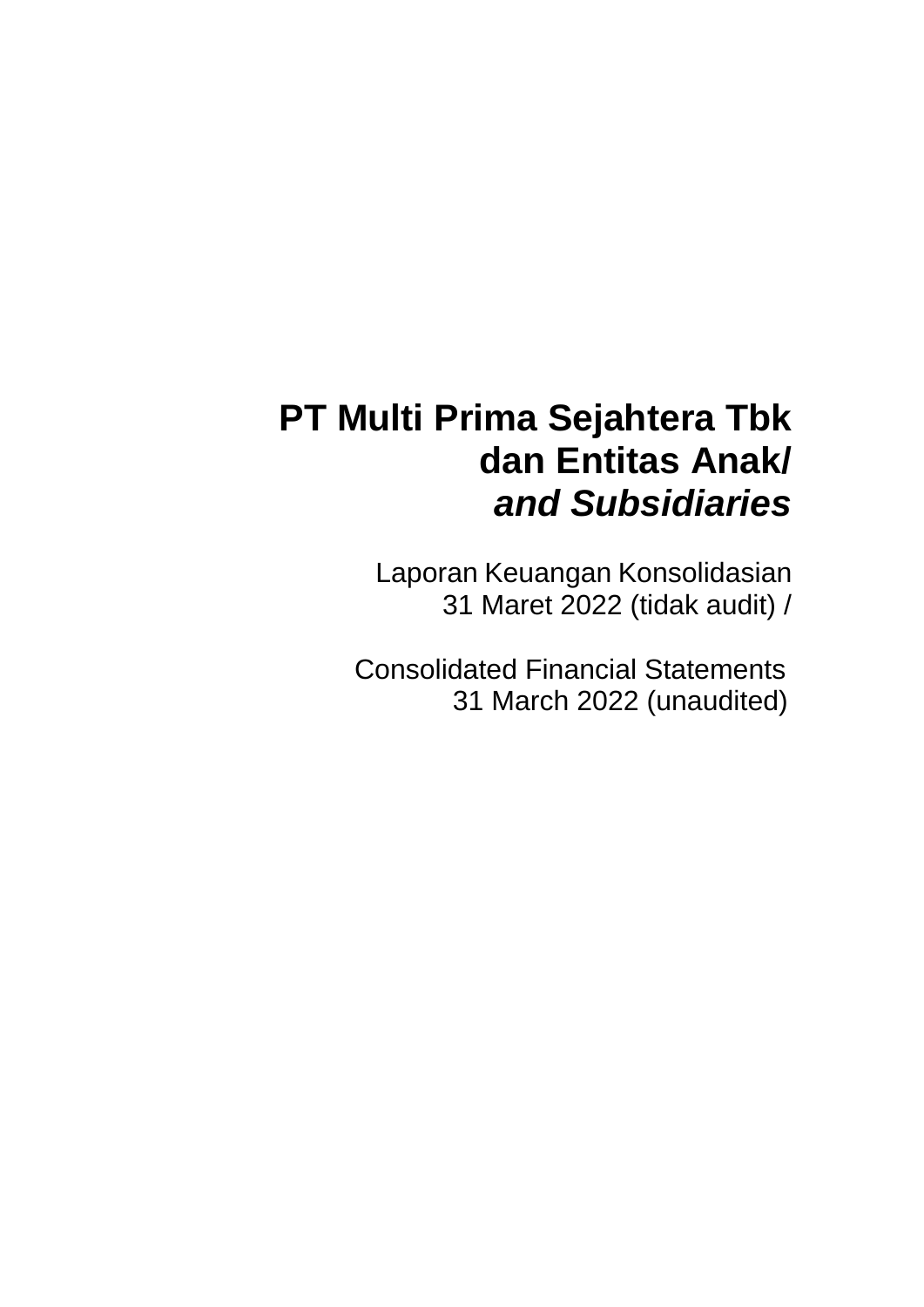### **Daftar Isi/** *Table of Contents*

### **Surat Pernyataan Direksi/** *Directors' Statement*

### **Laporan Auditor Independen/** *Independent Auditors' Report*

| Laporan keuangan konsolidasian untuk tahun-tahun yang berakhir pada<br>tanggal 31 Maret 2022 dan 31 Desember 2021 / Consolidated financial statements<br>for the years then ended 31 March 2022 and 31 December 2021 |          |
|----------------------------------------------------------------------------------------------------------------------------------------------------------------------------------------------------------------------|----------|
| Laporan posisi keuangan konsolidasian/                                                                                                                                                                               |          |
| Consolidated statements of financial position                                                                                                                                                                        | $1 - 3$  |
| Laporan laba rugi dan penghasilan komprehensif lain konsolidasian/                                                                                                                                                   |          |
| Consolidated statements of profit or loss and other comprehensive income                                                                                                                                             | $4 - 5$  |
| Laporan perubahan ekuitas konsolidasian/                                                                                                                                                                             |          |
| Consolidated statements of changes in equity                                                                                                                                                                         | $6 - 7$  |
| Laporan arus kas konsolidasian/Consolidated statements of cash flows                                                                                                                                                 | 8        |
| Catatan atas laporan keuangan konsolidasian/<br><b>Notes to consolidated financial statements</b>                                                                                                                    | $9 - 80$ |
|                                                                                                                                                                                                                      |          |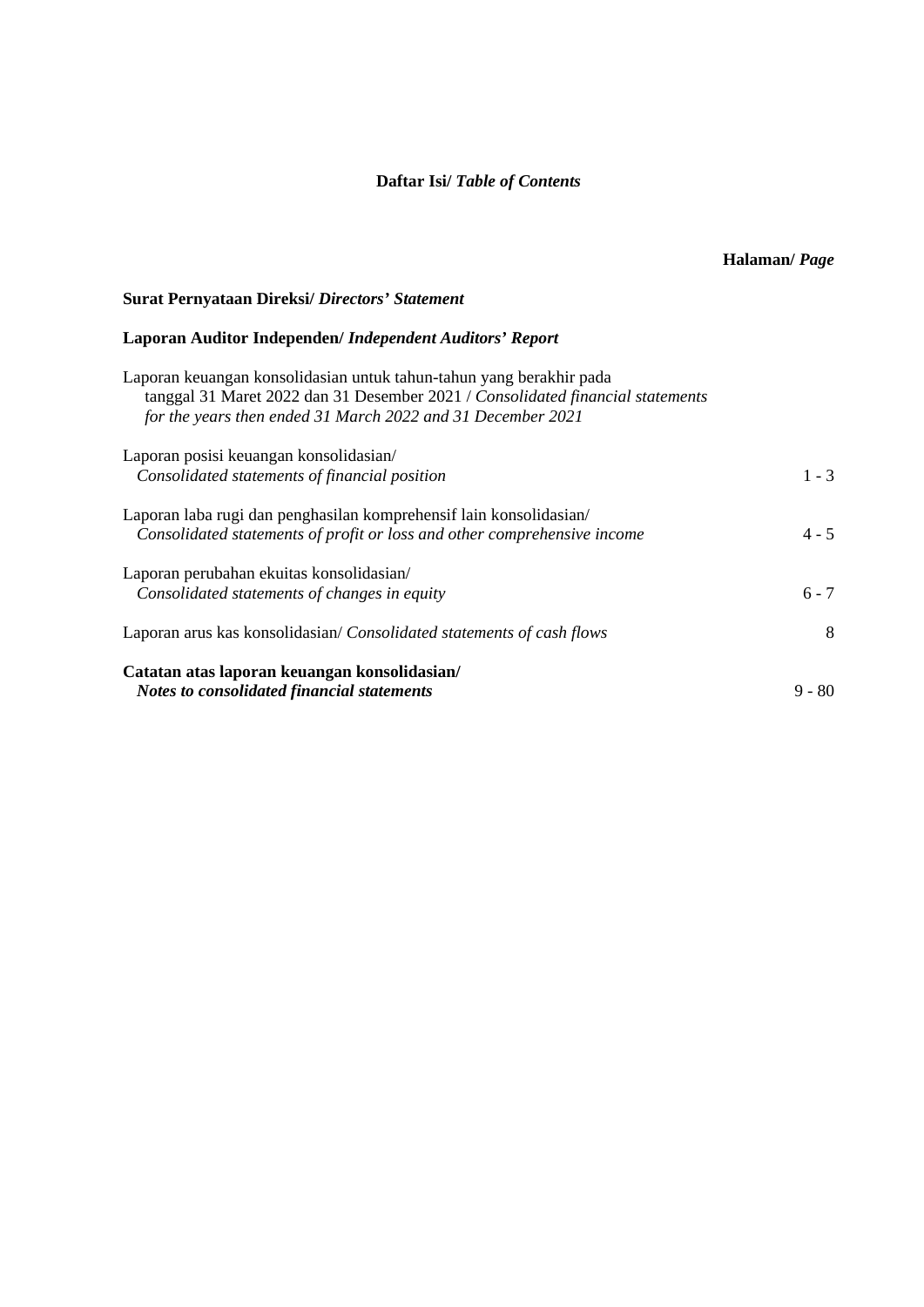## **PT MULTI PRIMA SEJAHTERA Tbk**

#### PT MULTI PRIMA SEJAHTERA Tbk DAN ENTITAS **ANAK**

SURAT PERNYATAAN DIREKSI TENTANG TANGGUNG JAWAB ATAS LAPORAN KEUANGAN KONSOLIDASIAN PADA TANGGAL 31 MARET 2022 DAN 31 DESEMBER 2021 SERTA UNTUK TIGA BULAN YANG BERAKHIR PADA **TANGGAL TERSEBUT** 

#### PT MULTI PRIMA SEJAHTERA Tbk AND **SUBSIDIARIES**

**BOARD OF DIRECTORS' STATEMENT REGARDING THE** RESPONSIBILITY FOR THE CONSOLIDATED FINANCIAL STATEMENTS 31MARCH 2022 AND 31 DECEMBER 2021 AND FOR THE ENDED THREE MONTHS

Kami yang bertanda tangan dibawah ini/We, the undersigned:

|    | 1. Nama/Name                                                                                                           |                      | Eddy Harsono Handoko                                             |
|----|------------------------------------------------------------------------------------------------------------------------|----------------------|------------------------------------------------------------------|
|    | Alamat kantor/Office address                                                                                           |                      | Karawaci Office Park Blok M No. 39-50, Lippo Karawaci, Tangerang |
|    | Alamat domisili sesuai KTP atau<br>kartu identitas lain/Residential address<br>(as in identity card) or other identity |                      | Jl. Niaga Hijau Raya No.51, Jakarta Selatan                      |
|    | Nomor telepon/Phone number                                                                                             |                      | 021-5589767/5589810                                              |
|    | Jabatan/Title                                                                                                          |                      | Presiden Direktur/President Director                             |
| 2. | Nama/Name                                                                                                              | $\ddot{\phantom{1}}$ | Chrysologus RN Sinulingga                                        |
|    | Alamat kantor/Office address                                                                                           |                      | Karawaci Office Park Blok M No. 39-50, Lippo Karawaci, Tangerang |
|    | Alamat domisili sesuai KTP atau<br>kartu identitas lain/Residential address                                            |                      |                                                                  |
|    | (as in identity card) or other identity                                                                                |                      | J. Elang IV Blok HF 6/10, Pondok Aren, Tangerang Selatan         |
|    | Nomor telepon/Phone number                                                                                             |                      | 021-5589767/5589810                                              |
|    | Jabatan/Title                                                                                                          | ٠                    | Direktur / Director                                              |
|    | menyatakan hahwa '                                                                                                     |                      | $d$ <i>anlarg</i> that.                                          |

- 1. Kami bertanggung jawab atas penyusunan dan penyajian laporan keuangan konsolidasian PT Multi Prima Sejahtera Tbk dan entitas anak;
- 2. Laporan Keuangan konsolidasian PT Multi Prima Sejahtera Tbk dan entitas anak telah disusun dan disajikan sesuai dengan Standar Akuntansi keuangan di Indonesia.
- 3. a. Semua informasi dalam laporan keuangan konsolidasian PT Multi Prima Sejahtera Tbk dan entitas anak telah dimuat secara lengkap dan benar,
	- b. Laporan keuangan konsolidasian PT Multi Prima Sejahtera Tbk dan entitas anak tidak mengandung informasi atau fakta material yang tidak benar, dan tidak menghilangkan informasi atau fakta material.
- 4. Kami bertanggung jawab atas sistem pengendalian internal PT Multi Prima Sejahtera Tbk.

Demikian pernyataan ini dibuat dengan sebenarnya.

- 
- 1. We are responsible for the preparation and presentation of the consolidated financial statements PT Multi Prima Sejahtera Tbk and subsidiaries;
- 2. The consolidated financial statements PT Multi Prima Sejahtera Tbk and subsidiaries have been prepared and presented in accordance with the Indonesian Financial Accounting standards;
- 3. a. All information in the consolidated financial statements PT Multi Prima Sejahtera Tbk and subsidiaries has been disclosed in a complete and truthful manner;
	- b. The consolidated financial statements PT Multi Prima Sejahtera Tbk and subsidiaries do not contain any incorrect information or material fact, nor do they omit material information or fact;
- 4. We are responsible for PT Multi Prima Sejahtera Tbk internal control systems.

Thus this statement is made truthfully

Atas nama dan mewakili Dewan Direksi / For and on behalf of the Board of Directors

Tangerang, 30 Mei / May 2022



Presiden Direktur /President Director

(Chrysologus RN Sinulingga) Direktur/ Director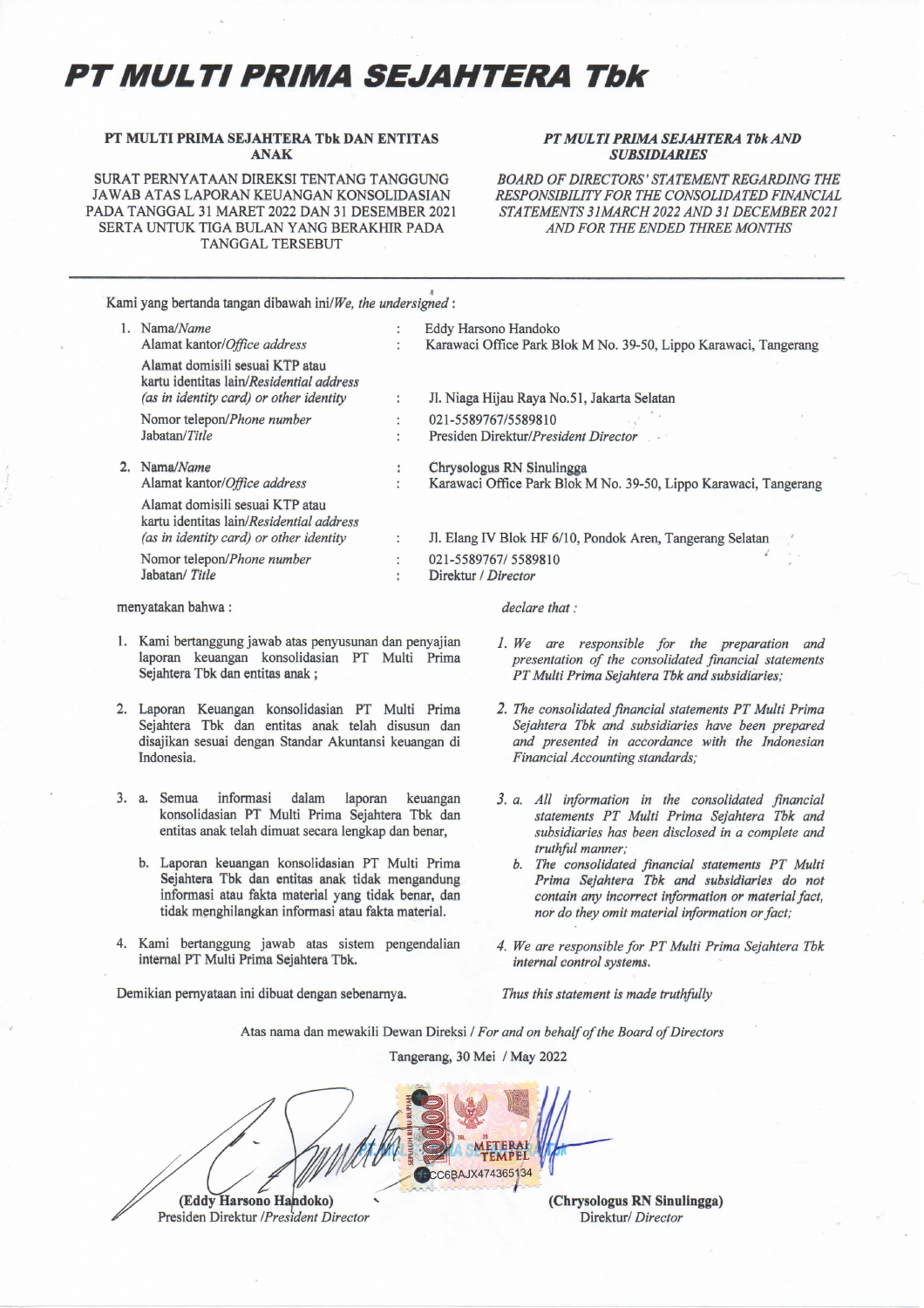### **PT Multi Prima Sejahtera Tbk dan Entitas Anak** *PT Multi Prima Sejahtera Tbk and Subsidiaries* **Laporan posisi keuangan konsolidasian** *Consolidated statements of financial position*<br>Per 31 Maret 2022 *As of 31 March* 2022

Per 31 Maret 2022 *As of 31 March 2022* 

| (Dalam Rupiah)                |                      |                 |                 | (In Rupiah)                     |
|-------------------------------|----------------------|-----------------|-----------------|---------------------------------|
|                               | Catatan/             | 31 Mar 2022/    | 31 Des 2021/    |                                 |
|                               | <b>Note</b>          | 31 Mar 2022     | 31 Dec 2021     |                                 |
| Aset                          |                      |                 |                 | <b>Assets</b>                   |
| <b>Aset lancar</b>            |                      |                 |                 | <b>Current assets</b>           |
| Kas dan setara kas            | 2b, 2d, 2f, 2n, 3, 5 | 41.313.360.662  | 45.785.308.601  | Cash and cash equivalents       |
| Piutang usaha                 |                      |                 |                 | Trade receivables               |
| Pihak ketiga                  | 2b, 2e, 2n, 4        | 32.200.328.301  | 29.588.994.576  | Third parties                   |
| Piutang lain-lain             |                      |                 |                 | Other receivables               |
| Pihak berelasi                | 2b, 2f, 5            |                 | 1.178.632.330   | Related party                   |
| Persediaan                    | 2g, 6                | 31.408.131.794  | 28.118.231.892  | Inventories                     |
| Uang muka pajak               | 2o, 17a              | 962.715.657     | 973.473.737     | Prepaid taxes                   |
| Beban dibayar dimuka          | 2h, 7                | 333.571.173     | 145.000.000     | Prepaid expenses                |
| Aset lancar lainnya           | 8, 11                | 7.310.189.909   | 5.267.619.350   | Other current assets            |
| Jumlah aset lancar            |                      | 113.528.297.496 | 111.057.260.486 | <b>Total current assets</b>     |
| <b>Aset tidak lancar</b>      |                      |                 |                 | <b>Non current assets</b>       |
| Aset pajak tangguhan - bersih | 2o, 17d              | 8.275.752.847   | 8.190.035.107   | Deferred tax assets - net       |
| Piutang lain-lain             |                      |                 |                 | Other receivables               |
| Pihak berelasi                | 2b, 2f, 5            | 733.050.000     | 733.050.000     | Related party                   |
| Investasi pada entitas        |                      |                 |                 | Investments in associate        |
| asosiasi                      | 2b, 2j, 5, 9         | 185.180.651.904 | 182.543.681.857 | companies                       |
| Aset tetap                    | 2k, 10               | 7.406.860.745   | 7.656.850.652   | <b>Fixed</b> assets             |
| Properti investasi            | 21, 11               | 636.693.750     | 636.693.750     | <b>Investment</b> properties    |
| Aset lain-lain                | 12                   | 183.500.000     | 62.500.000      | Other assets                    |
| Jumlah aset tidak lancar      |                      | 202.416.509.246 | 199.822.811.366 | <b>Total non current assets</b> |
| Jumlah aset                   |                      | 315.944.806.742 | 310.880.071.852 | <b>Total</b> assets             |

Catatan atas laporan keuangan konsolidasian merupakan bagian tidak terpisahkan dari laporan keuangan konsolidasian secara keseluruhan.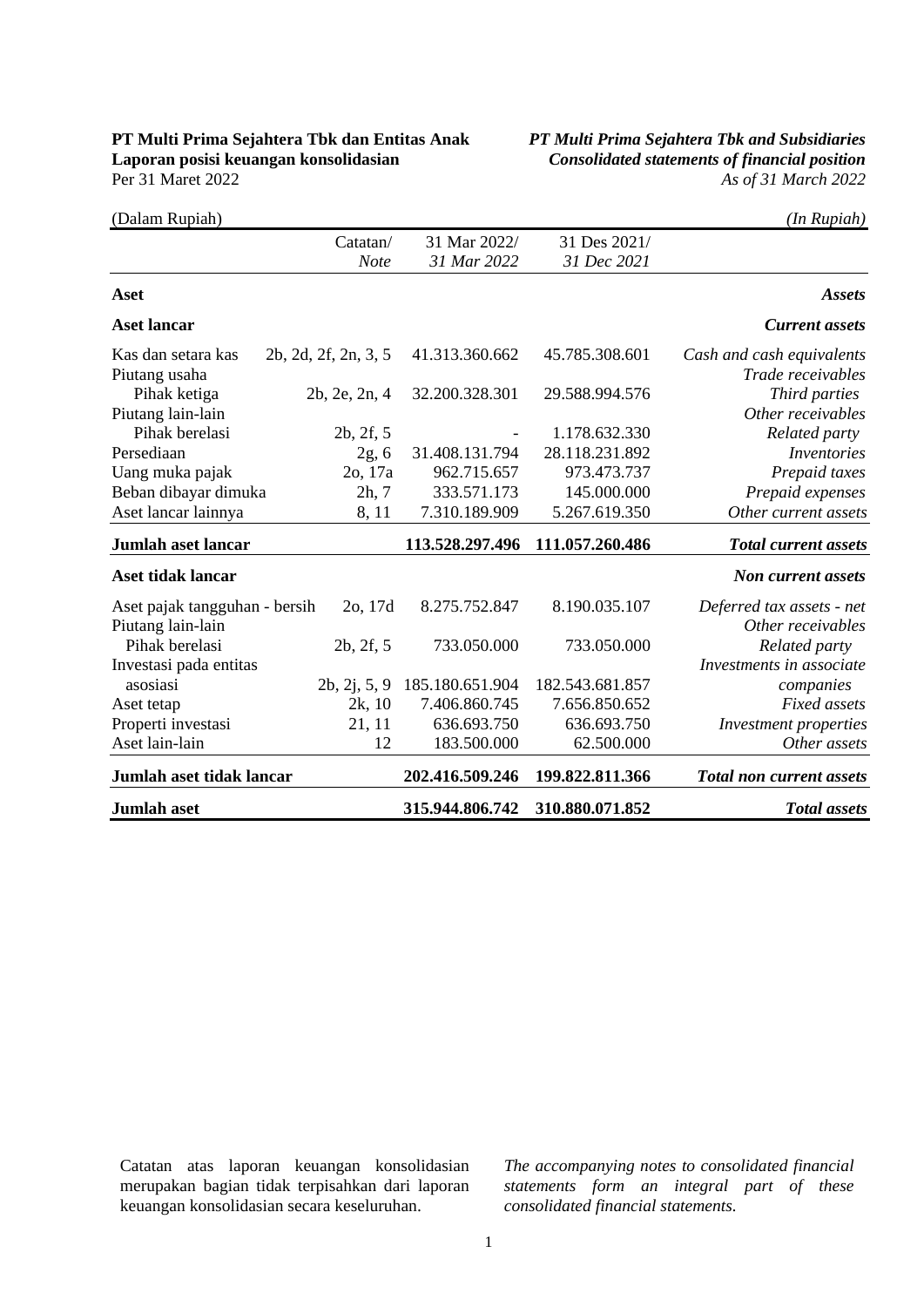# **Laporan posisi keuangan konsolidasian** *Consolidated statements of financial position*

**PT Multi Prima Sejahtera Tbk dan Entitas Anak** *PT Multi Prima Sejahtera Tbk and Subsidiaries* (lanjutan) *(continued)* Per 31 Maret 2022 *As of 31 March 2022* 

| <b>Jumlah liabilitas</b>                           |                | 23.928.182.750 | 26.856.694.729 | <b>Total liabilities</b>                                  |
|----------------------------------------------------|----------------|----------------|----------------|-----------------------------------------------------------|
| Jumlah liabilitas jangka<br>panjang                |                | 9.241.375.000  | 11.549.522.000 | <b>Total non current</b><br>liabilities                   |
| Liabilitas jangka panjang<br>Imbalan pasca kerja   | 2b, 2r, 28     | 9.241.375.000  | 11.549.522.000 | <b>Non current liabilities</b><br>Post-employment benefit |
| Jumlah liabilitas jangka<br>pendek                 |                | 14.686.807.750 | 15.307.172.729 | <b>Total current</b><br>liabilities                       |
| Utang pajak                                        | 2o, 17b        | 930.243.284    | 473.142.435    | Taxes payable                                             |
| Utang dividen                                      | 16             | 275.932.800    | 275.932.800    | Dividend payable                                          |
| Utang pembiayaan                                   | 15             | 110.189.250    | 146.919.000    | Finance lease payable                                     |
| Pihak ketiga                                       | 2b, 2n, 14     | 5.874.624.755  | 5.950.849.856  | Third parties                                             |
| Biaya yang masih<br>harus dibayar                  |                |                |                | Accrued<br>expenses                                       |
| Pihak ketiga                                       | 2 <sub>b</sub> | 13.400.000     | 4.525.130      | Third parties                                             |
| Utang lain-lain<br>Pihak berelasi                  | 2 <sub>b</sub> |                | 127.359.370    | Other payables<br><b>Related parties</b>                  |
| Utang usaha<br>Pihak ketiga                        | 2b, 2n, 13     | 7.482.417.661  | 8.328.444.138  | Trade payables<br>Third parties                           |
| Liabilitas dan ekuitas<br>Liabilitas jangka pendek |                |                |                | Liabilities and equity<br><b>Current liabilities</b>      |
|                                                    | <b>Note</b>    | 31 Mar 2022    | 31 Dec 2021    |                                                           |
|                                                    | Catatan/       | 31 Mar 2022/   | 31 Des 2021/   |                                                           |
| (Dalam Rupiah)                                     |                |                |                | (In Rupiah)                                               |

Catatan atas laporan keuangan konsolidasian merupakan bagian tidak terpisahkan dari laporan keuangan konsolidasian secara keseluruhan.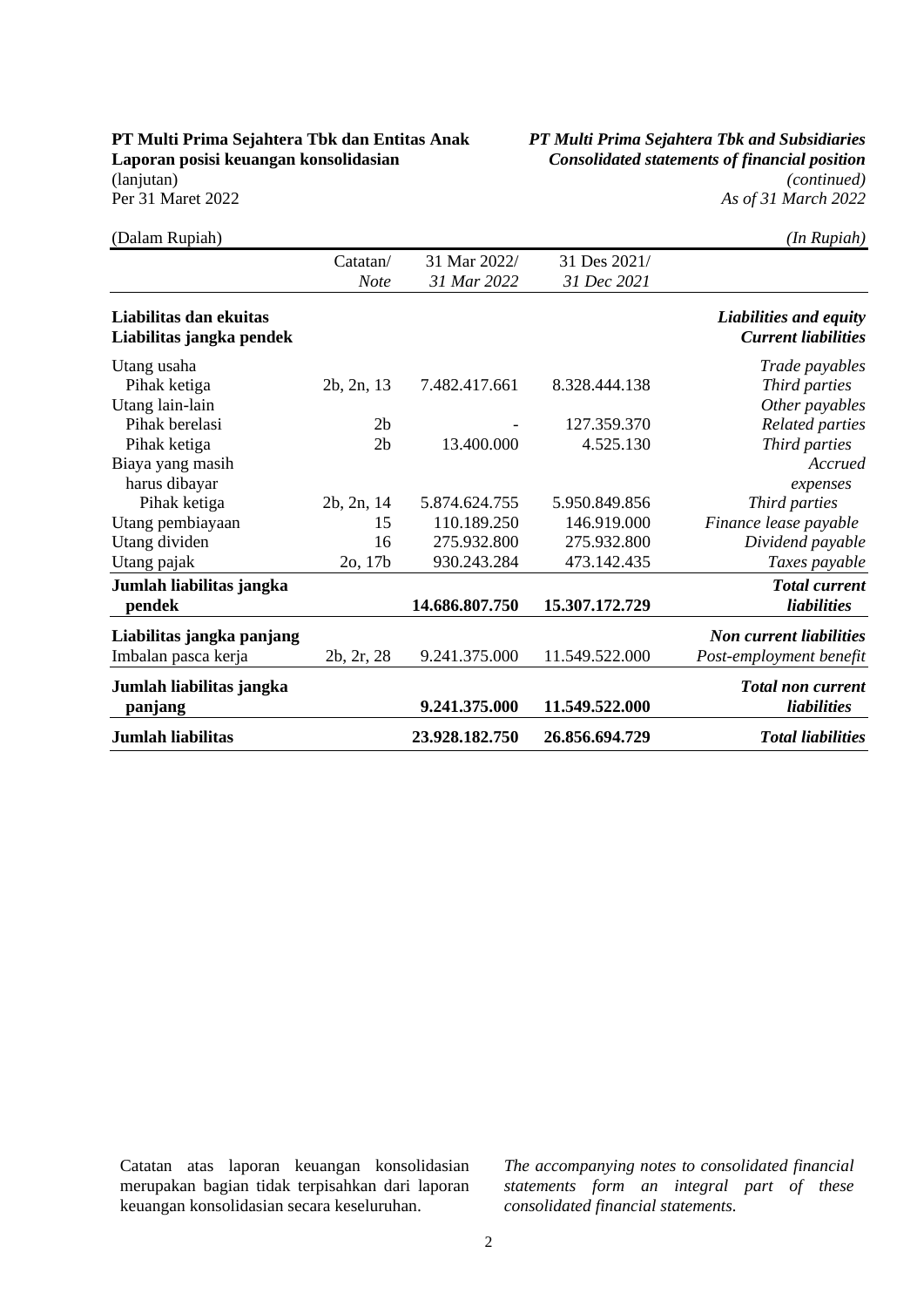# **Laporan posisi keuangan konsolidasian** *Consolidated statements of financial position*

**PT Multi Prima Sejahtera Tbk dan Entitas Anak** *PT Multi Prima Sejahtera Tbk and Subsidiaries* (lanjutan) *(continued)* Per 31 Maret 2022 *As of 31 March 2022* 

| (Dalam Rupiah)                |          |                 |                 | (In Rupiah)                         |
|-------------------------------|----------|-----------------|-----------------|-------------------------------------|
|                               | Catatan/ | 31 Mar 2022/    | 31 Des 2021/    |                                     |
|                               | Note     | 31 Mar 2022     | 31 Dec 2021     |                                     |
| <b>Ekuitas</b>                |          |                 |                 | <b>Equity</b>                       |
| Ekuitas yang dapat            |          |                 |                 | Equity attributable                 |
| diatribusikan kepada          |          |                 |                 | to owners of the                    |
| pemilik Entitas Induk         |          |                 |                 | <b>Parent Entity</b>                |
| Modal saham                   |          |                 |                 | Authorized capital                  |
| nilai nominal                 |          |                 |                 | with par value                      |
| Rp 25 per lembar saham        |          |                 |                 | of Rp 25 per share                  |
| Modal dasar -                 |          |                 |                 | Authorized capital -                |
| 1.700.000.000 lembar saham.   |          |                 |                 | 1,700,000,000 shares.               |
| Modal ditempatkan dan         |          |                 |                 | Capital issued and                  |
| $disetor$ penuh $-$           |          |                 |                 | paid-in consisting                  |
| 425.000.000 lembar saham      | 18       | 10.625.000.000  | 10.625.000.000  | of 425,000,000 shares               |
| Tambahan modal                |          |                 |                 | Additional paid-in                  |
| $disetor - bersih$            | 19       | 60.237.500.000  | 60.237.500.000  | capital-net                         |
| Selisih transaksi perubahan   |          |                 |                 | Difference in transactions          |
| ekuitas anak                  |          |                 |                 | of changes in equity                |
| perusahaan/                   |          |                 |                 | of the subsidiaries/                |
| entitas asosiasi              | 20       | 19.022.374.321  | 19.022.374.321  | associated entities                 |
| Penghasilan (kerugian)        |          |                 |                 | Other comprehensive                 |
| komprehensif lainnya          |          | (1.412.349.580) | (1.265.616.370) | <i>income</i> (loss)                |
| Saldo laba                    |          | 195.746.977.994 | 187.606.997.915 | Retained earnings                   |
| Jumlah ekuitas yang dapat     |          |                 |                 | Total equity attributable           |
| diatribusikan kepada pemilik  |          |                 |                 | to owners of the                    |
| entitas induk                 |          | 284.219.502.735 | 276.226.255.866 | parent entity                       |
| Kepentingan non pengendali    |          | 7.797.121.257   | 7.797.121.257   | Non-controlling interest            |
| Jumlah ekuitas - bersih       |          | 292.016.623.992 | 284.023.377.123 | Total equity – net                  |
| Jumlah liabilitas dan ekuitas |          | 315.944.806.742 | 310.880.071.852 | <b>Total liabilities and equity</b> |

Catatan atas laporan keuangan konsolidasian merupakan bagian tidak terpisahkan dari laporan keuangan konsolidasian secara keseluruhan.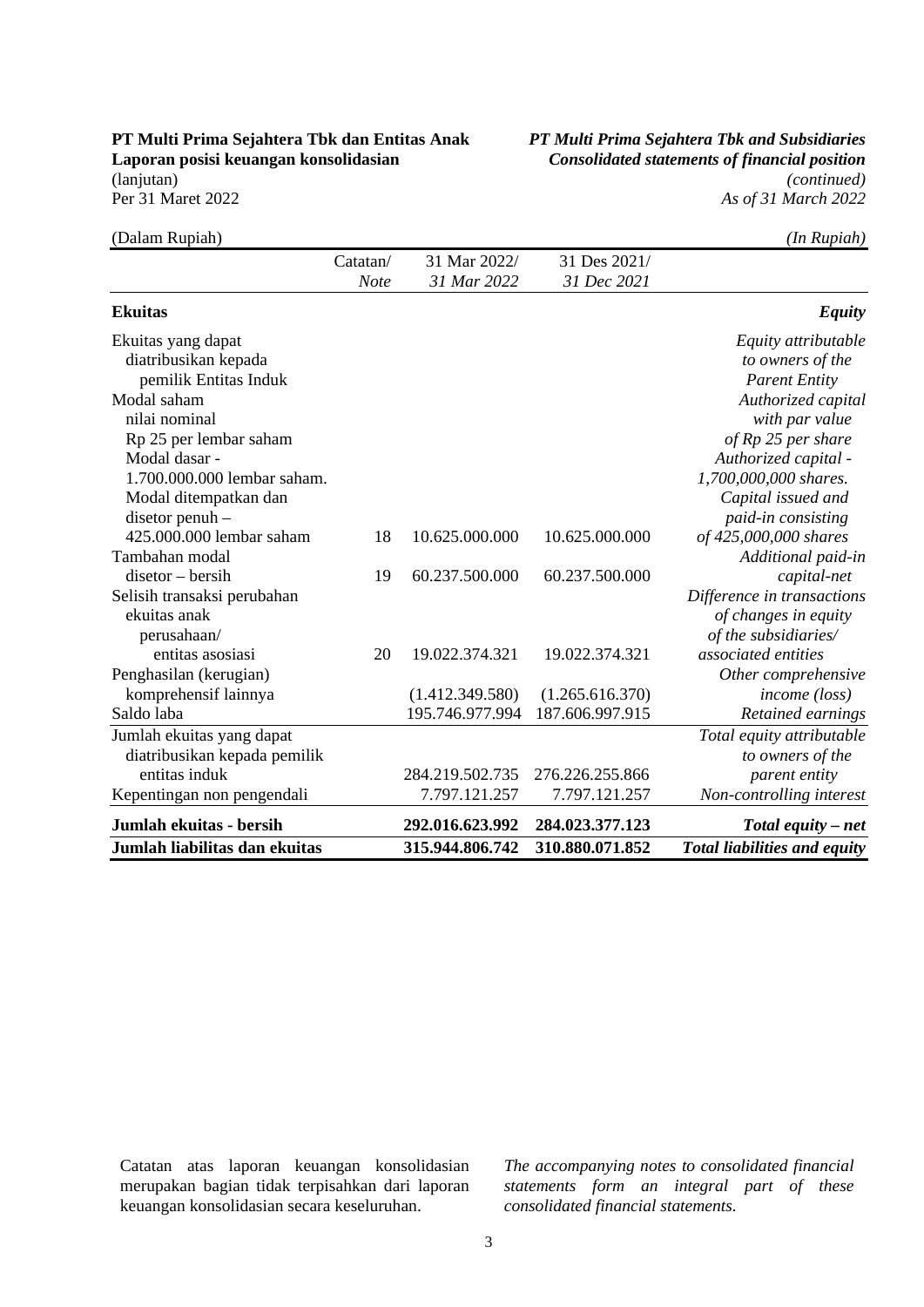### **PT Multi Prima Sejahtera Tbk dan Entitas Anak** *PT Multi Prima Sejahtera Tbk and Subsidiaries* **Laporan laba rugi dan penghasilan** *Consolidated statements of profit or loss* **<br>
<b>***Consolidated statements of profit or loss*<br> *and other comprehensive income* Untuk tahun yang berakhir pada 31 Maret 2022

**komprehensif lain konsolidasian**<br>
Untuk tahun yang berakhir pada 31 Maret 2022<br> *For the years ended 31 March* 2022

| (Dalam Rupiah)                                                                |                                    |                                                 |                                                  | (In Rupiah)                                                           |
|-------------------------------------------------------------------------------|------------------------------------|-------------------------------------------------|--------------------------------------------------|-----------------------------------------------------------------------|
|                                                                               | Catatan/<br><b>Note</b>            | 31 Mar 2022/<br>31 Mar 2022                     | 31 Mar 2021/<br>31 Mar 2021                      |                                                                       |
| Pendapatan bersih<br>Harga pokok pendapatan                                   | 2m, 2p, 21<br>2m, 2p, 22           | 33.170.290.884<br>(25.071.259.282)              | 29.747.160.684<br>(21.721.629.691)               | Net sales<br>Cost of revenues                                         |
| Laba kotor                                                                    |                                    | 8.099.031.602                                   | 8.025.530.993                                    | Gross profit                                                          |
| Beban usaha<br>Pendapatan lainnya<br>Beban lainnya                            | 2m, 2p, 23<br>2m, 2n, 2f, 24<br>25 | (4.804.246.291)<br>3.601.651.339<br>(4.377.368) | (4.797.246.531)<br>1.596.750.025<br>(66.929.984) | Operating expenses<br>Other income<br>Other expenses                  |
| Laba usaha                                                                    |                                    | 6.892.059.282                                   | 4.758.104.503                                    | <b>Profit from operation</b>                                          |
| Bagian atas laba<br>(rugi) bersih<br>perusahaan<br>asosiasi - bersih          | 2j, 9                              | 2.636.970.047                                   | 1.572.246.087                                    | Equity in net<br>earnings (losses) in<br>associate<br>companies - net |
| Laba operasi<br>sebelum pajak                                                 |                                    | 9.529.029.329                                   | 6.330.350.590                                    | <b>Profit from operations</b><br>before tax                           |
| Pendapatan (beban) pajak<br>penghasilan:<br>Tahun berjalan<br>Pajak tangguhan | 2o, 17c<br>17d                     | (1.444.713.200)<br>55.663.950                   | (983.428.160)<br>53.367.590                      | Income tax benefit<br>(expense):<br>Current tax<br>Deferred tax       |
| Pendapatan (beban)<br>pajak – bersih                                          |                                    | (1.389.049.250)                                 | (930.060.570)                                    | Income tax (expense) -<br>net                                         |
| Laba (rugi) operasi<br>bersih tahun<br>berjalan                               |                                    | 8.139.980.079                                   | 5.400.290.020                                    | Net profit (loss) from<br>operations for<br>current year              |

Catatan atas laporan keuangan konsolidasian merupakan bagian tidak terpisahkan dari laporan keuangan konsolidasian secara keseluruhan.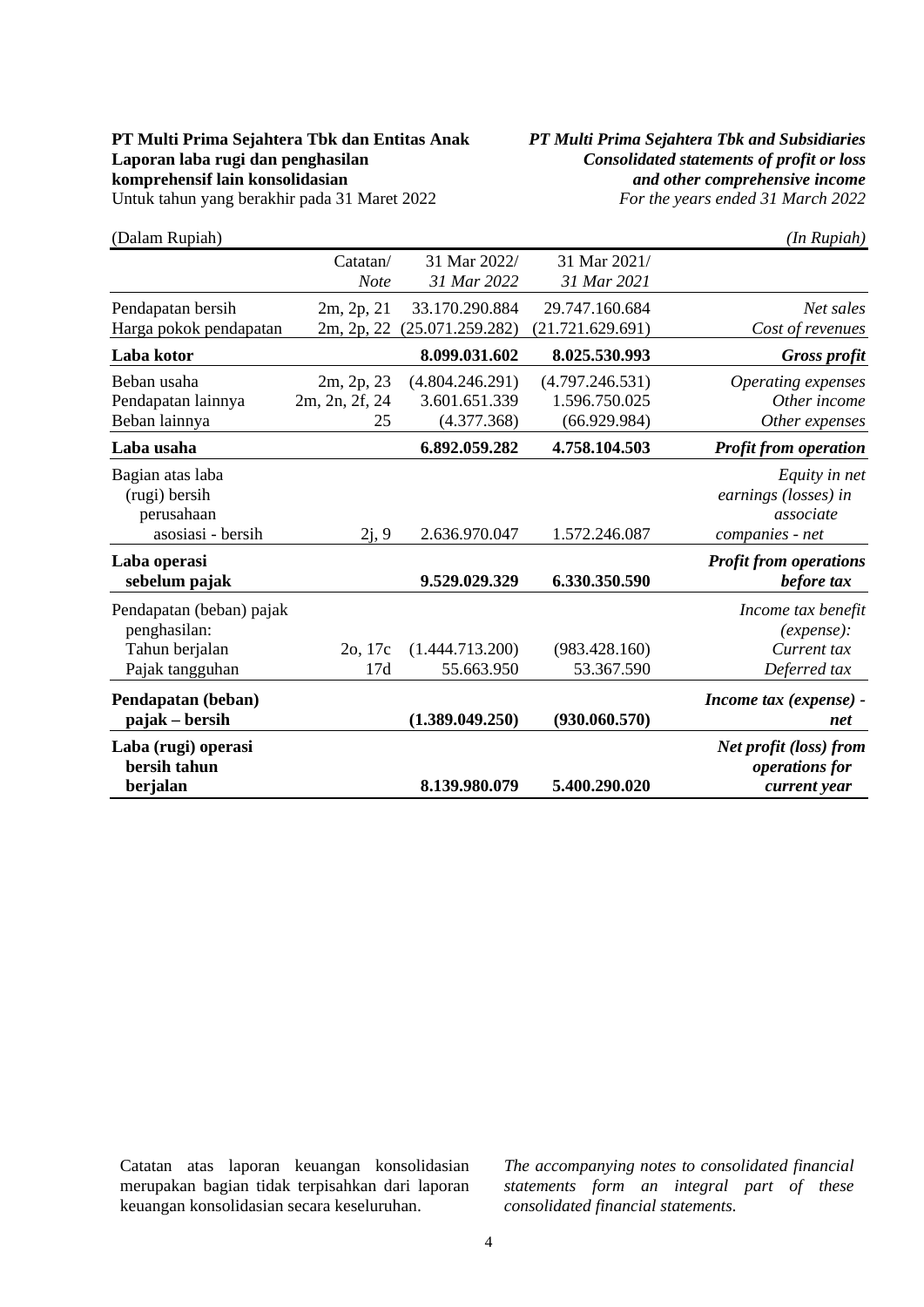## **Laporan laba rugi dan penghasilan** *Consolidated statements of profit or loss* **<b>***consolidated statements of profit or loss comprehensif lain konsolidasian (lanjutan)**and other comprehensive income (continued)* Untuk tahun yang berakhir pada 31 Maret 2022 *For the year ended 31 March 2022*

# **PT Multi Prima Sejahtera Tbk dan Entitas Anak** *PT Multi Prima Sejahtera Tbk and Subsidiaries* **komprehensive income (continued)**

|  | $(In$ $Rupiah)$ |  |
|--|-----------------|--|

| (Dalam Rupiah)                                                                                                  | Catatan/    | 31 Mar 2022/  | 31 Mar 2021/  | (In Rupiah)                                                                                                      |
|-----------------------------------------------------------------------------------------------------------------|-------------|---------------|---------------|------------------------------------------------------------------------------------------------------------------|
|                                                                                                                 | <b>Note</b> | 31 Mar 2022   | 31 Mar 2021   |                                                                                                                  |
| Laba (rugi) operasi<br>bersih tahun<br>berjalan                                                                 |             | 8.139.980.079 | 5.400.290.020 | Net profit (loss) from<br>operations for<br>current year                                                         |
| Penghasilan komprehensif<br>lainnya                                                                             |             |               |               | Other comprehensive<br>income                                                                                    |
| Pos-pos yang tidak akan<br>direklasifikasi ke<br>laba rugi:                                                     |             |               |               | Items that will not be<br>reclassified to profit<br>or loss:                                                     |
| Pengukuran kembali atas<br>program imbalan pasti<br>Pajak penghasilan terkait                                   |             | (176.787.000) | 662.215.000   | Remeasurement of defined<br>benefit pension plan<br>Income tax related to items                                  |
| pos-pos yang tidak akan<br>direklasifikasi ke laba rugi                                                         |             | 30.053.790    | (112.576.550) | that will not be reclassified<br>to profit or loss                                                               |
| Laba (rugi) penghasilan<br>komprehensif lainnya                                                                 |             | (146.733.210) | 549.638.450   | Other comprehensive<br><i>income</i> (loss)                                                                      |
| Jumlah laba (rugi) dan<br>penghasilan komprehensif<br>lain periode berjalan                                     |             | 7.993.246.869 | 5.949.928.470 | <b>Total other comprehensive</b><br><i>income</i> (loss)<br>for current year                                     |
| Laba (rugi) diatribusikan kepada:<br>Pemilik Entitas Induk<br>Kepentingan non pengendali                        |             | 8.139.980.079 | 5.400.290.020 | Profit (loss) attributable to:<br><b>Owners of the Parent Entity</b><br>Non-controlling interest                 |
|                                                                                                                 |             | 8.139.980.079 | 5.400.290.020 |                                                                                                                  |
| Jumlah laba (rugi) komprehensif<br>diatribusikan kepada:<br>Pemilik Entitas Induk<br>Kepentingan non pengendali |             | 7.993.246.869 | 5.949.928.470 | Total comprehensive income<br>(loss) attributable to:<br>Owners of the Parent Entity<br>Non-controlling interest |
|                                                                                                                 |             | 7.993.246.869 | 5.949.928.470 |                                                                                                                  |
| Laba per saham dasar                                                                                            | 2q          | 19            | 13            | Net basic earning per share                                                                                      |

Catatan atas laporan keuangan konsolidasian merupakan bagian tidak terpisahkan dari laporan keuangan konsolidasian secara keseluruhan.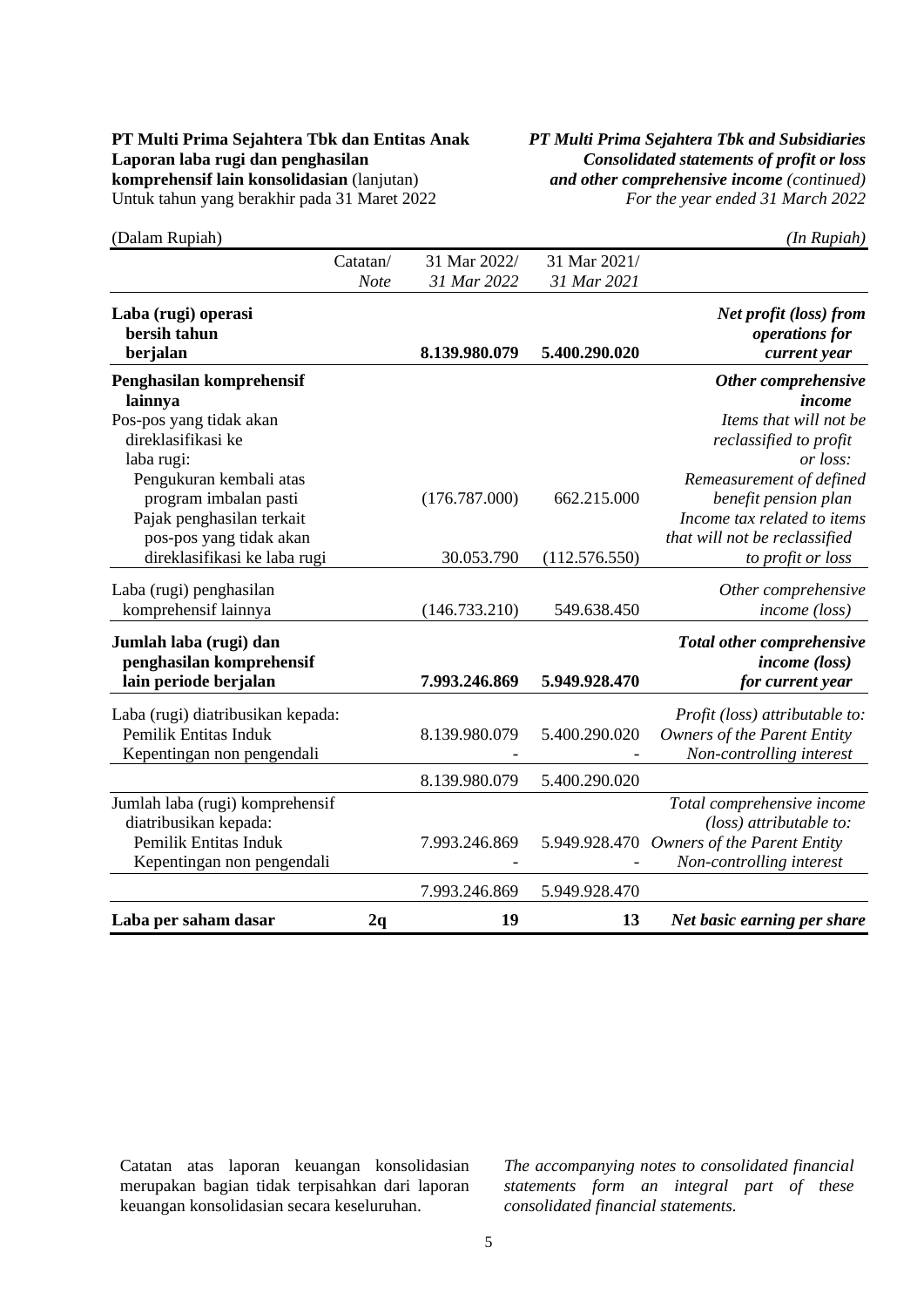#### **PT Multi Prima Sejahtera Tbk dan Entitas Anak Laporan perubahan ekuitas konsolidasian**

Untuk tahun yang berakhir pada tanggal 31 Maret 2022

#### *PT Multi Prima Sejahtera Tbk and Subsidiaries Consolidated statements of changes in equity For the year ended 31 March 2022*

| (Dalam Rupiah)                               |                         |                                                                          |                                                                          |                                                                                                                          |                                              |                                                                                                             |                                                                                                                                             |                                                              |                                       | $(In$ $Rupiah)$                            |
|----------------------------------------------|-------------------------|--------------------------------------------------------------------------|--------------------------------------------------------------------------|--------------------------------------------------------------------------------------------------------------------------|----------------------------------------------|-------------------------------------------------------------------------------------------------------------|---------------------------------------------------------------------------------------------------------------------------------------------|--------------------------------------------------------------|---------------------------------------|--------------------------------------------|
|                                              | Catatan/<br><b>Note</b> | Modal<br>ditempatkan<br>dan disetor/<br>Issued and<br>paid in<br>capital | Fambahan modal<br>disetor - bersih/<br>Additional paid<br>in capital-net | Selisih transaksi<br>perubahan<br>ekuitas anak<br>perusahaan/<br>Difference in equity<br>transactions of<br>subsidiaries | Saldo laba<br>(rugi)<br>Retained<br>earnings | Pendapatan<br>(Kerugian)<br>komprehensif<br>lainnya/<br>Other<br>comprehensive<br>income<br>$(\text{loss})$ | Jumlah ekuitas<br>yang dapat<br>diatribusikan<br>kepada entitas<br>induk/<br>Total equity<br>that will be<br>attributed to<br>parent entity | Kepentingan<br>nonpengendali/<br>Non controlling<br>interest | Jumlah<br>ekuitas/<br>Total<br>equity |                                            |
| Saldo per<br>31 Desember 2021                |                         | 10.625.000.000                                                           | 60.237.500.000                                                           |                                                                                                                          | 19.022.374.321 187.606.997.915               | (1.265.616.370)                                                                                             | 276.226.255.866                                                                                                                             | 7.797.121.257                                                | 284.023.377.123                       | <b>Balance</b> as of<br>31 December 2021   |
| Laba bersih komprehensif<br>periode berjalan |                         |                                                                          |                                                                          | $\sim$                                                                                                                   | 8.139.980.079                                | (146.733.210)                                                                                               | 7.993.246.869                                                                                                                               |                                                              | 7.993.246.869                         | Net comprehensive<br>profit for the period |
| Saldo per<br>31 Maret 2022                   |                         | 10.625.000.000                                                           | 60.237.500.000                                                           |                                                                                                                          | 19.022.374.321 195.746.977.994               | (1.412.349.580)                                                                                             | 284.219.502.735                                                                                                                             |                                                              | 7.797.121.257 292.016.623.992         | <b>Balance</b> as of<br>31 March 2022      |

Catatan atas laporan keuangan konsolidasian merupakan bagian yang tidak terpisahkan dari laporan keuangan konsolidasian secara keseluruhan.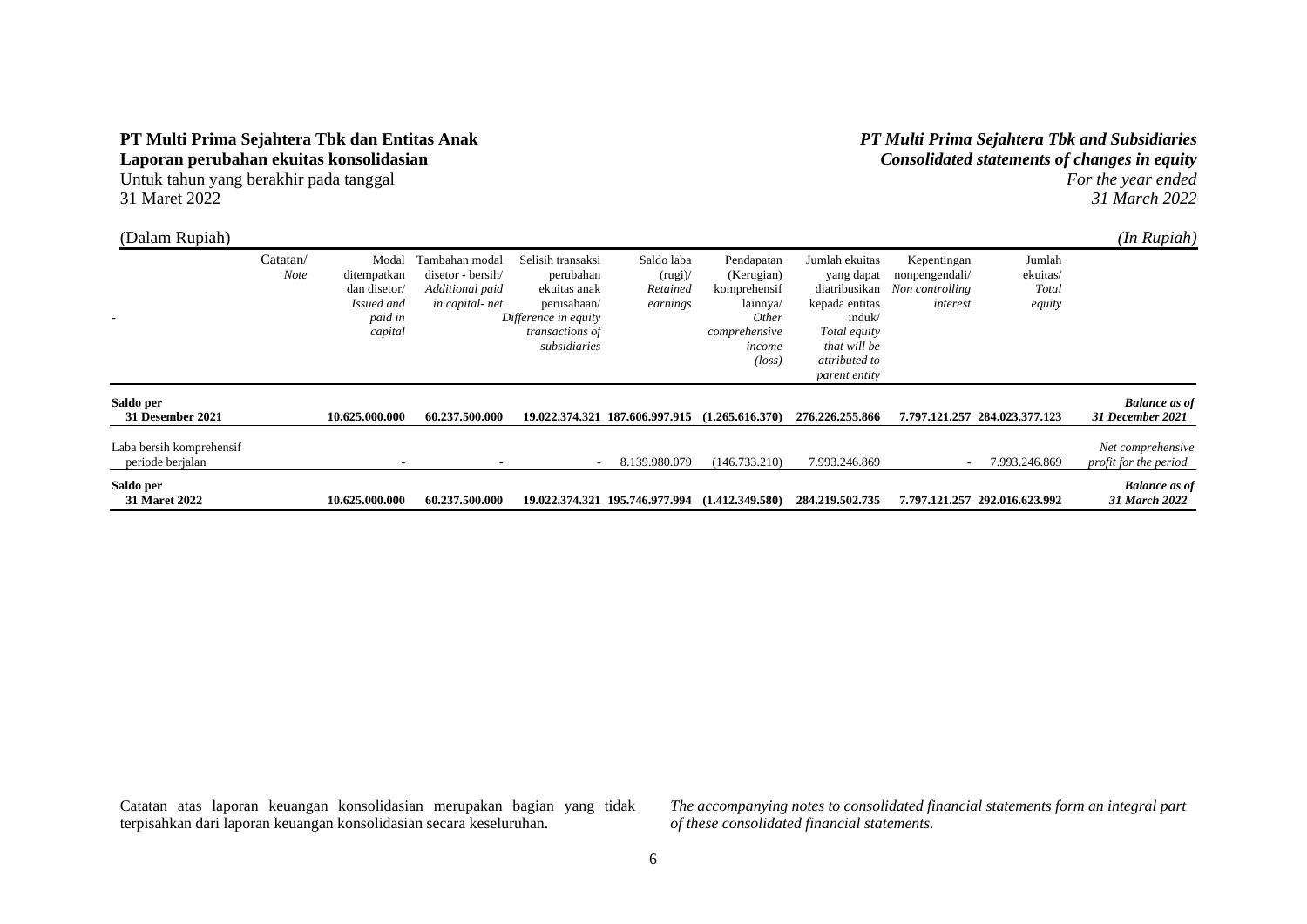#### **PT Multi Prima Sejahtera Tbk dan Entitas Anak Laporan perubahan ekuitas konsolidasian** (lanjutan)

Untuk tahun yang berakhir pada tanggal 31 Maret 2021

*PT Multi Prima Sejahtera Tbk and Subsidiaries Consolidated statements of changes in equity (continued) For the year ended 31 March 2021* 

| (Dalam Rupiah)                             |                         |                                                                          |                                                                          |                                                                                                                        |                                                       |                                                                                                                    |                                                                                                                                                    |                                                              |                                       | (In Rupiah)                              |
|--------------------------------------------|-------------------------|--------------------------------------------------------------------------|--------------------------------------------------------------------------|------------------------------------------------------------------------------------------------------------------------|-------------------------------------------------------|--------------------------------------------------------------------------------------------------------------------|----------------------------------------------------------------------------------------------------------------------------------------------------|--------------------------------------------------------------|---------------------------------------|------------------------------------------|
|                                            | Catatan/<br><b>Note</b> | Modal<br>ditempatkan<br>dan disetor/<br>Issued and<br>paid in<br>capital | Tambahan modal<br>disetor - bersih/<br>Additional paid<br>in capital-net | Selisih transaksi<br>perubahan<br>ekuitas anak<br>perusahaan/<br>Difference in equity<br>transactions of<br>subsidiary | Saldo laba<br>$(\text{rugi})$<br>Retained<br>earnings | Pendapatan<br>(Kerugian)<br>komprehensif<br>lainnya/<br><i>Other</i><br>comprehensive<br>income<br>$(\text{loss})$ | Jumlah ekuitas<br>yang dapat<br>diatribusikan<br>kepada entitas<br>induk/<br>Total equity<br>that will be<br>attributed to<br><i>parent entity</i> | Kepentingan<br>nonpengendali/<br>Non controlling<br>interest | Jumlah<br>ekuitas/<br>Total<br>equity |                                          |
| Saldo per<br>31 Desember 2020              |                         | 10.625.000.000                                                           | 60.237.500.000                                                           |                                                                                                                        | 19.022.374.321 213.923.351.786                        | (1.641.491.830)                                                                                                    | 302.166.734.277                                                                                                                                    |                                                              | 7.797.094.590 309.963.828.867         | <b>Balance as of</b><br>31 December 2020 |
| Laba bersih komprehensif<br>tahun berjalan |                         |                                                                          |                                                                          | $\overline{\phantom{a}}$                                                                                               | 5.400.290.020                                         | 549.638.450                                                                                                        | 5.949.928.470                                                                                                                                      |                                                              | 5.949.928.470                         | Net comprehensive<br>profit for the year |
| Saldo per<br><b>31 Maret 2021</b>          |                         | 10.625.000.000                                                           | 60.237.500.000                                                           |                                                                                                                        | 19.022.374.321 219.323.641.806                        | (1.091.853.380)                                                                                                    | 308.116.662.747                                                                                                                                    |                                                              | 7.797.094.590 315.913.757.337         | <b>Balance as of</b><br>31 March 2021    |

Catatan atas laporan keuangan konsolidasian merupakan bagian yang tidak terpisahkan dari laporan keuangan konsolidasian secara keseluruhan.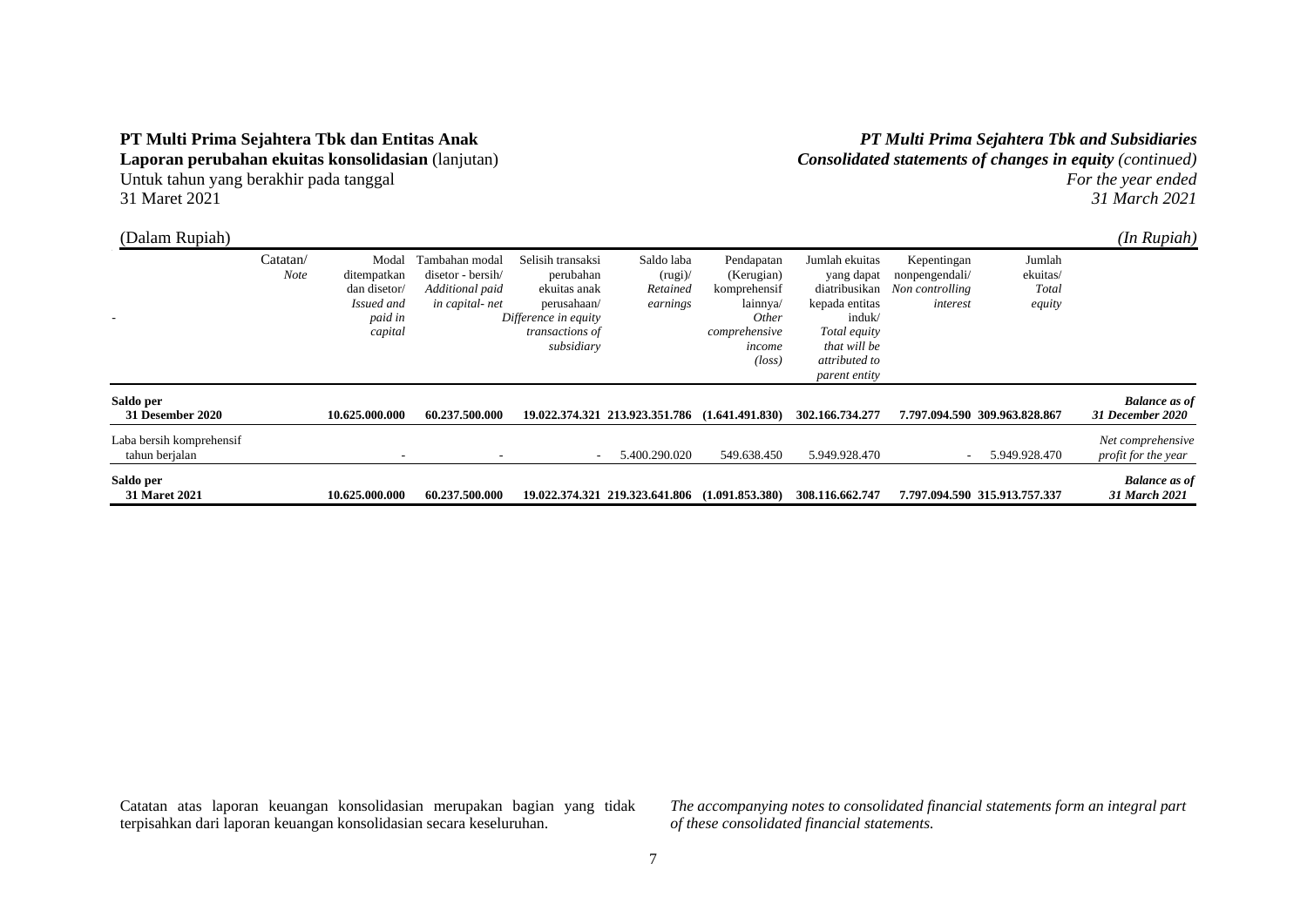# **Laporan arus kas konsolidasian** *Consolidated statements of cash flows*

**PT Multi Prima Sejahtera Tbk dan Entitas Anak** *PT Multi Prima Sejahtera Tbk and Subsidiaries* Untuk tahun yang berakhir pada 31 Maret 2022 *For the year ended 31 March 2022*

| (Dalam Rupiah)                                    |                  |                  | (In Rupiah)                                           |
|---------------------------------------------------|------------------|------------------|-------------------------------------------------------|
| Catatan/                                          | 31 Mar 2022/     | 31 Mar 2021/     |                                                       |
| <b>Note</b>                                       | 31 Mar 2022      | 31 Mar 2021      |                                                       |
| Arus kas dari aktivitas<br>operasi                |                  |                  | <b>Cash flows from operating</b><br>activities        |
| Penerimaan dari pelanggan                         | 30.558.957.159   | 33.665.590.047   | Cash receipt from customers                           |
| Pembayaran kepada pemasok                         | (31.316.693.937) | (20.186.751.751) | Cash paid to suppliers                                |
| Pembayaran kepada karyawan                        | (7.277.149.415)  | (4.360.354.559)  | Cash paid to employees                                |
| Pembayaran pajak                                  |                  |                  | Corporate income                                      |
| penghasilan badan                                 | (811.094.034)    | (1.468.180.898)  | tax paid                                              |
| Penerimaan (beban) lainnya                        | 2.727.550.505    | (7.958.774.632)  | Other income (expenses)                               |
| Kas bersih digunakan untuk<br>aktivitas operasi   | (6.118.429.722)  | (308.471.793)    | Net cash used in<br>operating activities              |
|                                                   |                  |                  |                                                       |
| Arus kas dari aktivitas<br>investasi:             |                  |                  | <b>Cash flows from investing</b><br>activities:       |
| Penerimaan bunga                                  | 191.219.336      |                  | Receipt from interest                                 |
| Pembayaran bunga sewa pembiayaan                  | (15.430.250)     |                  | Finance lease interest payment                        |
| Pembelian aset tetap<br>10                        | (19.000.000)     | (208.600.001)    | Purchase of fixed assets                              |
| Perolehan aset sewa pembiayaan                    | (54.965.500)     |                  | Acquisition of finance lease asset                    |
| Penerimaan dari penjualan aset<br>24              |                  | 492.825.130      | Receipt from sale of asset                            |
| Kas bersih diperoleh dari                         |                  |                  | Net cash provided from                                |
| aktivitas investasi                               | 101.823.586      | 284.225.129      | investing activities                                  |
| Arus kas dari aktivitas<br>pendanaan:             |                  |                  | <b>Cash flows from financing</b><br><i>activity:</i>  |
| Penerimaan                                        |                  |                  | Receipts of related                                   |
| piutang pihak berelasi                            | 1.178.632.330    | 605.414.377      | parties receivables                                   |
| Kas bersih diperoleh dari<br>aktivitas pendanaan  | 1.178.632.330    | 605.414.377      | Net cash provided from<br>financing activity          |
| Kenaikan (penurunan) bersih<br>kas dan setara kas | (4.837.973.806)  | 581.167.713      | Increase (decrease) in cash and<br>cash equivalents   |
| Dampak perubahan selisih                          |                  |                  | Effect of foreign exchange                            |
| kurs                                              | 366.025.867      | 99.550.393       | rate changes                                          |
| Kas dan setara kas pada                           |                  |                  | Cash and cash equivalents at                          |
| awal tahun                                        | 45.785.308.601   | 97.779.892.758   | beginning of year                                     |
| Kas dan setara kas<br>pada akhir tahun            | 41.313.360.662   | 98.460.610.864   | <b>Ending balance of cash and</b><br>cash equivalents |

Catatan atas laporan keuangan konsolidasian merupakan bagian yang tidak terpisahkan dari laporan keuangan konsolidasian secara keseluruhan.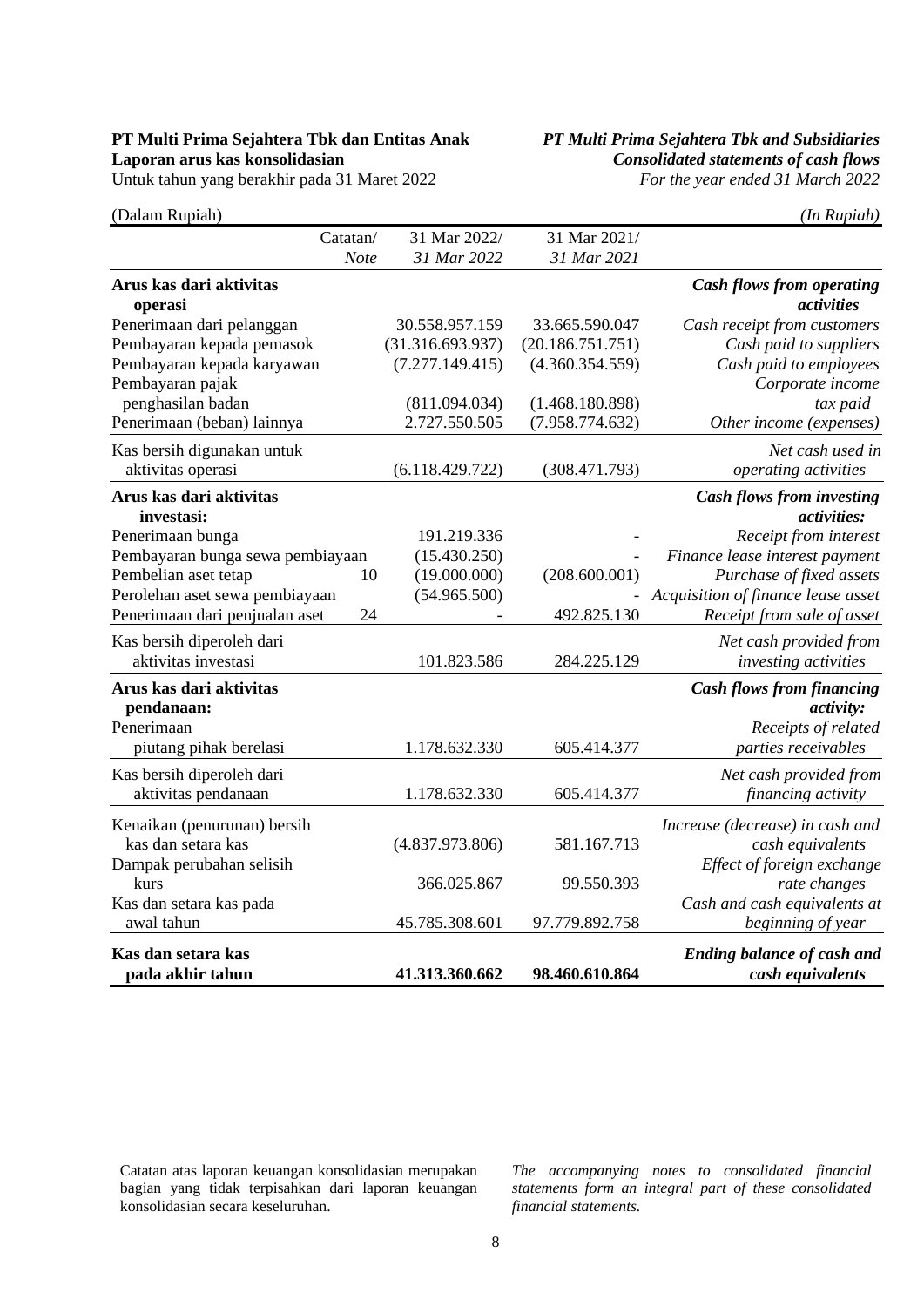#### **PT Multi Prima Sejahtera Tbk dan Entitas Anak** *PT Multi Prima Sejahtera Tbk and Subsidiaries* **Catatan atas laporan keuangan** *Notes to consolidated financial*  **konsolidasian** *statements* 31 Maret 2022 dan untuk *As of 31 March 2022 and for*

#### (Dalam Rupiah) *(In Rupiah)*

PT Multi Prima Sejahtera ("Perusahaan") sebelumnya bernama Lippo Enterprises Tbk. didirikan pada tanggal 7 Januari 1982 berdasarkan akta No. 9 dari notaris Misahardi Wilamarta, SH. Akta pendirian tersebut telah disahkan oleh Menteri Kehakiman dan Hak Asasi Manusia Republik Indonesia dalam Surat Keputusan No. C2 302.H.T.01.01- TH.84 tanggal 14 Januari 1984 dan diumumkan dalam Lembaran Berita Negara No. 82, Tambahan No. 2417 tanggal 13 Oktober 1989. Anggaran Dasar Perusahaan telah mengalami beberapa kali perubahan, terakhir dengan Akta No. 79 tanggal 30 September 2021 oleh notaris Sriwi Bawana Nawaksari, S.H., M.Kn, notaris di Tangerang. Akta perubahan ini telah disahkan oleh Menteri Hukum dan Hak Asasi Manusia Republik Indonesia Nomor AHU-AH.01.03- 0462764 Tahun 2021 tanggal 19 Oktober 2021.

Sesuai dengan pasal 3 Anggaran Dasar Perusahaan, ruang lingkup kegiatan Perusahaan meliputi:

- Melakukan kegiatan industri suku cadang dan aksesori kendaraan bermotor roda empat atau lebih.
- Melakukan kegiatan perdagangan besar mesin.
- Melakukan kegiatan pertanian taman hias dan pengembangbiakan tanaman.
- Melakukan kegiatan penunjang pertanian.
- Melakukan kegiatan aktivitas profesional, ilmiah, dan teknis lainnya.
- Melakukan kegiatan aktivitas perusahaan holding.

#### **1. Umum** *1. General*

a. Pendirian dan informasi umum *a. Establishment and general information* 

*PT Multi Prima Sejahtera ("Company") previously named Lippo Enterprises Tbk. was established on 7 January 1982 based on the Deed No. 9 of Misahardi Wilamarta, SH. The deed of establishment has been approved by the Minister of Justice and Human Rights of the Republic of Indonesia in his Decree No. C2 302.H.T.01.01-TH.84 dated 14 January 1984 and was published in the State Gazette No. 82, Supplement No. 2417 dated 13 October 1989. The Articles of Association have been amended several times, most recently by Deed No. 79 dated 30 September 2021 of notary Sriwi Bawana Nawaksari, S.H., M.Kn, notary in Tangerang. This deed of amendment has been approved by the Minister of Law and Human Rights of the Republic of Indonesia Number AHU-AH.01.03-0462764 Tahun 2021 dated 19 October 2021.* 

*In accordance with article 3 of the Articles of Association, the scope of activities of the Company including:* 

- *Carry out industrial activities of spareparts and accessories for fourwheeled or more motorized vehicles.*
- *Carry out large-scale trade in machinery*
- *Carry out ornamental garden farming activities and plant breeding.*
- *Carry out agricultural support activities.*
- *Carry out other professional, scientific and technical activities.*
- *Carry out activities of holding companies.*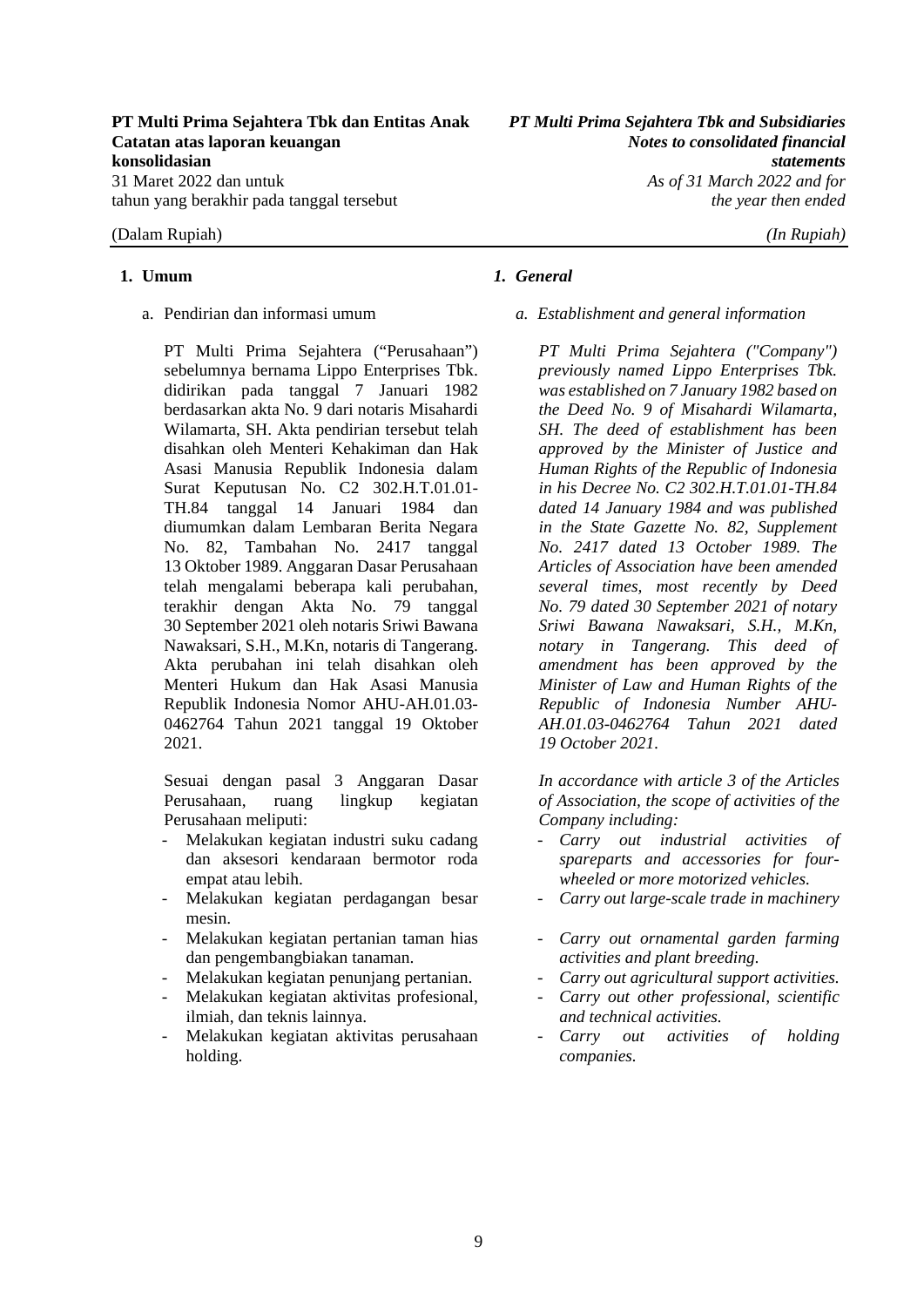#### (Dalam Rupiah) *(In Rupiah)*

Perusahaan berkedudukan di Kota Tangerang, Karawaci Office Park Blok M No. 39-50 Lippo Karawaci, Tangerang, sedangkan pabriknya berlokasi di Jl. Kabupaten No. 454, Desa Tlajung Udik, Kecamatan Gunung Putri, Bogor, Jawa Barat. Entitas induk langsung Perusahaan adalah PT Multipolar Tbk, yang merupakan pemegang saham mayoritas Perusahaan. Entitas induk terakhir Perusahaan adalah PT Inti Anugrah Pratama yang dimiliki oleh keluarga Riady.

Perusahaan memulai operasi komersial pada tahun 1987.

Pada tahun 1990, Perusahaan mencatatkan 1.250.000 saham (yang merupakan 29,41% dari saham yang ditempatkan dan disetor penuh) dengan nilai nominal Rp 1.000 per lembar saham pada Bursa Efek Jakarta.

Pada tahun 1991, Perusahaan menerbitkan 6.375.000 lembar saham baru yang tercatat pada Bursa Efek Jakarta dan ditawarkan kepada masyarakat, sehingga jumlah saham Perusahaan yang tercatat menjadi 7.625.000 lembar saham. Dengan perubahan nilai nominal saham dari Rp 1.000 per lembar saham menjadi Rp 500 per lembar saham pada bulan Agustus 1996, jumlah saham yang tercatat adalah sebanyak 15.250.000 lembar saham.

Pada tanggal 2 Agustus 2000, Perusahaan mencatatkan 6.000.000 lembar sahamnya yang mewakili 28,24% dari modal saham yang ditempatkan dan disetor penuh. Pencatatan ini sesuai dengan Surat Bursa Efek Jakarta No. S-1362/BEJ-EEM/05-2000 tanggal 11 Mei 2000 mengenai Kewajiban untuk Mencatatkan Seluruh Modal Saham yang Ditempatkan dan Disetor Penuh untuk Perusahaan masuk bursa *(Company Listing)*.

#### **1. Umum** (lanjutan) *1. General (continued)*

a. Pendirian dan informasi umum (lanjutan) *a. Establishment and general information (continued)* 

> *The Company is located at Karawaci Office Park Block M No. 39-50 Lippo Karawaci, Tangerang, while the plant is located at Jl. Kabupaten No. 454, Tlajung Udik Village, Gunung Putri Subdistrict, Bogor, West Java.*

> *The direct parent entity of the Company is PT Multipolar Tbk, which is the majority shareholder of the Company. The last parent entity of the Company is PT Inti Anugrah Pratama that owned by the Riady family.*

> *The Company started its commercial operations in 1987.*

b. Penawaran umum efek Perusahaan *b. Public offering of the Company's shares* 

*In 1990, the Company listed 1,250,000 shares (which constitute 29.41% of the shares issued and fully paid) with nominal value of Rp 1,000 per share on the Jakarta Stock Exchange.* 

*In 1991, the Company issued 6,375,000 new shares listed on the Jakarta Stock Exchange and were offered to public, so the number of shares of the Company recorded become 7,625,000 shares. With the change in par value from Rp 1,000 per share to Rp 500 per share in August 1996, the number of listed shares consisted of 15,250,000 shares.* 

*On 2 August 2000, the Company listed 6,000,000 shares, representing 28.24% of the shares capital issued and fully paid. This recording is in accordance with the letter of Jakarta Stock Exchange No. S-1362/BEJ-EEM/05-2000 dated 11 May 2000 regarding the obligation to Record the Entire Share Capital Issued and Fully Paid for the Company listed on the stock exchanges (Company Listing).*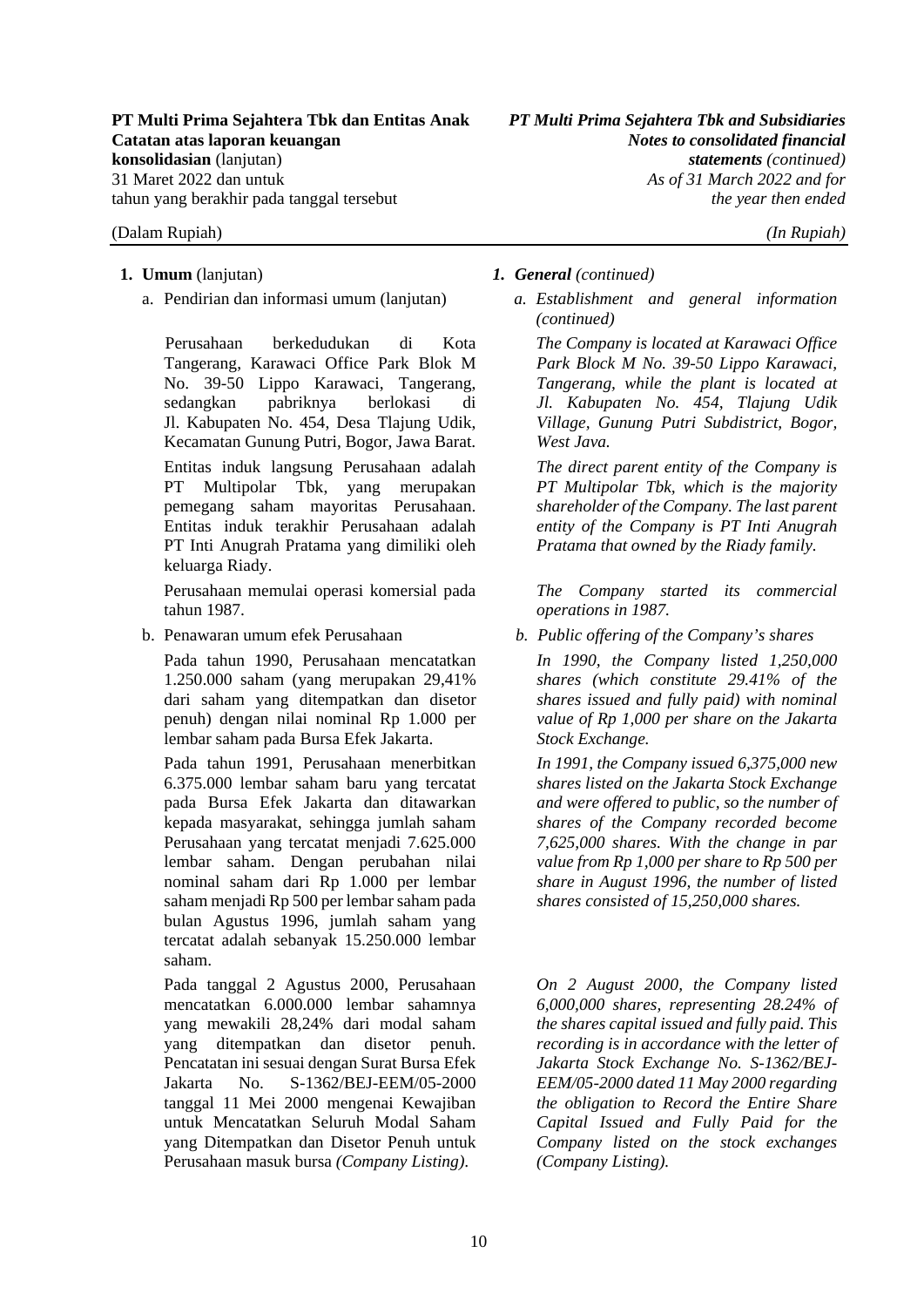b. Penawaran umum efek Perusahaan (lanjutan) *b. Public offering of the Company's shares* 

Pada tanggal 31 Desember 2000, Perusahaan telah mencatatkan seluruh saham yang ditempatkan dan disetor penuh sebanyak 21.250.000 lembar saham di Bursa Efek Jakarta dan Surabaya.

Pada tanggal 3 April 2002, Perusahaan mengumumkan kepada Pemegang Saham konversi pencatatan saham ke catatan elektronik (*scripless*) mulai tanggal 1 Mei 2002 sampai 29 Mei 2002. Perdagangan saham secara elektronik (*scripless*) dimulai pada tanggal 30 Mei 2002.

Pada tanggal 28 April 2017 berdasarkan Akta No.85 oleh notaris Stephanie Wilamarta. SH, di Jakarta, sesuai dengan keputusan Menteri Hukum dan Hak Asasi Manusia Republik Indonesia No. AHU-AH.01.03.0132970 tanggal 3 Mei 2017, Perusahaan melakukan pemecahan nilai saham dengan perbandingan 1:5, setiap 1 saham lama dari yang semula nilai nominalnya Rp 500 menjadi 5 saham baru dengan nilai Rp 100. Jumlah saham disetor Perusahaan yang semula 21.250.000 lembar saham dengan nominal Rp 500 meningkat menjadi 106.250.000 lembar saham dengan nominal Rp 100. Jumlah modal dasar Perusahaan dari 85.000.000 lembar saham dengan nilai nominal Rp 500 berubah menjadi 425.000.000 lembar saham dengan nominal Rp 100.

#### **1. Umum** (lanjutan) *1. General (continued)*

*(continued)* 

*As of 31 December 2000, the Company has listed all shares issued and fully paid which consist of 21,250,000 shares on the Jakarta and Surabaya Stock Exchanges.* 

*On 3 April 2002, the Company announced to the Shareholders, the conversion to electronic records listing of shares (scripless) starting 1 May 2002 until 29 May 2002. Trading of shares electronically (scripless) began on 30 May 2002.* 

*On 28 April 2017 based on Deed No.85 by Stephanie Wilamarta. SH, notary in Jakarta, in accordance with the decree of the Minister of Law and Human Rights of the Republic of Indonesia No. AHU-AH.01.03.0132970 dated 3 May 2017, the Company did stock split with 1:5 ratio, so for each old share which originally had a nominal value of Rp 500 is split to 5 new shares with nominal value of Rp 100. Total paid in capital that originally consists of 21,250,000 shares with nominal value of Rp 500 per share is increased to 106,250,000 shares with nominal value of Rp 100 per share. Total authorized capital of the Company which initially consisting of 85,000,000 shares with nominal value of Rp 500 per share is changed to 425,000,000 shares with nominal value of Rp 100 per share.*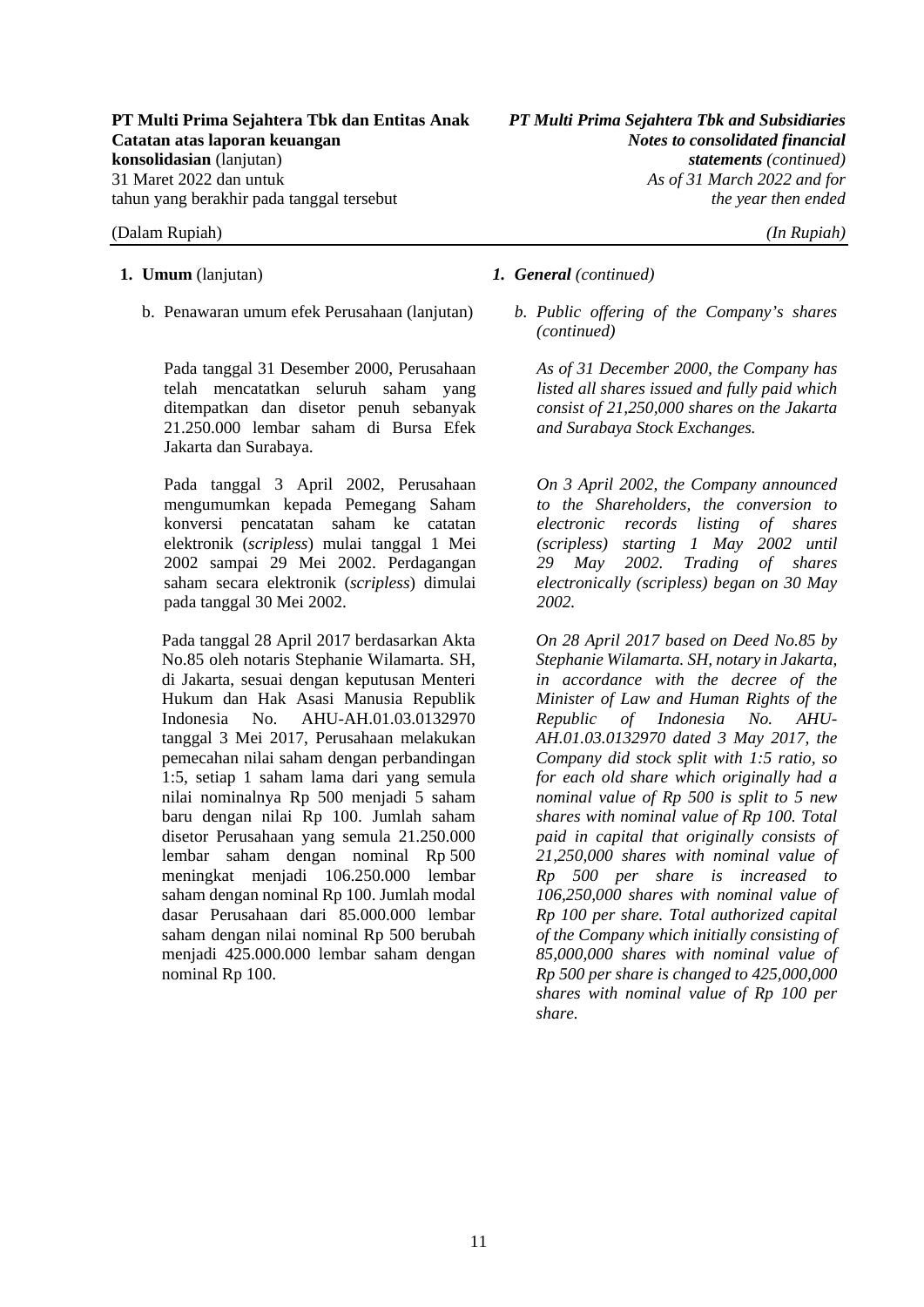b. Penawaran umum efek Perusahaan (lanjutan) *b. Public offering of the Company's shares* 

Berdasarkan Akta No.62 dari notaris Stephanie Wilamarta, SH yang telah disahkan oleh Menteri Kehakiman dan Hak Asasi Manusia dalam Surat Keputusan No. AHU-0024820.AH.01.02 TAHUN 2019 tanggal 9 Mei 2019, Perusahaan melakukan pemecahan nilai nominal sahamnya dengan perbandingan 1:4 sehingga jumlah lembar saham disetor Perusahaan yang semula 106.250.000 lembar saham dengan nominal Rp 100 meningkat menjadi 425.000.000 lembar saham dengan nilai nominal Rp 25.

Laporan keuangan konsolidasian termasuk akun-akun Perusahaan dan Entitas Anak yang dimiliki baik secara langsung maupun tidak langsung:

#### **1. Umum** (lanjutan) *1. General (continued)*

*(continued)* 

*Based on the Deed No.62 of Stephanie Wilamarta, SH that has been approved by the Minister of Justice and Human Rights of the Republic of Indonesia in his Decree No. AHU-0024820.AH.01.02 TAHUN 2019 dated 9 May 2019, the Company has split the nominal value of its shares with a ratio of 1: 4 so that the total paid up shares of the Company which originally consist of 106,250,000 shares with a nominal value of Rp 100 are increased to 425,000,000 shares with nominal value of Rp 25.* 

c. Struktur Perusahaan dan Entitas Anak *c. Structure of the Company and its Subsidiaries* 

> *The consolidated financial statements include the accounts of the Company and Subsidiaries owned directly or indirectly:*

|                                                                  |                                                                                                                             | Kedudukan dan tahun mulai<br>beroperasi secara komersial/ Percentage of ownership |       | Persentase kepemilikan/ | Jumlah aset/<br>Total assets |                            |
|------------------------------------------------------------------|-----------------------------------------------------------------------------------------------------------------------------|-----------------------------------------------------------------------------------|-------|-------------------------|------------------------------|----------------------------|
| Entitas Anak/Subsidiaries                                        | Kegiatan pokok/ Main Activity                                                                                               | Position and year of 31 Mar/Mar 31 Des/Dec                                        |       |                         | 31 Mar/Mar                   | 31 Des/Dec                 |
|                                                                  |                                                                                                                             | commercial operations                                                             | 2022  | 2021                    | 2022                         | 2021                       |
|                                                                  |                                                                                                                             |                                                                                   | %     | %                       |                              | dalam jutaan/in million Rp |
| Kepemilikan langsung/ Direct acquisition                         |                                                                                                                             |                                                                                   |       |                         |                              |                            |
| PT Multi Usaha Wisesa (MUW)                                      | Perdagangan umum dan penyertaan/<br>General trading and investments                                                         | Jakarta, 1982                                                                     | 99,99 | 99.99                   | 33.378                       | 33.378                     |
| PT Champion Multi Usaha (CMU)                                    | Perdagangan dan perindustrian umum/<br>General trade and industrial                                                         | Jakarta, 2000                                                                     | 100   | 100                     | 1.236                        | 1.236                      |
| PT Metropolitan Sinar Indah (MSI)                                | Perdagangan dan perindustrian umum/<br>General trade and industrial                                                         | Jakarta, -                                                                        | 100   | 100                     | $\overline{c}$               | $\mathfrak{2}$             |
| PT Cipta Selaras Maju Jaya (CSMJ)                                | Perdagangan, jasa, pembangunan dan percetakan/<br>Trade, services, development and printing                                 | Tangerang, -                                                                      | 100   | 100                     | 48.676                       | 48.676                     |
| PT Karya Indah Selaras Jaya (KISJ)                               | Perdagangan, jasa, pembangunan dan percetakan/<br>Trade, services, development and printing                                 | Tangerang, -                                                                      | 100   | 100                     | 1.440                        | 1.440                      |
| Kepemilikan tidak langsung/ <i>Indirect acquisition</i>          |                                                                                                                             |                                                                                   |       |                         |                              |                            |
| PT Cipta Global Internasional<br>Entitas anak/Subsidiary of CSMJ | Perdagangan, jasa, pembangunan dan percetakan/<br>Trade, services, development and printing                                 | Tangerang, -                                                                      | 100   | 100                     | 2.000                        | 2.000                      |
| PT Bintang Sinar Fortuna (BSF)                                   | Perdagangan, jasa, pembangunan dan percetakan/<br>Entitas anak/Subsidiary of CSMJ Trade, services, development and printing | Tangerang, -                                                                      | 73    | 73                      | 30.000                       | 30.000                     |

MUW diperoleh pada tahun 1990, sedangkan CMU dan MSI didirikan pada tahun 1995 dan diperoleh Perusahaan pada tahun 1996.

*MUW was obtained in 1990, while CMU and MSI were founded in 1995 and acquired by the Company in 1996.*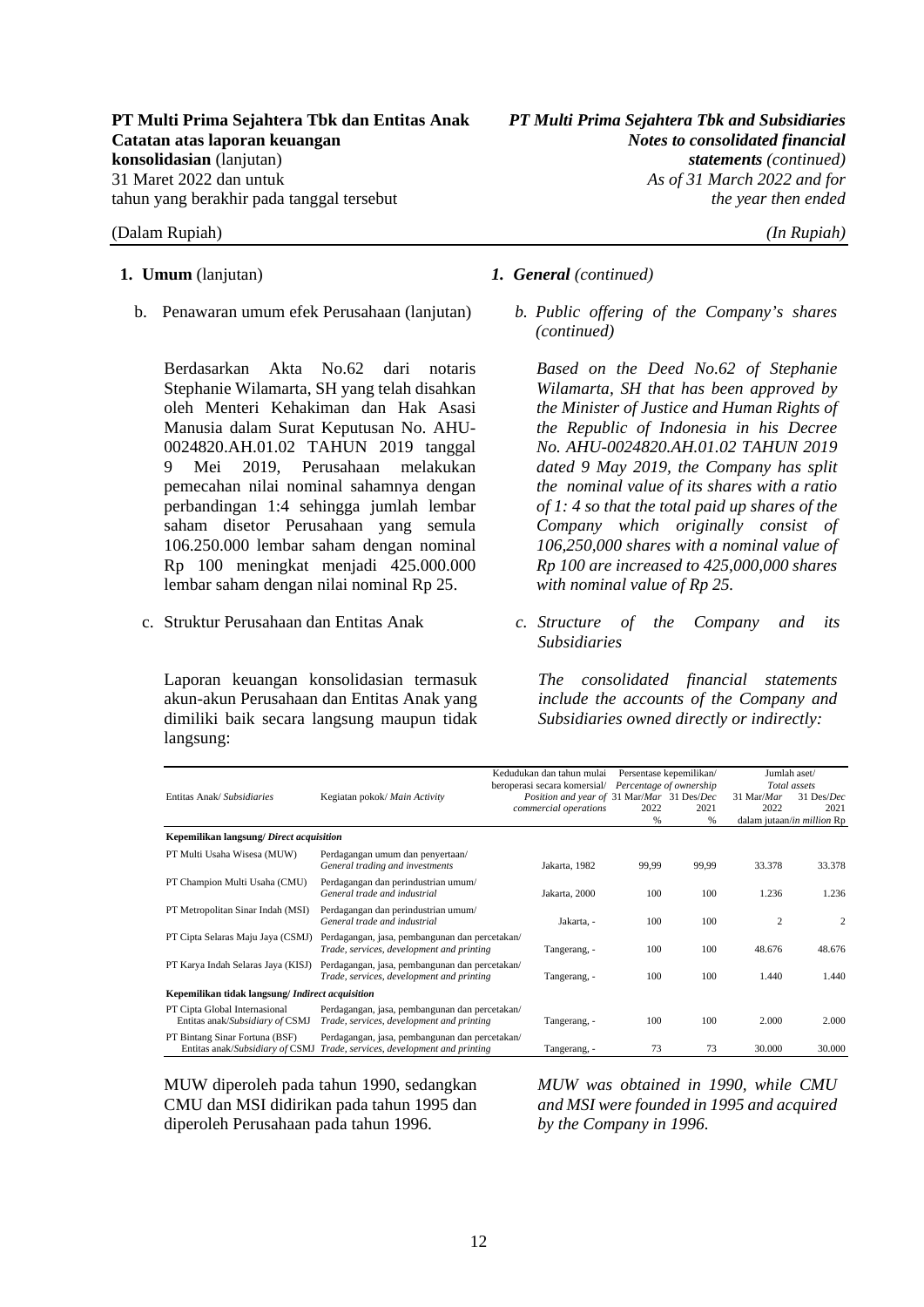c. Struktur Perusahaan dan Entitas Anak (lanjutan)

Pada tanggal 6 Maret 2014, berdasarkan Akta No. 4 dari notaris Sriwi Bawana Nawaksari, SH, M.Kn, Perusahaan mendirikan Entitas Anak baru dengan kepemilikan 100% atas nama PT Cipta Selaras Maju Jaya (CSMJ) yang berkedudukan di Tangerang dengan modal saham dasar, modal ditempatkan dan disetor sebesar Rp 1.500.000.000. CSMJ bergerak dalam bidang perdagangan, pembangunan, percetakan dan jasa.

Sesuai Akta No. 5 dari notaris Sriwi Bawana Nawaksari, SH, M.Kn., tanggal 6 Maret 2014, Perusahaan mendirikan Entitas Anak baru dengan kepemilikan 100% atas nama PT Karya Indah Selaras Jaya (KISJ) yang berkedudukan di Tangerang dengan modal saham dasar, modal ditempatkan dan disetor sebesar Rp 500.000.000. KISJ bergerak dalam bidang perdagangan, pembangunan, percetakan dan jasa.

Berdasarkan Akta No. 160 tanggal 20 Desember 2018 oleh Sriwi Bawana Nawaksari, SH, M.kn, notaris di Kabupaten Tangerang, piutang PT Cipta Selaras Maju Jaya kepada PT Maxx Coffee Prima sebesar Rp 20.000.000.000 dikonversi menjadi 20.000.000 saham PT Bintang Sinar Fortuna. PT Bintang Sinar Fortuna kemudian melakukan peningkatan modal dari yang sebelumnya Rp 10.000.000.000 menjadi Rp 30.000.000.000. Setelah peningkatan modal maka kepemilikan modal dalam PT Bintang Sinar Fortuna adalah PT Cipta Selaras Maju Jaya memiliki 22.000.000 lembar saham senilai Rp 22.000.000.000 dan PT Maxx Prima Pasifik sejumlah 8.000.000 lembar saham senilai Rp 8.000.000.000.

#### **1. Umum** (lanjutan) *1. General (continued)*

*c. Structure of the Company and its Subsidiaries (continued)* 

*On 6 March 2014, based on the Deed No. 4 of notary Sriwi Bawana Nawaksari, SH, M.Kn, the Company established a new Subsidiary with 100% of ownership in the name of PT Cipta Selaras Maju Jaya (CSMJ) located in Tangerang with authorized share capital, issued and paid up amounting to Rp 1,500,000,000. CSMJ is engaged in trade, construction, printing and services.* 

*In accordance with Deed No. 5 of notary Sriwi Bawana Nawaksari, SH, M.Kn., dated 6 March 2014, the Company established a new Subsidiary with 100% of ownership in the name of PT Karya Indah Selaras Jaya (KISJ) located in Tangerang with authorized share capital, issued and paid up amounting to Rp 500,000,000. KISJ is engaged in trade, construction, printing and services.* 

*Based on Notarial Deed No. 160 on 20 December 2018 of Sriwi Bawana Nawaksari, SH, M.kn, notary in Tangerang District, PT Cipta Selaras Maju Jaya's receivables to PT Maxx Coffee Prima amounted to Rp 20,000,000,000 is converted into PT Bintang Sinar Fortuna's stocks which consist of 20,000,000 shares. PT Bintang Sinar Fortuna then increased its stocks from Rp10,000,000,000 to Rp 30,000,000,000. After increasing its capital, the capital ownership in PT Bintang Sinar Fortuna become 22,000,000 shares with total value amounting to Rp. 22,000,000,000 owned by PT Cipta Selaras Maju Jaya and 8,000,000 shares with total value amounting to Rp 8,000,000,000 owned by PT Maxx Prima Pasifik.*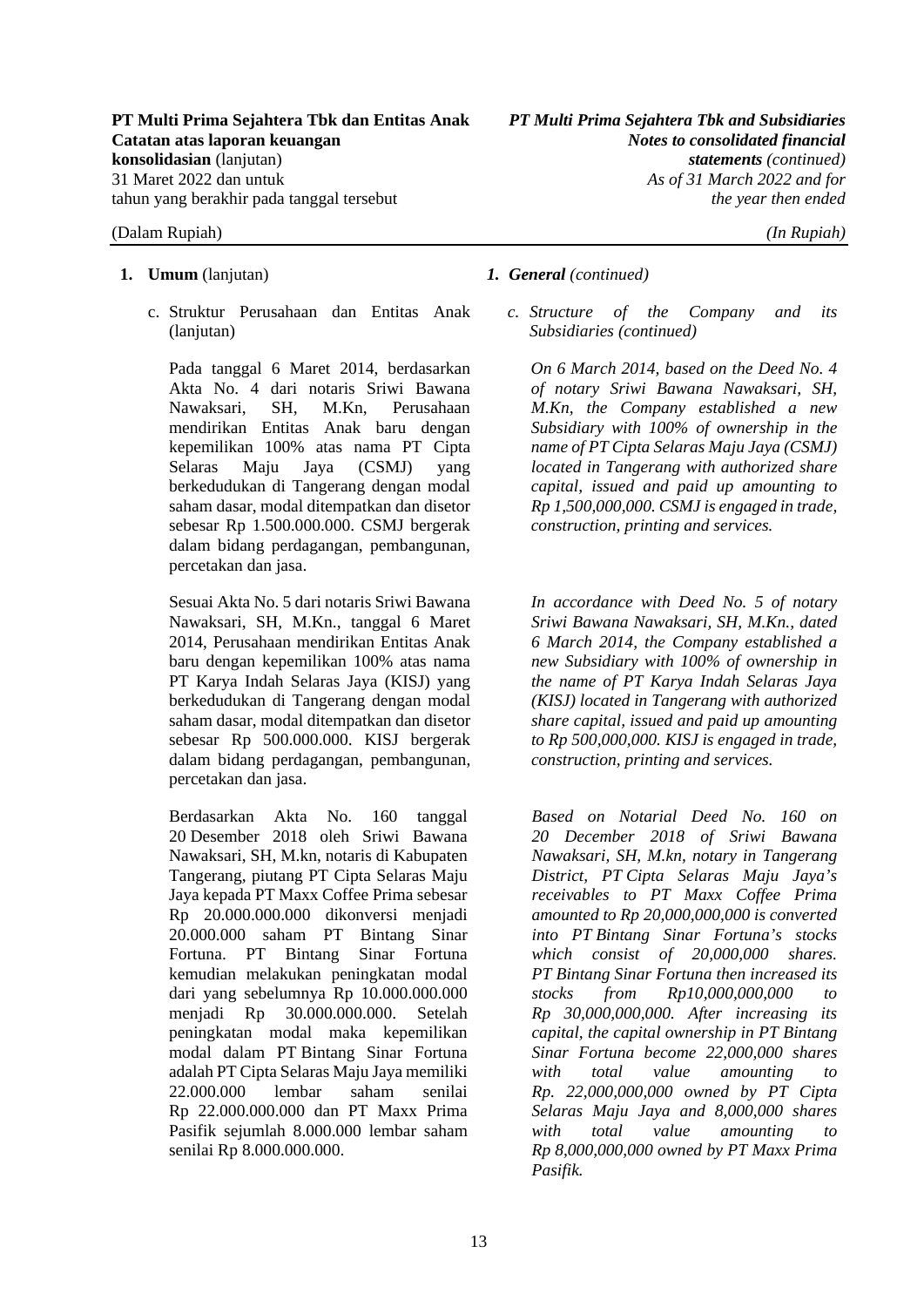(Dalam Rupiah) *(In Rupiah)* 

Sesuai dengan Akta No. 53 tanggal 23 Juli 2021 yang disahkan oleh notaris Sriwi Bawana Nawaksari, S.H., M.Kn. notaris di Tangerang, susunan Dewan Komisaris dan Direksi Perusahaan adalah sebagai berikut:

#### **1. Umum** (lanjutan) *1. General (continued)*

d. Dewan Komisaris dan Direksi *d. Board of Commissioners and Directors* 

*In accordance with Deed No. 53 dated 23 July 2021 which was notarized by Sriwi Bawana Nawaksari, S.H., M.Kn., notary in Jakarta, the composition of the Board of Commissioners and Directors is as follows:* 

| Dewan Komisaris      |                              | <b>Board of Commissioners</b>   |
|----------------------|------------------------------|---------------------------------|
| Presiden Komisaris   | Drs. Lukman Djaja, MBA       | <b>President Commissioner</b>   |
| Komisaris Independen | Dennis Villafuerte Valencia  | <b>Independent Commissioner</b> |
| Komisaris            | Yerry Goei                   | Commissioner                    |
| Direksi              |                              | <i>Directors</i>                |
| Presiden Direktur    | Eddy Harsono Handoko         | <b>President Director</b>       |
| Direktur             | Chrysologus RN Sinulingga    | Director                        |
| Direktur             | Ryn Mulyanto Riyadi Hermawan | Director                        |

31 Maret/ *March* 2022 dan/ *and* 31 Desember/ *December* 2021

### 31 Maret/ *March* 2022 dan/ *and* 31 Desember/ *December* 2021

| Dewan Komisaris      |                              | <b>Board of Commissioners</b>   |
|----------------------|------------------------------|---------------------------------|
| Presiden Komisaris   | Drs. Lukman Djaja, MBA       | <b>President Commissioner</b>   |
| Komisaris Independen | Dennis Villafuerte Valencia  | <b>Independent Commissioner</b> |
| Komisaris            | Yerry Goei                   | Commissioner                    |
| Direksi              |                              | <i>Directors</i>                |
| Presiden Direktur    | Eddy Harsono Handoko         | <b>President Director</b>       |
| Direktur             | Made Seputra Djaya           | Director                        |
| Direktur             | Chrysologus RN Sinulingga    | Director                        |
| Direktur             | Ryn Mulyanto Riyadi Hermawan | Director                        |
|                      |                              |                                 |

Susunan komite audit Perusahaan per 31 Maret 2022 dan 31 Desember 2021 adalah sebagai berikut:

*The composition of the Company's audit committee as of 31 March 2022 and 31 December 2021 is as follows:* 

| Komite Audit |                             | <b>Audit Committee</b> |
|--------------|-----------------------------|------------------------|
| Ketua        | Dennis Villafuerte Valencia | Chairman               |
| Anggota      | Laurensia Adi               | Member                 |
| Anggota      | Christine Tanujaya          | Member                 |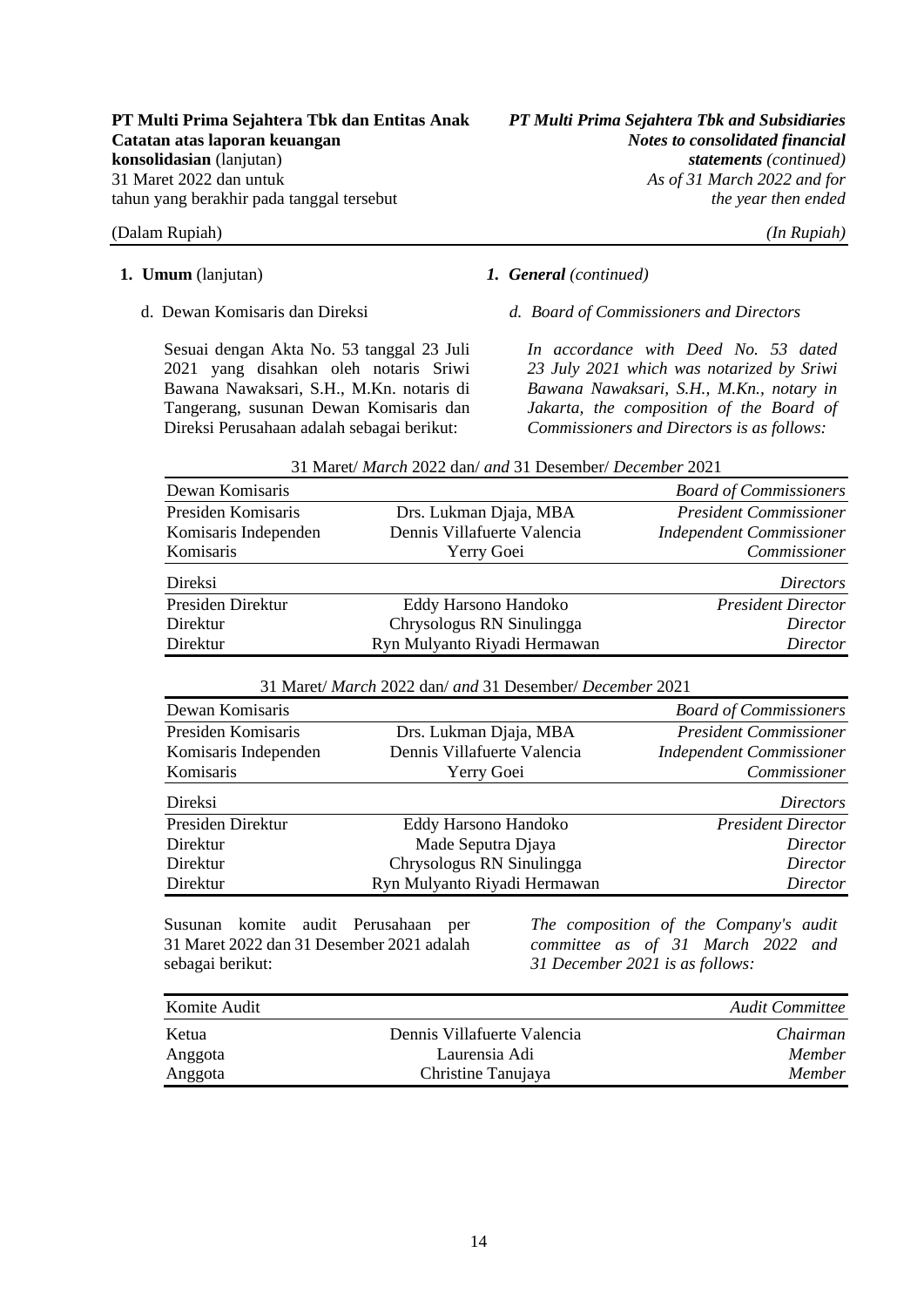#### (Dalam Rupiah) *(In Rupiah)*

- -

Perusahaan dan Entitas Anak memiliki jumlah pegawai tetap sebanyak 94 orang pada tanggal 31 Maret 2022 dan 93 orang pada tanggal 31 Desember 2021.

Beban gaji dan kompensasi untuk Dewan Komisaris dan Direktur adalah sebesar Rp 552.666.825 dan Rp 721.026.925 masingmasing untuk periode yang berakhir pada tanggal-tanggal 31 Maret 2022 dan 31 Maret 2021.

Manajemen Perusahaan bertanggung jawab atas penyusunan laporan keuangan konsolidasian dan telah menyetujui untuk menerbitkan laporan keuangan konsolidasian per 31 Maret 2022 pada tanggal 30 Mei 2022.

- **1. Umum** (lanjutan) *1. General (continued)*
	- d. Dewan Komisaris dan Direksi (lanjutan) *d. Board of Commissioners and Directors (continued)*

*The Company and Subsidiaries have a total number of 94 permanent employees as of 31 March 2022 and 93 permanent employees as of 31 December 2021.* 

*Salaries and compensation expenses for the Board of Commissioners and Directors are amounted to Rp 552,666,825 and Rp 721,026,925 for the years ended 31 March 2022 and 31 March 2021 respectively.* 

e. Penerbitan laporan keuangan konsolidasian *e. The issuance of the consolidated financial statements* 

> *The Company's management is responsible for the preparation of the consolidated financial statements and agreed to issue the consolidated financial statements as of 31 March 2022 on 30 May 2022.*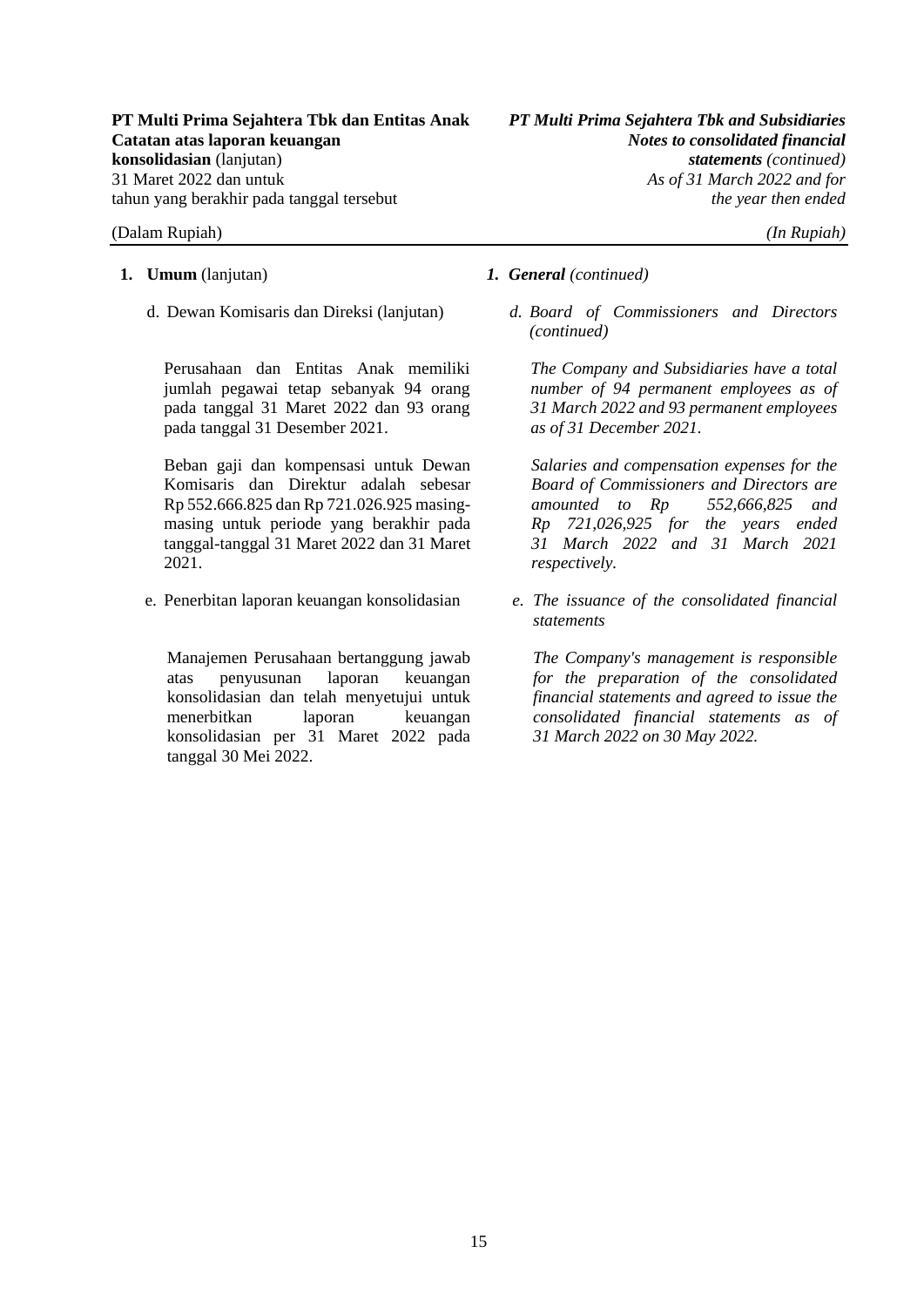Berikut ini adalah ikhtisar kebijakan akuntansi penting yang dianut oleh Perusahaan dan entitas anak dalam menyusun laporan keuangan konsolidasian ini.

a. Dasar penyajian laporan keuangan konsolidasian.

Laporan keuangan konsolidasian disusun dengan menggunakan prinsip akuntansi yang berlaku umum di Indonesia yaitu Standar Akuntansi Keuangan di Indonesia dan peraturan Otoritas Jasa Keuangan (dahulu Badan Pengawas Pasar Modal dan Lembaga Keuangan/ BAPEPAM-LK) No. VIII.G.7 tentang Penyajian dan Pengungkapan Laporan Keuangan Emiten atau Perusahaan Publik, yang terlampir dalam surat keputusan No. KEP-347/BL/2012 dan Pedoman Penyajian Laporan Keuangan yang ditetapkan oleh Bapepam-LK bagi perusahaan manufaktur yang menawarkan sahamnya kepada masyarakat.

Laporan keuangan konsolidasian disusun berdasarkan konsep beban perolehan, kecuali untuk persediaan yang dinyatakan sebesar nilai terendah antara beban perolehan dan nilai realisasi bersih dan penyertaan saham tertentu yang dicatat dengan metode ekuitas. Laporan keuangan konsolidasian disusun berdasarkan konsep akrual, kecuali untuk laporan arus kas konsolidasian.

Laporan arus kas konsolidasian menyajikan penerimaan dan pengeluaran kas yang diklasifikasikan dalam aktivitas operasi, investasi dan pendanaan. Laporan arus kas dari aktivitas operasi disajikan dengan metode langsung.

#### **2. Ikhtisar kebijakan akuntansi penting** *2. Summary of significant accounting policies*

*The following are significant accounting policies adopted by the Company and subsidiaries in preparing these consolidated financial statements.* 

*a. Basis of preparation of the consolidated financial statements.* 

*The consolidated financial statements have been prepared using generally accepted accounting principles in Indonesia, namely the Financial Accounting Standards in Indonesia and the regulation of Financial Services Authority (formerly the Capital Market Supervisory Agency and Financial Institution/ BAPEPAM-LK) No. VIII.G.7 regarding Presentation and Disclosure of Financial Statements of bankers/issuers or Public Company, which is attached in his decree No. KEP-347/BL/2012, and Financial Statements Presentation Guidelines set by Bapepam-LK for manufacturing companies that offer their shares to the public.* 

*The consolidated financial statements are prepared under the acquisition expenses, except for inventories which are stated at the lower of the acquisition cost and the net realizable value and certain investments which are accounted for under the equity method. The consolidated financial statements are prepared on the accrual basis, except for the consolidated statements of cash flows.* 

*Consolidated statement of cash flow presents receipts and payments which classified into operating, investing and financing activities. Cash flows from operating activities are presented using the direct method.*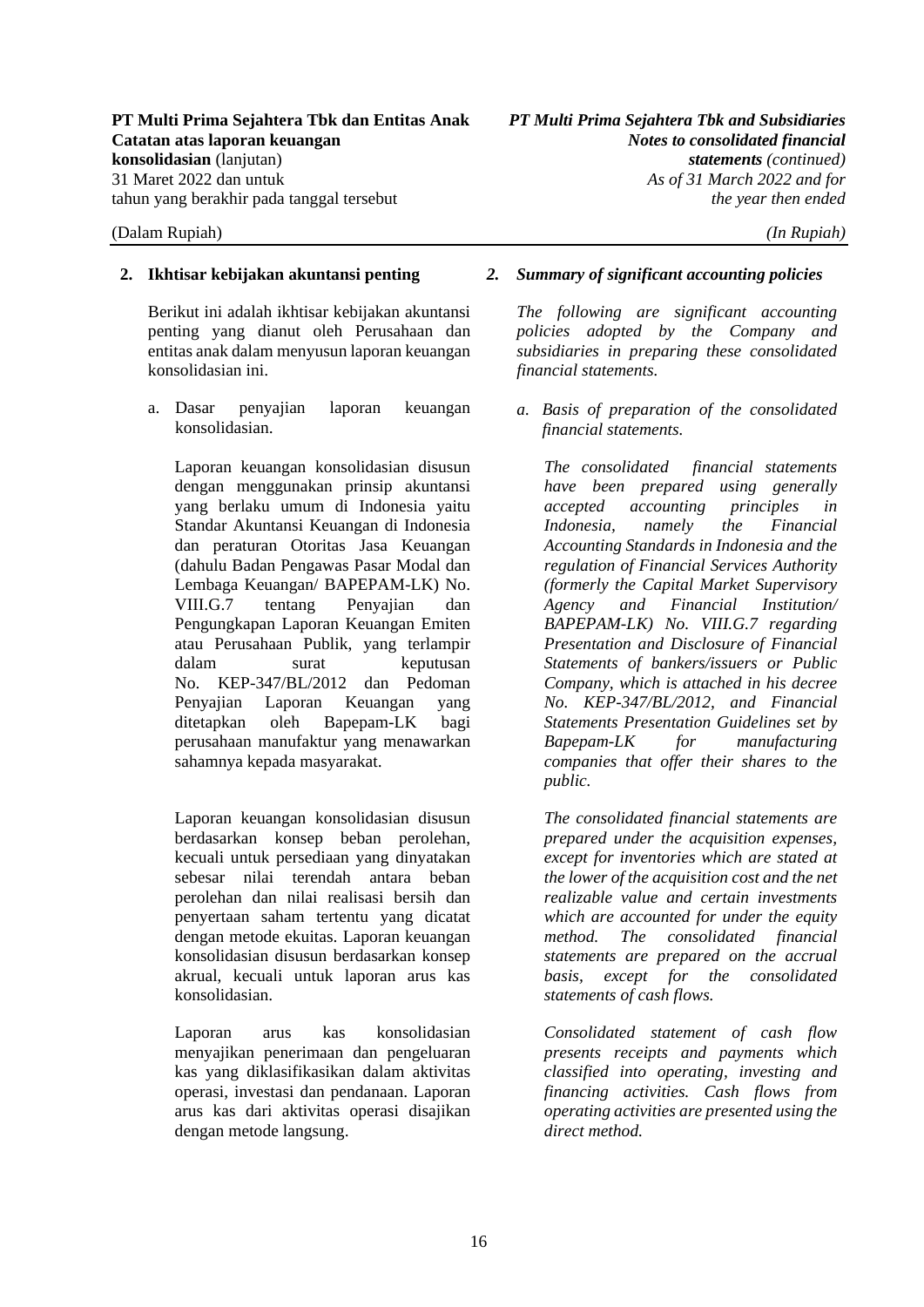- **2. Ikhtisar kebijakan akuntansi penting**  (lanjutan)
	- a. Dasar penyajian laporan keuangan konsolidasian. (lanjutan)

Mata uang pelaporan yang digunakan dalam laporan keuangan konsolidasian adalah Rupiah.

#### **Perubahan atas Pernyataan Standar Akuntansi Keuangan ("PSAK") dan Interpretasi Standar Akuntansi Keuangan ("ISAK")**

Penerapan dari standar akuntansi dan interpretasi standar akuntansi baru yang diterbitkan oleh Dewan Standar Akuntansi Keuangan Ikatan Akuntan Indonesia (DSAK IAI) yang berlaku efektif 1 Januari 2021 meliputi:

- PSAK 22 (Amandemen): "Kombinasi Bisnis tentang Definisi Bisnis"
- PSAK 112: "Akuntansi Wakaf"
- PSAK 110 (Penyesuaian 2020): "Akuntansi Sukuk";
- PSAK 111 (Penyesuaian 2020): "Akuntansi Wa'd";
- Amendemen PSAK 71, Amendemen PSAK 55, Amendemen PSAK 60, Amendemen PSAK 62 dan Amendemen PSAK 73 tentang Reformasi Acuan Suku Bunga - Tahap 2.
- *2. Summary of significant accounting policies (continued)*
	- *a. Basis of preparation of the consolidated financial statements. (continued)*

*The reporting currency used in the consolidated financial statements is Rupiah.* 

*Changes in Statement of Financial Accounting Standards ("SFAS") and Interpretations of Financial Accounting Standards ("IFAS")* 

*The application of the accounting standards and interpretations of new accounting standards issued by the Financial Accounting Standards Board of Indonesian Institute of Accountants (DSAK IAI) effective on 1 January 2021 includes:*

- *SFAS 22 (Amendment): "Business Combination on Definition of Business";*
- *SFAS 112: "Accounting for Endowments";*
- *SFAS 110 (Improvement 2020): "Accounting for Sukuk";*
- *SFAS 111 (Improvement 2020): "Accounting for Wa'd)";*
- *Amendment to SFAS 71, Amendment to SFAS 55, Amendment to SFAS 60, Amendment to SFAS 62 and Amendment to SFAS 73 regarding Interest Rate Benchmark Reform – Phase 2.*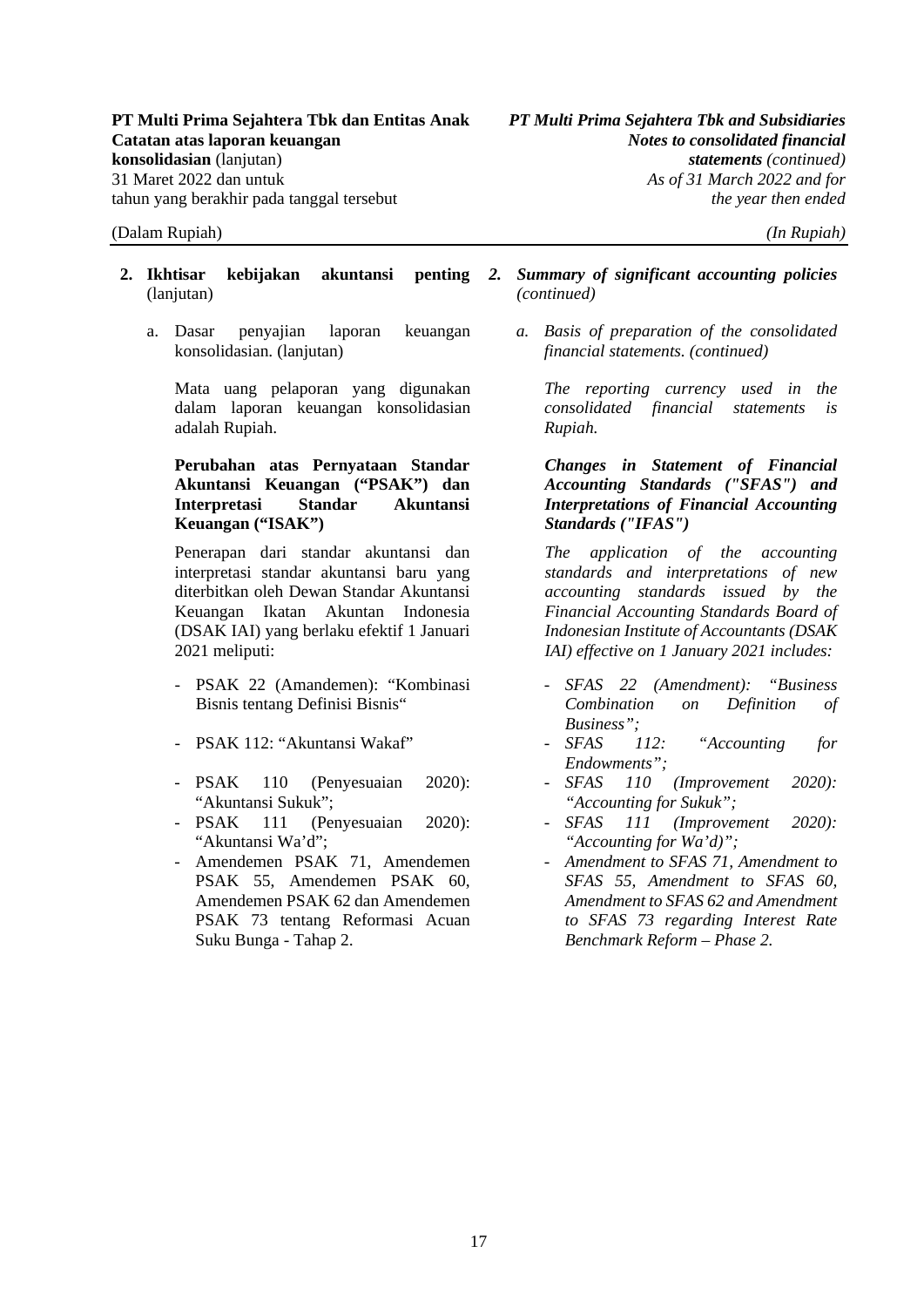- **2. Ikhtisar kebijakan akuntansi penting**  (lanjutan)
	- a. Dasar penyajian laporan keuangan konsolidasian. (lanjutan)

**Perubahan atas Pernyataan Standar Akuntansi Keuangan ("PSAK") dan Interpretasi Standar Akuntansi Keuangan ("ISAK")** (lanjutan)

Penerapan dari standar akuntansi dan interpretasi standar akuntansi baru yang diterbitkan oleh Dewan Standar Akuntansi Keuangan Ikatan Akuntan Indonesia (DSAK IAI) yang berlaku efektif 1 Januari 2021 meliputi: (lanjutan)

- Amandemen PSAK 22 : Kombinasi tentang referensi ke kerangka konseptual; dan
- Amandemen PSAK 57 : Provisi, Liabilitas, Kontinjensi, dan Aset Kontinjensi tentang Kontrak Memberatkan Biaya Memenuhi Kontrak.

Standar berikut efektif untuk periode yang dimulai pada atau setelah tanggal 1 Januari 2025, dengan penerapan dini diperkenankan yaitu:

- PSAK 74 : Kontrak Asuransi. - **SFAS 74: Insurance Contract** 

Hingga tanggal laporan keuangan konsolidasian ini diotorisasi, Perusahaan masih mempelajari dampak potensial yang mungkin timbul dari penerapan standar baru, amendemen standar dan interpretasi standar tersebut serta pengaruhnya pada laporan keuangan konsolidasian Perusahaan.

- *2. Summary of significant accounting policies (continued)* 
	- *a. Basis of preparation of the consolidated financial statements. (continued)*

*Changes in Statement of Financial Accounting Standards ("SFAS") and Interpretations of Financial Accounting Standards ("IFAS") (continued)*

*The application of the accounting standards and interpretations of new accounting standards issued by the Financial Accounting Standards Board of Indonesian Institute of Accountants (DSAK IAI) effective on 1 January 2021 includes: (continued)* 

- *Amendments to SFAS 22: Business Combinations regarding Reference to Conceptual Frameworks; and*
- *Amendments to SFAS 57: Provisions, Contingent Liabilities, and Contingent Assets regarding Onerous Contracts - Contract Fulfillment Costs.*

*Standard effective for periods beginning on or after 1 January 2025, with early adoption is permitted is:* 

*Until the authorization date of the consolidated financial statements, the Company is still evaluating the potential impacts of these new standards, amendments to standards and interpretations to standards to the Company's financial statements.*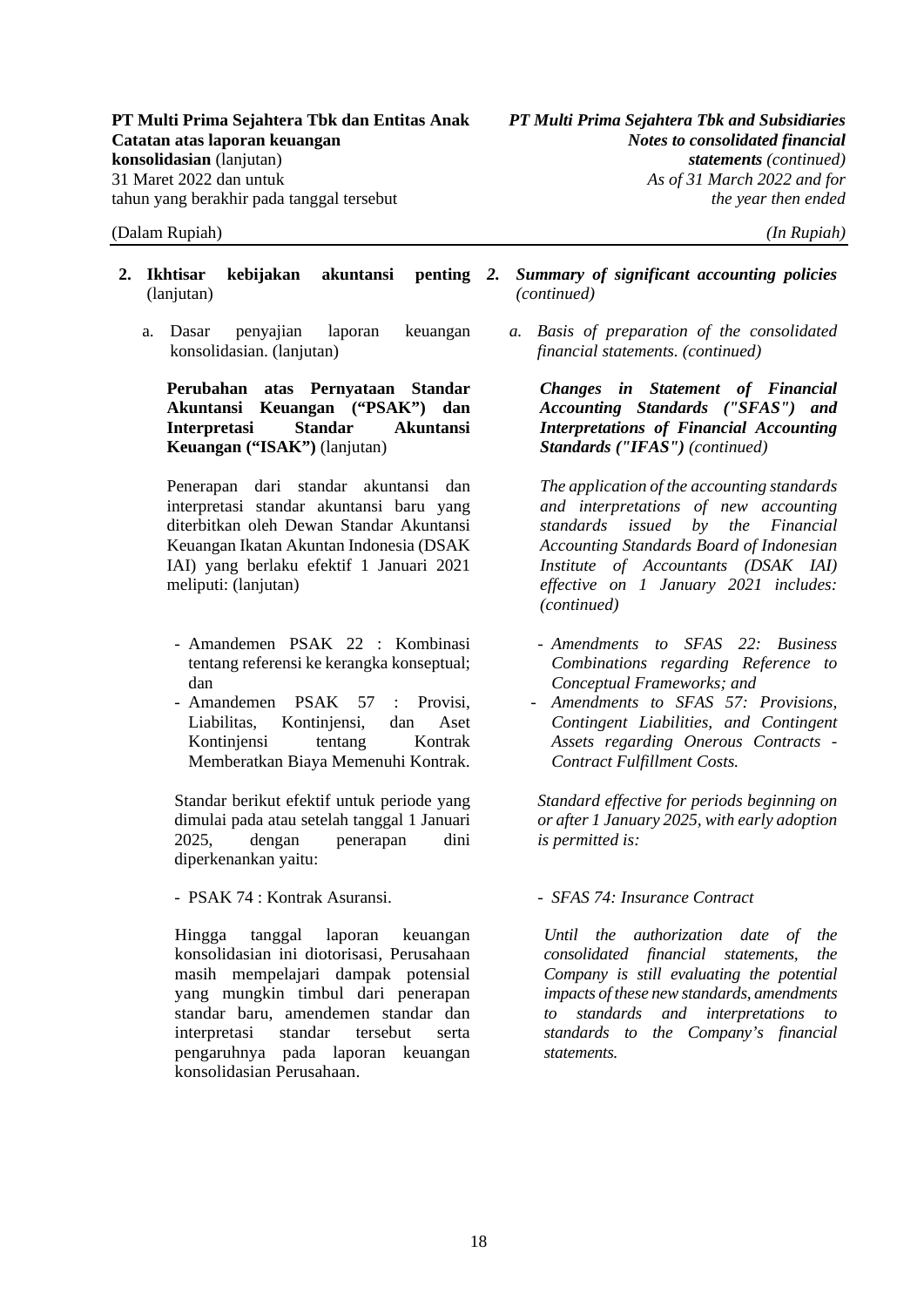- **2. Ikhtisar kebijakan akuntansi penting**  (lanjutan)
	-

Perusahaan dan Entitas Anak mengklasifikasikan instrumen keuangan dalam bentuk aset keuangan dan liabilitas keuangan.

Aset keuangan Perusahaan dan Entitas Anak terdiri dari kas dan setara kas, piutang usaha, piutang lain-lain, piutang pihak berelasi dan investasi pada entitas asosiasi.

#### **Aset keuangan**

Sejak 1 Januari 2020

Aset keuangan diklasifikasikan dalam tiga kategori:

- (i) Aset keuangan yang diukur dengan biaya diamortisasi.
- (ii) Aset keuangan diukur dengan nilai wajar melalui laba rugi.
- (iii) Aset keuangan diukur dengan nilai wajar melalui penghasilan komprehensif lain.

Klasifikasi ini tergantung dari tujuan perolehan aset keuangan tersebut. Manajemen menentukan klasifikasi aset keuangan tersebut pada saat awal pengakuannya.

*2. Summary of significant accounting policies (continued)* 

b. Aset dan liabilitas keuangan *b. Financial assets and liabilities* 

*The Company and Subsidiaries classify their financial instruments in the form of financial assets and financial liabilities.* 

*Financial assets of the Company and Subsidiaries consist of cash and cash equivalents, accounts receivable, other receivables, related party receivables and investments in associates.* 

### *Financial assets*

#### *Since 1 January 2020*

*Financial assets are classified in the three categories as follows: (i) Financial assets at amortised cost* 

- *(ii) Financial assets at fair value through profit or loss ("FVTPL")*
- *(iii) Financial assets at fair value through other comprehensive income ("FVOCI").*

*The classification depends on the purpose for which the financial assets is acquired. Management determines the classification of its financial assets at initial recognition.*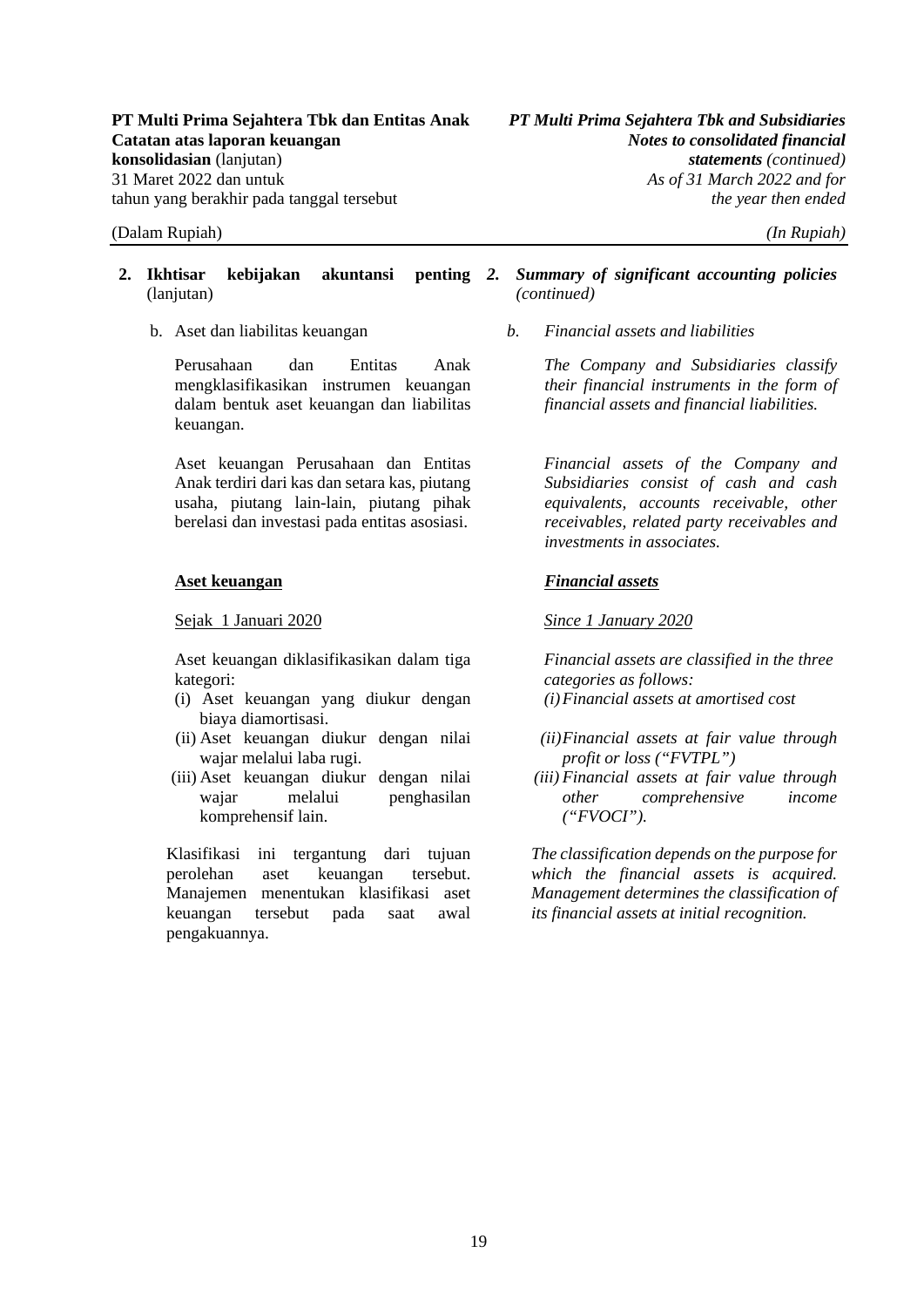- **2. Ikhtisar kebijakan akuntansi penting**  (lanjutan)
	-

#### **Pinjaman yang diberikan dan piutang**

Pinjaman yang diberikan dan piutang adalah aset keuangan non-derivatif dengan pembayaran tetap atau telah ditentukan dan tidak mempunyai kuotasi di pasar aktif. Pada saat pengakuan awal, pinjaman yang diberikan dan piutang diakui pada nilai wajarnya ditambah biaya transaksi dan selanjutnya diukur pada biaya perolehan diamortisasi dengan menggunakan metode suku bunga efektif.

Aset keuangan Perusahaan dan Entitas Anak yang diklasifikasikan sebagai pinjaman yang diberikan dan piutang meliputi piutang usaha dan piutang lain-lain.

### **Liabilitas keuangan**

Perusahaan dan Entitas Anak mengklasifikasikan liabilitas keuangan dalam kategori:

#### **(i) Liabilitas keuangan yang diukur pada nilai wajar melalui laporan laba rugi**

Liabilitas keuangan yang diukur pada nilai wajar melalui laporan laba rugi adalah liabilitas keuangan yang ditujukan untuk diperdagangkan.

Liabilitas keuangan diklasifikasikan sebagai diperdagangkan jika diperoleh terutama untuk tujuan dijual atau dibeli kembali dalam waktu dekat dan terdapat bukti mengenai pola ambil untung dalam jangka pendek yang terkini. Derivatif diklasifikasikan sebagai liabilitas diperdagangkan kecuali ditetapkan dan efektif sebagai instrumen lindung nilai.

#### *2. Summary of significant accounting policies (continued)*

b. Aset dan liabilitas keuangan (lanjutan) *b. Financial assets and liabilities (continued)* 

### *Loans and receivables*

*Loans and receivables are non-derivative financial assets with fixed or determinable payments and have not quoted in an active market. At the time of initial recognition, loans and receivables are recognized at fair value plus transaction costs and subsequently measured at amortized cost using the effective interest method.* 

*Financial assets of the Company and Subsidiaries classified as loans and receivables include accounts receivable and other receivables.*

### *Financial liabilities*

*The Company and Subsidiaries classify their financial liabilities in the category:* 

#### *(i) Financial liabilities at fair value through profit or loss*

*Financial liabilities at fair value through profit or loss are financial liabilities held for trading.* 

*Financial liabilities are classified as held for trading if it is acquired principally for the purpose of selling or repurchasing in the near future and there is evidence of a pattern of current short term profit taking. Derivatives are classified as liabilities for trading unless they are designated and effective as hedging instruments.*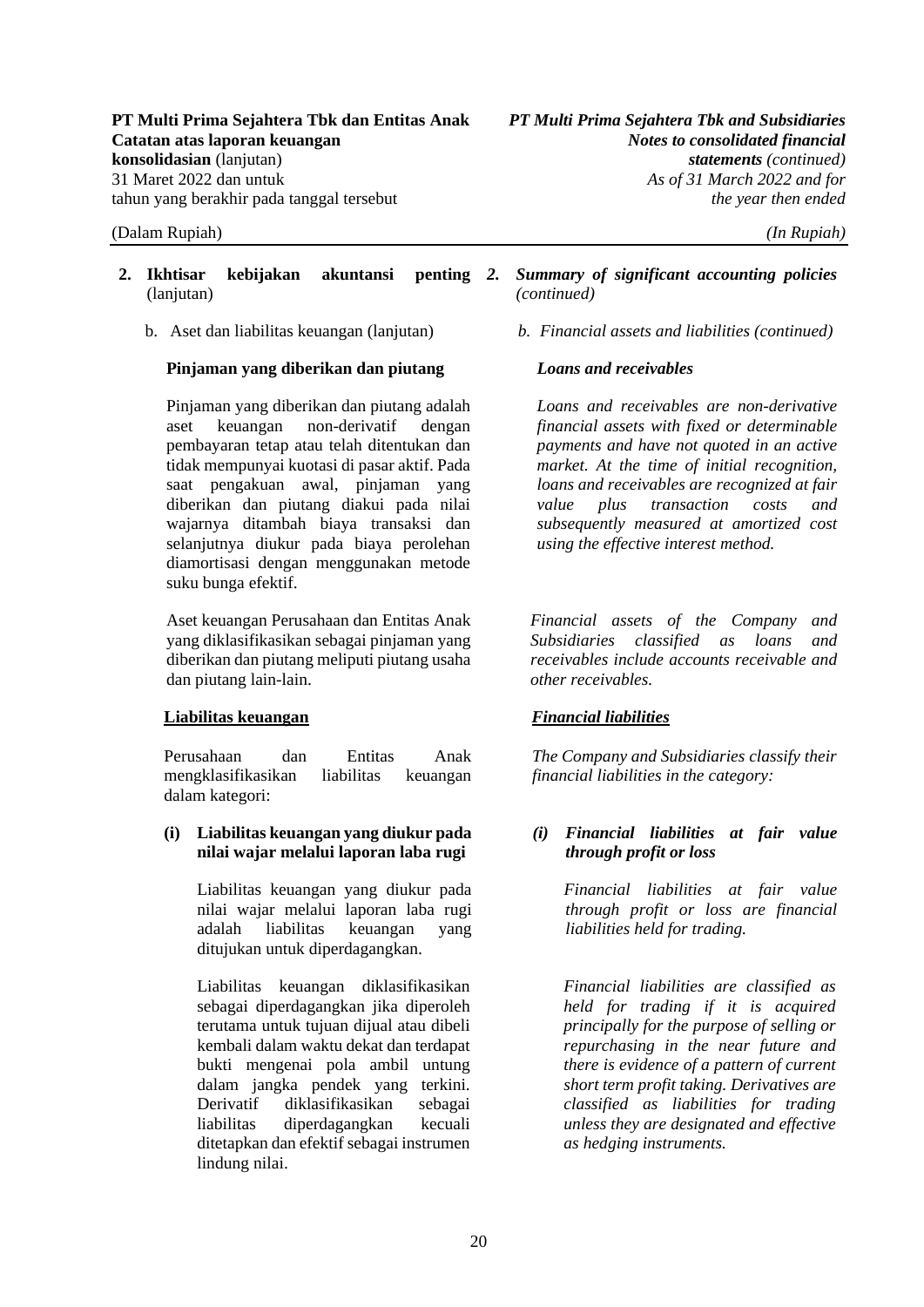- 2. Ikhtisar kebijakan akuntansi (lanjutan)
	- b. Aset dan liabilitas keuangan (lanjutan)

#### **Liabilitas keuangan** (lanjutan)

Perusahaan dan Entitas Anak mengklasifikasikan liabilitas keuangan dalam kategori: (lanjutan)

**(i) Liabilitas keuangan yang diukur pada nilai wajar melalui laporan laba rugi** (lanjutan)

Tidak ada liabilitas keuangan yang diklasifikasi sebagai liabilitas keuangan yang diperdagangkan.

Keuntungan dan kerugian yang timbul dari perubahan nilai wajar derivatif yang dikelola dalam hubungannya dengan liabilitas keuangan yang ditetapkan diakui dalam "keuntungan/kerugian selisih kurs".

### **(ii) Liabilitas keuangan yang diukur dengan biaya perolehan diamortisasi**

Liabilitas keuangan yang tidak diklasifikasikan sebagai liabilitas keuangan yang diukur pada nilai wajar melalui laporan laba rugi dikategorikan dan diukur pada biaya perolehan diamortisasi.

Liabilitas keuangan yang diukur pada biaya perolehan diamortisasi antara lain, utang bank, utang usaha, utang lain-lain, beban yang masih harus dibayar dan kewajiban imbalan pasca kerja.

- *2. Summary of significant accounting policies (continued)* 
	- *b. Financial assets and liabilities (continued)*

*Financial liabilities (continued)*

*The Company and Subsidiaries classify their financial liabilities in the category: (continued)* 

*(i) Financial liabilities at fair value through profit or loss (continued)*

> *No financial liabilities are classified as financial liabilities held for trading.*

> *Gains and losses arising from changes in fair value of derivatives that are managed in conjunction with designated financial liabilities are recognized under "gains/losses on foreign exchange".*

*(ii) Financial liabilities measured at amortized cost* 

> *Financial liabilities that are not classified as financial liabilities at fair value through profit or loss are categorized and measured at amortized cost.*

> *Financial liabilities measured at amortized cost include bank debt, trade payables, other payables, accrued expenses and employee benefit liabilities.*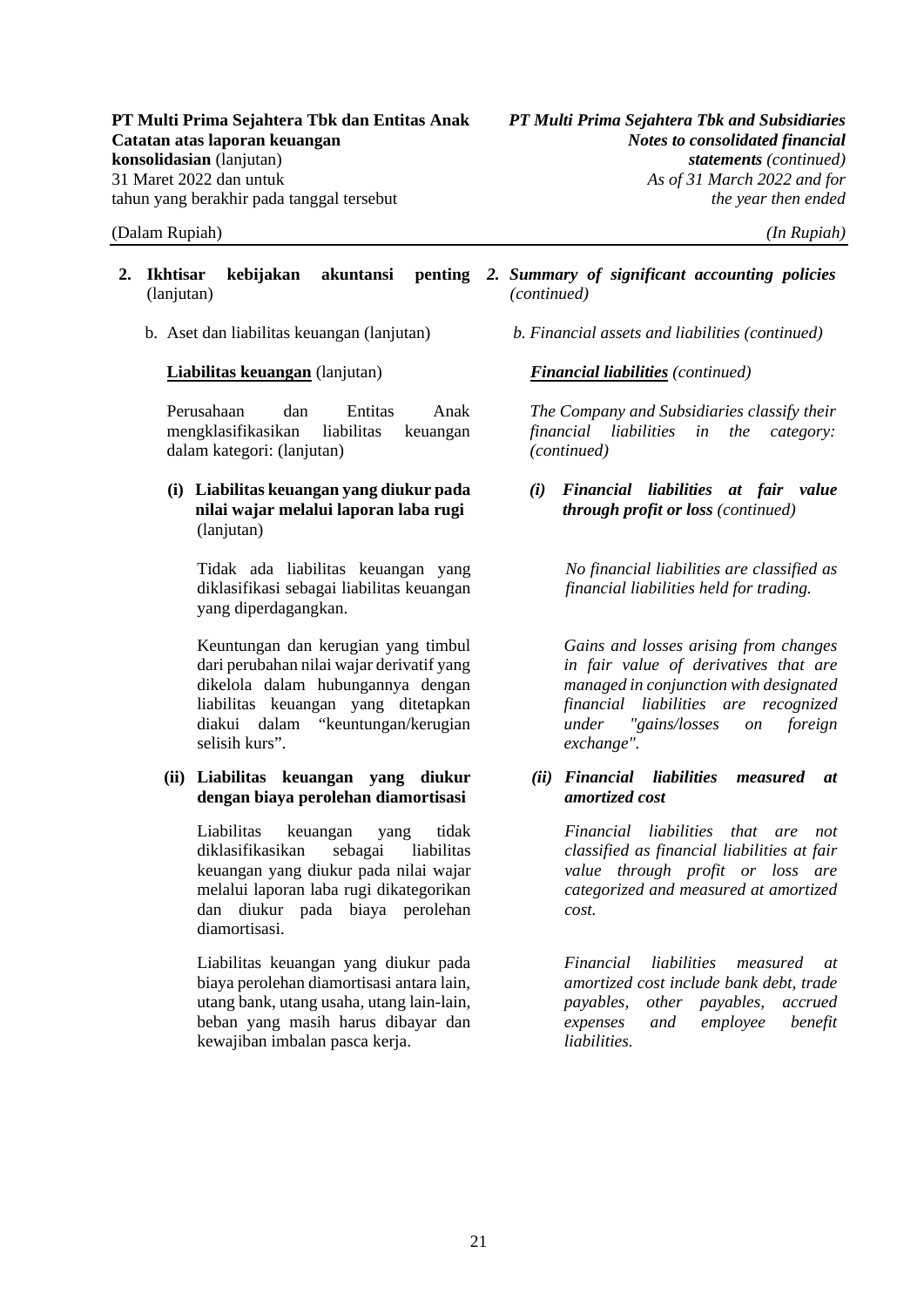- **2. Ikhtisar kebijakan akuntansi penting**  (lanjutan)
	-

Nilai wajar untuk instrumen keuangan yang diperdagangkan di pasar aktif ditentukan berdasarkan nilai pasar yang berlaku pada tanggal laporan posisi keuangan konsolidasian. Nilai pasar yang digunakan Perusahaan dan Entitas Anak untuk aset yang dimiliki atau liabilitas yang akan diterbitkan adalah harga penawaran (*bid price*). Sedangkan untuk aset yang akan diperoleh atau liabilitas yang dimiliki adalah harga permintaan (*offer price*).

Nilai wajar untuk instrumen keuangan yang tidak diperdagangkan di pasar ditentukan dengan menggunakan teknik penilaian tertentu.

c. Prinsip-prinsip konsolidasian *c. Principles of consolidation* 

Kebijakan akuntansi yang digunakan dalam penyusunan laporan keuangan konsolidasian telah diterapkan secara konsisten oleh Perusahaan dan Entitas Anak, kecuali dinyatakan lain.

Laporan keuangan konsolidasian meliputi aset dan liabilitas Perusahaan dan Entitas Anaknya dimana Perusahaan, baik secara langsung ataupun tidak langsung, memiliki lebih dari setengah hak suara dan memiliki kemampuan mengendalikan kebijakan keuangan dan operasional entitas kecuali, dalam keadaan yang jarang, dapat ditunjukkan secara jelas bahwa kepemilikan tersebut tidak diikuti dengan pengendalian atau Perusahaan memiliki kemampuan mengendalikan entitas walaupun memiliki kurang dari atau sama dengan setengah hak suara.

- *2. Summary of significant accounting policies (continued)*
- b. Aset dan liabilitas keuangan (lanjutan) *b. Financial assets and liabilities (continued)*

### **Estimasi nilai wajar** *The estimated fair value*

*The fair value of financial instruments traded in active markets is determined based on the market value prevailing at the date of consolidated statement of financial position. The market value used by the Company and Subsidiaries for the assets or liabilities to be issued is the bid price. As for the assets to be acquired or liabilities held is the offer price.* 

*The fair value of financial instruments that are not traded in the market is determined using certain valuation techniques.* 

*The accounting policies used in the preparation of the consolidated financial statements have been applied consistently by the Company and its Subsidiaries, unless otherwise stated.* 

*The consolidated financial statements include the assets and liabilities of the Company and its Subsidiaries in which the Company, either directly or indirectly, owns more than half the voting rights and has the ability to control the financial and operating policy of the entity unless, in rare cases, it can be clearly demonstrated that such ownership does not constitute control or the Company has the ability to control the entity, even though it has less than or equal to half of the voting rights.*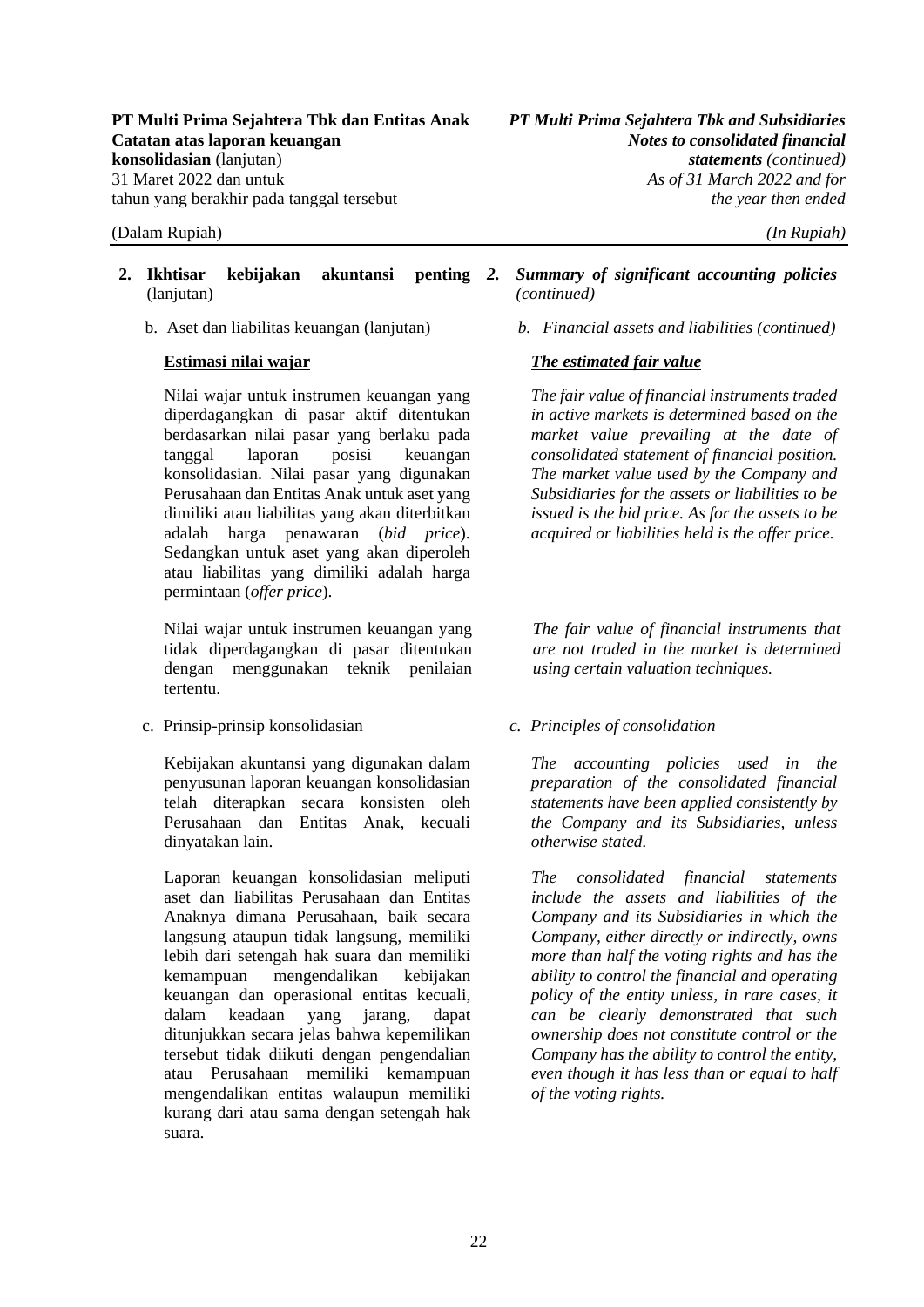- **2. Ikhtisar kebijakan akuntansi penting**  (lanjutan)
	-

Entitas Anak dikonsolidasikan secara penuh sejak tanggal dimana pengendalian dialihkan kepada Perusahaan. Entitas Anak tidak dikonsolidasikan sejak tanggal Perusahaan kehilangan pengendalian.

Seluruh transaksi, saldo, keuntungan dan kerugian antara Perusahaan dan Entitas Anak yang belum direalisasi dan material telah dieliminasi.

Kepentingan nonpengendali merupakan proporsi atas hasil usaha dan aset bersih Entitas Anak yang tidak diatribusikan kepada Perusahaan.

Kas dan setara kas mencakup kas, simpanan yang sewaktu-waktu bisa dicairkan dan investasi likuiditas jangka pendek dengan jangka waktu jatuh tempo tiga bulan atau kurang, yang tidak dijaminkan dan dibatasi penggunaannya. Termasuk didalamnya deposito berjangka dengan jangka waktu tiga bulan atau kurang sejak tanggal penempatan serta tidak digunakan sebagai jaminan utang diklasifikasikan sebagai "setara kas".

Piutang usaha disajikan dalam nilai wajar awal, dan selanjutnya diukur pada nilai yang diamortisasi setelah dikurangi dengan penyisihan penurunan nilai piutang. Penyisihan penurunan nilai piutang dibentuk apabila terdapat bukti yang obyektif bahwa Perusahaan dan entitas anak tidak dapat menagih seluruh nilai terutang sesuai dengan persyaratan awal piutang. Penyisihan penurunan nilai piutang dihapusbukukan pada saat piutang tersebut dipastikan tidak akan tertagih.

#### *2. Summary of significant accounting policies (continued)*

c. Prinsip-prinsip konsolidasian (lanjutan) *c. Principles of consolidation (continued)* 

*Subsidiaries are fully consolidated from the date where control is transferred to the Company. Subsidiaries are no longer consolidated from the date of loss of control.*

*All material & unrealized transactions, balances, profit and loss between the Company and its Subsidiaries have been eliminated.* 

*Non-controlling interests are proportion of the operating results and net assets of Subsidiaries that are not attributable to the Company.* 

d. Kas dan setara kas *d. Cash and cash equivalents* 

*Cash and cash equivalents include cash on hand, deposits that can be withdrawn at any time and short-term liquid investments with maturities of three months or less, which is not guaranteed and unrestricted, including time deposits with maturities of three months or less from the date of placement and not pledged as collateral, which are classified as "cash equivalents".* 

e. Piutang usaha *e. Trade receivable* 

*Trade receivables are presented at the initial fair value and subsequently measured at amortized value after deducting the allowance for impairment of receivables. Allowance for impairment of receivables is established when there is objective evidence that the Company and subsidiaries are unable to charge the entire value payable in accordance with the requirements of the initial receivables. Allowance for impairment of receivables is written off when they are determined to be uncollectible.*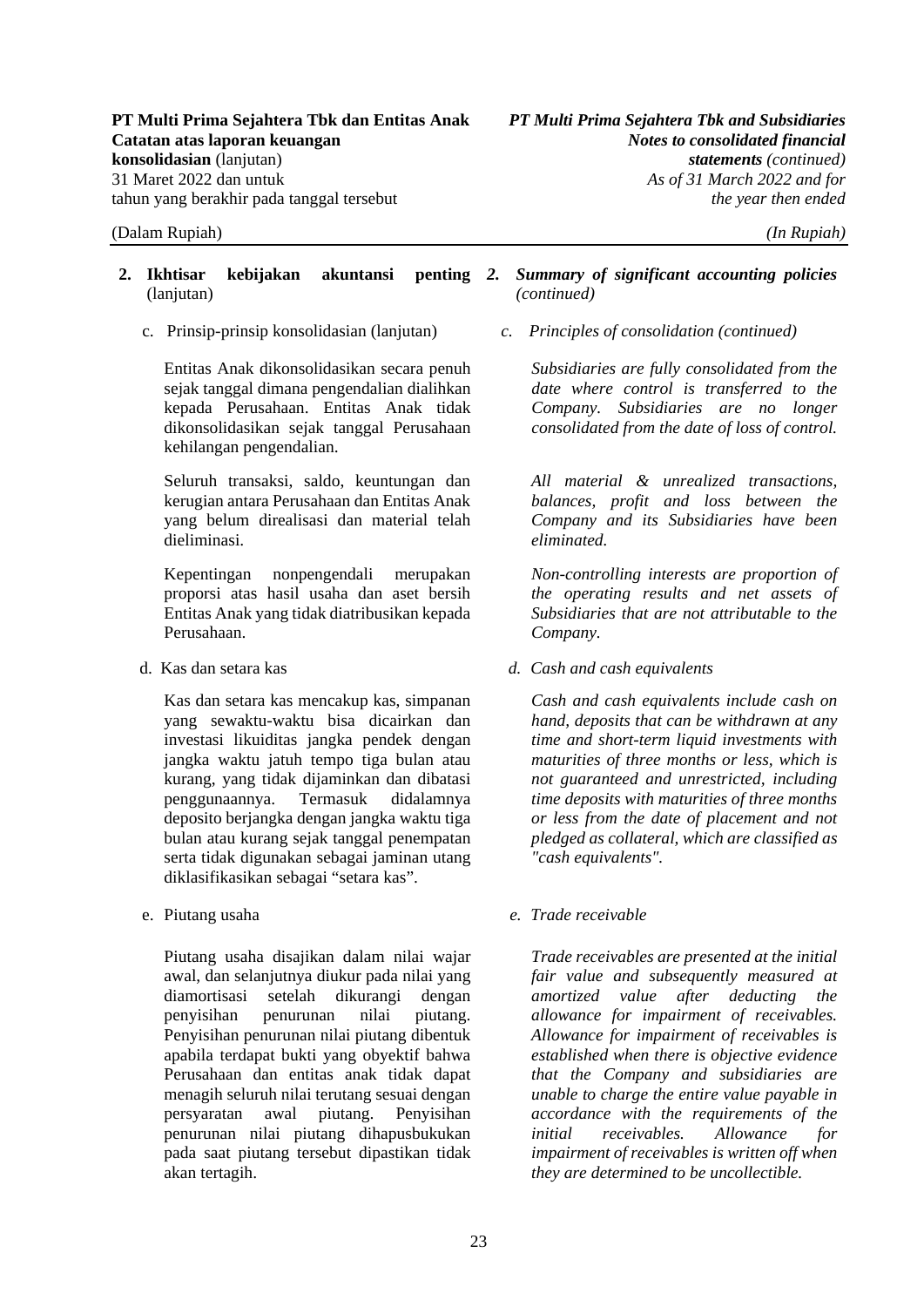#### 2. Ikhtisar kebijakan akuntansi (lanjutan)

f. Transaksi dengan pihak-pihak berelasi *f. Transactions with related parties* 

Perusahaan dan Entitas Anak menerapkan PSAK No.7: Pengungkapan Pihak-pihak Berelasi. PSAK ini mensyaratkan pengungkapan hubungan, transaksi dan saldo pihak-pihak berelasi, termasuk komitmen, dalam laporan keuangan konsolidasian dan juga diterapkan terhadap laporan keuangan secara individual. Tidak terdapat dampak signifikan dari penerapan PSAK tersebut terhadap laporan keuangan konsolidasian.

Pihak-pihak berelasi adalah orang atau entitas yang terkait dengan entitas yang menyiapkan laporan keuangannya (entitas pelapor).

- a. Orang atau anggota keluarga terdekat mempunyai relasi dengan entitas pelapor jika orang tersebut:
	- i) Memiliki pengendalian atau pengendalian bersama atas entitas pelapor;
	- ii) Memiliki pengaruh signifikan atas entitas pelapor; atau
	- iii) Merupakan personil manajemen kunci entitas pelapor atau entitas induk entitas pelapor.
- b. Suatu entitas berelasi dengan entitas pelapor jika memenuhi salah satu hal berikut:
	- i) Entitas dan entitas pelapor adalah anggota dari kelompok usaha yang sama (artinya entitas induk, entitas anak, dan entitas anak berikutnya terkait dengan entitas lain).
	- ii) Satu entitas adalah entitas asosiasi atau ventura bersama dari entitas lain (atau entitas asosiasi atau ventura bersama yang merupakan anggota suatu kelompok usaha, yang mana entitas lain tersebut adalah anggotanya).

#### *2. Summary of significant accounting policies (continued)*

*The Company and Subsidiaries applied SFAS No. 7: Related Party Disclosures. The SFAS requires disclosure of the relationship, transactions and balances of the related party, including commitments, in the consolidated financial statements and also applied to individual financial statements. There was no significant impact from the adoption of this SFAS to the consolidated financial statements.* 

*A related party is a person or entity related to the entity that is preparing its financial statements (the reporting entity).* 

- *a. The person or member's family is related to a reporting entity if that person:*
	- *i) Has control or joint control over the reporting entity;*
	- *ii) Has significant influence over the reporting entity; or*
	- *iii) Is the key management personnel of the reporting entity or the parent of the reporting entity.*
- *b. An entity is related to a reporting entity if it meets one of the following:*
	- *i) The entity and the reporting entity are members of the same group (which means that each parent, subsidiary and fellow subsidiary is related to the others).*
	- *ii) One entity is an associate or joint venture of the other entity (or an associate or joint venture of a member of a group, which the other entity is a member).*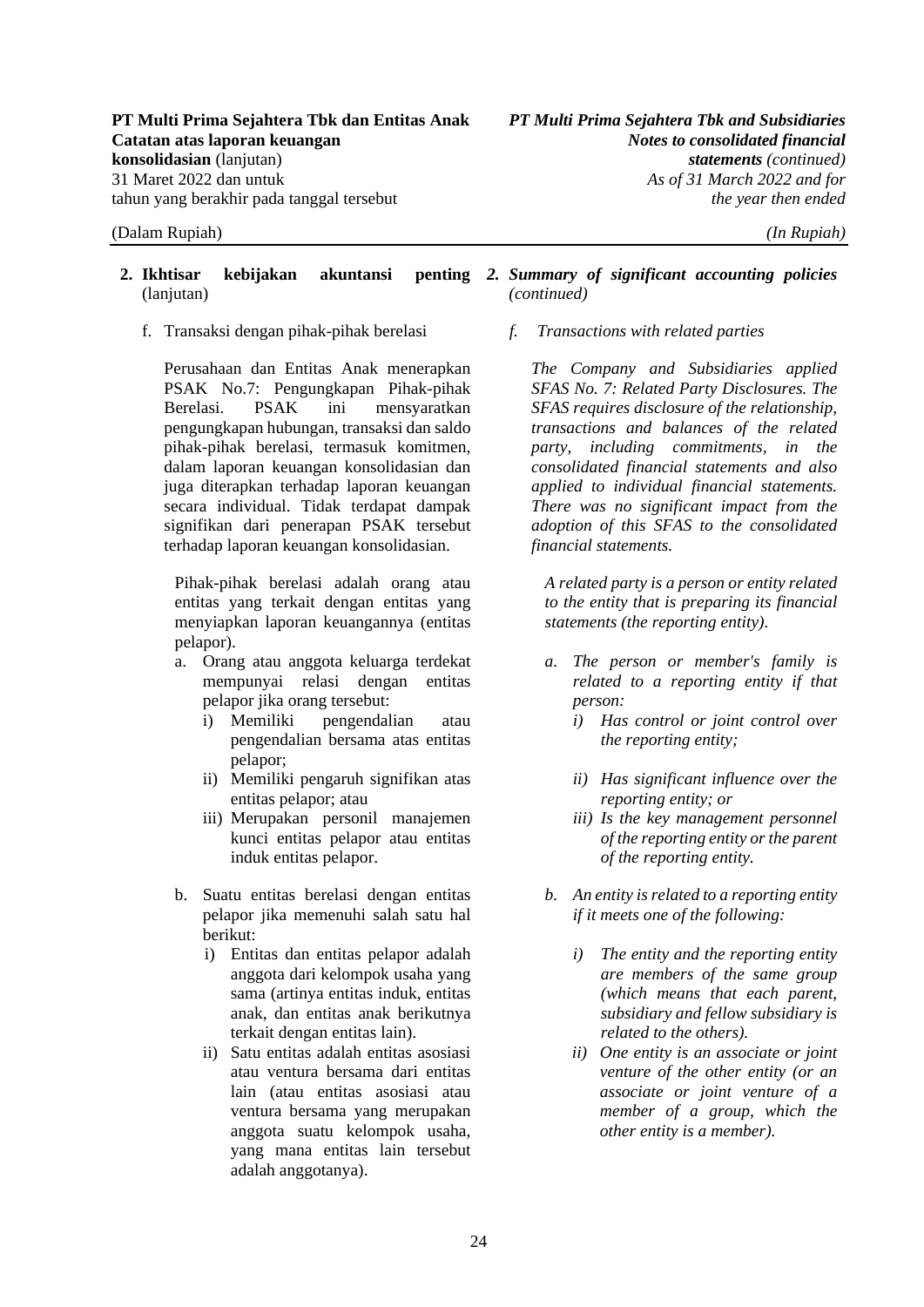- 2. Ikhtisar kebijakan akuntansi (lanjutan)
	- f. Transaksi dengan pihak-pihak berelasi (lanjutan)
		- b. Suatu entitas berelasi dengan entitas pelapor jika memenuhi salah satu hal berikut: (lanjutan)
			- iii) Kedua entitas tersebut adalah ventura bersama dari pihak ketiga yang sama.
			- iv) Satu entitas adalah ventura bersama dari entitas ketiga dan entitas yang lain adalah entitas asosiasi dari entitas ketiga.
			- v) Entitas tersebut menyelenggarakan suatu program imbalan pasca kerja untuk imbalan kerja dari salah satu entitas pelapor atau entitas yang terkait dengan entitas pelapor. Jika entitas pelapor adalah entitas yang menyelenggarakan program tersebut, maka entitas sponsor juga berelasi dengan entitas pelapor.
			- vi) Entitas yang dikendalikan atau dikendalikan bersama oleh orang yang diidentifikasi dalam huruf a.
			- vii) Orang yang diidentifikasi dalam huruf a angka (i) memiliki pengaruh signifikan atas entitas atau personil manajemen kunci entitas (atau entitas induk dari entitas).

Seluruh transaksi dan saldo yang material dengan pihak-pihak berelasi telah diungkapkan dalam catatan atas laporan keuangan konsolidasian Perusahaan.

- *2. Summary of significant accounting policies (continued)* 
	- *f. Transactions with related parties (continued)* 
		- *b. An entity is related to a reporting entity if it meets one of the following: (continued)*
			- *iii) Both entities are joint ventures of the same third party.*
			- *iv) One entity is a joint venture of a third entity and the other entity is an associate of the third entity.*
			- *v) The entity is conducting a postemployment benefit plan for the benefit of employees of either the reporting entity or an entity related to the reporting entity. If the reporting entity is itself such a plan, the sponsoring employers are also related to the reporting entity.*
			- *vi) The entity is controlled or jointly controlled by a person identified in the letter a.*
			- *vii) The person identified in the letter a number (i) has significant influence over the entity or key management personnel of the entity (or the parent of the entity).*

*All transactions and balances with related parties are disclosed in the notes to the consolidated financial statements.*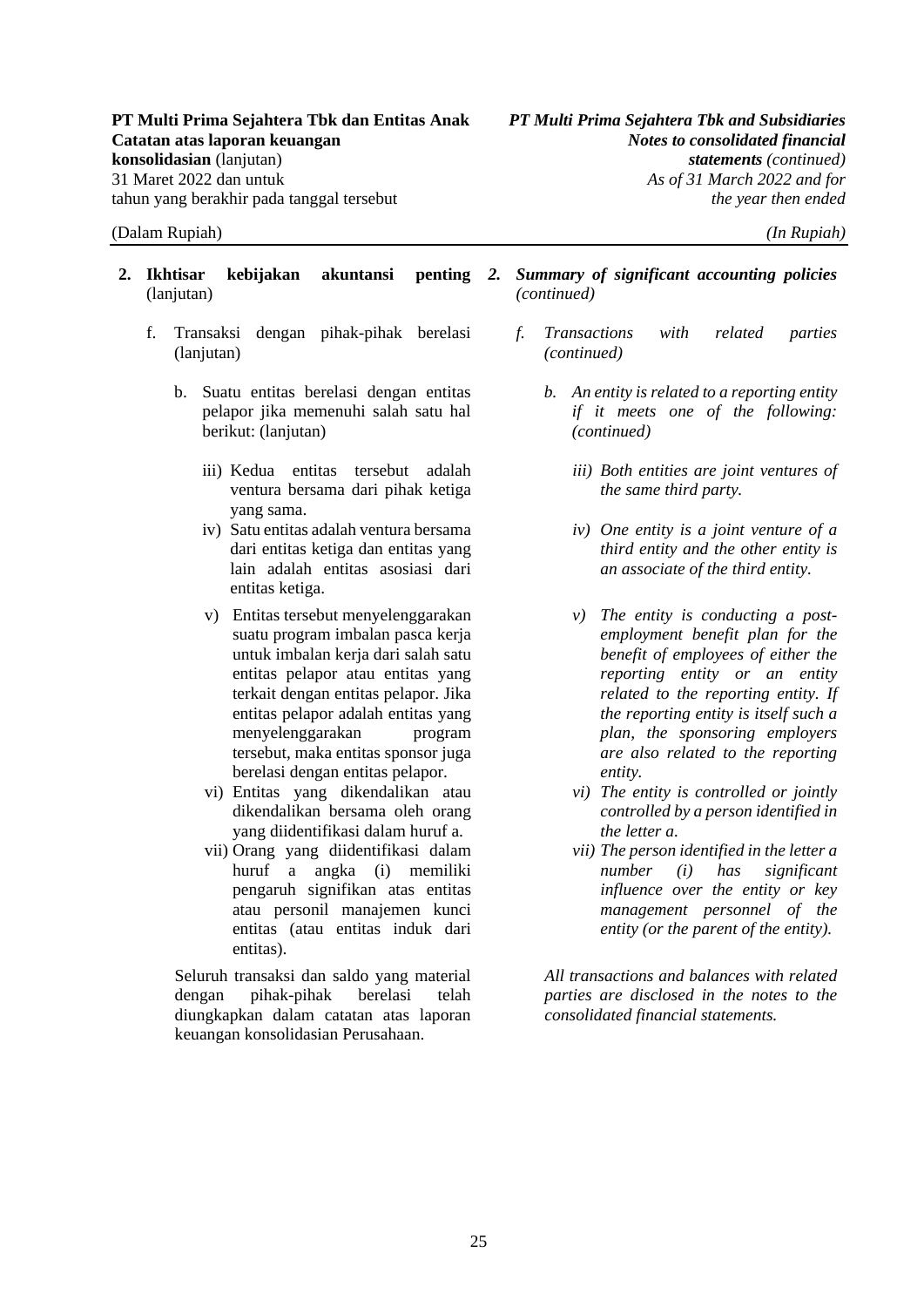Persediaan dinyatakan sebesar nilai yang lebih rendah antara biaya perolehan dan nilai realisasi bersih (*the lower of cost or net realizable value*). Biaya perolehan ditentukan dengan menggunakan metode rata-rata tertimbang. Penyisihan atas persediaan yang usang dan perputarannya lambat ditentukan, jika ada, berdasarkan hasil penelaahan terhadap kondisi persediaan jika diperlukan.

h. Beban dibayar dimuka *h. Prepaid expenses* 

Beban dibayar dimuka dibebankan pada usaha selama masa manfaat masing-masing biaya.

i. Investasi jangka pendek *i. Short-term investments* 

Perusahaan dan Entitas Anak menerapkan "Akuntansi Investasi Efek Tertentu", yang mengklasifikasikan surat berharga dalam kelompok "dimiliki hingga jatuh tempo" dimana investasi dalam efek utang yang dimaksudkan untuk dimiliki hingga jatuh tempo dicatat sebesar biaya perolehan yang disesuaikan dengan premi atau diskonto yang diamortisasi sampai jatuh tempo.

j. Investasi pada entitas asosiasi *j. Investments in associates* 

Investasi pada entitas asosiasi oleh Perusahaan dan Entitas Anak dengan persentase pemilikan paling sedikit 20% tetapi tidak lebih dari 50% dicatat dengan metode ekuitas (*equity method*). Dengan metode ini, investasi pada entitas asosiasi dinyatakan sebesar biaya perolehannya dan ditambah atau dikurangi bagian atas laba atau rugi bersih entitas asosiasi sejak tanggal perolehan serta dikurangi dengan pendapatan dividen. Investasi pada entitas afiliasi dengan pemilikan kurang dari 20% dicatat sebesar beban perolehan (*cost method*), kecuali bila ada penurunan permanen.

#### *2. Summary of significant accounting policies (continued)*

g. Persediaan *g. Inventories* 

*Inventories are stated at the lower of cost or net realizable value. Cost is determined using the weighted average method. Allowance for obsolete inventories and slow-moving is determined, if any, based on a review of conditions of supplies if needed.* 

*Prepaid expenses are charged to income over the useful life of each charge.* 

*The Company and Subsidiaries applied "Accounting for Certain Investments in Securities", which classifies marketable securities in the "held to maturity" where investments in debt securities classified as held-to-maturity are carried at cost, adjusted by the premium or discount which is amortized until maturity.* 

*Investments in associates by the Company and Subsidiaries with ownership interests of at least 20% but not more than 50% are accounted for by the equity method. With this method, investments in associates are stated at cost and plus or minus portion of the profit or loss of associates from the date of acquisition and reduced by dividends. Investments in affiliated entities with ownership of less than 20% are carried at cost, unless there is a permanent decline.*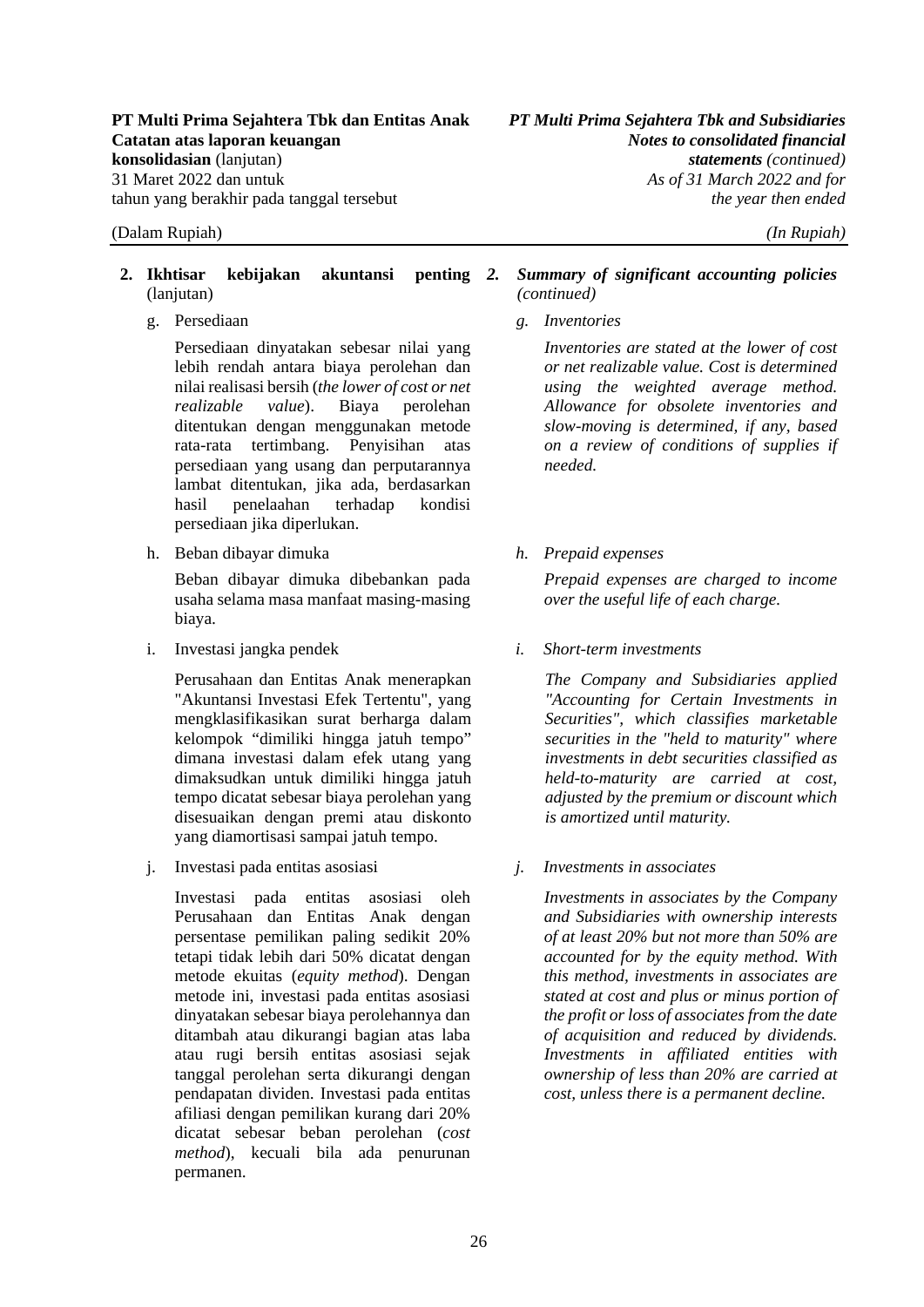Perusahaan dan Entitas anak menerapkan PSAK No. 16: Aset Tetap. PSAK No. 16 ini juga mengatur akuntansi tanah sehingga PSAK ini juga mencabut PSAK No. 47: Akuntansi Tanah. ISAK No. 25 yang juga berlaku efektif pada tanggal yang sama, memberikan pedoman lebih lanjut mengenai perlakuan beberapa hak atas tanah di Indonesia beserta biaya terkait.

Perusahaan dan Entitas Anak memilih model biaya dalam kebijakan akuntansi aset tetap dimana aset tetap dicatat berdasarkan biaya perolehan setelah dikurangi akumulasi penyusutan. Penyusutan dihitung dengan menggunakan metode garis lurus (*straight-line method*) berdasarkan taksiran masa manfaat ekonomis aset tetap sebagai berikut:

#### *2. Summary of significant accounting policies (continued)*

### k. Aset tetap *k. Fixed assets*

*The Company and Subsidiaries adopted SFAS No. 16, Fixed Assets. SFAS No. 16 also prescribes the accounting of land so it revokes SFAS No. 47, Accounting for Land. IFAS No. 25 which also effective on the same date, provides further guidance regarding the treatment of some land rights in Indonesia and their related costs.* 

*The Company and Subsidiaries chose the cost model in accounting policy of fixed assets where fixed assets are stated at cost less accumulated depreciation. Depreciation is computed using the straight-line method based on the estimated useful lives of the assets as follows:* 

|                              | Tahun/ <i>Years</i> |                                     |
|------------------------------|---------------------|-------------------------------------|
| Bangunan dan prasarana       | $5 - 20$            | <b>Buildings and infrastructure</b> |
| Mesin dan peralatan pabrik   | $4 - 10$            | Machinery and factory equipment     |
| Perabot dan peralatan kantor | $5 - 8$             | Furniture and office equipment      |
| Alat pengangkutan            |                     | Transportation equipment            |

Tanah dinyatakan berdasarkan biaya perolehan dan tidak diamortisasi. Bebanbeban tertentu sehubungan dengan perolehan atau perpanjangan hak kepemilikan tanah, ditangguhkan dan diamortisasi sepanjang periode hak atas tanah atau taksiran masa manfaat ekonomis tanah, mana yang lebih pendek.

*Land is stated at cost and is not amortized. Certain cost associated with the acquisition or renewal of land rights are deferred and amortized over the period of land rights or the estimated useful lives of the land, whichever is shorter.*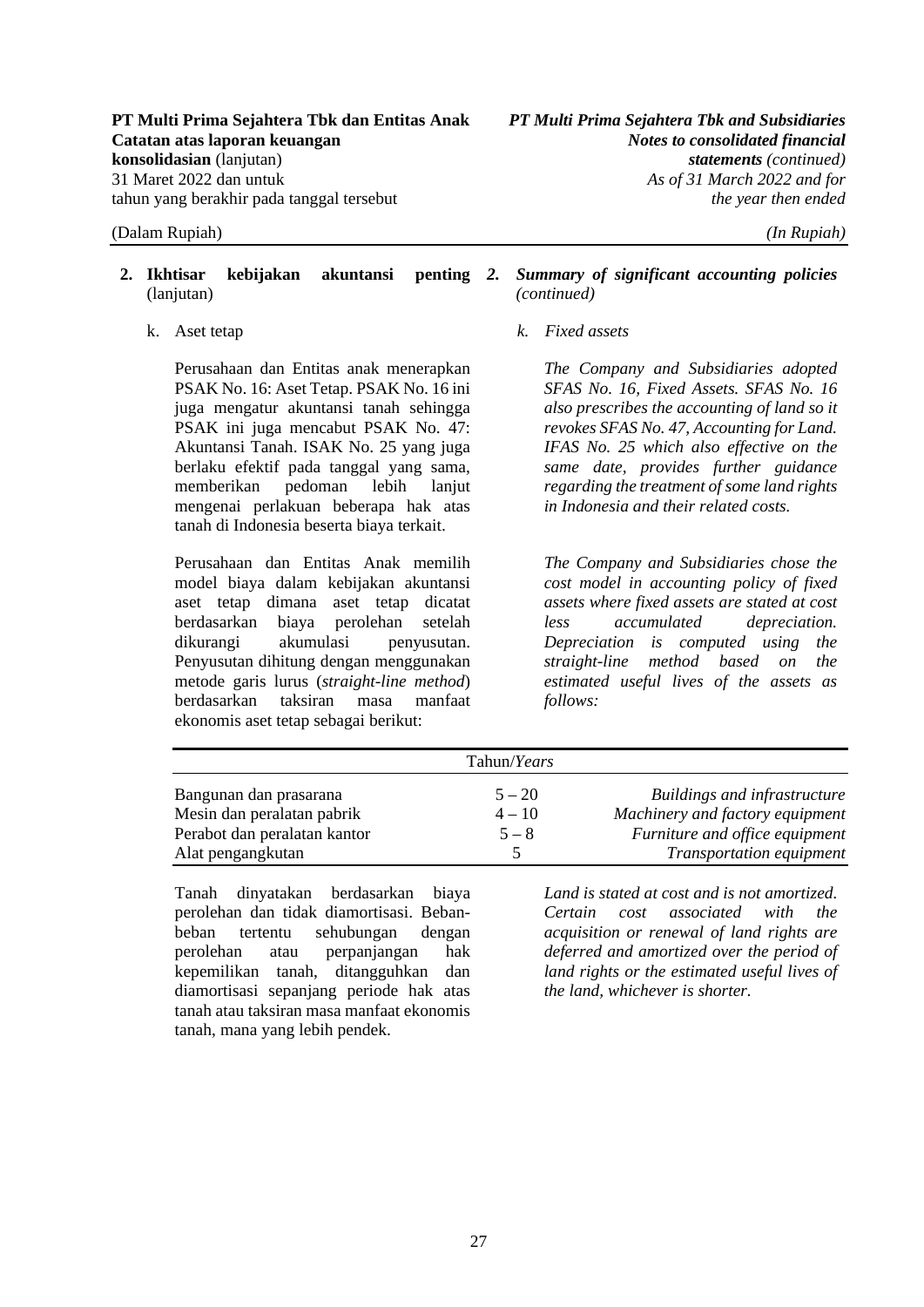Penyusutan aset tetap PT Multi Usaha Wisesa, Entitas Anak, dihitung dengan menggunakan metode saldo menurun ganda (*double declining balance method*) berdasarkan taksiran masa manfaat aset tetap dengan tarif sebagai berikut:

### *2. Summary of significant accounting policies (continued)*

k. Aset tetap (lanjutan) *k. Fixed assets (continued)* 

*Depreciation of fixed assets of PT Multi Usaha Wisesa, a Subsidiary, is calculated using the double-declining balance method based on the estimated useful lives of fixed assets at the following rates:* 

|                                | Tahun/ <i>Years</i> | Tarif/ <i>Rate</i> |                                 |
|--------------------------------|---------------------|--------------------|---------------------------------|
| Perabotan dan peralatan kantor | $5 - 8$             | 25%                | Furniture and office equipment  |
| Alat pengangkutan              | l - 4               | 50%                | <i>Transportation equipment</i> |

Penyusutan bangunan dan prasarana PT Multi Usaha Wisesa, Entitas Anak, dihitung dengan menggunakan metode garis lurus (*straight-line method*) berdasarkan taksiran masa manfaat ekonomis selama 20 tahun.

Beban pemeliharaan dan perbaikan dibebankan pada laporan laba rugi konsolidasian pada saat terjadinya; pemugaran dan penambahan dalam jumlah signifikan dikapitalisasi. Aset tetap yang sudah tidak digunakan lagi atau yang dijual, nilai tercatat serta akumulasi penyusutan dan amortisasi dikeluarkan dari kelompok aset tetap yang bersangkutan dan laba atau rugi yang terjadi dibukukan dalam laporan laba rugi konsolidasian tahun yang bersangkutan.

Pada setiap akhir pelaporan, nilai residu, umur manfaat dan metode penyusutan aset tetap ditelaah oleh Manajemen dan jika perlu disesuaikan secara prospektif.

Aset dalam penyelesaian dinyatakan sebesar biaya perolehan dan akan dipindahkan ke masing-masing aset tetap yang bersangkutan pada saat selesai dan siap digunakan.

*Depreciation of buildings and infrastructure of PT Multi Usaha Wisesa, a Subsidiary, is calculated using the straightline method based on the estimated useful life of 20 years.* 

*The cost of maintenance and repairs is charged to the consolidated income statement as incurred; renewals and significant amounts are capitalized. Fixed assets that are no longer used or sold, their carrying values and accumulated depreciation and amortization are removed from the accounts, and any gain or loss is recorded in the consolidated income statement for the year.* 

*At the end of each reporting date, residual values, useful lives and methods of depreciation of fixed assets are reviewed by Management and if necessary, adjusted prospectively.* 

*Construction in progress is stated at cost and will be transferred to the respective fixed assets account when completed and ready for use.*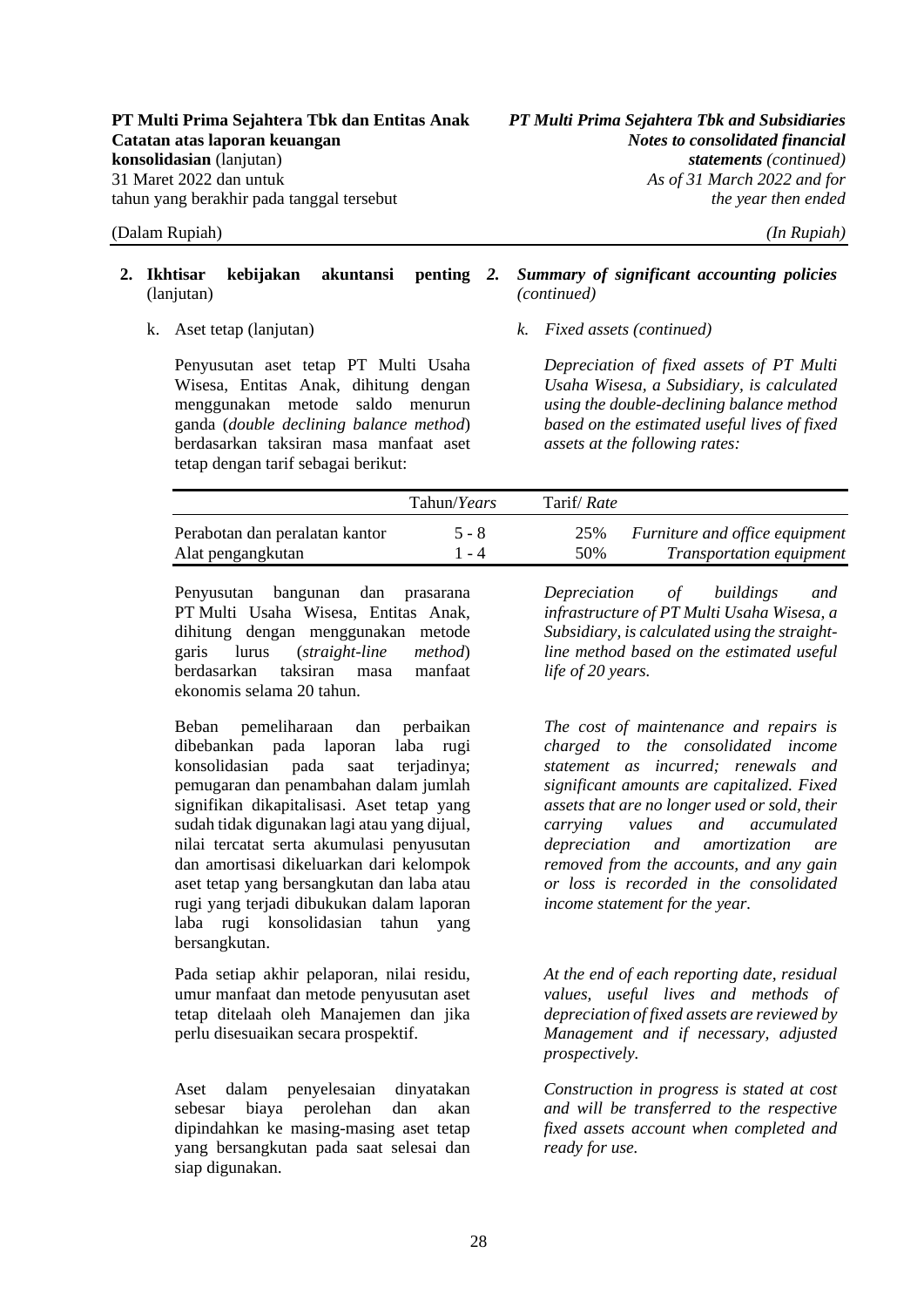- **2. Ikhtisar kebijakan akuntansi penting**  (lanjutan)
	-

Properti investasi merupakan tanah atau bangunan yang dimiliki untuk sewa operasi atau kenaikan nilai, dan tidak digunakan maupun dijual dalam kegiatan operasi.

Perusahaan dan Entitas Anak menerapkan model nilai biaya atas properti investasi selama tahun berjalan. Properti investasi pada awalnya diukur sebesar biaya perolehan termasuk pengeluaran yang bisa langsung diatribusikan.

Properti investasi dihentikan pengakuannya pada saat pelepasan atau ketika properti investasi tersebut tidak digunakan lagi secara permanen dan tidak memiliki manfaat ekonomis di masa depan yang dapat diharapkan pada saat pelepasannya. Setiap laba atau rugi yang berasal dari tidak diakuinya aset (perhitungan selisih antara hasil bersih pengurangan dan jumlah tercatat aset) termasuk dalam laporan laba rugi konsolidasian akhir tahun dimana akun tersebut dihentikan pengakuannya.

PSAK 72, Pendapatan dari Kontrak dengan Pelanggan, berlaku efektif untuk periode yang dimulai pada atau setelah 1 Januari 2020 dan karenanya telah diterapkan secara efektif mulai 1 Januari 2020. Perusahaan dan Entitas Anak menerapkan PSAK 72 menggunakan pendekatan yang dimodifikasi dan karenanya tidak menyajikan ulang periode komparatif.

#### *2. Summary of significant accounting policies (continued)*

l. Properti investasi *l. Investment property* 

*Investment property is land or buildings held for operating lease or increase in value, and are not used or sold in the operations.* 

*The Company and Subsidiaries applied the model of the cost value on investment property during the year. Investment properties are initially measured at cost, including expenditure that can be directly attributed.* 

*Investment property is derecognized upon disposal or when the investment property is permanently withdrawn from use and no economic benefit in the future can be expected from its disposal. Any profit or loss derived from derecognition of the asset (the calculation of the difference between the net proceeds of the reduction and the carrying amount of the asset) is included in the consolidated income statement at the end of the year in which the account is derecognized.* 

m. Pengakuan pendapatan dan beban *m. Recognition of income and expense* 

*SFAS 72, Revenue from Contracts with Customers, is effective for the period beginning on or after 1 January 2020 and therefore been implemented effectively starting 1 January 2020. The Company and Subsidiaries have adopted SFAS 72 using the modified transition approach and have therefore not restated the prior period comparatives.*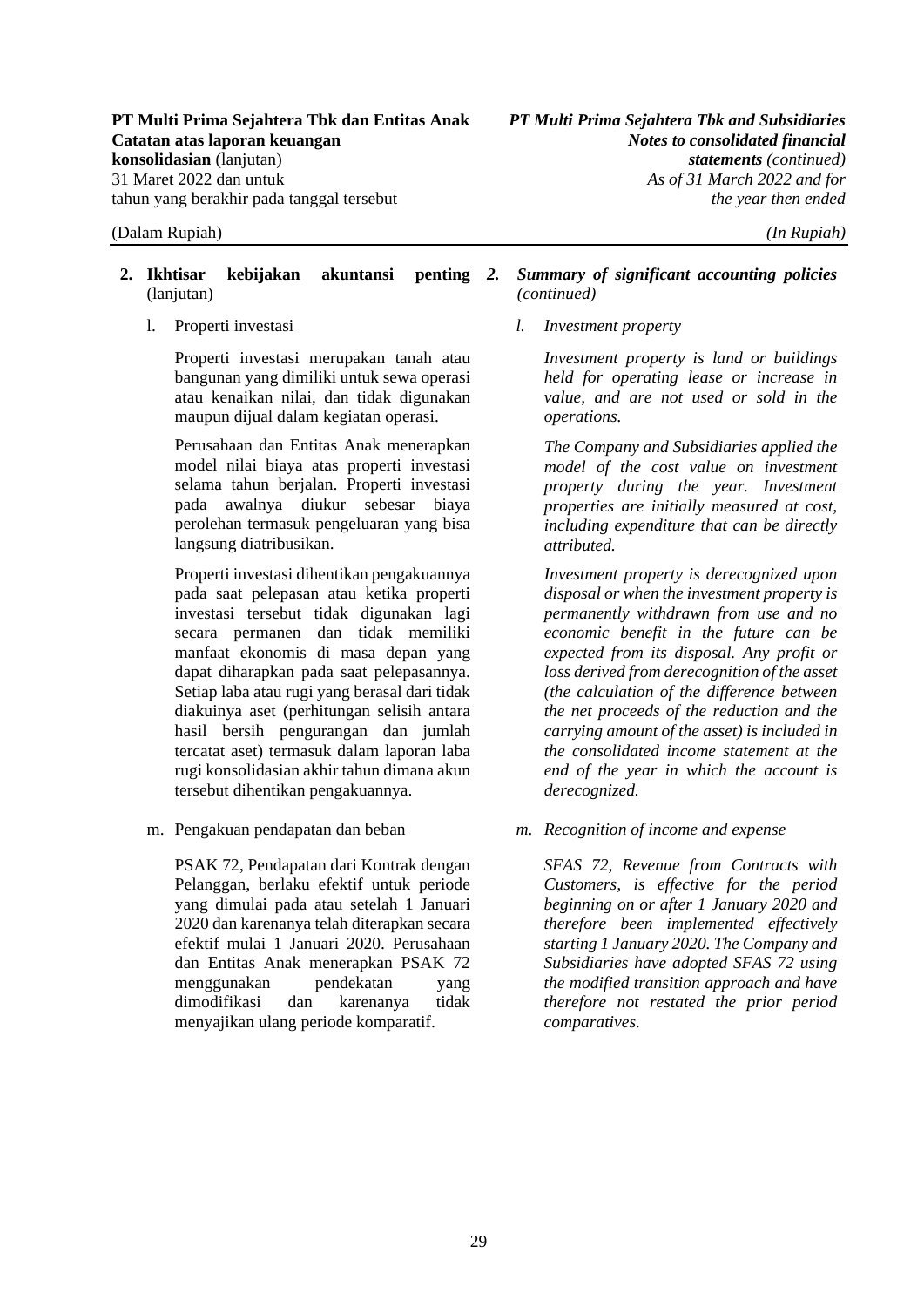- **2. Ikhtisar kebijakan akuntansi penting**  (lanjutan)
	- m. Pengakuan pendapatan dan beban (lanjutan)

Standar ini menetapkan pendekatan berbasis prinsip untuk pengakuan pendapatan dan didasarkan pada konsep pengakuan pendapatan untuk kewajiban kinerja hanya ketika telah terpenuhi dan pengendalian atas barang atau jasa telah ditransfer. Dalam melakukan hal itu, standar tersebut menerapkan pendekatan lima langkah terhadap waktu pengakuan pendapatan dan berlaku untuk semua kontrak dengan pelanggan, kecuali yang berada dalam lingkup standar lain. Ini menggantikan model terpisah untuk barang, jasa dan kontrak konstruksi yang diatur standar akuntansi sebelumnya.

Karena sifat langsung dari pendapatan Perusahaan dan Entitas Anak dengan pengakuan pendapatan pada saat penjualan dan tidak adanya pertimbangan signifikan yang diperlukan dalam menentukan waktu transfer pengendalian, penerapan PSAK 72 tidak memiliki dampak material pada waktu atau sifat pengakuan pendapatan Perusahaan dan Entitas Anak.

n. Transaksi dan saldo dalam mata uang asing *n. Transactions and balances in foreign* 

Transaksi dalam mata uang asing dicatat berdasarkan kurs yang berlaku pada saat transaksi dilakukan. Pada tanggal laporan posisi keuangan konsolidasian, aset dan liabilitas dalam mata uang asing dijabarkan ke dalam Rupiah berdasarkan kurs tengah transaksi yang berlaku pada tanggal tersebut yang dikeluarkan oleh Bank Indonesia. Laba atau rugi kurs yang terjadi dikreditkan atau dibebankan pada operasi tahun berjalan.

- *2. Summary of significant accounting policies (continued)*
	- *m. Recognition of income and expense (continued)*

*The standard establishes a principle-based approach for revenue recognition and is based on the concept of recognising revenue for performance obligations only when they are fulfilled and the control of goods or services is transferred. In doing so, the standard applies a five-step approach to the timing of revenue recognition and applies to all contracts with customers, except those in the scope of other standards. It replaces the separate models for goods, services and construction contracts under the previous accounting standard.* 

*Due to the straightforward nature of the Company and Subsidiaries revenue streams with the recognition of revenue at the point of sale and the absence of significant judgement required in determining the timing of transfer of control, the adoption of SFAS 72 has not had a material impact on the timing or nature of the Company and Subsidiaries revenue recognition.* 

*currencies* 

*Transactions in foreign currencies are recorded based on the exchange rates prevailing at the transaction date. On the consolidated statement of financial position, assets and liabilities denominated in foreign currencies are translated into Rupiah based on transaction exchange rates prevailing at that date issued by Bank Indonesia. Gains or losses are credited or charged to current operations.*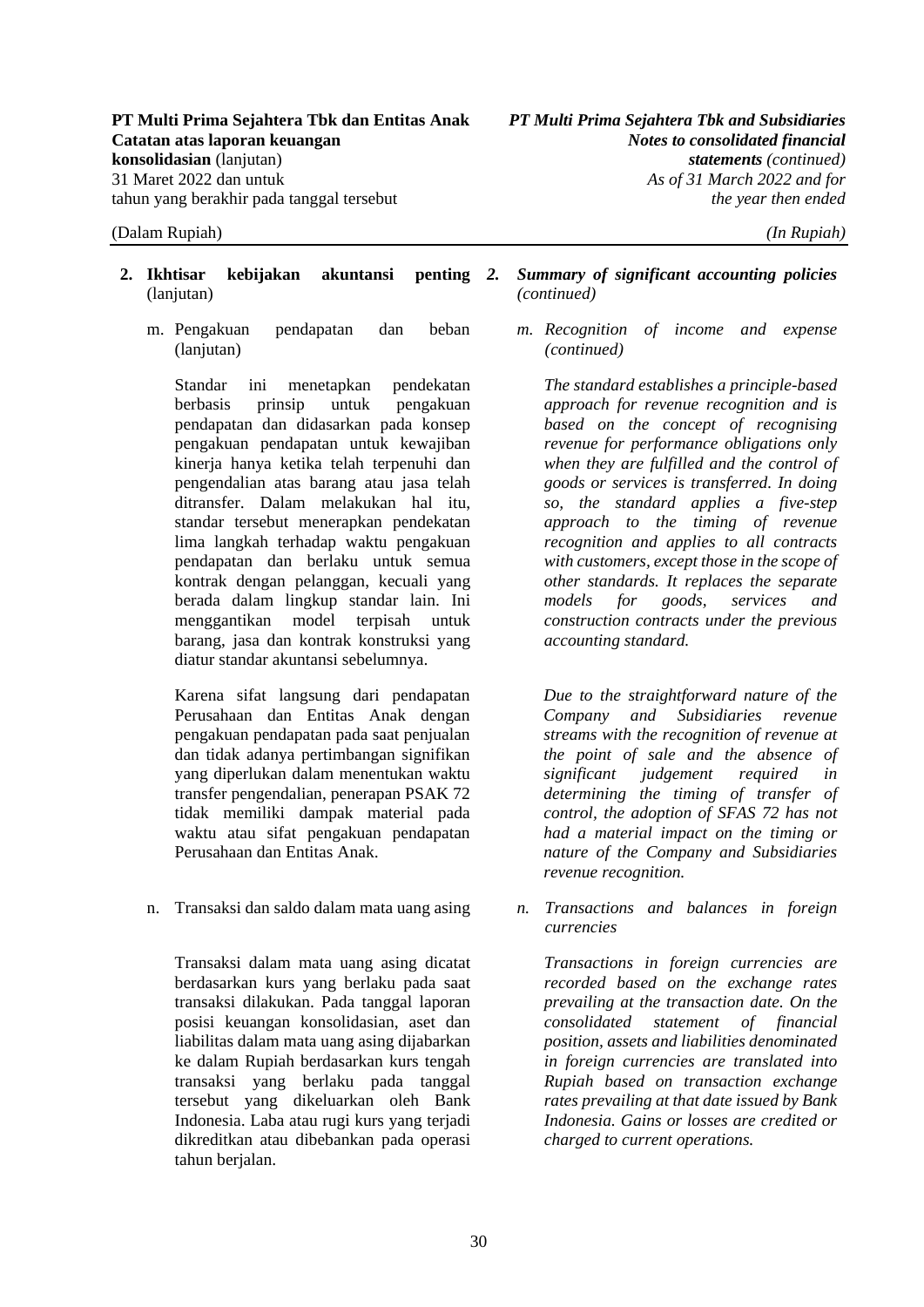n. Transaksi dan saldo dalam mata uang asing (lanjutan)

Kurs yang digunakan adalah sebesar Rp 14.400 pada tanggal 31 Maret 2022 dan Rp 14.269 pada tanggal 31 Desember 2021.

o. Penghasilan atau beban pajak *o. Income tax or tax expense* 

Perusahaan dan Entitas Anak menerapkan PSAK 46: Pajak Penghasilan, yang menggantikan PSAK 46: Akuntansi Pajak Penghasilan. Selain itu, Perusahaan dan Entitas Anak juga menerapkan ISAK 20: Pajak Penghasilan - Perubahan dalam Status Pajak Entitas atau Para Pemegang Saham.

Penerapan standar tersebut tidak berdampak material terhadap laporan keuangan konsolidasian.

Beban pajak penghasilan ditentukan berdasarkan laba kena pajak dalam periode yang bersangkutan yang dihitung berdasarkan tarif pajak yang berlaku.

Aset dan liabilitas pajak tangguhan diakui atas konsekuensi pajak periode mendatang yang timbul dari perbedaan antara jumlah tercatat aset dan liabilitas menurut laporan keuangan konsolidasian dengan dasar pengenaan pajak aset dan liabilitas.

Liabilitas pajak tangguhan diakui untuk semua perbedaan temporer kena pajak dan aset pajak tangguhan diakui untuk perbedaan temporer yang boleh dikurangkan, sepanjang besar kemungkinan dapat dimanfaatkan untuk mengurangi laba kena pajak pada masa datang.

#### *2. Summary of significant accounting policies (continued)*

*n. Transactions and balances in foreign currencies (continued)* 

*The exchange rate used is Rp 14,400 as of 31 March 2022 and Rp 14,269 as of 31 December 2021.* 

*The Company and Subsidiaries applied SFAS 46: Income Taxes, which replaces SFAS No. 46: Accounting for Income Taxes. In addition, the Company and Subsidiaries also implemented IFAS 20, Income Taxes - Changes in the Tax Status of an Entity or its Shareholders.* 

*The application of these standards will not have a material impact on the consolidated financial statements.* 

*Income tax expense is determined based on the taxable income for the period which calculated based on prevailing tax rates.* 

*Deferred tax assets and liabilities are recognized for the future tax consequences attributable to differences between the carrying amounts of assets and liabilities according to consolidated financial statements and tax bases of assets and liabilities.* 

*Deferred tax liabilities are recognized for all taxable temporary differences and deferred tax assets are recognized for deductible temporary differences to the extent that it can be utilized to reduce taxable income in future periods.*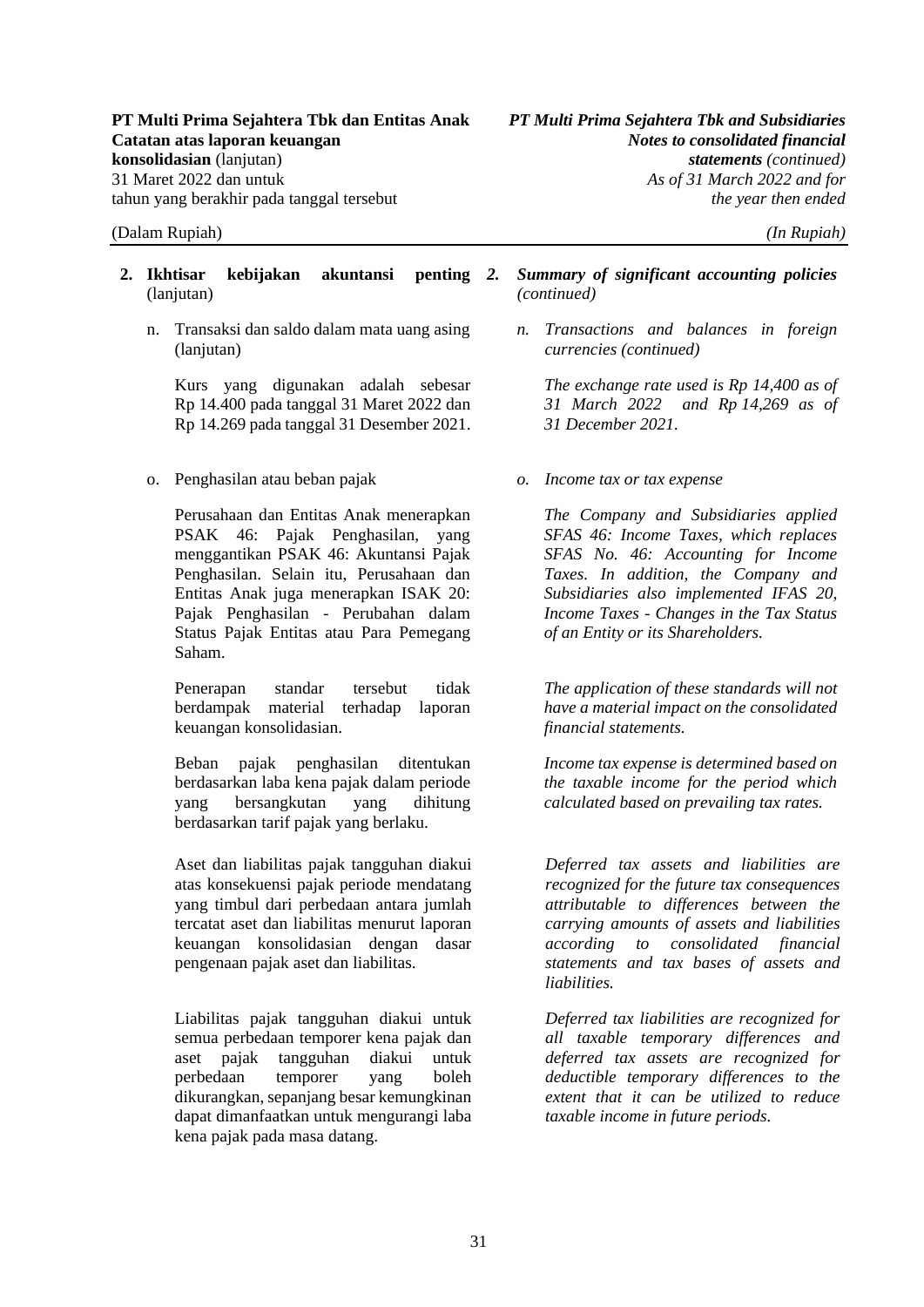o. Penghasilan atau beban pajak (lanjutan) *o. Income tax or tax expense (continued)* 

Pajak tangguhan diukur dengan menggunakan tarif pajak yang berlaku atau secara substansial telah berlaku pada tanggal laporan posisi keuangan. Perubahan nilai tercatat aset dan liabilitas pajak tangguhan yang disebabkan oleh perubahan tarif pajak dibebankan pada tahun berjalan, kecuali untuk transaksitransaksi yang sebelumnya telah langsung dibebankan atau dikreditkan ke ekuitas.

Aset dan liabilitas pajak tangguhan disajikan di laporan posisi keuangan konsolidasian atas dasar kompensasi sesuai dengan penyajian aset dan liabilitas pajak kini, kecuali aset dan liabilitas pajak tangguhan untuk entitas yang berbeda.

Jumlah tambahan pokok dan denda pajak yang ditetapkan dengan Surat Ketetapan Pajak ("SKP") diakui sebagai pendapatan atau beban dalam laporan laba rugi komprehensif dan penghasilan komprehensif lain periode berjalan, kecuali jika diajukan upaya penyelesaian selanjutnya. Jumlah tambahan pokok pajak dan denda yang ditetapkan dengan SKP ditangguhkan pembebanannya sepanjang memenuhi kriteria pengakuan aset.

Perusahaan dan Entitas Anak menerapkan PSAK 46, yang mensyaratkan Perusahaan dan Entitas Anak mencatat bunga dan denda untuk kekurangan/kelebihan pembayaran pajak penghasilan, jika ada, sebagai bagian dari "Manfaat (Beban) Pajak Penghasilan - Periode Berjalan" dalam laporan laba rugi komprehensif dan penghasilan komprehensif lain.

#### *2. Summary of significant accounting policies (continued)*

*Deferred tax is calculated using tax rates that have been enacted or substantively enacted at the balance of sheet date. Changes in the carrying value of assets and the deferred tax liabilities due to a change in tax rates is charged to the current year, except to the extent that it previously charged or credited to equity.* 

*Deferred tax assets and liabilities are presented in the consolidated statements of financial position on the basis of compensation, the same manner as the current tax assets and liabilities, except for deferred tax assets and liabilities for different legal entities.* 

*The extra amount of principal and tax penalties stipulated by the Tax Assessment Letter ("SKP") is recognized as income or expense in the statements of comprehensive income and other comprehensive income for the period, except if there is further effort of settlement. The extra amount of outstanding principal taxes and penalties stipulated by SKP is deferred to the extent that it meets all criteria for asset recognition.* 

*The Company and Subsidiaries adopted SFAS 46, which requires the Company and Subsidiaries to record interest and penalties for shortage/excess income tax payments, if any, as part of the "Benefit (expense) Income Taxes - Current Period" in the consolidated statement of comprehensive profit and loss and other comprehensive income.*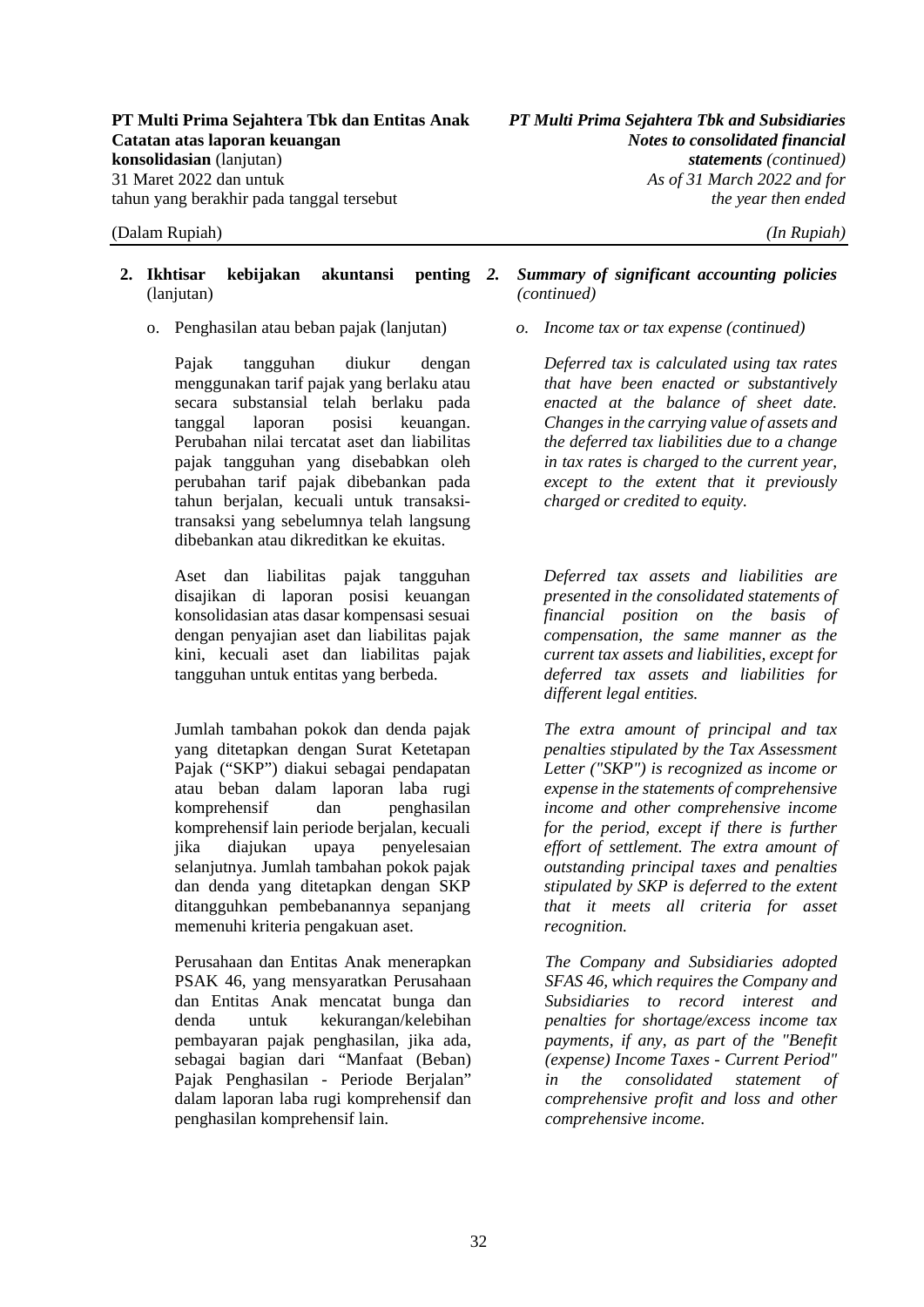- **2. Ikhtisar kebijakan akuntansi penting**  (lanjutan)
	-

Informasi segmen disajikan menurut pengelompokan umum produk Perusahaan dan Entitas Anak (segmen usaha) dan wilayah pemasarannya (segmen geografis).

Segmen usaha adalah komponen Perusahaan dan Entitas Anak yang dapat dibedakan dalam menghasilkan produk atau jasa dan komponen itu memiliki risiko dan imbalan segmen lain.

Segmen geografis adalah komponen Perusahaan dan Entitas Anak yang dapat dibedakan dalam menghasilkan produk atau jasa pada lingkungan (wilayah) ekonomi tertentu dan komponen itu memiliki risiko dan imbalan yang berbeda dengan risiko dan imbalan pada komponen yang beroperasi pada lingkungan (wilayah) ekonomi lain.

Laba (rugi) per saham dasar dihitung dengan membagi laba (rugi) bersih, dengan jumlah rata-rata tertimbang dari saham yang beredar pada tahun yang bersangkutan sebesar 425.000.000 lembar saham pada Maret 2022.

#### *2. Summary of significant accounting policies (continued)*

p. Informasi segmen *p. Segment information* 

*Segment information is presented according to the general classification of the products of the Company and Subsidiaries (business segment) and the marketing area (geographical segment).* 

*A business segment is a component of the Company and Subsidiaries that can be distinguished in providing products or services and that is subject to risks and returns of other business segments.* 

*A geographical segment is a component of the Company and Subsidiaries that can be distinguished in providing products or services in the environment (region) and that certain economic risks and rewards are different from the risks and rewards of components operating in another economic environment (region).* 

q. Laba (rugi) per saham dasar *q. Earnings (loss) per basic share* 

*Earnings (loss) per share are computed by dividing net income (loss) by the weighted average number of shares outstanding during the year which consists of 425,000,000 shares as of March 2022.*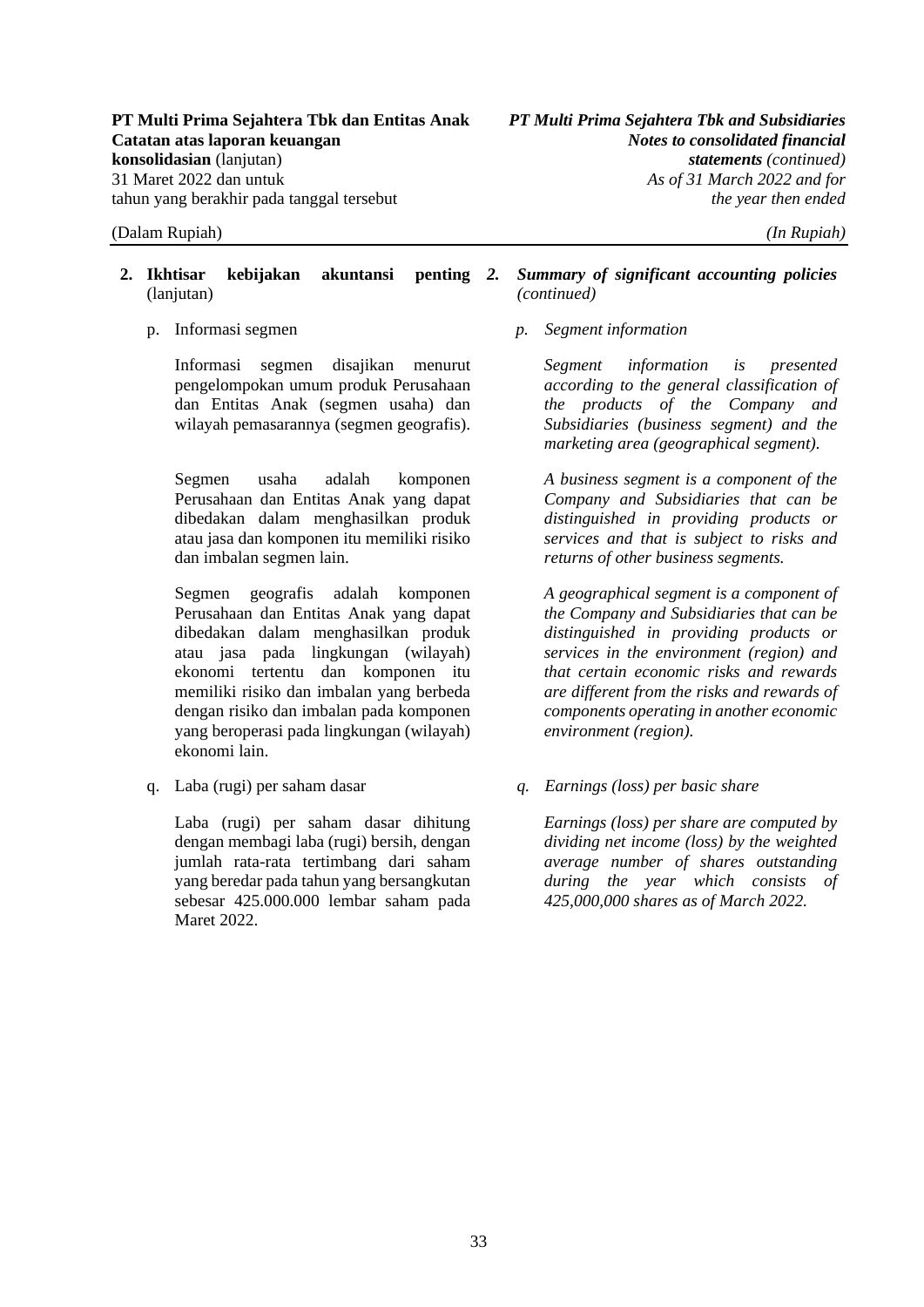### **2. Ikhtisar kebijakan akuntansi penting**  (lanjutan)

Perusahaan dan Entitas Anak menerapkan PSAK No. 24: "Imbalan Kerja". PSAK ini antara lain memperbolehkan entitas untuk menerapkan metode sistematis atas pengakuan yang lebih cepat dari keuntungan/kerugian aktuaria yang timbul dari imbalan pasti, antara lain pengakuan langsung keuntungan/kerugian yang terjadi pada periode berjalan kedalam penghasilan komprehensif lain. Perusahaan dan Entitas Anak memilih mempertahankan metode yang dipakai sebelumnya yaitu metode koridor 10% sehubungan dengan pengakuan keuntungan/kerugian aktuaria yang timbul.

Jumlah yang diakui sebagai kewajiban imbalan pasti di laporan posisi keuangan konsolidasian merupakan nilai kini kewajiban imbalan pasti disesuaikan dengan keuntungan atau kerugian aktuaria yang belum diakui, dan biaya jasa lalu yang belum diakui.

Perusahaan menerapkan PSAK No. 24: Imbalan Kerja. Keuntungan atau kerugian aktuaria yang timbul diakui sebagai Penghasilan Komprehensif Lain dan disajikan pada bagian ekuitas. Biaya jasa lalu dibebankan langsung pada laba rugi.

Liabilitas atau aset imbalan pasti neto adalah nilai agregat dari nilai kini kewajiban imbalan pasti (dihasilkan dari penggunaan tingkat diskonto berdasarkan obligasi korporat berkualitas tinggi) pada akhir periode pelaporan dikurangi dengan nilai wajar aset program (jika ada), disesuaikan dengan efek, membatasi aset imbalan pasti neto yang ditetapkan ke batas tertinggi aset.

### *2. Summary of significant accounting policies (continued)*

r. Imbalan pasca kerja *r. Post-employment benefits* 

*The Company and Subsidiaries applied SFAS No. 24: "Employee Benefits". This SFAS allows entities to apply a systematic method for faster recognition than gains/losses arising from defined benefit, including direct recognition on gains / losses incurred in the current period in other comprehensive income. The Company and Subsidiaries choose to maintain previously used method which is the corridor method at 10% with respect to the recognition of gains/losses incurred.* 

*The amount recognized as a defined benefit obligation in the consolidated statement of financial position represents the present value of the defined benefit obligation adjusted with unrecognized actuarial gains or losses and unrecognized past service cost.* 

*The Company adopted SFAS No. 24: Employee Benefits. Actuarial gains or losses arising are recognized as Other Comprehensive Income and presented in the equity section. Past service cost is recognized immediately in profit or loss.* 

*Liabilities or net defined benefit asset is the aggregate value of the benefit obligation plan (resulting from the use of a discount rate based on high quality corporate bonds) at the end of the reporting period less the fair value of plan assets (if any), adjusted for the effects, limiting the net defined benefit asset assigned to the asset ceiling.*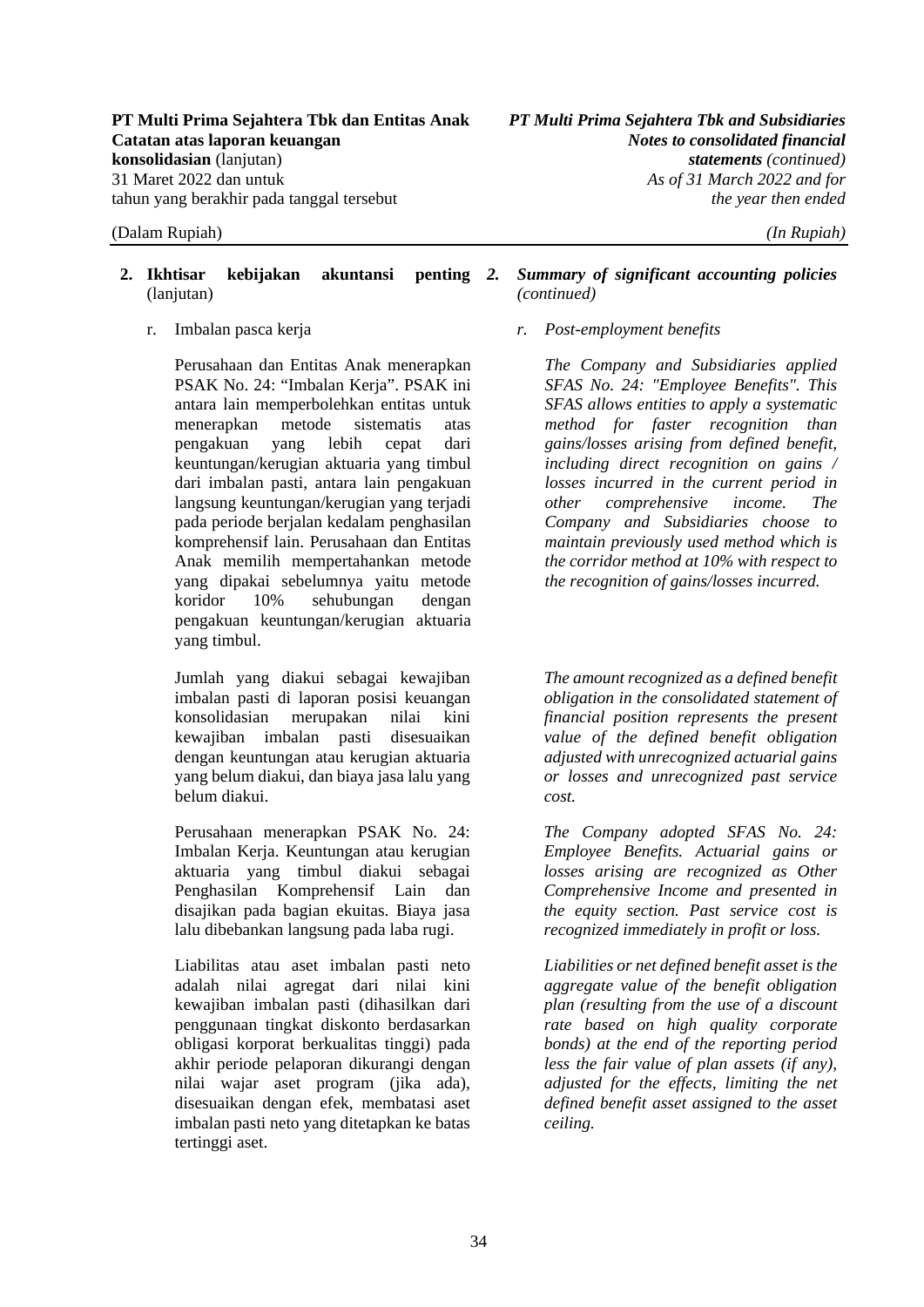### **2. Ikhtisar kebijakan akuntansi penting**  (lanjutan)

Batas tertinggi aset adalah nilai kini dari imbalan ekonomi yang tersedia dalam bentuk pengembalian dana dari program atau pengurangan iuran masa depan tersebut.

Dalam program imbalan pasti, biaya imbalan ditentukan terpisah untuk masingmasing program dengan menggunakan metode *projected unit credit*. Biaya imbalan pasti terdiri dari:

- Biaya jasa
- Bunga neto atas liabilitas atau aset imbalan pasti neto
- Pengukuran kembali liabilitas atau aset imbalan pasti neto.

Biaya jasa dimana termasuk biaya jasa kini, biaya jasa lalu dan keuntungan atau kerugian atas penyelesaian diakui sebagai beban dalam laba rugi. Biaya jasa lalu diakui ketika terjadi amandemen atau perubahan program imbalan pasti atau kurtailmen.

Bunga neto didalam liabilitas atau aset imbalan neto adalah perubahan selama periode liabilitas atau aset imbalan neto yang muncul dari periode waktu yang ditentukan dengan menggunakan tarif diskon berdasarkan obligasi perusahaan yang berkualitas tinggi kedalam liabilitas atau aset imbalan neto. Bunga neto didalam liabilitas atau aset imbalan neto diakui sebagai beban atau pendapatan dalam laporan laba rugi konsolidasian.

### *2. Summary of significant accounting policies (continued)*

r. Imbalan pasca kerja (lanjutan) *r. Post-employment benefits (continued)* 

*The upper limit asset is the present value of economic rewards available in the form of refunds from the plan or reductions of the future contributions.* 

*In a defined benefit program, the cost of remuneration is determined separately for each program using the projected unit credit method. Cost of defined benefit consists of:* 

- *Cost of services*
- *Net interest on liabilities or net defined benefit asset*
- *Remeasurement of liabilities or net defined benefit asset.*

*Cost of services which include current service cost, past service costs and gains or losses on settlement is recognized as an expense in profit or loss. Past service costs are recognized when there is an amendment or alteration or curtailment of a defined benefit program.* 

*Net interest in the net liability or return on asset is the change during the period of net benefit liabilities or assets which arises over a specified time period using a discount rate based on high-quality corporate bonds in exchange for the net liability or asset. Net interest in net benefit liability or asset is recognized as an expense or income in the consolidated income statement.*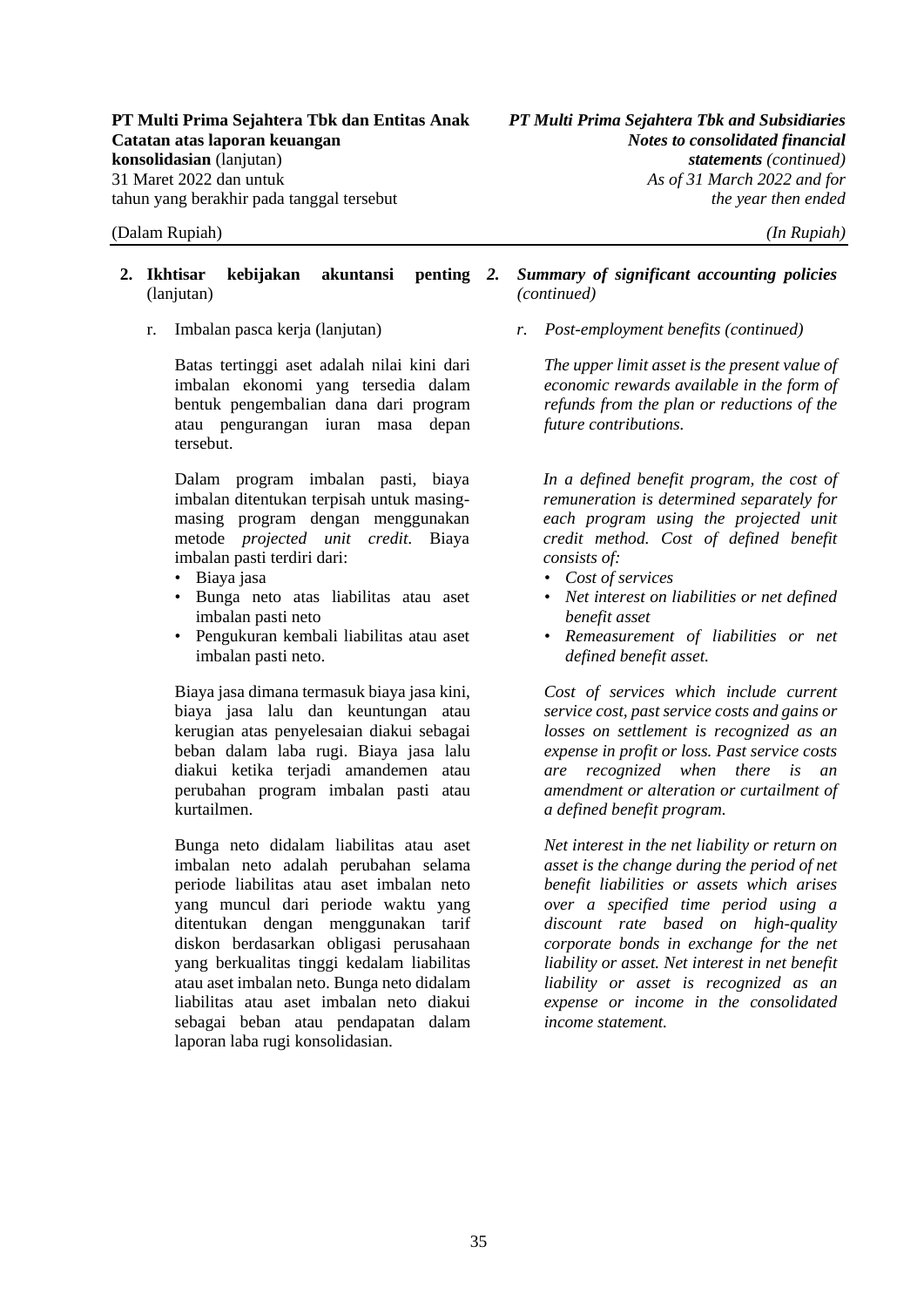### **2. Ikhtisar kebijakan akuntansi penting**  (lanjutan)

Perhitungan yang terdiri dari keuntungan dan kerugian aktuarial, pendapatan dari aset dan setiap perubahan dalam batas atas aset (tidak termasuk bunga neto pada liabilitas imbalan) diakui segera dalam penghasilan komprehensif lain konsolidasian pada periode dimana mereka muncul.

Perhitungan kembali diakui dalam laba ditahan dalam ekuitas dan tidak klasifikasikan kembali ke laporan laba rugi pada periode berikutnya.

s. Identifikasi dan pengukuran penurunan nilai

Perusahaan dan Entitas Anak mengevaluasi apakah terdapat bukti obyektif telah terjadinya penurunan nilai atas aset keuangan Perusahaan dan Entitas Anak. Aset keuangan mengalami penurunan nilai jika bukti obyektif menunjukkan bahwa peristiwa yang merugikan telah terjadi setelah pengakuan awal aset keuangan, dan peristiwa tersebut berdampak pada arus kas masa depan atas aset keuangan yang dapat diestimasi secara handal.

### *2. Summary of significant accounting policies (continued)*

r. Imbalan pasca kerja (lanjutan) *r. Post-employment benefits (continued)* 

*Calculation consists of gains and losses, income from assets and any changes in the asset ceiling (excluding net interest in benefit liabilities) recognized immediately in consolidated other comprehensive income in the period in which they arise.* 

*Recalculations are recognized in retained earnings in equity and are not reclassified to the income statement in subsequent periods.* 

*s. Identification and measurement of impairment* 

*The Company and Subsidiaries assess whether there is any objective evidence of impairment on the Company and Subsidiaries' financial assets. Financial asset is impaired if objective evidence indicates that an adverse event has occurred after the initial recognition of financial asset, and these events have an impact on future cash flows of the financial asset that can be reliably estimated.*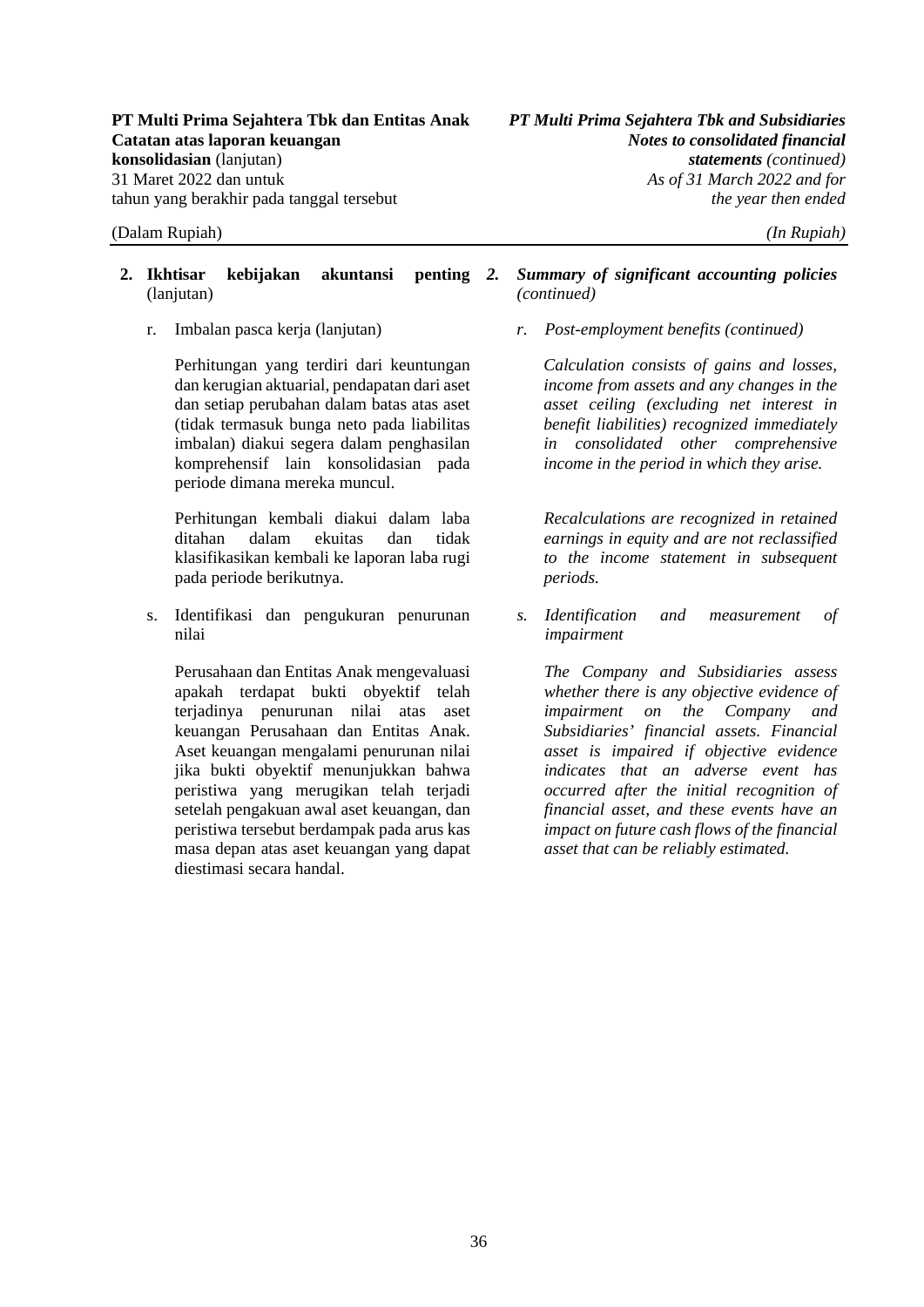- **2. Ikhtisar kebijakan akuntansi penting**  (lanjutan)
	- s. Identifikasi dan pengukuran penurunan nilai (lanjutan)

Bukti obyektif bahwa aset keuangan mengalami penurunan nilai meliputi wanprestasi atau tunggakan pembayaran oleh debitur, restrukturisasi piutang oleh Perusahaan dengan persyaratan yang tidak mungkin diberikan jika debitur tidak mengalami kesulitan keuangan, indikasi bahwa debitur akan dinyatakan pailit, atau data yang dapat diobservasi lainnya yang terkait dengan kelompok aset keuangan seperti memburuknya status pembayaran debitur dalam kelompok tersebut, atau kondisi ekonomi yang berkorelasi dengan wanprestasi atas aset dalam kelompok tersebut.

Perusahaan dan Entitas Anak menentukan bukti penurunan nilai atas piutang secara kolektif karena Manajemen yakin bahwa piutang ini memiliki karakteristik kredit yang sejenis.

Dalam mengevaluasi penurunan nilai secara kolektif, Perusahaan dan Entitas Anak menggunakan model statistik dari tren historis atas probabilitas wanprestasi, waktu pemulihan kembali dan jumlah kerugian yang terjadi, yang disesuaikan dengan pertimbangan Manajemen mengenai apakah kondisi ekonomi dan kredit terkini sedemikian rupa sehingga dapat mengakibatkan kerugian aktual yang jumlahnya akan lebih besar atau lebih kecil daripada jumlah yang ditentukan oleh model historis.

Tingkat wanprestasi, tingkat kerugian dan waktu yang diharapkan untuk pemulihan di masa datang akan diperbandingkan secara berkala terhadap hasil aktual untuk memastikan estimasi tersebut masih memadai.

### *2. Summary of significant accounting policies (continued)*

*s. Identification and measurement of impairment (continued)* 

*The objective evidence that a financial asset is impaired includes default or delinquency by a debtor, restructuring of accounts receivable by the Company with the requirements which may not be granted if the debtor is not experiencing financial difficulties, an indication that the debtor will enter bankruptcy or other observable data related to the groups of financial assets such as the deterioration of the payment status of borrowers in the group, or economic conditions that correlate with defaults on the assets in the group.* 

*The Company and Subsidiaries determine evidence of impairment of receivables collectively because Management believes that these receivables have the same credit characteristic.* 

*In evaluating collective impairment, the Company and Subsidiaries are using a statistical model of the historical trend on the probability of default, recovery time and the number of losses incurred, adjusted by Management's judgment as to whether the economic conditions and the current credit in a way could lead to actual loss where the amount will be greater or less than the amount determined by the historical models.* 

*The level of default, loss rates and the expected time for recovery in the future will be compared regularly against actual outcomes to ensure these estimates are still adequate.*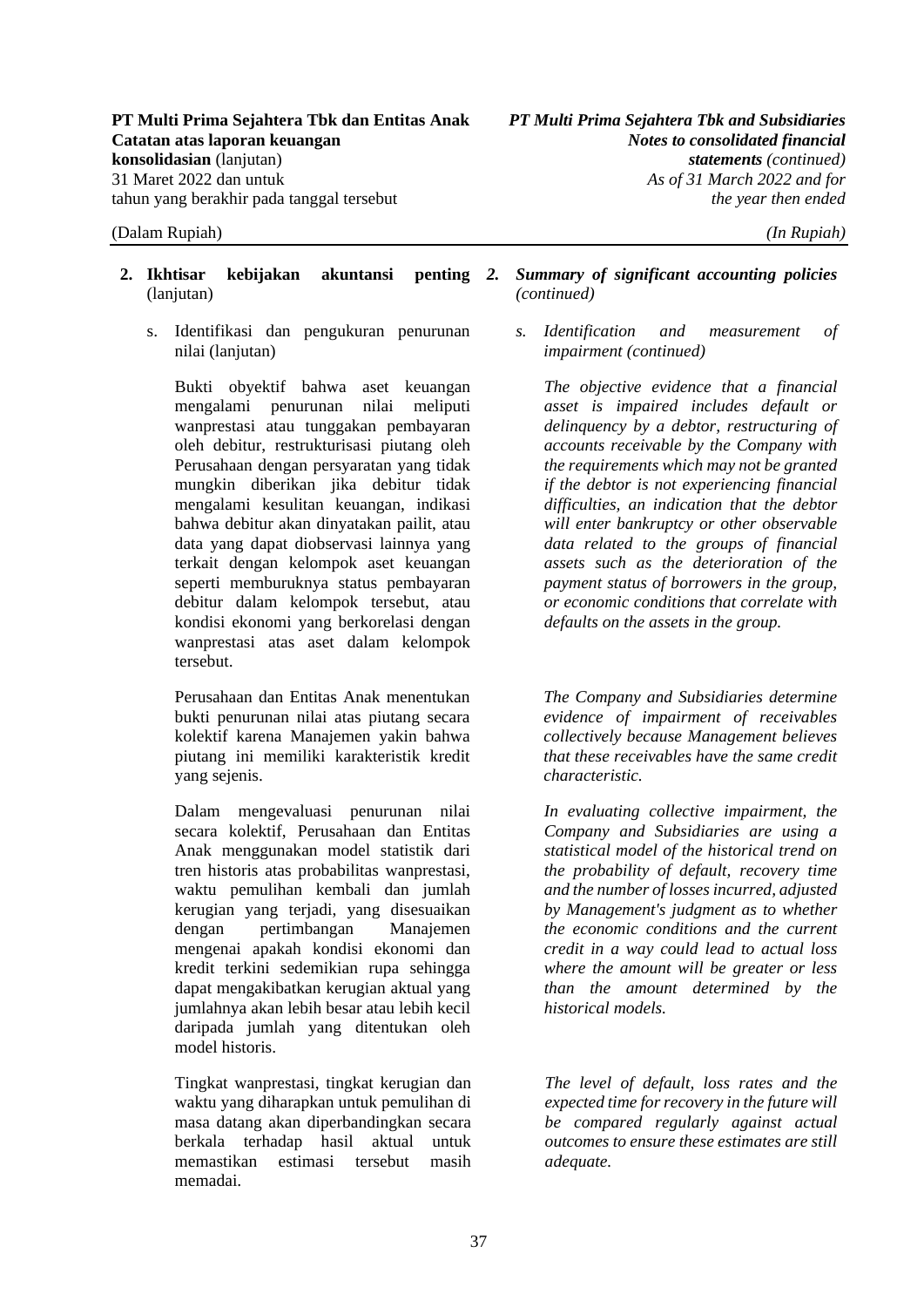- **2. Ikhtisar kebijakan akuntansi penting**  (lanjutan)
	- s. Identifikasi dan pengukuran penurunan nilai (lanjutan)

Ketika peristiwa yang terjadi setelah penurunan nilai diakui menyebabkan kerugian penurunan nilai berkurang, kerugian penurunan nilai yang sebelumnya diakui harus dipulihkan dan pemulihan tersebut diakui pada laporan laba rugi.

t. Sewa *t. Rent* 

Perusahaan dan Entitas Anak menerapkan PSAK 73, Sewa, secara retrospektif, dengan efek kumulatif pada awal penerapan PSAK diakui pada 1 Januari 2020, sehingga, informasi komparatif tetap disajikan sesuai dengan kebijakan akuntansi Perusahaan dan Entitas Anak sebelumnya.

Sebagai penyewa, Perusahaan dan Entitas Anak mengakui aset hak-guna dan liabilitas sewa pada tanggal dimulainya sewa. Aset hak-guna awalnya diukur pada biaya perolehan, yang terdiri dari jumlah awal liabilitas sewa dengan memperhitungkan setiap pembayaran sewa dilakukan pada atau sebelum tanggal dimulainya sewa, ditambah biaya langsung awal yang dikeluarkan, dikurangi insentif sewa yang diterima. Perusahaan dan Entitas Anak memilih untuk menyajikan aset hak-guna sebagai akun tersendiri dalam laporan posisi keuangan konsolidasian.

- *2. Summary of significant accounting policies (continued)*
	- *s. Identification and measurement of impairment (continued)*

*When an event occurring after the impairment was recognized causes the impairment loss to decrease, the impairment loss previously recognized should be restored and the recovery is recognized in the income statement.* 

*The Company and Subsidiaries apply SFAS 73, Leases, retrospectively with the cumulative effect of initial application of the new standard recognised on 1 January 2020. As a result, the comparative information provided continues to be accounted for in accordance with the Company and Subsidiaries previous accounting policy.* 

### Sejak 1 Januari 2020 *Since 1 January 2020*

*As a lessee, the Company and Subsidiaries recognised a right-to-use assets and lease liability at the lease commencement date. The right-of-use asset is initially measured at cost, which comprise the initial amount of lease liability adjusted for any lease payments made at or before the commencement date, plus any initial direct cost incurred, less any lease incentive received. The Company and Subsidiaries elected to present the right-of-use assets separately in the consolidated statement of financial position.*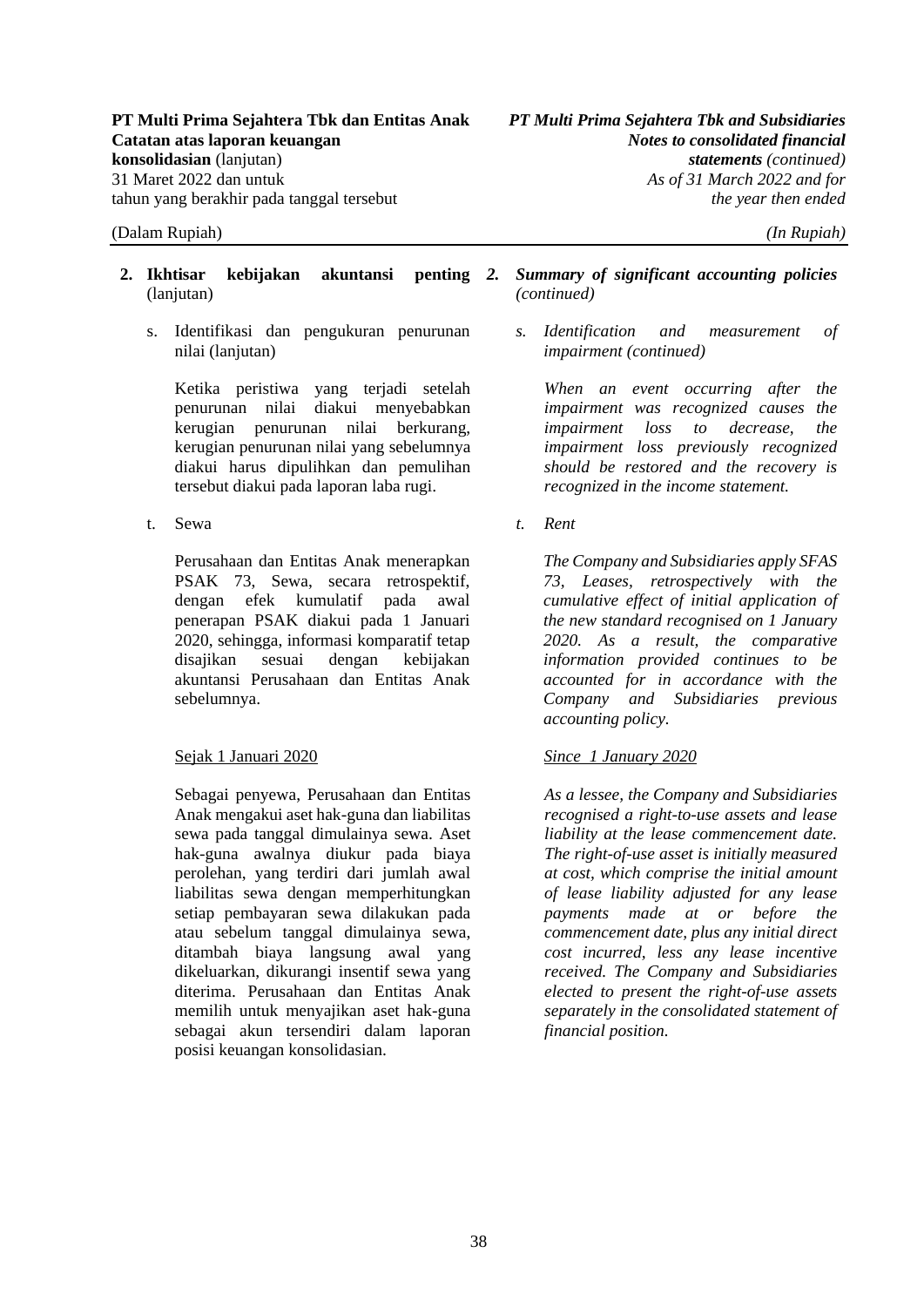- **2. Ikhtisar kebijakan akuntansi penting**  (lanjutan)
	-

Aset hak-guna kemudian disusutkan selama masa manfaat yang diharapkan dengan dasar yang sama dengan aset tetap yang dimiliki atau jika lebih pendek, jangka waktu sewa terkait. Liabilitas sewa pada awalnya diukur pada nilai sekarang dari pembayaran sewa yang tidak dibayarkan pada tanggal dimulainya, dan diukur pada biaya perolehan diamortisasi menggunakan suku bunga efektif.

Perusahaan dan Entitas Anak telah memilih untuk sewa yang memiliki jangka waktu sewa 12 bulan atau kurang dan aset bernilai rendah dicatat sebagai beban berdasarkan garis lurus selama masa sewa. Selain itu, untuk pembayaran sewa yang menggunakan pertimbangan variabel, seperti nilai sewa berdasarkan penjualan, akan terus diakui secara garis lurus.

Sewa dibayar di muka jangka panjang telah diklasifikasikan sebagai aset hak guna dalam penerapan PSAK 73.

u. Aset tak berwujud *u. Intangible assets* 

Aset tak berwujud merupakan merek dagang yang ditangguhkan dengan pertimbangan aset tersebut akan menghasilkan manfaat ekonomis di masa depan. Merek dagang yang ditangguhkan diamortisasi menggunakan metode garis lurus selama 10 tahun.

### *2. Summary of significant accounting policies (continued)*

t. Sewa (lanjutan) *t. Rent (continued)* 

*Right-of-use asset is subsequently depreciated over its expected useful lives on the same basis as owned assets or where shorter, the term of the relevant lease. The lease liability is initially measured at the present value of the lease payments that are not paid at the commencement date, and measured at amortised cost using the effective interest rate.* 

*The Company and Subsidiaries have elected that leases with a term of 12 months or less and low value assets to be recorded as an expense on a straight-line basis over the lease term. In addition, amounts for leases with variable consideration, such as lease value based on sales, will continue to be recognised on a straight-line basis.* 

*Long-term prepaid rents had been classified as right of use assets in the adoption of SFAS 73.* 

*Intangible assets are deferred trademarks by considering that such assets will generate future economic benefits. Deferred trademarks are amortized using the straight-line method over 10 years.*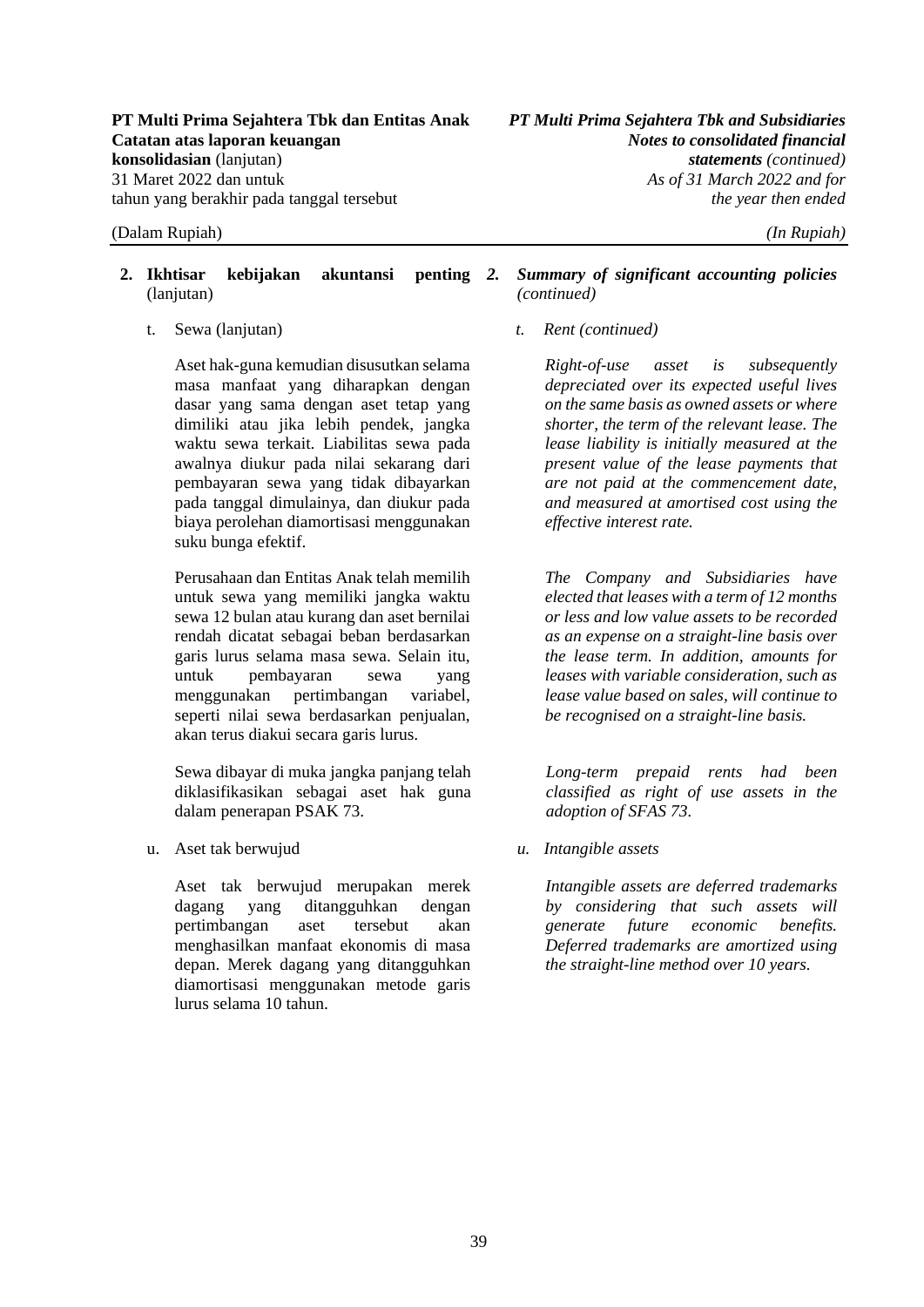Saldo kas dan setara kas per 31 Maret 2022 dan 31 Desember 2021 terdiri dari :

### **3. Kas dan setara kas** *3. Cash and cash equivalents*

*Cash and cash equivalents as of 31 March 2022 and 31 December 2021 consist of:* 

|                                | 31 Mar 2022/<br>31 Mar 2022 | 31 Des 2021/<br>31 Dec 2021 |                                                |
|--------------------------------|-----------------------------|-----------------------------|------------------------------------------------|
| Kas                            | 43.445.848                  | 43.568.500                  | Cash on hand                                   |
| Jumlah kas                     | 43.445.848                  | 43.568.500                  | Total cash on hand                             |
| Bank                           |                             |                             | Cash in banks                                  |
| Pihak berelasi                 |                             |                             | <b>Related parties</b>                         |
| <b>Rekening Rupiah</b>         |                             |                             | Rupiah accounts                                |
| PT Bank National Nobu          | 4.638.345.306               | 1.421.534.281               | PT Bank National Nobu                          |
| Rekening dolar Amerika Serikat |                             |                             | USD accounts                                   |
| PT Bank National Nobu          | 2.001.578.746               | 1.764.400.234               | PT Bank National Nobu                          |
| Sub jumlah bank pihak berelasi | 6.639.924.052               | 3.185.934.515               | Subtotal of bank in related parties            |
| Pihak ketiga                   |                             |                             | Third parties                                  |
| <b>Rekening Rupiah</b>         |                             |                             | Rupiah accounts                                |
| PT Bank Central Asia Tbk       | 2.784.988.830               | 5.790.060.617               | PT Bank Central Asia Tbk                       |
| PT Bank Rakyat Indonesia       |                             |                             | PT Bank Rakyat Indonesia                       |
| (Persero)                      | 1.117.578.377               | 2.764.145.820               | (Persero)                                      |
| PT Bank CIMB Niaga Tbk         | 831.359.736                 | 432.306.085                 | PT Bank CIMB Niaga Tbk                         |
| Rekening dolar Amerika Serikat |                             |                             | <b>US Dollar account</b>                       |
| PT Bank CIMB Niaga Tbk         | 867.538.819                 | 1.881.868.064               | PT Bank CIMB Niaga Tbk                         |
| Sub jumlah bank pihak ketiga   | 5.601.465.762               | 10.868.380.586              | Subtotal of bank in third parties              |
| Jumlah bank                    | 12.241.389.814              | 14.054.315.101              | Total cash in bank                             |
|                                |                             |                             |                                                |
| Deposito                       |                             |                             | Time deposits                                  |
| Pihak berelasi                 |                             |                             | <b>Related parties</b>                         |
| <b>Rekening Rupiah</b>         |                             |                             | Rupiah account                                 |
| PT Bank National Nobu          | 800.000.000                 | 2.050.000.000               | PT Bank National Nobu                          |
| Rekening Dolar Amerika Serikat |                             |                             | <b>USD</b> account                             |
| PT Bank National Nobu          |                             | 1.426.900.000               | PT Bank National Nobu                          |
| Sub jumlah pihak berelasi      | 800.000.000                 | 3.476.900.000               | Subtotal related parties                       |
| Pihak ketiga                   |                             |                             | Third parties                                  |
| <b>Rekening Rupiah</b>         |                             |                             | Rupiah account                                 |
| PT Bank CIMB Niaga Tbk         | 25.000.000.000              | 25.000.000.000              | PT Bank CIMB Niaga Tbk                         |
| Rekening dolar Amerika Serikat |                             |                             | <b>USD</b> account                             |
| PT Bank CIMB Niaga Tbk         | 3.228.525.000               | 3.210.525.000               | PT Bank CIMB Niaga Tbk                         |
| Sub jumlah pihak ketiga        | 28.228.525.000              | 28.210.525.000              | Subtotal third parties                         |
| Jumlah deposito                | 29.028.525.000              | 31.687.425.000              | Total time deposits                            |
| Jumlah kas dan setara kas      | 41.313.360.662              |                             | 45.785.308.601 Total cash and cash equivalents |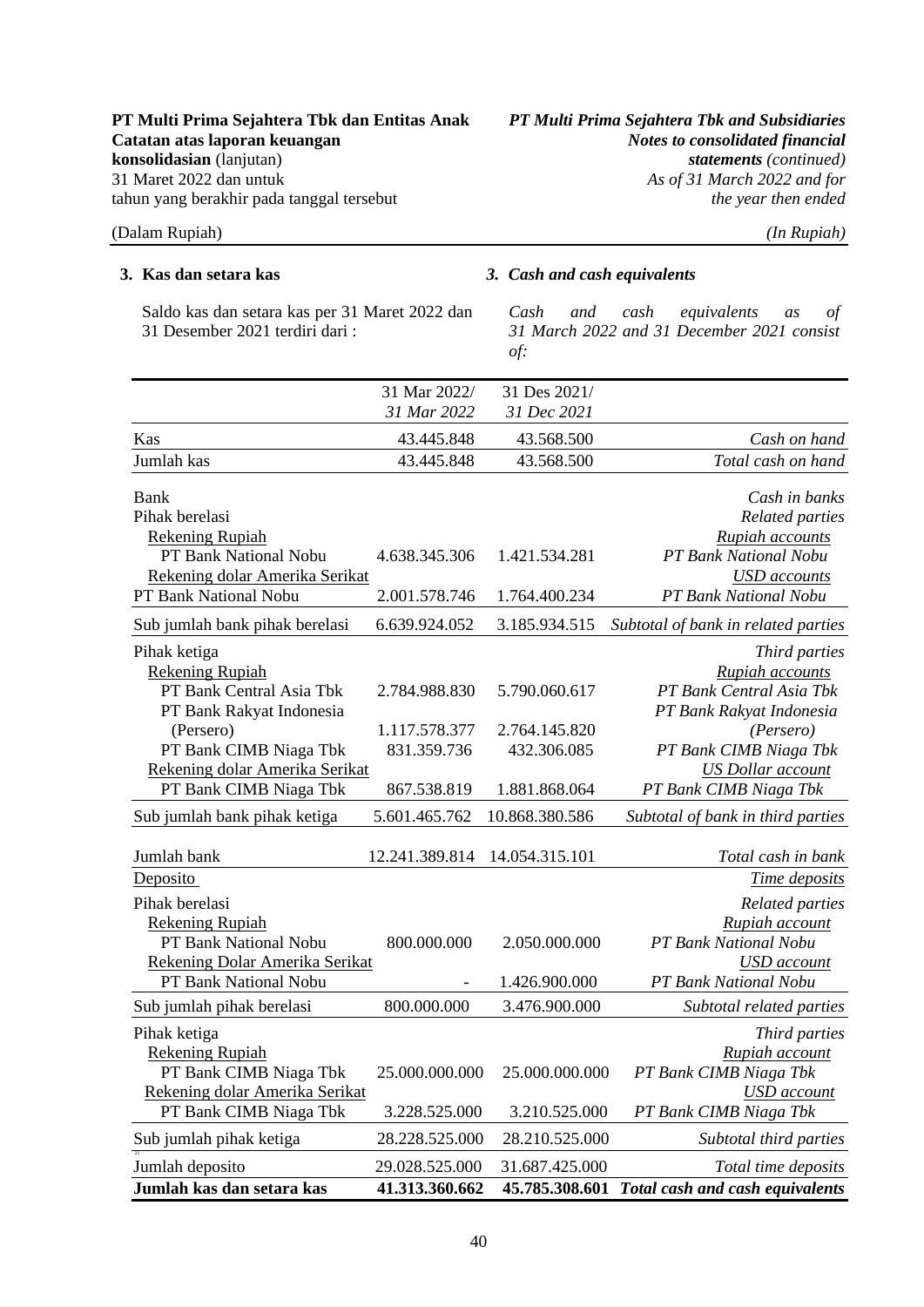Suku bunga tahunan atas rekening giro adalah sebagai berikut:

### **3. Kas dan setara kas** (lanjutan) *3. Cash and cash equivalents (continued)*

*The annual interest rate on checking accounts is as follows:* 

|                                              | 31 Mar 2022/ | 31 Des 2021/      |                |
|----------------------------------------------|--------------|-------------------|----------------|
|                                              | 31 Mar 2022  | 31 Dec 2021       |                |
| Rekening Rupiah                              | 1.25%        | 1.25%             | Rupiah account |
| Rekening dolar Amerika Serikat 0,15% - 0,50% |              | $0,15\% - 0,50\%$ | USD account    |

Suku bunga tahunan atas rekening deposito adalah sebagai berikut:

*The annual interest rate on deposit accounts is as follows:* 

|                                | 31 Mar 2022/ | 31 Des 2021/ |                |
|--------------------------------|--------------|--------------|----------------|
|                                | 31 Mar 2022  | 31 Dec 2021  |                |
| Rekening Rupiah                | 5.75%        | 5.75%        | Rupiah account |
| Rekening dolar Amerika Serikat | $1\% - 2\%$  | $1\% - 2\%$  | USD account    |

Perusahaan dan entitas anak melakukan simpanan deposito dalam jangka waktu 1 bulan dengan fasilitas *Automatic Roll Over* (ARO).

*The Company and subsidiaries save its deposits within a period of one month with the Automatic Roll Over (ARO).*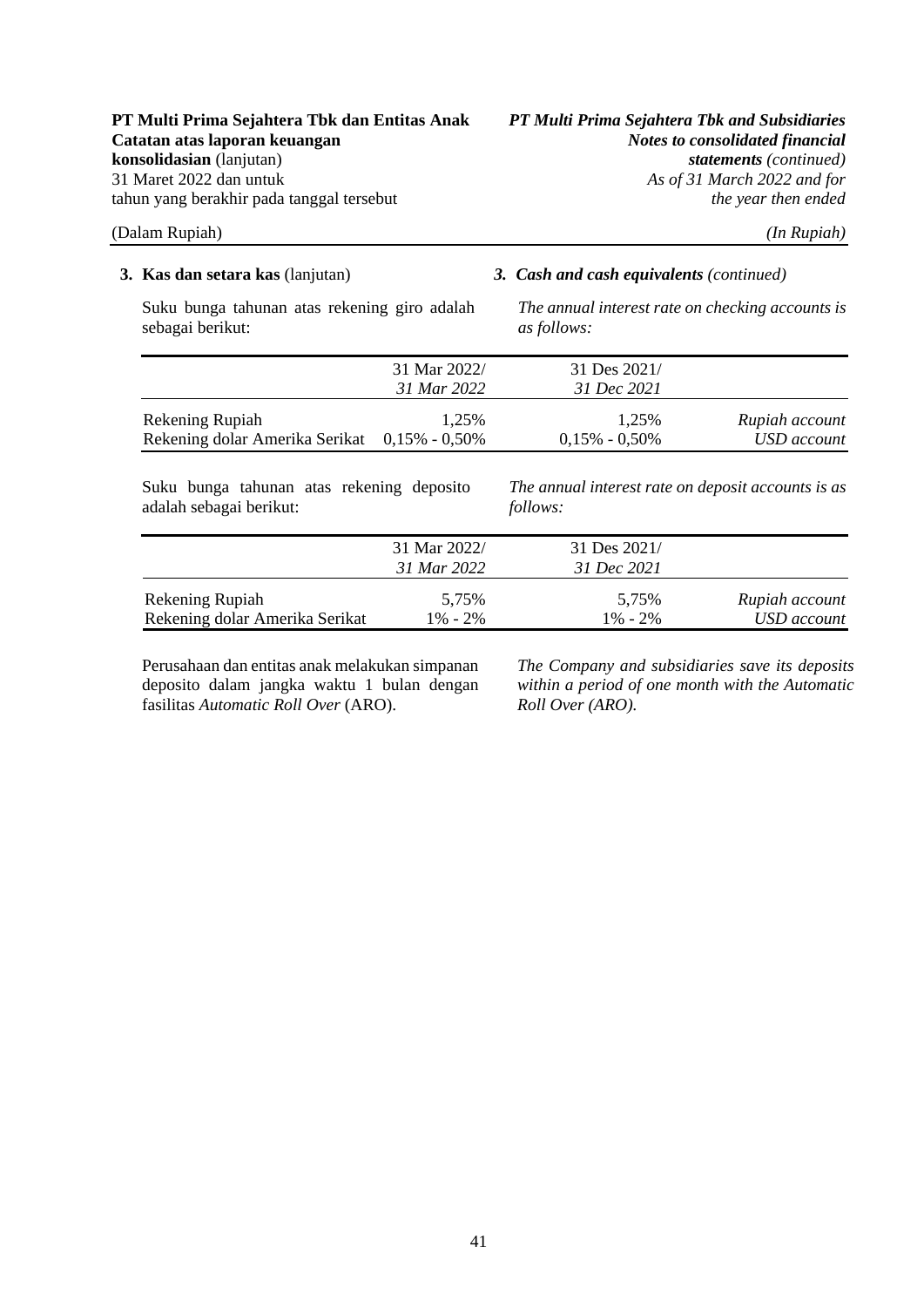# **PT Multi Prima Sejahtera Tbk dan Entitas Anak** *PT Multi Prima Sejahtera Tbk and Subsidiaries*

### (Dalam Rupiah) *(In Rupiah)*

### **4. Piutang usaha**

Akun ini terdiri atas tagihan kepada pihak ketiga sebagai berikut:

### *4. Trade receivables*

*This account consists of receivables from third parties as follows:* 

|                             | 31 Mar 2022/   | 31 Des 2021/   |                             |
|-----------------------------|----------------|----------------|-----------------------------|
|                             | 31 Mar 2022    | 31 Dec 2021    |                             |
| PT Mega Anugrah Mandiri     | 8.059.948.320  | 6.962.179.312  | PT Mega Anugrah Mandiri     |
| PT Astra Otopart Tbk        | 4.173.081.000  | 5.595.419.500  | PT Astra Otopart Tbk        |
| PT Cahaya Sejahtera Abadi   | 4.100.718.907  | 2.992.581.097  | PT Cahaya Sejahtera Abadi   |
| PT Sumber Kencana Sakti     | 1.389.709.945  | 1.027.295.560  | PT Sumber Kencana Sakti     |
| PT Putera Motorindo Perkasa | 1.071.779.811  | 912.979.939    | PT Putera Motorindo Perkasa |
| CV Padma Jaya               | 845.139.746    | 593.579.955    | CV Padma Jaya               |
| PT Sukses Perkasa Abadi     | 800.209.767    | 689.108.028    | PT Sukses Perkasa Abadi     |
| CV Karya Gemilang           | 684.399.796    | 464.740.035    | CV Karya Gemilang           |
| PT Kembar Bina Karya        | 640.399.819    |                | PT Kembar Bina Karya        |
| CV Djaya Sumber Sukses      | 638.319.810    | 330.190.182    | CV Djaya Sumber Sukses      |
| Sudianto, Ujung Pandang     | 636.899.827    | 706.260.429    | Sudianto, Makassar          |
| Tidar 200                   | 558.161.899    | 415.260.093    | Tidar 200                   |
| CV Agung Jaya Motor         | 510.779.951    | 495.700.260    | CV Agung Jaya Motor         |
| Sukses Mandiri Sejahtera    | 461.919.859    | 510.120.070    | Sukses Mandiri Sejahtera    |
| PT Masindo Phala Lestari    | 453.859.879    | 617.300.941    | PT Masindo Phala Lestari    |
| Hongling                    | 314.139.960    | 560.828.128    | Hongling                    |
| <b>CV Mitra Mas Motor</b>   | 298.999.912    | 120.849.993    | CV Mitra Mas Motor          |
| Federal Mogul Spark         |                |                | Federal Mogul Spark         |
| Plug Co. Ltd.               | 298.866.712    | 619.076.620    | Plug Co. Ltd                |
| Naga Motor, Jogja           | 232.079.933    | 146.500.036    | Naga Motor, Jogja           |
| CV Kawan Lama               | 231.000.013    | 385.500.119    | CV Kawan Lama               |
| PT Champion Sukses Mandiri  | 214.099.974    | 160.514.091    | PT Champion Sukses Mandiri  |
| CV Dwi Mulia Bersaudara     | 188.599.946    | 98.024.994     | CV Dwi Mulia Bersaudara     |
| CV Sahdy G                  | 184.279.946    | 101.289.376    | CV Sahdy G                  |
| CV Rajawali Perkasa         | 162.799.952    |                | CV Rajawali Perkasa         |
| <b>KGH Motor Bandung</b>    | 152.905.492    | 138.915.519    | <b>KGH Motor Bandung</b>    |
| Aneka Motor                 | 140.719.957    | 139.729.960    | Aneka Motor                 |
| Sinar Abadi Motor - Tasik   | 135.875.090    | 97.160.052     | Sinar Abadi Motor - Tasik   |
| Diens Motor                 | 132.421.982    | 109.554.743    | Diens Motor                 |
| CV Sumber Dadi              | 122.850.858    | 195.560.017    | CV Sumber Dadi              |
| Karunia Jaya Motor - Blora  | 109.339.969    |                | Karunia Jaya Motor - Blora  |
| PT Magna Djatim Mandiri     | 107.794.014    |                | PT Magna Djatim Mandiri     |
| UD Dua Jaya                 | 107.054.037    | 110.875.050    | UD Dua Jaya                 |
| CV Dadi Mulyo Jaya          | 106.533.971    |                | CV Dadi Mulyo Jaya          |
| Satria Purwokerto           | 105.339.969    | 162.447.890    | Satria Purwokerto           |
| CV Gemini 88                | 103.139.969    |                | CV Gemini 88                |
| CV Trinanda Sentosa         |                | 547.239.989    | CV Trinanda Sentosa         |
| CV Inti Karya               |                | 346.299.969    | CV Inti Karya               |
| <b>CV Rafi Fortuna</b>      |                | 304.200.164    | CV Rafi Fortuna             |
| Jumlah dipindahkan          | 28.474.169.992 | 26.657.282.111 | Total carried forward       |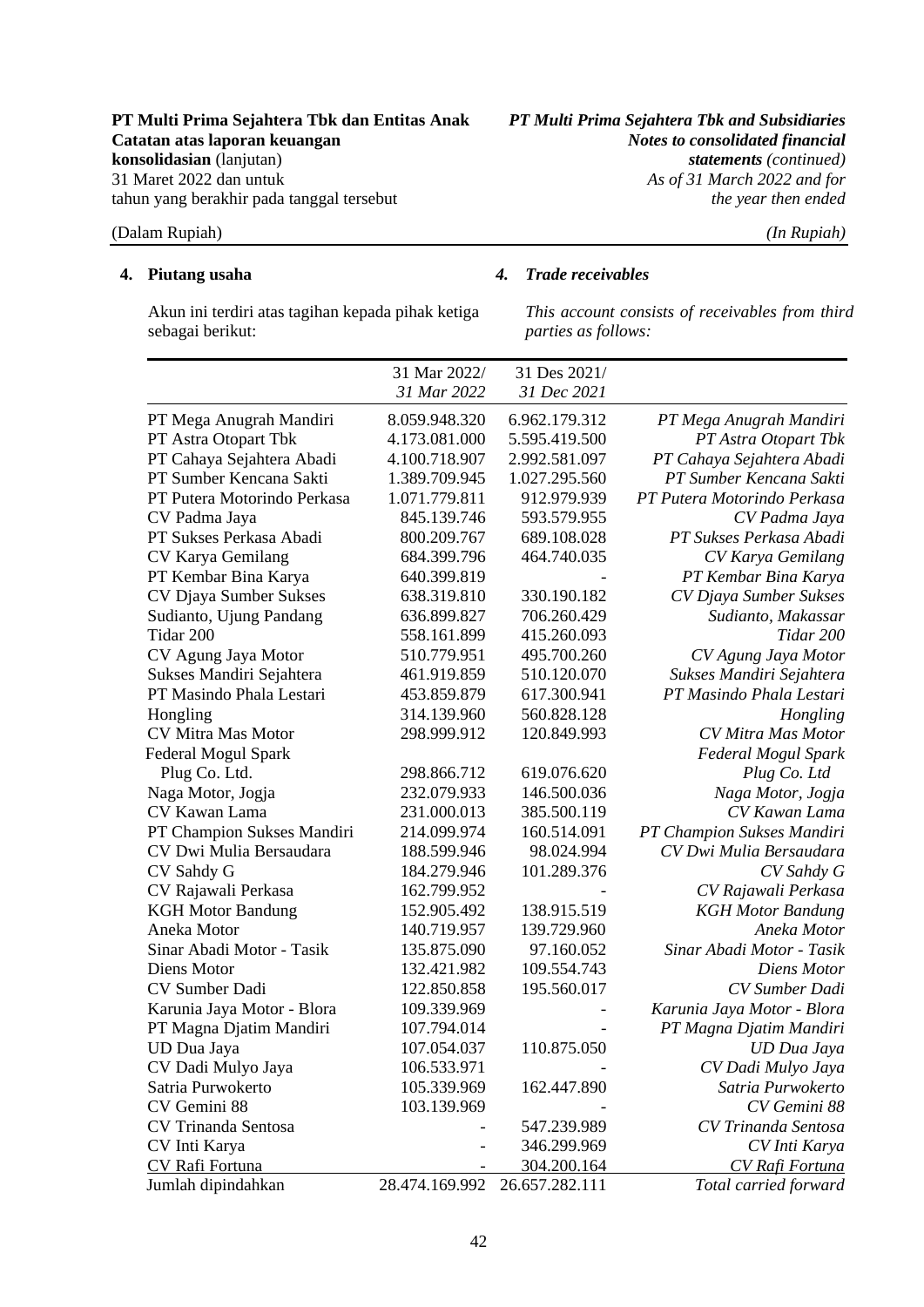**4. Piutang usaha** (lanjutan) *4. Trade receivables (continued)*

| <b>Jumlah</b>                   | 32.200.328.301                | 29.588.994.576 | <b>Total</b>                                       |
|---------------------------------|-------------------------------|----------------|----------------------------------------------------|
| penurunan nilai                 | (957.513.374)                 | (957.513.374)  | <i>impairment losses</i>                           |
| Penyisihan kerugian             |                               |                | Allowance for                                      |
| Jumlah                          | 33.157.841.675                | 30.546.507.950 | Total                                              |
| Lain-lain (dibawah Rp 100 juta) | 4.683.671.683                 |                | 3.392.029.399 Others (less than $Rp$ 100 millions) |
| CV Wijaya Makmur                |                               | 110.192.482    | CV Wijaya Makmur                                   |
| CV Berkah Jaya Abadi            | $\overline{\phantom{0}}$      | 117.724.017    | CV Berkah Jaya Abadi                               |
| Surya Jaya Motor - Bojonegoro   |                               | 122.379.984    | Surya Jaya Motor - Bojonegoro                      |
| PT Assia Kharisma Nusantara     |                               | 146.899.957    | PT Assia Kharisma Nusantara                        |
| Jumlah pindahan                 | 28.474.169.992 26.657.282.111 |                | Total brought forward                              |
|                                 | 31 Mar 2022                   | 31 Dec 2021    |                                                    |
|                                 | 31 Mar 2022/                  | 31 Des 2021/   |                                                    |

Rincian piutang usaha menurut jenis mata uang adalah sebagai berikut:

*Details of trade receivables based on currencies are as follows:* 

|                                |                         | 31 Mar 2022/ 31 Mar 2022                                               | 31 Des 2021/31 Dec 2021            |                 |                                          |
|--------------------------------|-------------------------|------------------------------------------------------------------------|------------------------------------|-----------------|------------------------------------------|
|                                | <i>Foreign currency</i> | Mata uang asing/ Mata uang rupiah/<br>Rupiah currency Foreign currency | Mata uang asing/ Mata uang rupiah/ | Rupiah currency |                                          |
| <b>USD</b>                     | 20.755                  | 298.866.712                                                            | 34.450                             | 619.988.050     | <i>USD</i>                               |
| Rupiah                         |                         | 32.858.974.963                                                         |                                    | 29.926.519.900  | Rupiah                                   |
| Jumlah<br>Penyisihan kerugian  |                         | 33.157.841.675                                                         |                                    | 30.546.507.950  | Total<br>Allowance for                   |
| penurunan nilai                |                         | (957.513.374)                                                          |                                    | (957.513.374)   | <i>impairment losses</i>                 |
| Jumlah piutang usaha<br>bersih |                         | 32.200.328.301                                                         |                                    | 29.588.994.576  | <b>Total account</b><br>receivables, net |

Analisa umur piutang disajikan sebagai berikut: *The aging of receivables is as follows:* 

|                     | 31 Mar 2022/31 Mar 2022 |             | 31 Des 2021/31 Dec 2021 |             |                          |
|---------------------|-------------------------|-------------|-------------------------|-------------|--------------------------|
|                     | Jumlah/                 | Persentase/ | Jumlah/                 | Persentase/ |                          |
|                     | Total                   | Percentage  | Total                   | Percentage  |                          |
| Lancar - belum      |                         |             |                         |             | Current - not            |
| jatuh tempo         | 31.351.969.736          | 97.37       | 27.382.468.364          | 92,54       | yet due                  |
| Jatuh tempo:        |                         |             |                         |             | Due:                     |
| $1 - 30$ hari       | 957.126.078             | 2,97        | 2.315.389.972           | 7,83        | $1-30$ days              |
| $31 - 60$ hari      | 2.357.500               | 0,01        | 1.491.253               | 0.01        | $31-60$ days             |
| Lebih dari 60 hari  | 846.388.361             | 2,63        | 847.158.361             |             | 2,86 More than 60 days   |
| Jumlah              | 33.157.841.675          | 102,98      | 30.546.507.950          | 103,24      | Total                    |
| Penyisihan kerugian |                         |             |                         |             | Allowance for            |
| penurunan nilai     | (957.513.374)           | (2,98)      | (957.513.374)           | (3,24)      | <i>impairment losses</i> |
| Jumlah              | 32.200.328.301          | 100,00      | 29.588.994.576          | 100,00      | <b>Total</b>             |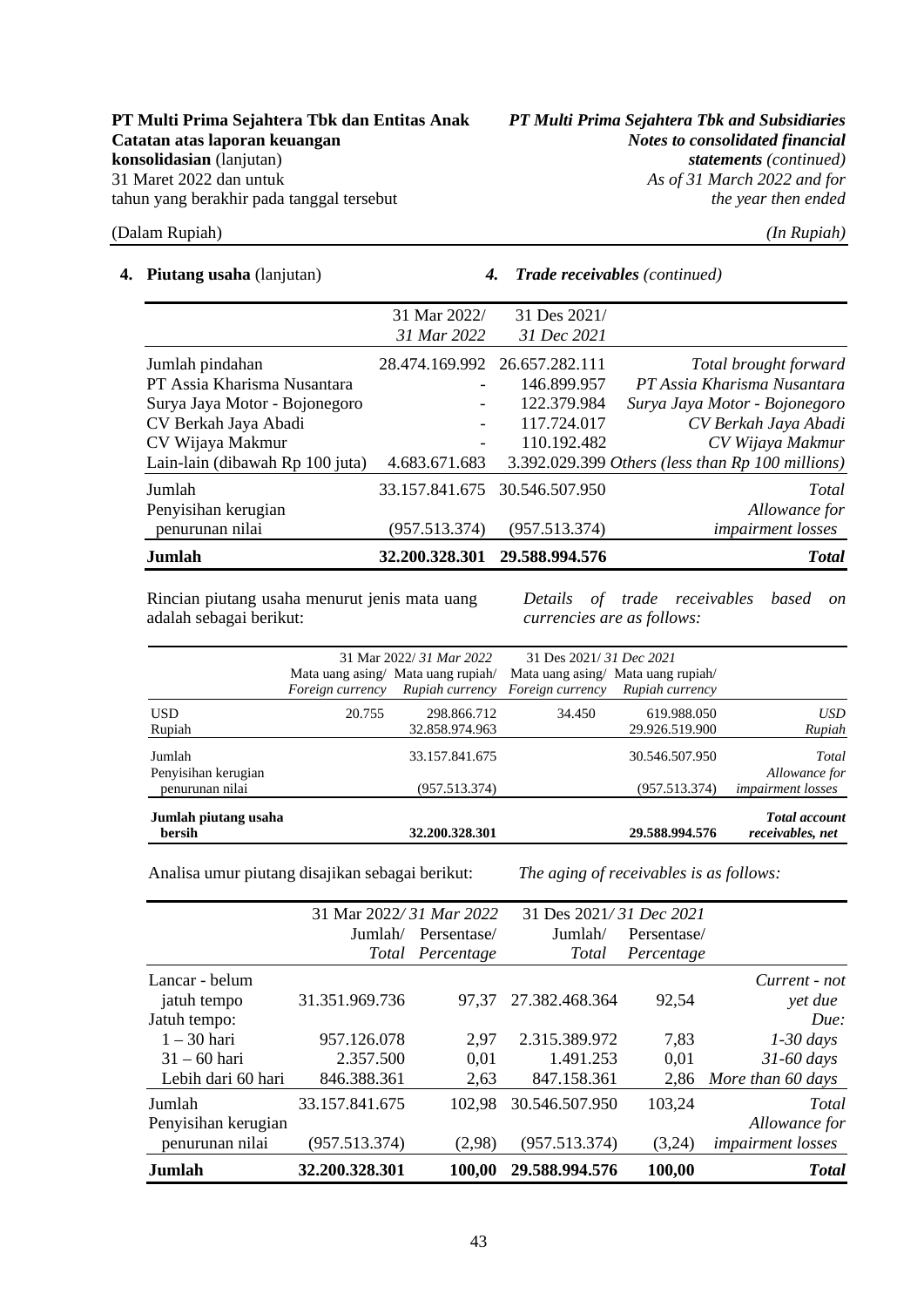### **4. Piutang usaha** (lanjutan) *4. Trade receivables (continued)*

Mutasi penyisihan kerugian penurunan nilai: *Movements in the provision for impairment losses:* 

| Saldo akhir tahun      | 957.513.374              | 957.513.374  | <b>Balance at end of year</b> |
|------------------------|--------------------------|--------------|-------------------------------|
| tahun berjalan         | $\overline{\phantom{a}}$ | ٠            | for the current year          |
| Penyisihan (pemulihan) |                          |              | Allowance (recovery)          |
| Saldo awal tahun       | 957.513.374              | 957.513.374  | Balance at beginning of year  |
|                        | 31 Mar 2022              | 31 Dec 2021  |                               |
|                        | 31 Mar 2022/             | 31 Des 2021/ |                               |
|                        |                          |              |                               |

Berdasarkan hasil penelaahan atas kolektibilitas akun piutang pelanggan individual dan kolektif, Manajemen berkeyakinan bahwa provisi penurunan nilai piutang telah memadai untuk menutup kerugian atas tidak tertagihnya piutang usaha.

### **5. Saldo dan transaksi signifikan dengan pihakpihak berelasi**

Dalam kegiatan usaha yang normal, Perusahaan dan Entitas Anak melakukan transaksi dengan pihak-pihak berelasi.

Transaksi signifikan dengan pihak-pihak berelasi adalah sebagai berikut:

*Based on a review of the collectability of accounts receivable of customers individually and collectively, Management believes that the provision for impairment of receivables is sufficient to cover losses on uncollectible accounts.*

### *5. Significant balances and transactions with related parties*

*In the normal course of business, the Company and Subsidiaries conduct transactions with related parties.*

*Significant transactions with related parties are as follows:*

|                                                             |                             |                             |                          | <i>liabilities</i> (%) | Persentase dari jumlah aset/liabilitas/<br>Percentage of total respective assets/ |
|-------------------------------------------------------------|-----------------------------|-----------------------------|--------------------------|------------------------|-----------------------------------------------------------------------------------|
|                                                             | 31 Mar 2022/<br>31 Mar 2022 | 31 Des 2021/<br>31 Dec 2021 | 2022<br>$\%$             | 2021<br>$\%$           |                                                                                   |
|                                                             |                             |                             |                          |                        |                                                                                   |
| <b>Bank</b><br>PT Bank National Nobu Thk<br><b>Deposito</b> | 6.639.924.052               | 3.185.934.515               | 2,13                     | 1,02                   | <b>Bank</b><br>PT Bank National Nobu Tbk<br>Deposit                               |
| PT Bank National Nobu Tbk                                   | 800.000.000                 | 3.476.900.000               | 0,26                     | 0,66                   | PT Bank National Nobu Tbk                                                         |
| Jumlah                                                      | 7.439.924.052               | 6.662.834.515               | 2,39                     | 1,68                   | <b>Total</b>                                                                      |
| Piutang lain-lain pihak<br><b>berelasi</b>                  |                             |                             |                          |                        | Other related party<br>receivables                                                |
| PT Walsin Lippo Kabel                                       | 733.050.000                 | 733.050.000                 | 0.24                     | 0,24                   | PT Walsin Lippo Kabel                                                             |
| PT Walsin Lippo Industries                                  | $\overline{\phantom{0}}$    | 1.178.632.330               | $\overline{\phantom{a}}$ | 0.38                   | PT Walsin Lippo Industries                                                        |
| <b>Jumlah</b>                                               | 733.050.000                 | 1.911.682.330               | 0,24                     | 0,62                   | <b>Total</b>                                                                      |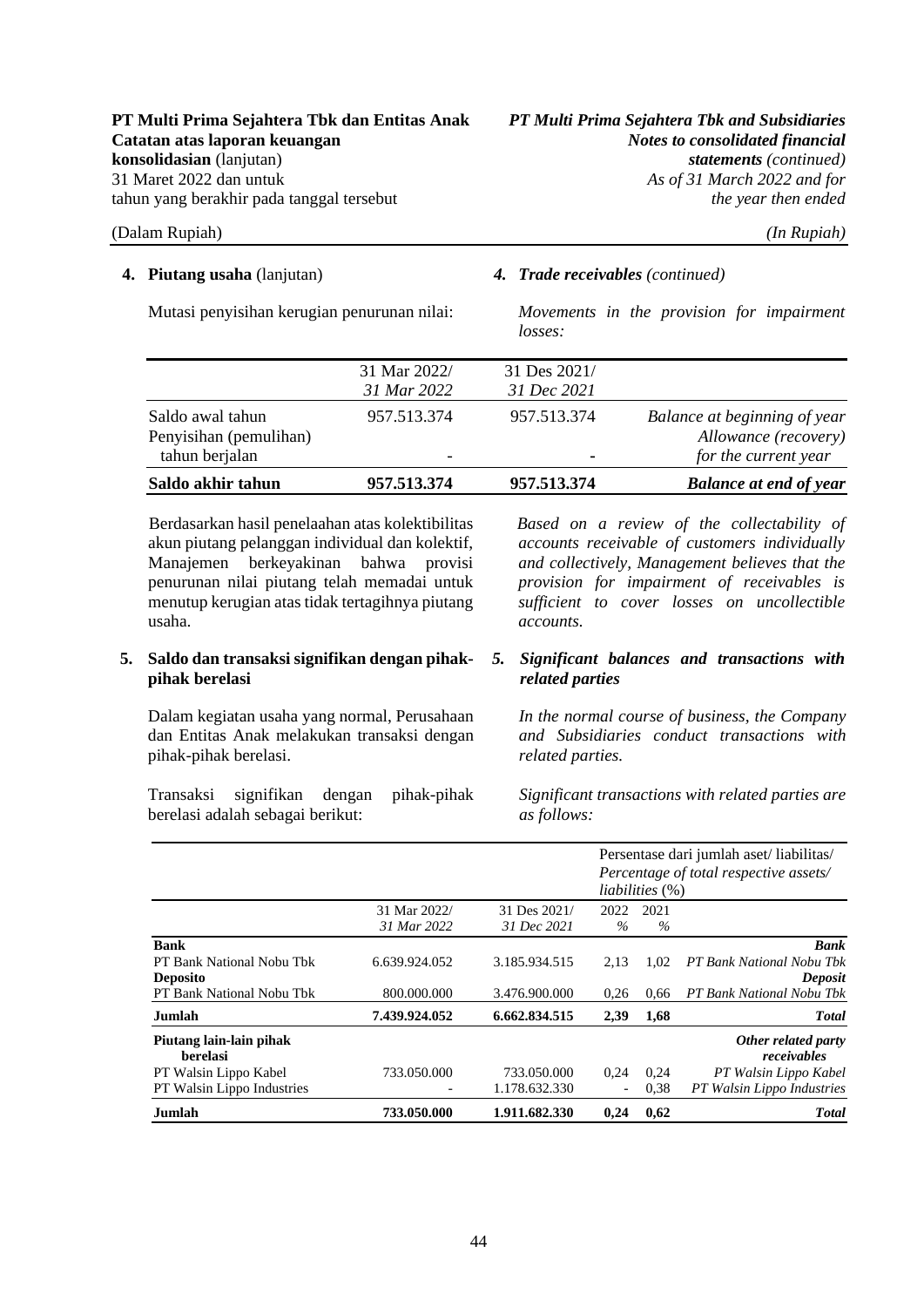### **5. Saldo dan transaksi signifikan dengan pihakpihak berelasi** (lanjutan)

*related parties (continued)*

*5. Significant balances and transactions with* 

Transaksi signifikan dengan pihak-pihak berelasi adalah sebagai berikut: (lanjutan)

*Significant transactions with related parties are as follows: (continued)*

|                                 |                 |                 |       |                        | Persentase dari jumlah aset/liabilitas/<br>Percentage of total respective assets/ |
|---------------------------------|-----------------|-----------------|-------|------------------------|-----------------------------------------------------------------------------------|
|                                 |                 |                 |       | <i>liabilities</i> (%) |                                                                                   |
|                                 | 31 Mar 2022/    | 31 Des 2021/    | 2022  | 2021                   |                                                                                   |
|                                 | 31 Mar 2022     | 31 Dec 2021     | $\%$  | $\%$                   |                                                                                   |
| Investasi pada Entitas Asosiasi |                 |                 |       |                        | <b>Investment in associates</b>                                                   |
| PT Walsin Lippo Industries      | 151.455.052.871 | 149.398.170.513 | 48,67 | 48,06                  | PT Walsin Lippo Industries                                                        |
| PT Maxx Coffee Prima            | 30.000.000.000  | 30.000.000.000  | 9,64  | 9,65                   | PT Maxx Coffee Prima                                                              |
| PT Walsin Lippo Kabel           | 2.626.024.033   | 2.045.936.344   | 0,84  | 1,01                   | PT Walsin Lippo Kabel                                                             |
| Uang muka investasi pada        |                 |                 |       |                        | Advance of investment in                                                          |
| perusahaan asosiasi:            |                 |                 |       |                        | associate company:                                                                |
| PT Walsin Lippo Kabel           | 1.099.575.000   | 1.099.575.000   | 0.35  | 0,35                   | PT Walsin Lippo Kabel                                                             |
| <b>Jumlah</b>                   | 185.180.651.904 | 182.543.681.857 | 59,50 | 59,61                  | <b>T</b> otal                                                                     |
|                                 |                 |                 |       |                        | Persentase dari jumlah pendapatan/beban                                           |
|                                 |                 |                 |       |                        | usahal Percentage of total respective                                             |
|                                 |                 |                 |       |                        | operating revenue/expense (%)                                                     |
|                                 | 31 Mar 2022/    | 31 Mar 2021/    | 2022  | 2021                   |                                                                                   |
|                                 | 31 Mar 2022     | 31 Mar 2021     | $\%$  | $\%$                   |                                                                                   |
| Pendapatan jasa manajemen       |                 |                 |       |                        | Revenue on management services                                                    |
| PT Walsin Lippo Industries      | 188.951.054     | 182.371.600     | 3.93  | 0,61                   | PT Walsin Lippo Industries                                                        |
| PT Kyosha Indonesia             | 43.086.082      | 29.004.080      | 0,90  | 0,10                   | PT Kyosha Indonesia                                                               |
| Jumlah                          | 232.037.136     | 211.375.680     | 4,83  | 0,71                   | <b>T</b> otal                                                                     |

- a. Perusahaan mempunyai perjanjian dengan PT Walsin Lippo Industries (WLI), entitas asosiasi, dimana Perusahaan setuju untuk menyediakan jasa konsultasi untuk masalah akuntansi dan keuangan serta jasa manajemen umum kepada WLI. Perjanjian ini telah mengalami beberapa kali perubahan, terakhir berlaku sejak 1 September 2021 sampai 31 Agustus 2022. Perusahaan melakukan perjanjian baru meliputi penyediaan jasa konsultasi untuk masalah akuntansi, hukum dan keuangan serta jasa manajemen umum kepada WLI. Sebagai imbalannya, Perusahaan menerima jasa manajemen dan jasa tahunan dari WLI sejumlah Rp 188.951.054 pada tanggal 31 Maret 2022 dan Rp 182.371.600 pada tanggal 31 Maret 2021.
- *a. The Company has an agreement with PT Walsin Lippo Industries (WLI), an associate, whereby the Company agreed to provide consulting services for accounting and finance issues as well as general management services to WLI. This agreement has been amended several times, the latest agreement is regarding the agreement period which is changed to 1 September 2021 until 31 August 2022. The Company carries out a new agreement covering the provision of consultancy services for accounting, legal and financial and general management services to WLI. In return, the Company receives a management fee and annual service from WLI amounting to Rp 188,951,054 as of 31 March 2022 and Rp 182,371,600 as of 31 March 2021.*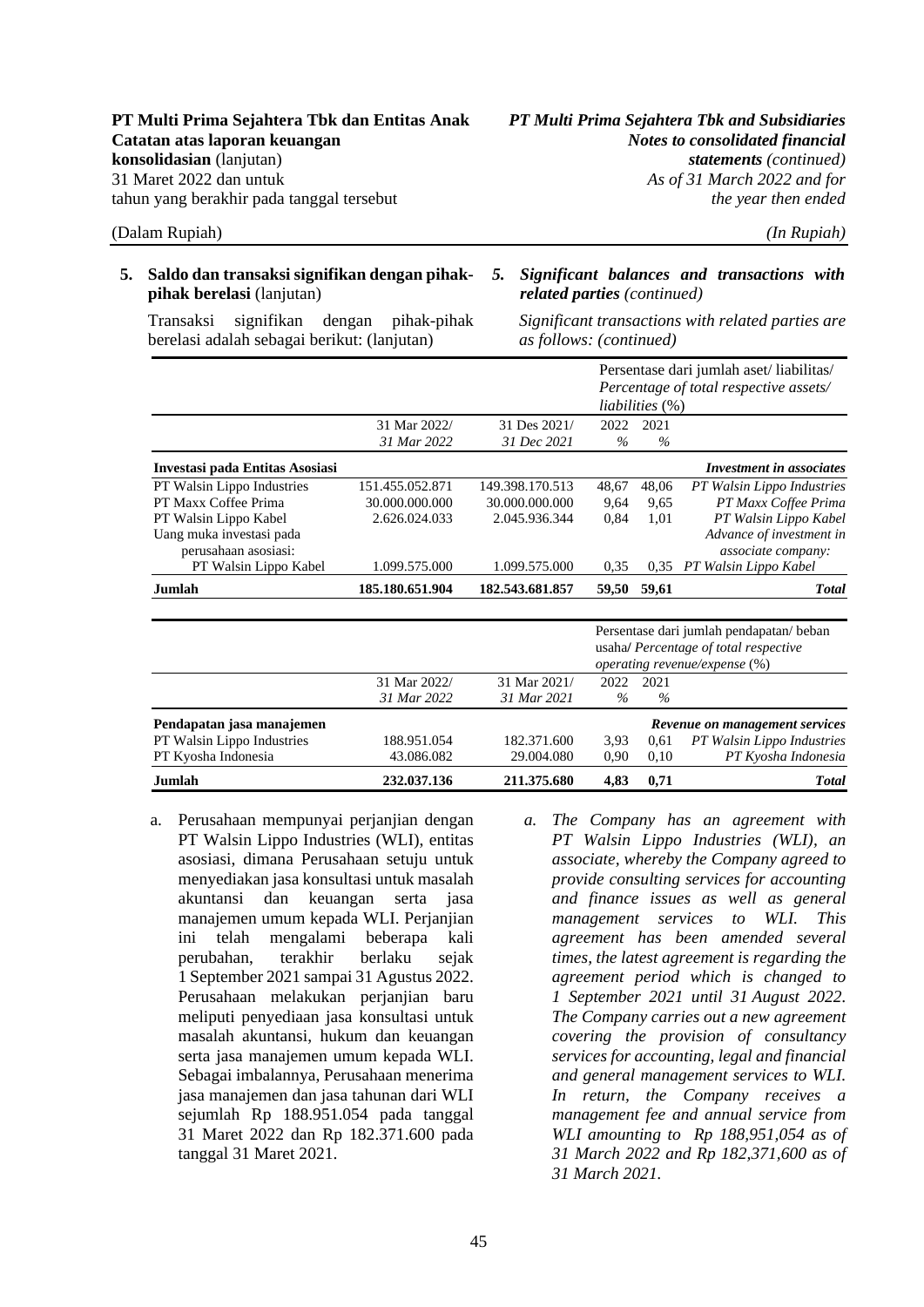### **5. Saldo dan transaksi signifikan dengan pihakpihak berelasi** (lanjutan)

Transaksi signifikan dengan pihak-pihak berelasi adalah sebagai berikut: (lanjutan)

b. Pada tanggal 1 Juli 2015, Perusahaan mengikatkan diri dengan PT Kyosha Indonesia (d/h PT Hitachi Chemical Electronics Products Indonesia) (HCPI), entitas asosiasi, dalam suatu kesepakatan (MoU), dimana Entitas Anak menyetujui untuk memberikan dukungan secara intensif dalam setiap permasalahan baik akuntansi maupun permasalahan lainnya secara umum yang mungkin timbul. MOU ini akan ditinjau kembali secara berkala dan dapat berlanjut kembali secara otomatis, kecuali ditentukan lain oleh kedua belah pihak. Perusahaan mencatat jasa manajemen sebesar Rp 43.086.082 pada 31 Maret 2022 dan Rp 29.004.080 pada 31 Maret 2021.

Sifat hubungan dan transaksi dengan pihak hubungan berelasi adalah sebagai berikut:

### *5. Significant balances and transactions with related parties (continued)*

*Significant transactions with related parties are as follows: (continued)*

*b. On 1 July 2015, the Company bound with PT Kyosha Indonesia (formerly PT Hitachi Chemical Electronics Products Indonesia) (HCPI), an associate, in an agreement (MoU), in which the Subsidiary agreed to provide intensive support in every issue both accounting and other general issues that may arise. This MoU will be reviewed periodically and can be extended automatically, unless specified otherwise by both parties. The Company recorded management fee amounting to Rp 43,086,082 as of 31 March 2022 and Rp 29,004,080 as of 31 March 2021.*

*The nature of relationships and transactions with related parties is as follows:*

| Pihak berelasi/<br><b>Related parties</b>                                    | Sifat hubungan dengan Perusahaan/<br><b>Relationship with the Company</b> | Transaksi/<br><b>Transactions</b>                                     |
|------------------------------------------------------------------------------|---------------------------------------------------------------------------|-----------------------------------------------------------------------|
| PT Bank National Nobu Thk                                                    | Dibawah pengendalian yang sama/<br>Under common control                   | Bank/ Bank                                                            |
| PT Walsin Lippo Kabel                                                        | Entitas Asosiasi/Associate                                                | Pemberian pinjaman/<br>Lenders                                        |
| <b>PT</b> Walsin Lippo Industries                                            | Entitas Asosiasi/Associate                                                | Jasa konsultasi/ Consulting<br>service                                |
| PT Kyosha Indonesia                                                          | Entitas Asosiasi/Associate                                                | Jasa konsultasi/<br>Consulting service                                |
| PT Lippo General Insurance Tbk                                               | Dibawah kesamaan pengendalian/ Under<br>common control                    | Utang lain-lain/ Other<br>payable                                     |
| PT Maxx Coffee Prima (melalui/<br>through PT Bintang Sinar<br>Fortuna (BSF)) | Dibawah pengendalian yang sama/ Under<br>common control                   | Investasi pada entitas<br>asosiasi/ <i>Investment in</i><br>associate |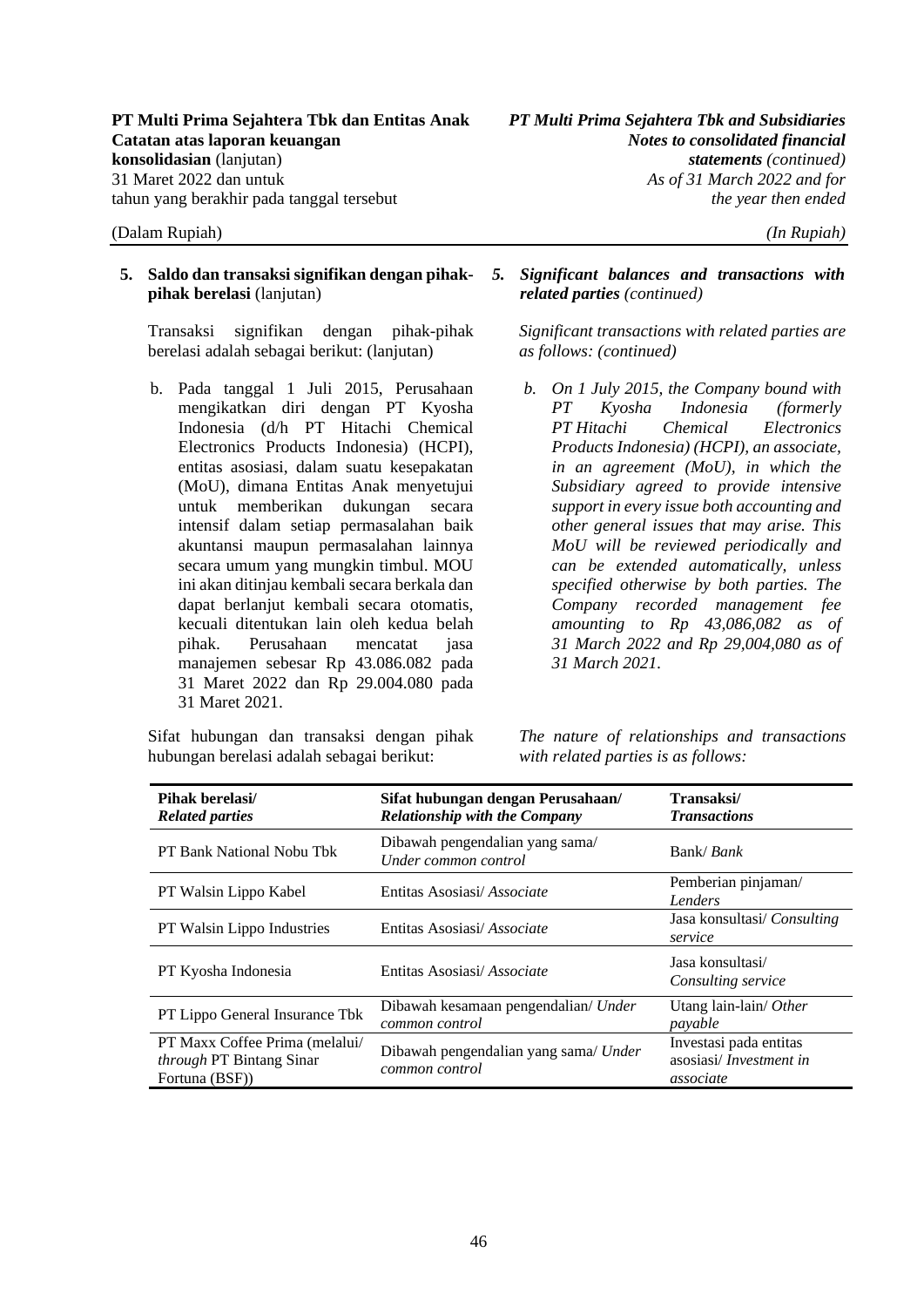### **6. Persediaan** *6. Inventories*

| Saldo persediaan terdiri dari: | Inventories balance consists of: |                             |                            |  |  |
|--------------------------------|----------------------------------|-----------------------------|----------------------------|--|--|
|                                | 31 Mar 2022/<br>31 Mar 2022      | 31 Des 2021/<br>31 Dec 2021 |                            |  |  |
| Bahan baku                     | 15.149.938.991                   | 17.233.114.867              | Raw materials              |  |  |
| Barang dalam proses            | 7.097.137.514                    | 4.040.987.019               | Work in process            |  |  |
| Barang jadi                    | 4.394.590.938                    | 1.968.386.844               | Finished goods             |  |  |
| Suku cadang dan aksesoris      | 3.700.140.202                    | 4.020.217.565               | Spareparts and accessories |  |  |
| Bahan pembantu dan             |                                  |                             | Supporting materials and   |  |  |
| pembungkus                     | 924.603.149                      | 855.525.597                 | packaging                  |  |  |
| Barang dalam perjalanan        | 141.721.000                      |                             | Goods in transit           |  |  |
| Jumlah                         | 31.408.131.794                   | 28.118.231.892              | <b>Total</b>               |  |  |

Berdasarkan hasil penelaahan terhadap kondisi persediaan pada akhir tahun, Manajemen berpendapat bahwa penyisihan untuk persediaan usang tidak diperlukan.

Persediaan Perusahaan dan Entitas Anak telah diasuransikan melalui PT Lippo General Insurance Tbk (pihak berelasi) terhadap risiko kebakaran dan risiko lainnya berdasarkan suatu paket polis tertentu dengan nilai pertanggungan masing-masing sebesar Rp 25.000.000.000 pada tanggal 31 Maret 2022 dan 31 Desember 2021. Manajemen berpendapat bahwa nilai pertanggungan tersebut cukup untuk menutupi kemungkinan kerugian atas persediaan yang dipertanggungkan tersebut.

Persediaan barang dalam perjalanan merupakan pembelian bahan baku impor dalam bentuk komponen dengan persyaratan harga termasuk angkutan (CFR) *(Cost Freight)*.

*Based on the review of the condition of inventories at the end of the year, management believes that the allowance for inventory obsolescence is not required.* 

*Inventories owned by the Company and Subsidiaries are insured to PT Lippo General Insurance Tbk (a related party) against the risk of fire and other risks under a specific policies package with coverage amounting to Rp 25,000,000,000 as of 31 March 2022 and 31 December 2021 respectively. Management believes that the coverage amount is adequate to cover possible losses on the assets insured.* 

*Inventories of goods in transit represent purchase of imported raw materials in the form of components with the requirements of the price including freight (CFR) (Cost Freight).*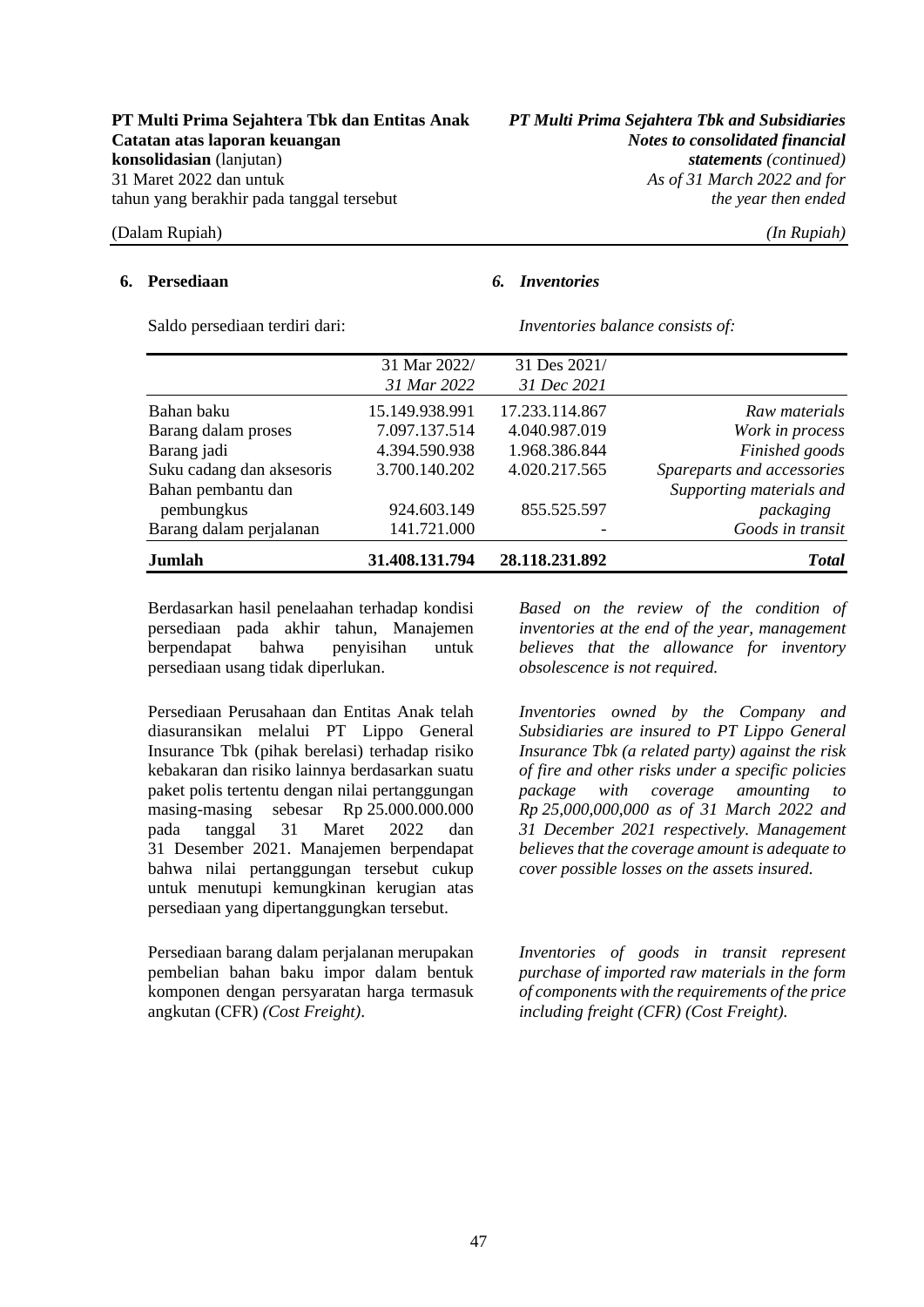**Catatan atas laporan keuangan** *Notes to consolidated financial*  **konsolidasian** (lanjutan) *statements (continued)* 31 Maret 2022 dan untuk *As of 31 March 2022 and for* tahun yang berakhir pada tanggal tersebut *the year then ended*

**PT Multi Prima Sejahtera Tbk dan Entitas Anak** *PT Multi Prima Sejahtera Tbk and Subsidiaries*

### (Dalam Rupiah) *(In Rupiah)*

### **7. Beban dibayar dimuka** *7. Prepaid expenses*

| Terdiri dari: | Consist of:                 |                             |              |
|---------------|-----------------------------|-----------------------------|--------------|
|               | 31 Mar 2022/<br>31 Mar 2022 | 31 Des 2021/<br>31 Dec 2021 |              |
| Sewa          | 187.500.000                 | 145.000.000                 | Rent         |
| Gaji          | 146.071.173                 |                             | Salary       |
| Jumlah        | 333.571.173                 | 145.000.000                 | <b>Total</b> |

### **8. Aset lancar lainnya** *8. Other current assets*

| 7.310.189.909 | 5.267.619.350 | <b>Total</b>                |
|---------------|---------------|-----------------------------|
| 1.800.655.197 | 2.869.100     | <i>Others</i>               |
| 31.500.000    | 37.500.000    | Deposit advances            |
| 248.589.000   | 248.589.000   | Advances for Bina Tekno K.K |
| 369.445.712   | 118.661.250   | Advance of purchase         |
| 4.860.000.000 | 4.860.000.000 | (see Note $11$ )            |
|               |               | Advance of purchase of land |
| 31 Mar 2022   | 31 Dec 2021   |                             |
| 31 Mar 2022/  | 31 Des 2021/  |                             |
|               | Consist of:   |                             |
|               |               |                             |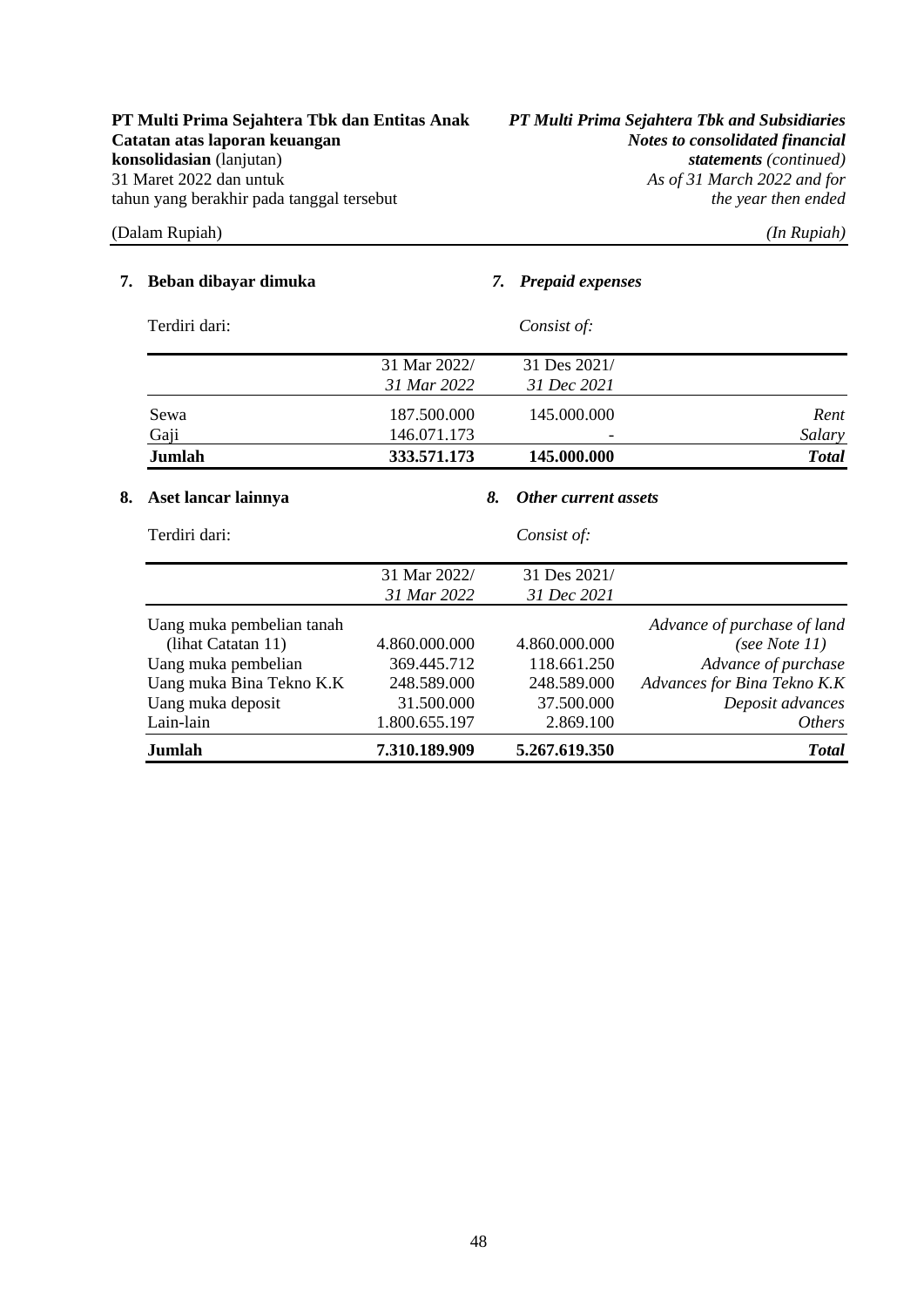### **9. Investasi pada Entitas Asosiasi** *9. Investments in Associates*

Rincian investasi pada entitas asosiasi adalah sebagai berikut:

*Details of investments in associates are as follows:* 

|                                                                          | Saldo awal<br>nilai tercatat/<br><b>Beginning</b><br>carrying value | Penambahan<br>(pengurangan)<br>Addition<br>(deduction) | Dividen/<br>Dividend of<br>associates | Bagian atas laba<br>(rugi) entitas<br>asosiasi - bersih/<br>Profit (loss)<br>of share<br>value - net | Saldo akhir<br>nilai tercatat/<br>Ending<br>carrying value |                                                                          |
|--------------------------------------------------------------------------|---------------------------------------------------------------------|--------------------------------------------------------|---------------------------------------|------------------------------------------------------------------------------------------------------|------------------------------------------------------------|--------------------------------------------------------------------------|
| Metode ekuitas<br>Saham biasa<br>PT Walsin Lippo<br><b>Industries</b>    | 149.398.170.513                                                     |                                                        |                                       | 2.056.882.358                                                                                        | 151.455.052.871                                            | <b>Equity method</b><br>Common shares<br>PT Walsin Lippo<br>Industries   |
| PT Walsin Lippo<br>Kabel $*$ )                                           | 2.045.936.344                                                       |                                                        |                                       | 580.087.689                                                                                          | 2.626.024.033                                              | PT Walsin Lippo<br>$Kabel *$                                             |
| Uang muka investasi<br>pada entitas asosiasi<br>PT Walsin Lippo<br>Kabel | 1.099.575.000                                                       |                                                        |                                       |                                                                                                      | 1.099.575.000                                              | <b>Advance of investment</b><br>in associate<br>PT Walsin Lippo<br>Kabel |
| Metode biava<br>PT Maxx Coffee<br>Prima<br>(melalui BSF)                 | 30.000.000.000                                                      |                                                        |                                       |                                                                                                      | 30.000.000.000                                             | Cost method<br>PT Maxx Coffee<br>Prima (through<br>BSF)                  |
| Jumlah                                                                   | 182.543.681.857                                                     |                                                        |                                       | 2.636.970.047                                                                                        | 185.180.651.904                                            | <b>Total</b>                                                             |

### 31 Maret 2022/ *31 March 2022*

### 31 Desember 2021/ *31 December 2021*

|                                                                              | Saldo awal<br>nilai tercatat/<br><b>Beginning</b><br>carrying value | Penambahan<br>(pengurangan)<br>Addition<br>(deduction) | Dividen/<br>Dividend of<br>associates | Bagian atas laba<br>(rugi) entitas<br>asosiasi - bersih/<br>Profit (loss)<br>of share<br>value - net | Saldo akhir<br>nilai tercatat/<br>Ending<br>carrying value |                                                                          |
|------------------------------------------------------------------------------|---------------------------------------------------------------------|--------------------------------------------------------|---------------------------------------|------------------------------------------------------------------------------------------------------|------------------------------------------------------------|--------------------------------------------------------------------------|
| <b>Metode ekuitas</b><br>Saham biasa<br>PT Walsin Lippo<br><b>Industries</b> | 135.605.048.797                                                     |                                                        | $\sim$                                | 13.793.121.716                                                                                       | 149.398.170.513                                            | <b>Equity method</b><br>Common shares<br>PT Walsin Lippo<br>Industries   |
| PT Walsin Lippo<br>Kabel $*$ )                                               | 419.452.246                                                         |                                                        |                                       | 1.626.484.098                                                                                        | 2.045.936.344                                              | PT Walsin Lippo<br>$Kabel *$                                             |
| Uang muka investasi<br>pada entitas asosiasi<br>PT Walsin Lippo<br>Kabel     | 1.099.575.000                                                       |                                                        |                                       |                                                                                                      | 1.099.575.000                                              | <b>Advance of investment</b><br>in associate<br>PT Walsin Lippo<br>Kabel |
| Metode biava<br>PT Maxx Coffee<br>Prima<br>(melalui BSF)                     | 30.000.000.000                                                      |                                                        |                                       |                                                                                                      | 30.000.000.000                                             | Cost method<br>PT Maxx Coffee<br>Prima (through<br>BSF)                  |
| Jumlah                                                                       | 167.124.076.043                                                     |                                                        |                                       | 15.419.605.814                                                                                       | 182.543.681.857                                            | <b>Total</b>                                                             |

\*) Perusahaan dalam tahap pengembangan. *\*) Companies in the development stage.*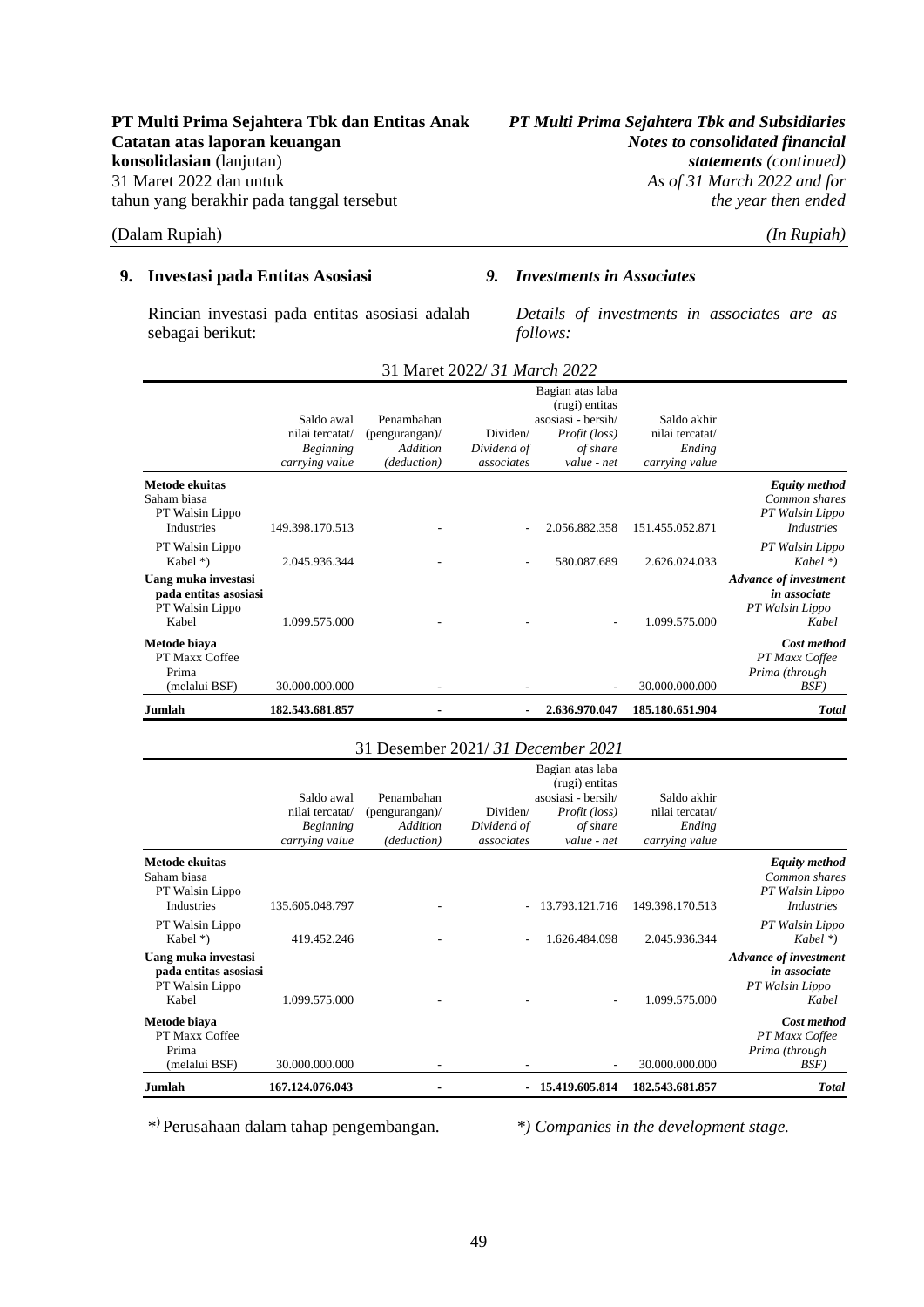### **9. Investasi pada Entitas Asosiasi** (lanjutan) *9. Investments in Associates (continued)*

Rincian investasi pada Entitas Asosiasi adalah sebagai berikut:

Investasi pada PT Walsin Lippo Kabel (WLK) sebesar Rp 1.099.575.000 disajikan sebagai "Uang Muka Investasi pada Entitas Asosiasi" selama WLK belum meningkatkan modal dasarnya. Investasi tersebut dilakukan melalui PT Multi Usaha Wisesa (Entitas Anak).

Entitas asosiasi yang dimiliki Perusahaan semuanya beroperasi di Indonesia.

Ringkasan informasi keuangan entitas asosiasi meliputi:

*Details of investments in Associates are as follows:* 

*Investment in PT Walsin Lippo Kabel (WLK) amounted to Rp 1,099,575,000 is presented as "Advances of Investments in Associates" as long as WLK does not increase its authorized capital. The investments were made through PT Multi Usaha Wisesa (Subsidiary).* 

*Associates owned by the Company conduct their operations in Indonesia.* 

*Summary of financial information of associates includes:* 

|                          | 31 Mar 2022/    | 31 Des 2021/    |                             |
|--------------------------|-----------------|-----------------|-----------------------------|
|                          | 31 Mar 2022     | 31 Dec 2021     |                             |
| Jumlah aset              | 726.321.411.072 | 716.144.429.539 | Total assets                |
| Jumlah liabilitas        | 111.385.684.080 | 113.596.878.824 | Total liabilities           |
| Pendapatan               | 103.470.408.998 | 427.383.004.726 | Revenue                     |
| Laba (rugi) komprehensif | 6.856.274.525   | 41.564.769.398  | Comprehensive income (loss) |

Investasi Perusahaan dalam entitas asosiasi tidak mempunyai pengaruh signifikan karena secara operasional dan pengambil keputusan dilakukan dan dikontrol oleh perusahaan induk entitas asosiasi.

*The Company's investments in associates do not have significant effect because operational and decision making is conducted and controlled by parent company of associates.*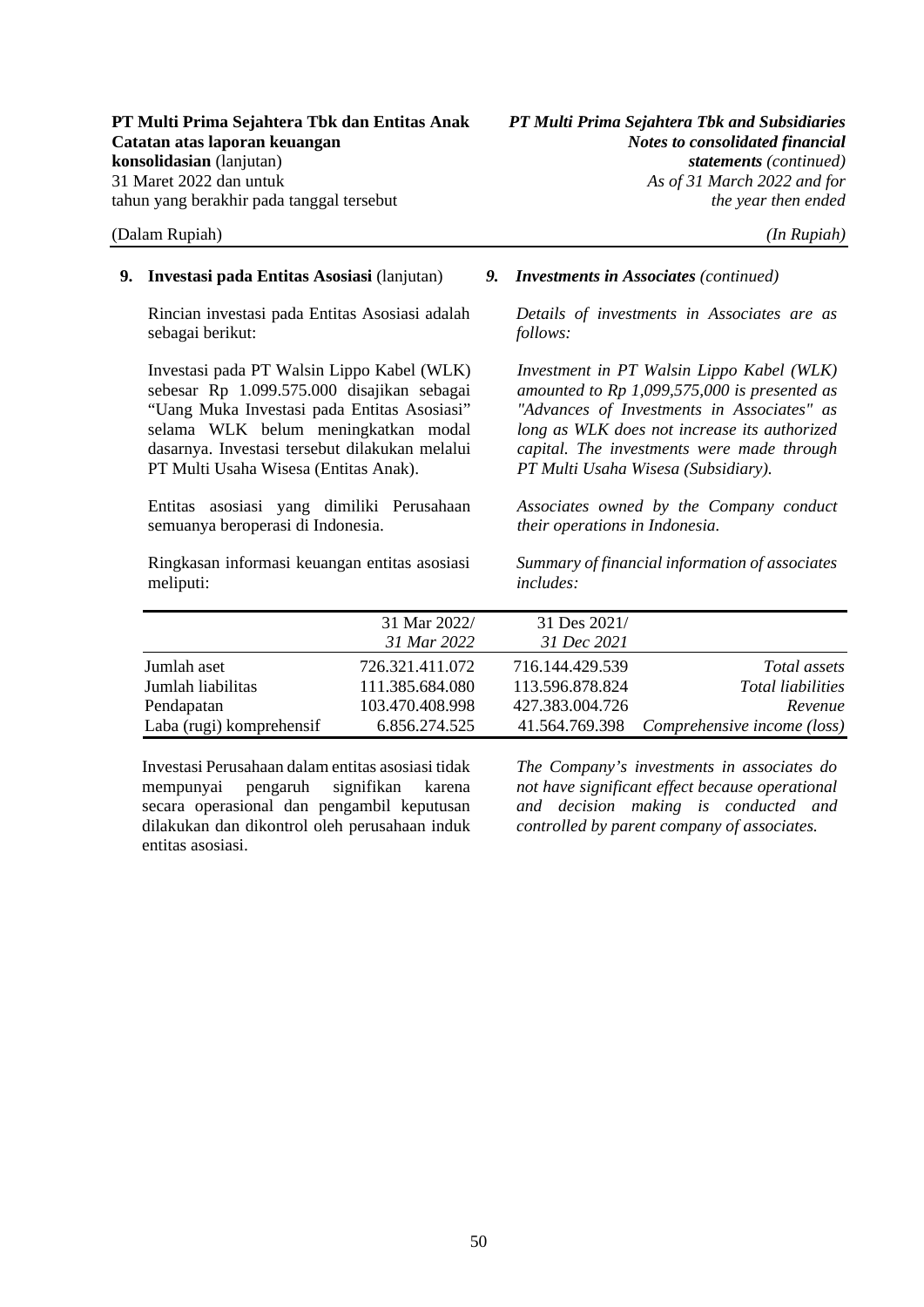**PT Multi Prima Sejahtera Tbk dan Entitas Anak** *PT Multi Prima Sejahtera Tbk and Subsidiaries* As of 31 March 2022 and for

### **10. Aset tetap** *10. Fixed assets*

Saldo dan perubahan aset tetap sebagai berikut: *Balances and changes in fixed assets are as follows:* 

| I |
|---|
|---|

|                                                                                                                                                                         | 31 Desember 2021/<br>31 December 2021                                            | Penambahan/<br><b>Addition</b>                        | Pengurangan/<br>Deduction | Reklasifikasi<br>dan koreksi/<br>Reclassification<br>and correction | 31 Maret 2022/<br>31 March 2022                                |                                                                                                                                                                                                         |
|-------------------------------------------------------------------------------------------------------------------------------------------------------------------------|----------------------------------------------------------------------------------|-------------------------------------------------------|---------------------------|---------------------------------------------------------------------|----------------------------------------------------------------|---------------------------------------------------------------------------------------------------------------------------------------------------------------------------------------------------------|
| Harga perolehan<br>Kepemilikan langsung:<br>Tanah HGU<br>Bangunan dan prasarana<br>Mesin dan peralatan pabrik<br>Perabot dan peralatan kantor<br>Alat pengangkutan      | 620.914.579<br>6.051.671.306<br>10.883.807.852<br>1.628.884.210<br>1.813.993.456 | 19.000.000                                            |                           | $\overline{\phantom{a}}$                                            | 620.914.579<br>6.051.671.306<br>1.647.884.210<br>1.813.993.456 | <b>Acquisition cost</b><br>Direct acquisition:<br>Leasehold of land<br>Building and infrastructure<br>10.883.807.852 Factory machine and equipment<br>Office furniture and equipment<br><b>Vehicles</b> |
| Jumlah harga perolehan                                                                                                                                                  | 20.999.271.403                                                                   | 19.000.000                                            |                           |                                                                     | 20.996.871.403                                                 | Total acquisition cost                                                                                                                                                                                  |
| Akumulasi penyusutan<br>Kepemilikan langsung:<br>Tanah HGU<br>Bangunan dan prasarana<br>Mesin dan peralatan pabrik<br>Perabot dan peralatan kantor<br>Alat pengangkutan | 97.317.478<br>1.581.311.270<br>8.992.646.228<br>1.474.068.657<br>1.197.077.118   | 66.608.820<br>131.249.742<br>16.042.999<br>55.088.346 |                           | $\overline{a}$                                                      | 97.317.478<br>1.647.920.090<br>1.490.111.656<br>1.252.165.464  | <b>Accumulated depreciation</b><br>Direct acquisition:<br>Leasehold of land<br>Building and infrastructure<br>9.123.895.970 Factory machine and equipment<br>Office furniture and equipment<br>Vehicles |
| Jumlah akumulasi penyusutan                                                                                                                                             | 13.342.420.751                                                                   | 268.989.907                                           |                           |                                                                     |                                                                | 13.611.410.658 Total accumulated depreciation                                                                                                                                                           |
| Nilai buku                                                                                                                                                              | 7.656.850.652                                                                    |                                                       |                           |                                                                     | 7.406.860.745                                                  | <b>Book</b> value                                                                                                                                                                                       |

### **2021**

| Nilai buku                               | 4.477.922.056     |                 |               |                               | 7.656.850.652     | <b>Book</b> value                              |
|------------------------------------------|-------------------|-----------------|---------------|-------------------------------|-------------------|------------------------------------------------|
| Jumlah akumulasi penyusutan              | 12.540.108.305    | 912.870.596     | (107.900.000) | (2.658.150)                   | 13.342.420.751    | Total accumulated depreciation                 |
| Alat pengangkutan                        | 1.097.492.221     | 207.484.897     | (107.900.000) | ٠                             | 1.197.077.118     | Vehicles                                       |
| Perabot dan peralatan kantor             | 1.427.759.187     | 48.967.620      |               | (2.658.150)                   | 1.474.068.657     | Office furniture and equipment                 |
| Mesin dan peralatan pabrik               | 8.479.398.080     | 513.248.148     |               |                               |                   | 8.992.646.228 Factory machine and equipment    |
| Bangunan dan prasarana                   | 1.438.141.339     | 143.169.931     |               | $\overline{\phantom{a}}$      | 1.581.311.270     | Building and infrastructure                    |
| Kepemilikan langsung:<br>Tanah HGU       | 97.317.478        |                 |               |                               | 97.317.478        | Direct acquisition:<br>Leasehold of land       |
| Akumulasi penyusutan                     |                   |                 |               |                               |                   | <b>Accumulated depreciation</b>                |
| Jumlah harga perolehan                   | 17.018.030.361    | 4.089.141.042   | (107.900.000) | $\overline{\phantom{a}}$      | 20.999.271.403    | Total acquisition cost                         |
| Alat pengangkutan                        | 1.535.838.910     | 386.054.546     | (107.900.000) | $\overline{\phantom{a}}$      | 1.813.993.456     | Vehicles                                       |
| Perabot dan peralatan kantor             | 1.539.033.239     | 89.850.971      |               |                               | 1.628.884.210     | Office furniture and equipment                 |
| Mesin dan peralatan pabrik               | 10.238.179.852    | 645.628.000     |               |                               | 10.883.807.852    | Factory machine and equipment                  |
| Bangunan dan prasarana                   | 3.084.063.781     | 2.967.607.525   |               | $\overline{\phantom{a}}$      | 6.051.671.306     | <b>Building and infrastructure</b>             |
| Tanah HGU                                | 620.914.579       |                 |               |                               | 620.914.579       | Leasehold of land                              |
| Harga perolehan<br>Kepemilikan langsung: |                   |                 |               |                               |                   | <b>Acquisition cost</b><br>Direct acquisition: |
|                                          |                   |                 |               | and correction                |                   |                                                |
|                                          | 31 December 2020  | <b>Addition</b> | Deduction     | Reclassification              | 31 December 2021  |                                                |
|                                          | 31 Desember 2020/ | Penambahan/     | Pengurangan/  | Reklasifikasi<br>dan koreksi/ | 31 Desember 2021/ |                                                |
|                                          |                   |                 |               |                               |                   |                                                |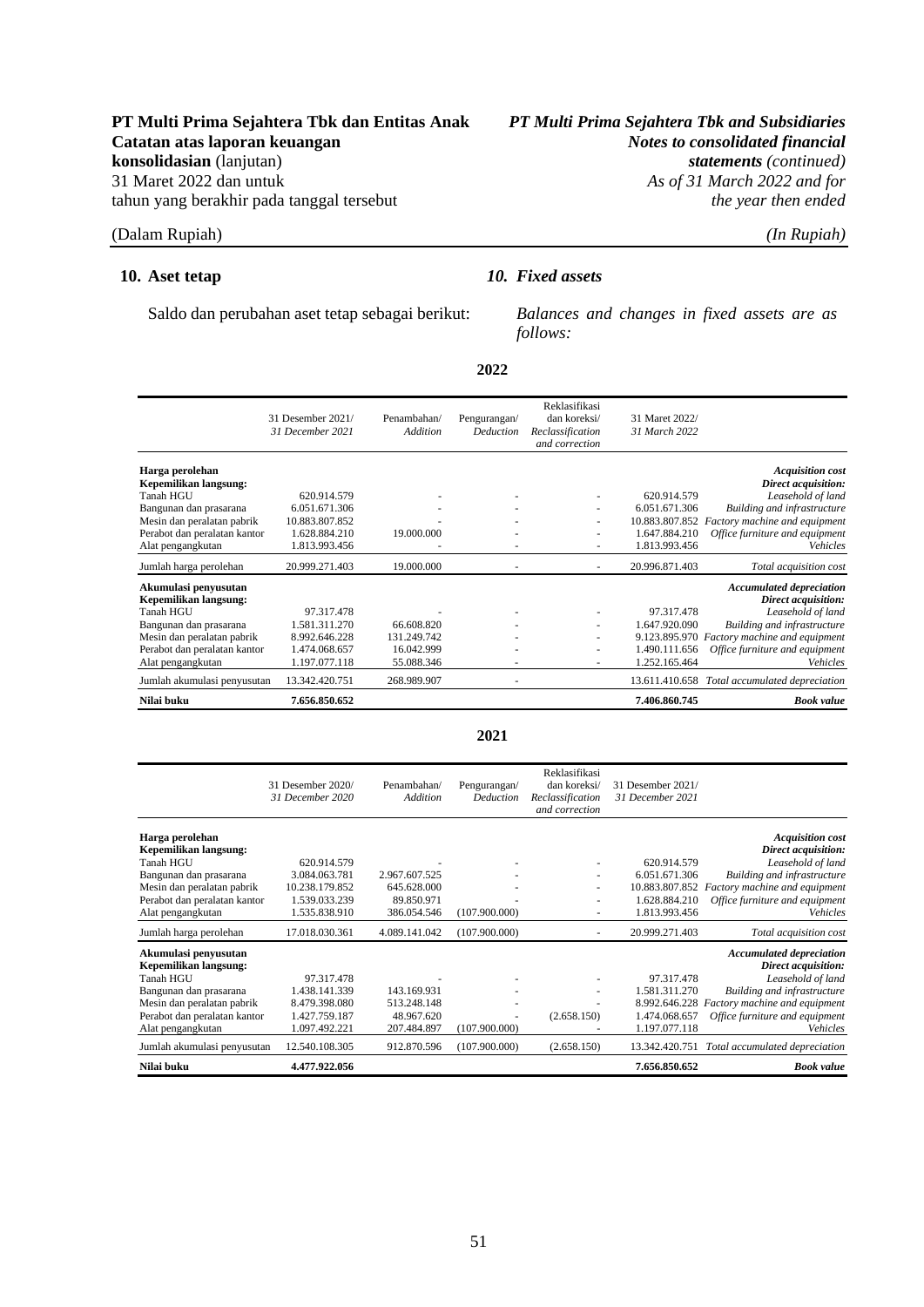Beban penyusutan untuk periode yang berakhir pada tanggal 31 Maret 2022 dan 31 Desember 2021, masing-masing sebesar Rp 268.989.907 dan Rp 912.870.596 dialokasikan sebagai berikut:

### **10. Aset tetap** (lanjutan) *10. Fixed assets (continued)*

*Depreciation expenses for the period ended 31 March 2022 and 31 December 2021, amounting to Rp 268,989,907 and Rp 912,870,596 respectively were allocated as follows:* 

| Jumlah                                            | 268.989.907                 | 912.870.596                 | <b>T</b> otal                                        |
|---------------------------------------------------|-----------------------------|-----------------------------|------------------------------------------------------|
| Beban umum dan administrasi<br>(lihat Catatan 23) | 71.131.345                  | 253.794.367                 | General and administrative<br>expenses (see Note 23) |
| Harga pokok pendapatan                            | 197.858.562                 | 659.076.229                 | Cost of revenues                                     |
|                                                   | 31 Mar 2022/<br>31 Mar 2022 | 31 Des 2021/<br>31 Dec 2021 |                                                      |
|                                                   |                             |                             |                                                      |

Perusahaan dan entitas anak memiliki Hak Guna Bangunan atas tanah yang berlokasi di Desa Tlajung Udik, Bogor seluas 13.925 meter persegi. Tanah seluas 4.955 meter persegi belum digunakan dalam operasi dan disajikan sebagai aset tetap Tanah dalam Laporan Posisi Keuangan Konsolidasian. Seluruh hak tersebut telah atas nama Perusahaan dan akan berakhir pada tahun 2029, namun dapat diperbaharui.

Aset tetap, kecuali hak atas tanah, telah diasuransikan pada PT Lippo General Insurance Tbk (Entitas Asosiasi) dan PT AON Indonesia terhadap risiko kebakaran dan risiko lainnya berdasarkan beberapa paket polis tertentu dengan nilai pertanggungan masingmasing sebesar Rp 10.843.000.000 pada tanggal 31 Maret 2022 dan 31 Desember 2021.

Manajemen berpendapat bahwa nilai pertanggungan tersebut cukup untuk menutup kemungkinan kerugian atas aset yang dipertanggungkan. Berdasarkan hasil evaluasi manajemen mengenai nilai yang dapat diperoleh kembali pada tanggal 31 Maret 2022, manajemen Perusahaan dan Entitas Anak berpendapat bahwa tidak terdapat perubahan keadaan yang mengindikasikan adanya penurunan nilai aset tetap.

*The Company and subsidiaries has building rights (HGB) of land located in the village of Tlajung Udik, Bogor with area covering 13,925 square meters. Land covering 4,955 square meters has not been used in operations and presented as fixed assets land in the Consolidated Statements of Financial Position. All rights have been registered on behalf of the Company and will end in 2029, but it can be renewed.* 

*Fixed assets, except land rights, have been insured to PT Lippo General Insurance Tbk (Associate) and PT AON Indonesia against fire and other risks under some specific policy packages amounting to Rp 10,843,000,000 as of 31 March 2022 and 31 December 2021 respectively.* 

*Management believes that the insurance coverage is adequate to cover possible losses on the assets insured. Based on the results of Management's evaluation on the value that can be recovered as of 31 March 2022, the Company and Subsidiaries' Management believes that there are no changes in circumstances which indicate impairment of fixed assets.*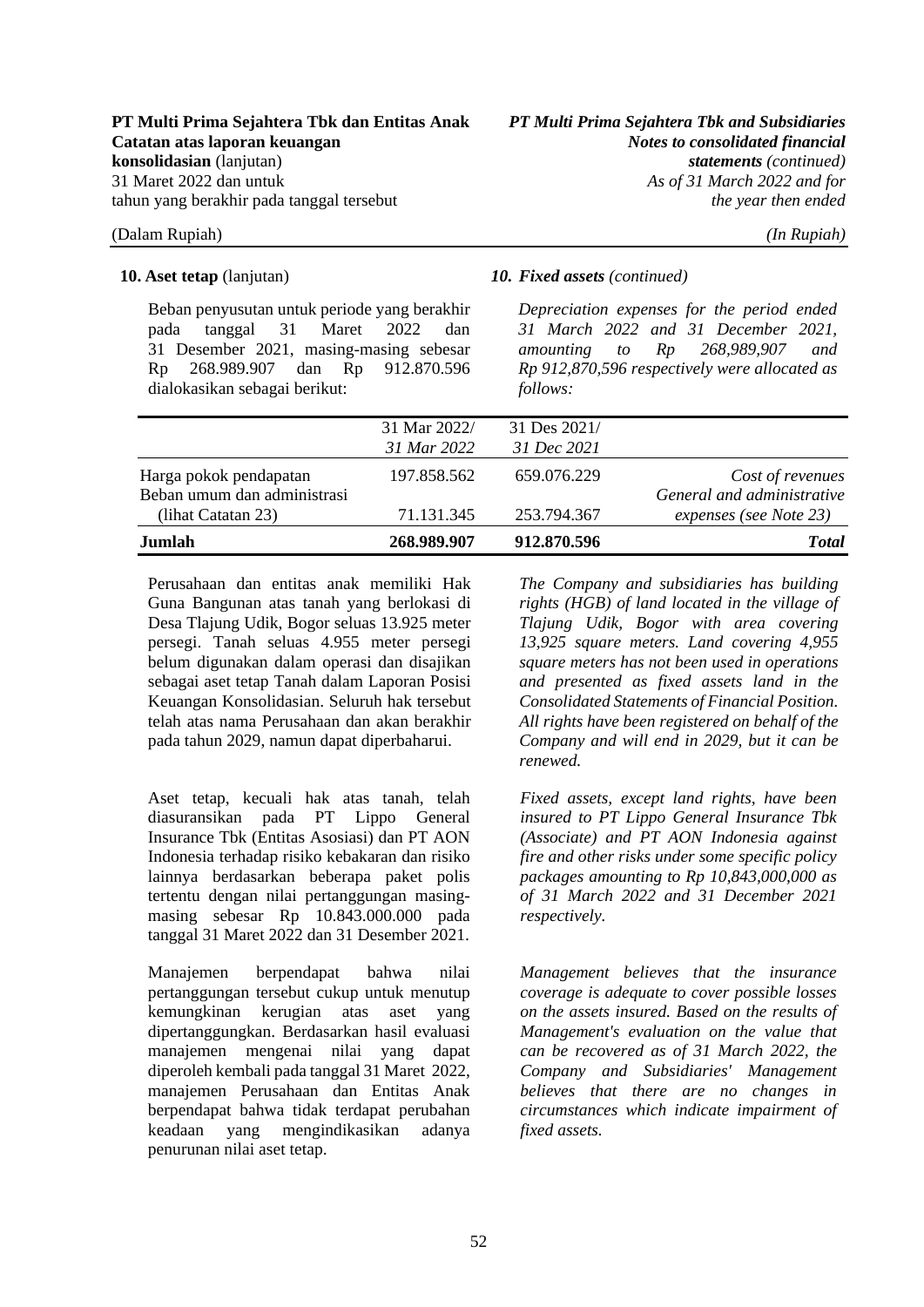Tanah tidak digunakan dalam operasi terdiri dari:

### **11. Properti investasi** *11. Investment properties*

*Land not used in operations consist of:* 

| Jumlah                          | 636.693.750                                           | 636.693.750                                    | <b>Total</b>                    |
|---------------------------------|-------------------------------------------------------|------------------------------------------------|---------------------------------|
| <b>Bukit Sentul</b><br>Cikarang | 636.693.750<br>$\overline{\phantom{a}}$               | 636.693.750<br>$\overline{\phantom{0}}$        | <b>Bukit Sentul</b><br>Cikarang |
| Letak                           | Harga perolehan 2022/<br><b>Acquisition cost 2022</b> | Harga perolehan 2021/<br>Acquisition cost 2021 | Location                        |
|                                 |                                                       |                                                |                                 |

Perusahaan menetapkan kebijakan untuk menyajikan nilai properti investasi di laporan posisi keuangan konsolidasian dengan menggunakan model biaya.

Tanah milik Perusahaan yang berlokasi di Sentul, Bogor, Jawa Barat belum digunakan dalam operasi dan disajikan sebagai properti investasi dalam laporan posisi keuangan konsolidasian.

Sampai dengan tanggal penyusunan laporan keuangan konsolidasian, status hak atas tanah atas nama Perusahaan tersebut masih dalam Perjanjian Pengikatan Jual Beli.

Tanah milik entitas anak yang berlokasi di Cikarang belum digunakan dalam operasi dan disajikan sebagai "Properti investasi" dalam laporan posisi keuangan konsolidasian. Sampai tanggal penyusunan laporan keuangan konsolidasian, pengurusan sertifikat hak atas tanah atas nama entitas anak tersebut masih dalam proses. Per 31 Desember 2021 Perusahaan mencatat pada akun uang muka sebesar Rp 4.860.000.000.

*The Company established a policy to present the value of investment property in the consolidated statement of financial position using the cost model.* 

*Land owned by the Company located in Sentul, Bogor, West Java has not been used in operations and presented as investment property in the consolidated statement of financial position.* 

*As of the date of the consolidated financial statements, the status of land rights on behalf of the Company is still in the process of Sale and Purchase Agreement.* 

*Land owned by subsidiary located in Cikarang has not been used in operations and presented as "Investment property" in the consolidated statements of financial position. As of the date of the consolidated financial statements, the land certificate on behalf of the subsidiary is still in process. As of 31 December 2021, the Company recorded it as advances amounting to Rp 4,860,000,000.*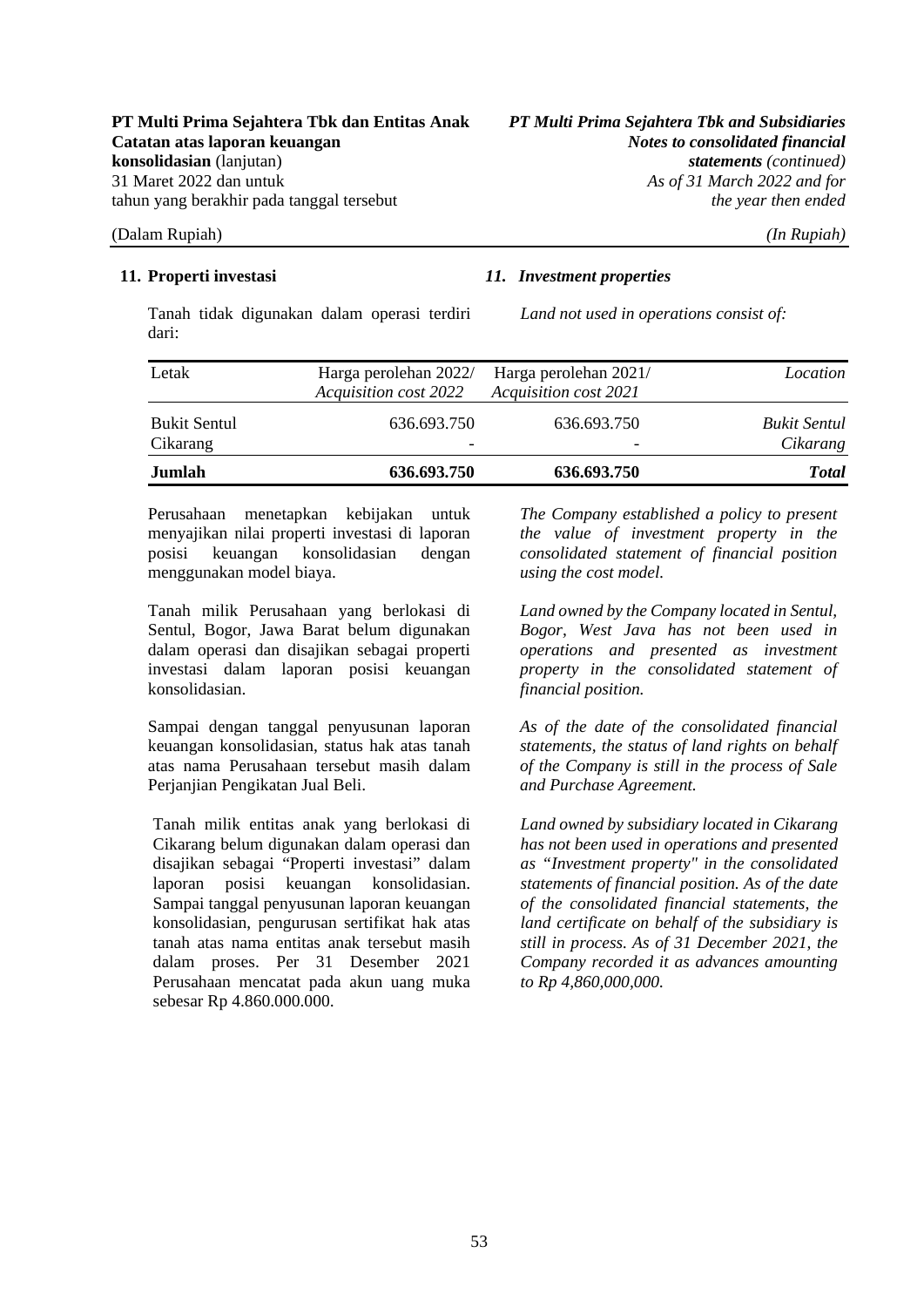As of 31 March 2022 and for

### (Dalam Rupiah) *(In Rupiah)*

|  | In Rupiah |  |
|--|-----------|--|
|  |           |  |
|  |           |  |

|  | 12. Aset lain-lain                     |               | 12. Other asset    |                                          |
|--|----------------------------------------|---------------|--------------------|------------------------------------------|
|  | Terdiri dari:                          |               | Consists of:       |                                          |
|  |                                        | 31 Mar 2022/  | 31 Des 2021/       |                                          |
|  |                                        | 31 Mar 2022   | 31 Dec 2021        |                                          |
|  | Piutang pegawai                        | 183.500.000   | 62.500.000         | Employee receivable                      |
|  | Jumlah                                 | 183.500.000   | 62.500.000         | <b>Total</b>                             |
|  | 13. Utang usaha                        |               | 13. Trade payables |                                          |
|  | Saldo utang usaha terdiri dari:        |               |                    | Balance of trade payables consists of:   |
|  |                                        | 31 Mar 2022/  | 31 Des 2021/       |                                          |
|  |                                        | 31 Mar 2022   | 31 Dec 2021        |                                          |
|  | Pihak ketiga                           |               |                    | <b>Third parties</b>                     |
|  | Federal Mogul - Yura                   | 5.129.678.684 | 4.831.843.416      | Federal Mogul - Yura                     |
|  | FoShan Liang Tao Hardware              |               |                    | FoShan Liang Tao Hardware                |
|  | Co. Ltd.                               | 860.758.020   | 1.929.978.852      | Co. Ltd.                                 |
|  | PT Alfa Gemilang                       | 569.163.860   | 540.728.180        | PT Alfa Gemilang                         |
|  | PT Sinar Makmur Printing               | 394.048.954   | 44.634.356         | PT Sinar Makmur Printing                 |
|  | <b>IWWI</b>                            | 287.354.030   | 530.224.680        | <b>IWWI</b>                              |
|  | PT Surya Mega Mustika                  | 157.174.869   |                    | PT Surya Mega Mustika                    |
|  | PT Megah Pratama                       |               | 125.635.950        | PT Megah Pratama                         |
|  | PD Ladang Kimia                        |               | 56.016.158         | PD Ladang Kimia                          |
|  | Lain – lain (dibawah Rp $40.000.000$ ) | 84.239.244    |                    | 269.382.546 Others (under Rp 40,000,000) |

**Jumlah 7.482.417.661 8.328.444.138** *Total* 

|                       | 31 Mar 2022/31 Mar 2022              |                                      | 31 Des 2021/31 Dec 2021              |                                      |                               |
|-----------------------|--------------------------------------|--------------------------------------|--------------------------------------|--------------------------------------|-------------------------------|
|                       | Mata uang asing/<br>Foreign currency | Mata uang Rupiah/<br>Rupiah currency | Mata uang asing/<br>Foreign currency | Mata uang Rupiah/<br>Rupiah currency |                               |
| <b>USD</b><br>Rupiah  | 59.775                               | 5.990.436.704<br>1.491.980.957       | 473.882                              | 6.761.822.268<br>1.566.621.870       | <b>USD</b><br>Rupiah          |
| Jumlah utang<br>usaha |                                      | 7.482.417.661                        |                                      | 8.328.444.138                        | <b>Total</b> trade<br>payable |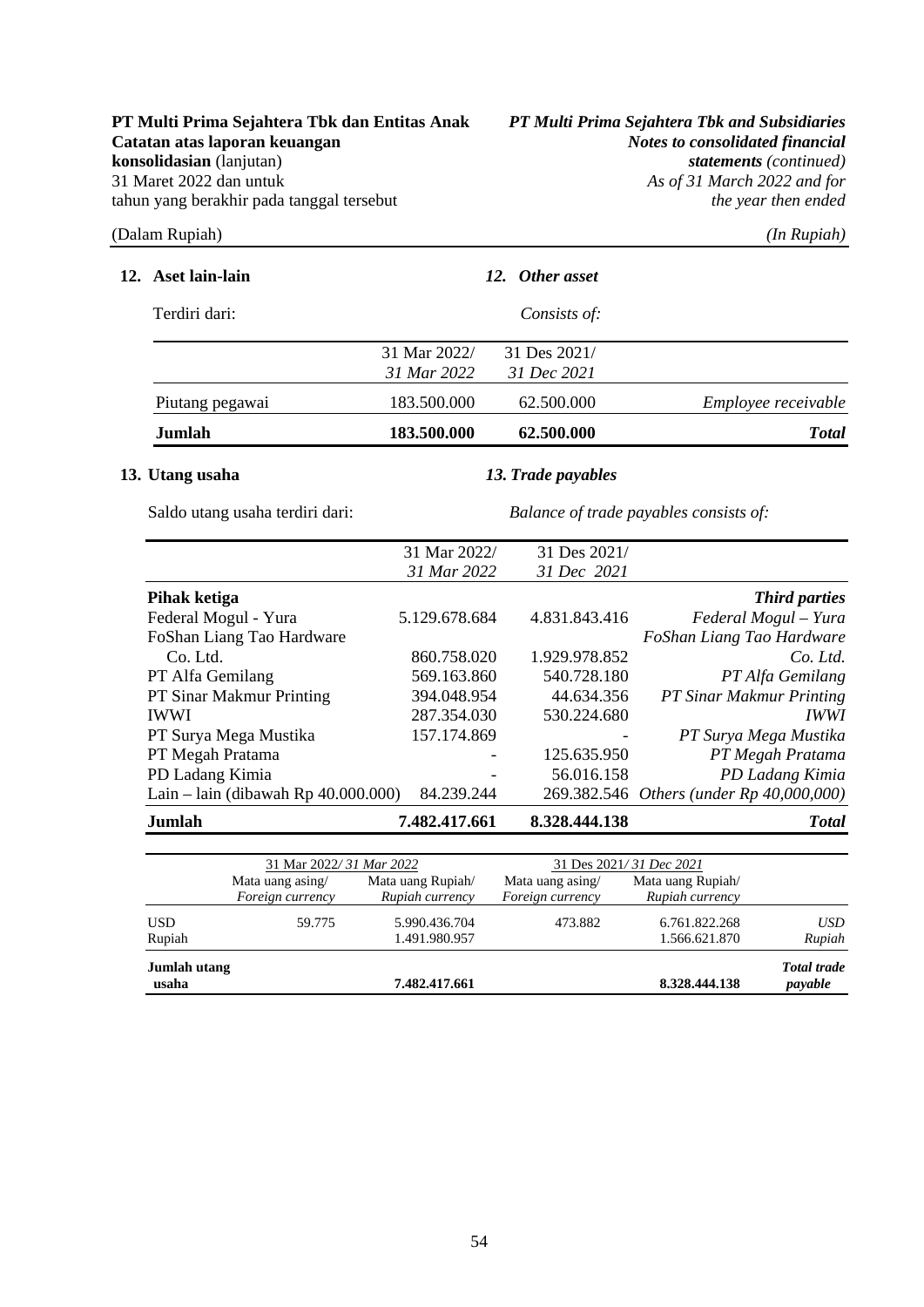### **14. Biaya yang masih harus dibayar** *14. Accrued expenses*

Akun ini terdiri dari: *This account consists of:* 

| Jumlah                         | 5.874.624.755 | 5.950.849.856            | <b>Total</b>                    |
|--------------------------------|---------------|--------------------------|---------------------------------|
| Lain-lain                      | 1.331.912.650 | 270.575.000              | <i>Others</i>                   |
| Gaji                           | 331.116.455   |                          | Salary                          |
| Jasa profesional dan konsultan | 100.000.000   | 299.000.000              | Professional and consultant fee |
| kendaraan, ekspedisi           | 431.588.494   | 735.409.036              | expedition expenses             |
| Biaya pabrik, pemasaran,       |               |                          | Factory, marketing, vehicle     |
| Promosi                        | 2.700.000.000 | 1.061.337.650            | Promotion                       |
| Royalti (lihat Catatan 26)     | 980.007.156   | 3.584.528.170            | Royalty (see Note 26)           |
|                                | 31 Mar 2022   | 31 Dec 2021              |                                 |
|                                | 31 Mar 2022/  | 31 Des 2021/             |                                 |
| длин ни клипт чап.             |               | This account consists of |                                 |

### **15. Utang pembiayaan** *15. Finance lease payable*

| Akun ini terdiri dari:           |              | This account consists of: |                                 |  |  |
|----------------------------------|--------------|---------------------------|---------------------------------|--|--|
|                                  | 31 Mar 2022/ | 31 Des 2021/              |                                 |  |  |
|                                  | 31 Mar 2022  | 31 Dec 2021               |                                 |  |  |
| PT Raharja Ekalancar             | 110.189.250  |                           | PT Raharja Ekalancar            |  |  |
| Dikurangi: bagian jangka panjang |              |                           | Less : the portion of long term |  |  |
| yang jatuh tempo dalam 1 tahun   |              | 146.919.000               | that due in 1 year              |  |  |
| Jumlah                           | 110.189.250  | 146.919.000               | <b>T</b> otal                   |  |  |

Pada tahun 2021, Perusahaan mendapat pembiayaan senilai Rp 420.000.000 untuk pengadaan 2 unit Isuzu Traga dengan suku bunga 11,61% dan jangka waktu 24 bulan.

Sesuai dengan Akta No. 52 tanggal 23 Juli 2021 yang disahkan oleh notaris Sriwi Bawana Nawaksari, S.H., M.Kn. notaris di Tangerang, para pemegang saham menyetujui pembagian dividen sebesar Rp 49.725.000.000 dari laba tahun 2020. Pembayaran dividen telah dibayarkan pada tanggal 20 Agustus 2021 sebesar Rp 49.449.067.200.

### *amounting to Rp. 420,000,000 for the procurement of 2 units of Isuzu Traga with an interest rate at 11.61% and a term of 24 months.*

*In 2021, the Company received financing* 

### **16. Utang dividen** *16. Dividend payable*

*In accordance with Deed No. 52 dated 23 July 2021 which was notarized by Sriwi Bawana Nawaksari, S.H., M.Kn., the shareholders approved the distribution of a dividend amounting to Rp 49,725,000,000 from the profit in 2020. The dividend payment was paid on 20 August 2021 amounting to Rp. 49,449,067,200.*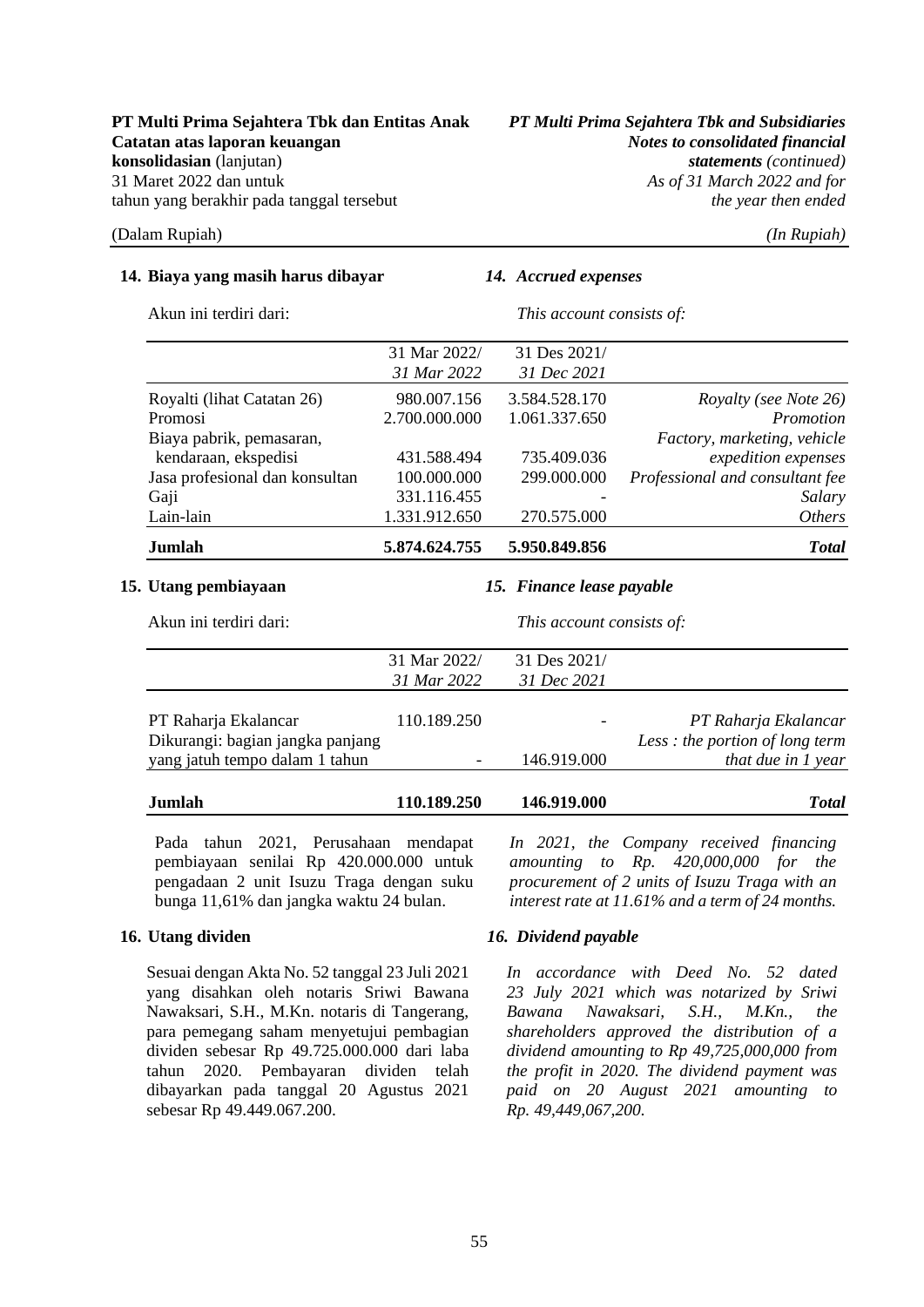### **PT Multi Prima Sejahtera Tbk dan Entitas Anak** *PT Multi Prima Sejahtera Tbk and Subsidiaries* **Catatan atas laporan keuangan** *Notes to consolidated financial*  **konsolidasian** (lanjutan) *statements* (continued)<br>31 Maret 2022 dan untuk *As of 31 March 2022 and for* tahun yang berakhir pada tanggal tersebut *the year then ended*

### (Dalam Rupiah) *(In Rupiah)*

Pada tanggal 31 Maret 2022, utang dividen terdiri atas utang dividen kepada pemegang saham Perusahaan sebesar Rp 275.932.800.

### **17. Perpajakan** *17. Taxation*

a. Uang muka pajak *a. Prepaid taxes*

### **16. Utang dividen** (lanjutan) *16. Dividend payable (continued)*

*As at 31 March 2022, dividends payable consists of the Company's dividends payable to shareholders amounting to Rp 275,932,800.* 

|                            | 31 Mar 2022/ | 31 Des 2021/     |                          |
|----------------------------|--------------|------------------|--------------------------|
|                            | 31 Mar 2022  | 31 Dec 2021      |                          |
| Perusahaan                 |              |                  | <b>The Company</b>       |
| Pajak Pertambahan Nilai    | 962.715.657  | 973.473.737      | Value Added Tax          |
| Uang muka pasal 25         |              |                  | Prepaid tax article 25   |
| Pajak penghasilan badan    |              |                  | Corporate income tax     |
| lebih bayar 2019           |              |                  | overpaid 2019            |
| Sub jumlah                 | 962.715.657  | 973.473.737      | Subtotal                 |
| <b>Entitas Anak</b>        |              |                  | <b>Subsidiaries</b>      |
| Pajak Pertambahan Nilai    |              |                  | Value Added Tax          |
| Sub jumlah                 |              |                  | Subtotal                 |
| Jumlah                     | 962.715.657  | 973.473.737      | <b>Total</b>             |
| Utang pajak                |              | b. Taxes payable |                          |
|                            | 31 Mar 2022/ | 31 Des 2021/     |                          |
|                            | 31 Mar 2022  | 31 Dec 2021      |                          |
| Perusahaan                 |              |                  | <b>The Company</b>       |
| Estimasi pajak penghasilan |              |                  | Estimation of income tax |
| pasal 29                   | 474.605.643  |                  | article 29               |
| Pajak penghasilan          |              |                  | Income tax article       |
| pasal 29 - 2021            | 49.566.944   | 49.566.944       | $29 - 2021$              |
| Pajak penghasilan pasal 21 | 279.694.517  | 297.607.091      | Income tax article 21    |
| Pajak penghasilan pasal 23 | 24.032.964   | 23.625.184       | Income tax article 23    |

Pajak penghasilan pasal 25 102.343.216 102.343.216 *Income tax article 25* **Jumlah 930.243.284 473.142.435** *Total*

As of 31 March 2022 and for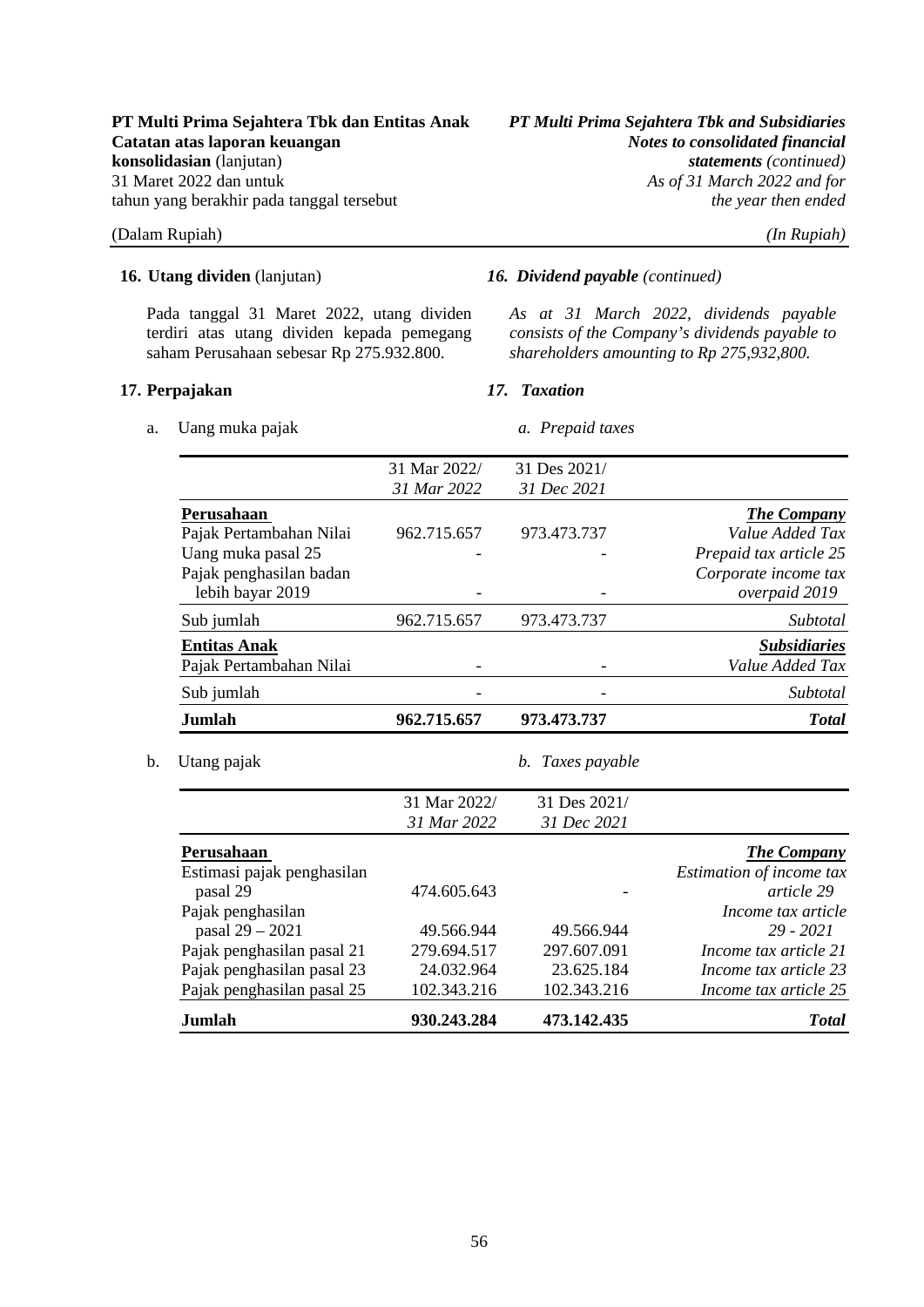### **17. Perpajakan** (lanjutan) *17. Taxation (continued)*

c. Beban pajak kini

Rekonsiliasi antara laba (rugi) sebelum taksiran penghasilan (beban) pajak sesuai dengan laporan laba rugi konsolidasian dan taksiran penghasilan kena pajak Perusahaan dan Entitas Anak adalah sebagai berikut:

**PT Multi Prima Sejahtera Tbk dan Entitas Anak** *PT Multi Prima Sejahtera Tbk and Subsidiaries* As of 31 March 2022 and for

### *c. Current income tax expense*

*A reconciliation between income (loss) before provision for income (expense) in accordance with the consolidated statements of income and estimated taxable income of the Company and Subsidiaries is as follows:* 

|                                         | 31 Mar 2022/    | 31 Mar 2021/    |                                    |
|-----------------------------------------|-----------------|-----------------|------------------------------------|
|                                         | 31 Mar 2022     | 31 Mar 2021     |                                    |
| Laba (rugi) sebelum penghasilan (beban) |                 |                 | Gain (loss) before income          |
| pajak sesuai dengan laporan             |                 |                 | (expense) tax as of consolidated   |
| laba rugi konsolidasian                 | 9.529.029.329   | 6.330.350.590   | income statements                  |
| (Laba) rugi entitas anak sebelum        |                 |                 | (Gain) loss of subsidiaries before |
| pajak penghasilan                       | (595.410.809)   | (320.444.345)   | income tax                         |
| Laba (rugi) Perusahaan sebelum          |                 |                 | Corporate gain (loss) before       |
| taksiran penghasilan (beban) pajak      | 8.933.618.520   | 6.009.906.245   | tax valuation income (expense)     |
| Perbedaan temporer                      |                 |                 | <b>Temporary differences</b>       |
| Penyusutan aset tetap                   |                 |                 | Depreciation of fixed assets       |
| Imbalan pasca kerja                     | 327.435.000     | 484.917.000     | Employee benefit                   |
| Jumlah                                  | 327.435.000     | 484.917.000     | Total                              |
| <b>Beda</b> tetap                       |                 |                 | <b>Permanent differences</b>       |
| Bagian (laba) rugi entitas              |                 |                 | Gain (loss) portion from           |
| asosiasi                                | (2.056.882.358) | (2.066.887.340) | associated company                 |
| Penghasilan bunga yang telah            |                 |                 | Interest income subject to         |
| dikenakan pajak final                   | (175.389.216)   | (1.399.182.690) | final tax                          |
| Beban kendaraan                         | 61.036.500      |                 | Vehicle expenses                   |
| Beban gaji                              | 37.336.192      |                 | Salary expenses                    |
| Perjalanan dinas                        | 21.093.750      |                 | Traveling                          |
| Hiburan dan sumbangan                   | 20.396.100      | 11.500.000      | <b>Entertainment and donations</b> |
| Biaya makan dan minum                   | 10.907.120      | 15.732.200      | Meal expenses                      |
| Telekomunikasi                          | 21.880.197      |                 | Telecommunication                  |
| Representasi                            | 1.893.500       | 4.270.000       | Representation                     |
| Asuransi                                | 1.525.233       |                 | <i>Insurance</i>                   |
| Biaya keamanan                          | 1.054.688       |                 | Security expenses                  |
| Biaya peralatan kantor                  |                 |                 | Equipment expense                  |
| Biaya perawatan kendaraan               |                 |                 | Vehicle maintenance expense        |
| Lain-lain                               | 17.661.213      | 10.690.000      | <b>Others</b>                      |
| Jumlah                                  | (1.710.052.081) | (2.024.695.140) | Total                              |
| Taksiran penghasilan kena pajak         |                 |                 | Provision for taxable income       |
| Perusahaan                              | 7.223.566.439   | 4.470.128.105   | <b>The Company</b>                 |
| <b>Entitas Anak</b>                     |                 |                 | <b>Subsidiaries</b>                |
| Taksiran penghasilan kena pajak         | 7.223.566.000   | 4.470.128.000   | Provision for taxable income       |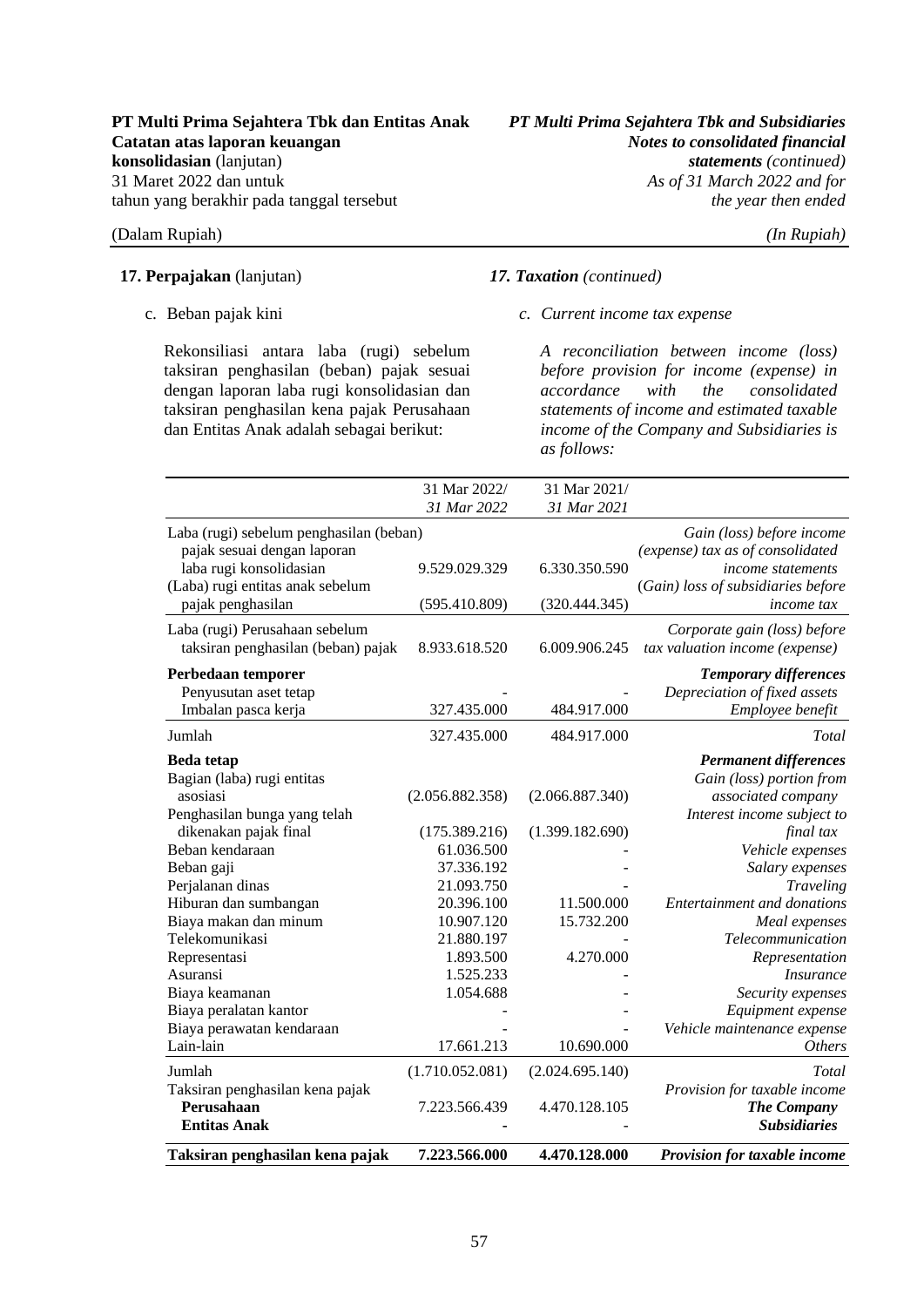As of 31 March 2022 and for

(Dalam Rupiah) *(In Rupiah)* 

### **17. Perpajakan** (lanjutan)

c. Beban pajak kini (lanjutan)

*17. Taxation (continued)* 

*c. Current income tax expense (continued)* 

|                                 | 31 Mar 2022/  | 31 Mar 2021/  |                               |
|---------------------------------|---------------|---------------|-------------------------------|
|                                 | 31 Mar 2022   | 31 Mar 2021   |                               |
| Taksiran penghasilan kena pajak |               |               | Provision for taxable income  |
| (dibulatkan)                    |               |               | (rounded off)                 |
| Perusahaan                      | 7.223.566.000 | 4.470.128.000 | <b>The Company</b>            |
| <b>Entitas Anak</b>             |               |               | <b>Subsidiaries</b>           |
| Perusahaan                      |               |               | <b>The Company</b>            |
| Perhitungan taksiran pajak      |               |               | Provision for income tax      |
| penghasilan:                    |               |               | calculation:                  |
| 20% x Rp 7.223.566.000          | 1.444.713.200 |               | 20% x Rp 7,223,566,000        |
| 22% x Rp 4.470.128.000          |               | 983.428.160   | 22% x Rp 4,470,128,000        |
| <b>Entitas anak</b>             |               |               | <b>Subsidiaries</b>           |
| Taksiran pajak penghasilan      |               |               | Provision for income tax      |
| Beban pajak penghasilan         |               |               | Corporate income tax          |
| badan kini                      |               |               | expense - current             |
| Perusahaan                      | 1.444.713.200 | 983.428.160   | <b>The Company</b>            |
| <b>Entitas Anak</b>             |               |               | <b>Subsidiaries</b>           |
| Dikurangi uang muka pajak       |               |               | Less prepaid taxes            |
| Perusahaan                      |               |               | <b>The Company</b>            |
| Pajak penghasilan pasal 22      | (634.893.000) | (340.695.000) | Income tax article 22         |
| Pajak penghasilan pasal 23      | (28.184.909)  | (11.587.613)  | Income tax article 23         |
| Pajak penghasilan pasal 25      | (307.029.648) |               | Income tax article 25         |
|                                 |               |               |                               |
|                                 | (970.107.557) | (352.282.613) |                               |
| <b>Entitas anak</b>             |               |               | <b>Subsidiaries</b>           |
| Utang pajak penghasilan         |               |               | Income tax payables           |
| kurang (lebih) bayar            |               |               | under (over) paid             |
| Perusahaan                      | 474.605.643   | 631.145.547   | The Company                   |
| Entitas anak                    |               |               | <b>Subsidiaries</b>           |
| Beban pajak                     |               |               | Tax expense                   |
| Perusahaan                      | 1.444.713.200 | 983.428.160   | The Company                   |
| Entitas anak                    |               |               | <b>Subsidiaries</b>           |
|                                 |               |               |                               |
| Beban pajak penghasilan badan   |               |               | Corporate income tax expenses |
| menurut laporan laba rugi       |               |               | as of consolidated            |
| konsolidasian                   | 1.444.713.200 | 983.428.160   | <i>income statement</i>       |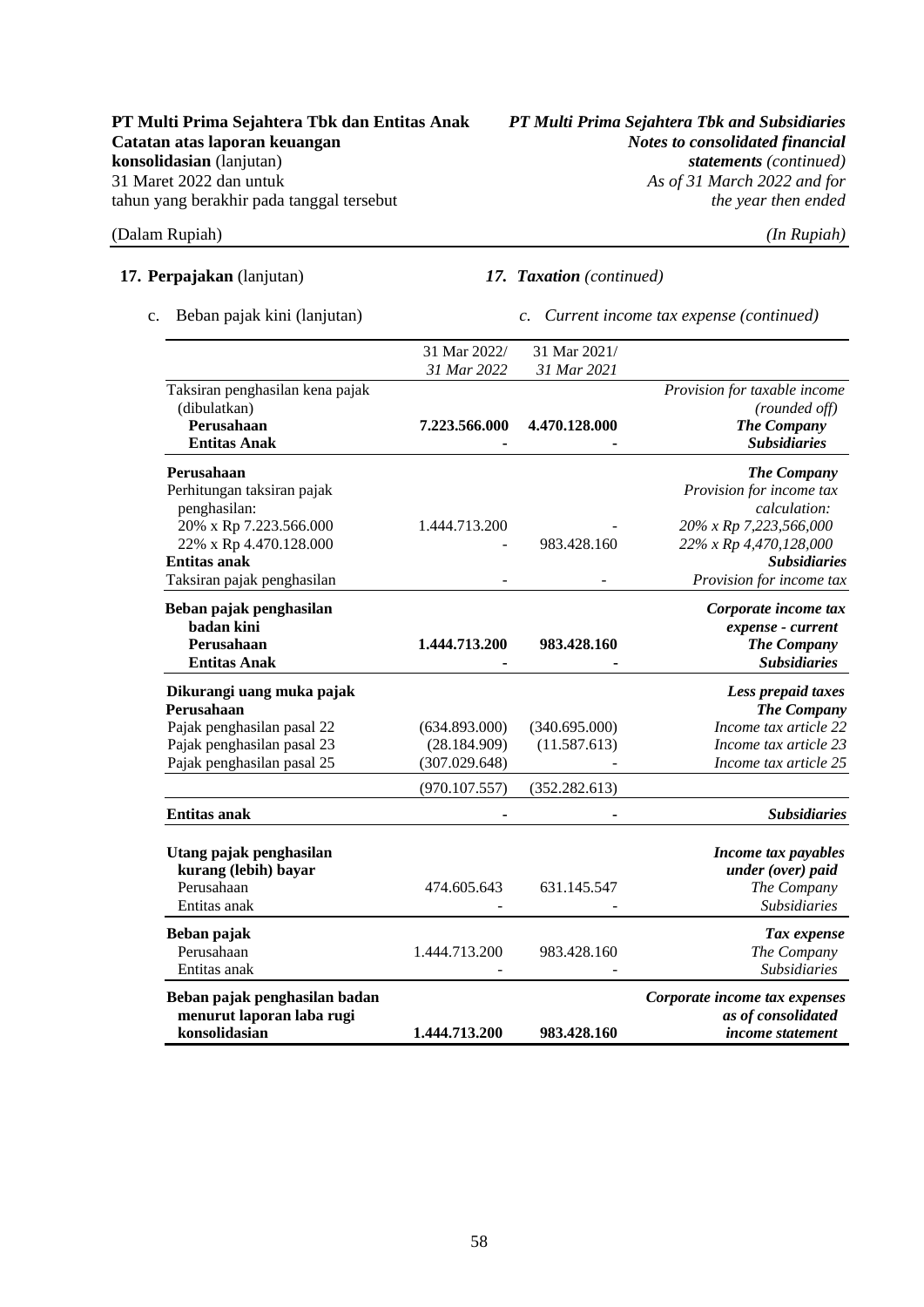# **PT Multi Prima Sejahtera Tbk dan Entitas Anak** *PT Multi Prima Sejahtera Tbk and Subsidiaries* As of 31 March 2022 and for<br>the year then ended

|    | 17. Perpajakan (lanjutan)                                                                             |              | 17. Taxation (continued)                            |                                 |     |                                                                           |
|----|-------------------------------------------------------------------------------------------------------|--------------|-----------------------------------------------------|---------------------------------|-----|---------------------------------------------------------------------------|
| d. | Pajak tangguhan                                                                                       |              | d. Deferred tax                                     |                                 |     |                                                                           |
|    | Perhitungan penghasilan (beban) pajak<br>tangguhan adalah sebagai berikut:                            |              | Calculation of deferred<br>(expense) is as follows: |                                 | tax | income                                                                    |
|    |                                                                                                       | 31 Mar 2022/ | 31 Mar 2021/                                        |                                 |     |                                                                           |
|    |                                                                                                       | 31 Mar 2022  | 31 Mar 2021                                         |                                 |     |                                                                           |
|    | Taksiran penghasilan (beban)<br>pajak ditangguhkan<br>Pengaruh perbedaan temporer<br>pada tarif pajak |              |                                                     | Effect of temporary differences |     | Estimated deferred tax<br><i>income</i> ( <i>expense</i> )<br>on tax rate |
|    | Perusahaan                                                                                            |              |                                                     |                                 |     | <b>The Company</b>                                                        |
|    | Imbalan pasca kerja                                                                                   | 55.663.950   | 53.367.590                                          | Post-employment benefits        |     |                                                                           |
|    | Penyusutan aset tetap                                                                                 |              |                                                     | Depreciation of fixed assets    |     |                                                                           |
|    | Penyesuaian tarif imbalan                                                                             |              |                                                     | Adjustment of post-employment   |     |                                                                           |
|    | pasca kerja                                                                                           |              |                                                     |                                 |     | benefits rates                                                            |

| Penyesuaian tarif penyusutan                           |            |                | Adjustment of depreciation                                              |
|--------------------------------------------------------|------------|----------------|-------------------------------------------------------------------------|
| aset tetap                                             | -          | -              | of fixed assets rates                                                   |
| <b>Entitas Anak</b>                                    | ٠          | $\blacksquare$ | <i><b>Subsidiaries</b></i>                                              |
| Jumlah taksiran penghasilan<br>(beban) pajak tangguhan | 55.663.950 | 53.367.590     | <b>Total estimated deferred tax</b><br><i>income</i> ( <i>expense</i> ) |
|                                                        |            |                |                                                                         |

Dampak signifikan dari perbedaan temporer antara pelaporan komersial dan pajak adalah sebagai berikut:

*The significant impact of temporary differences between financial and tax reporting is as follows:* 

|                               | 31 Mar 2022/  | 31 Des 2021/  |                              |
|-------------------------------|---------------|---------------|------------------------------|
|                               | 31 Mar 2022   | 31 Dec 2021   |                              |
| Perusahaan                    |               |               | <b>The Company</b>           |
| Aset pajak tangguhan          |               |               | Deferred tax asset           |
| Penyisihan kerugian penurunan |               |               | Allowance for impairment     |
| nilai piutang                 | 452.806.856   | 452.806.856   | losses on receivables        |
| Imbalan pasca kerja           | 2.049.136.480 | 1.963.418.740 | <i>Employee benefits</i>     |
| Penyusutan aset tetap         | (254.712.983) | (254.712.983) | Depreciation of fixed assets |
| Aset pajak tangguhan – bersih | 2.247.230.353 | 2.161.512.613 | Deferred tax assets - net    |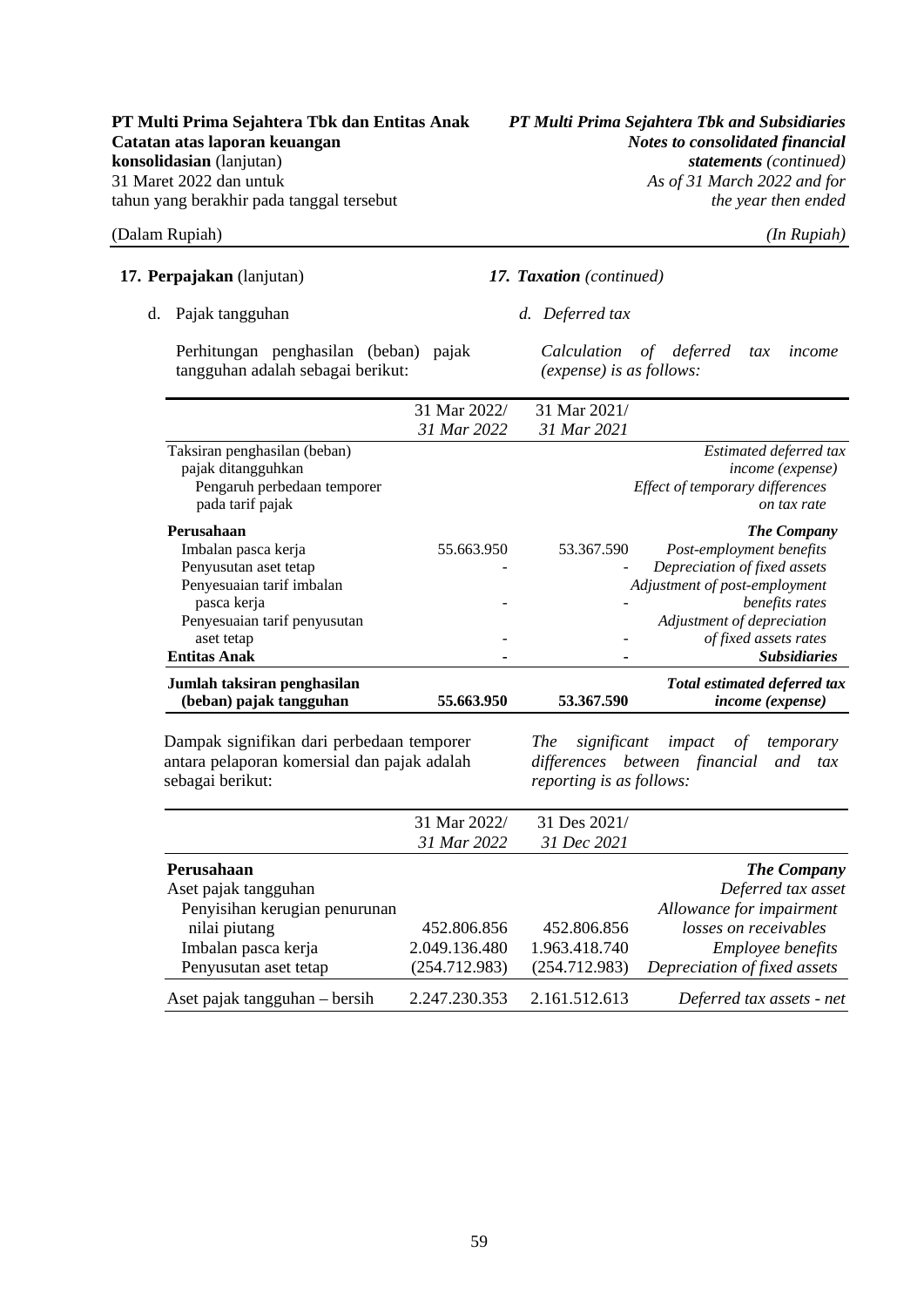### **17. Perpajakan** (lanjutan)

| (Dalam Rupiah)                   | $(In$ $Rupiah)$                 |
|----------------------------------|---------------------------------|
| <b>17. Perpajakan</b> (lanjutan) | <b>17. Taxation</b> (continued) |
| d. Pajak tangguhan (lanjutan)    | d. Deferred tax (continued)     |

|                               | 31 Mar 2022/  | 31 Des 2021/  |                                |
|-------------------------------|---------------|---------------|--------------------------------|
|                               | 31 Mar 2022   | 31 Dec 2021   |                                |
| <b>Entitas Anak</b>           |               |               | <b>Subsidiaries</b>            |
| Aset pajak tangguhan          |               |               | Deferred tax assets            |
| Akumulasi rugi fiskal         | 4.613.523.363 | 4.613.523.363 | <b>Accumulated fiscal loss</b> |
| Penyisihan kerugian penurunan |               |               | Allowance for impairment       |
| nilai piutang                 | 1.417.862.178 | 1.417.862.178 | loss on receivables            |
| Penyusutan aset tetap         | 2.653.807     | 2.653.807     | Depreciation of fixed assets   |
| Jumlah aset pajak tangguhan   | 6.034.039.348 | 6.034.039.348 | Total deferred tax assets      |
| Penyisihan aset pajak         |               |               | Allowance for deferred         |
| tangguhan                     |               |               | tax assets                     |
| Jumlah                        | 6.034.039.348 | 6.034.039.348 | Total                          |
| Liabilitas pajak tangguhan    |               |               | Deferred tax liabilities       |
| Penyusutan aset tetap         | (5.516.853)   | (5.516.853)   | Fixed assets depreciation      |
| Aset (liabilitas) pajak       |               |               | Deferred tax assets            |
| tangguhan - bersih            | 6.028.522.495 | 6.028.522.495 | (liabilities) - net            |
|                               |               |               |                                |
|                               | 31 Mar 2022/  | 31 Des 2021/  |                                |
|                               | 31 Mar 2022   | 31 Dec 2021   |                                |
| Aset pajak tangguhan - bersih |               |               | Deferred tax assets-net        |
| Perusahaan                    | 2.247.230.353 | 2.161.512.613 | The Company                    |
| <b>Entitas Anak</b>           | 6.028.522.494 | 6.028.522.494 | <i>Subsidiaries</i>            |
| Jumlah aset pajak             |               |               | Total deferred tax             |
| tangguhan - bersih            | 8.275.752.847 | 8.190.035.107 | $assets - net$                 |

Berdasarkan penelaahan kecukupan penyisihan aset pajak tangguhan pada akhir tahun, manajemen berpendapat bahwa penyisihan aset pajak tangguhan pada tanggal 31 Maret 2022 dan 31 Desember 2021 adalah cukup untuk menutup manfaat yang mungkin tidak dapat direalisasi.

*Based on review of the adequacy of the allowance for deferred tax assets at the end of the year, Management believes that the allowance for deferred tax assets as of 31 March 2022 and 31 December 2021 is adequate to cover the benefits that may not be realized.*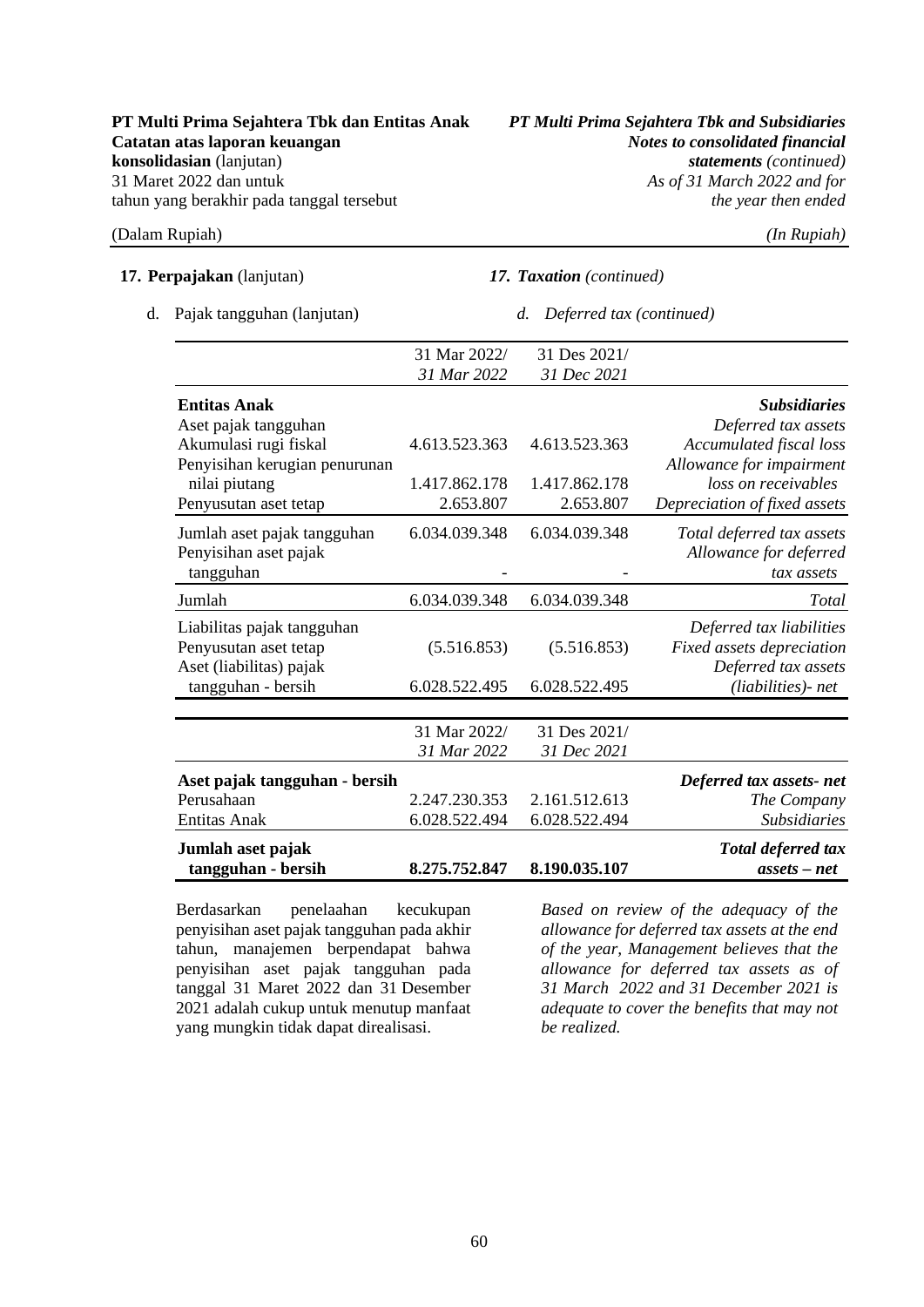### **18. Modal saham** *18. Capital stock*

Berdasarkan akta No.62 dari notaris Stephanie Wilamarta, SH yang telah disahkan oleh Menteri Kehakiman dan Hak Asasi Manusia Republik Indonesia dalam Surat Keputusan No. AHU-0024820.AH.01.02 TAHUN 2019 tanggal 9 Mei 2019, Perusahaan melakukan pemecahan nilai nominal saham Perusahaan dengan perbandingan 1:4 sehingga nilai nominal setiap saham Perusahaan berubah dari Rp 100 menjadi Rp 25 per saham.

Rincian pemegang saham dan kepemilikan saham berdasarkan catatan yang dibuat oleh PT Sharestar Indonesia, Biro Administrasi Efek untuk 31 Maret 2022 dan 31 Desember 2021 sebagai berikut:

*Based on the Deed No. 62 of Stephanie Wilamarta, SH that has been approved by the Minister of Justice and Human Rights of the Republic of Indonesia in his Decree No. AHU-0024820.AH.01.02 TAHUN 2019 dated 9 May 2019, the Company has split the nominal value of its shares by a ratio of 1:4 so that the nominal value of each share of the Company changes from Rp 100 to Rp 25 per share.* 

*Details of shareholders and shareholdings based on report made by PT Sharestar Indonesia, Securities Administration Bureau as of 31 March 2022 and 31 December 2021 are as follows:* 

|                                                |                                                                               | 31 Maret/ March 2022 |                |                                        |
|------------------------------------------------|-------------------------------------------------------------------------------|----------------------|----------------|----------------------------------------|
|                                                | Jumlah saham/ Pemilikan (%)/ Jumlah nominal/<br>Total shares Ownership $(\%)$ |                      | Total nominal  |                                        |
| PT Multipolar Tbk<br>Masyarakat (masing-masing | 347.246.400                                                                   | 81,71                | 8.681.160.000  | PT Multipolar Tbk<br>Public (each with |
| kepemilikan kurang dari 5%) 77.753.600         |                                                                               | 18,29                |                | 1.943.840.000 ownership under $5\%$ )  |
| Jumlah                                         | 425.000.000                                                                   | 100,00               | 10.625.000.000 | <b>Tot</b>                             |
|                                                | 31 Desember/ December 2021                                                    |                      |                |                                        |
|                                                | Jumlah saham/ Pemilikan (%)/ Jumlah nominal/                                  |                      |                |                                        |
|                                                | Total shares Ownership $(\%)$                                                 |                      | Total nominal  |                                        |
| PT Multipolar Tbk<br>Masyarakat (masing-masing | 347.246.400                                                                   | 81,71                | 8.681.160.000  | PT Multipolar Tbk<br>Public (each with |
| kepemilikan kurang dari 5%)                    | 77.753.600                                                                    | 18,29                |                | 1.943.840.000 ownership under $5\%$ )  |
| Jumlah                                         | 425.000.000                                                                   | 100,00               | 10.625.000.000 | <b>Total</b>                           |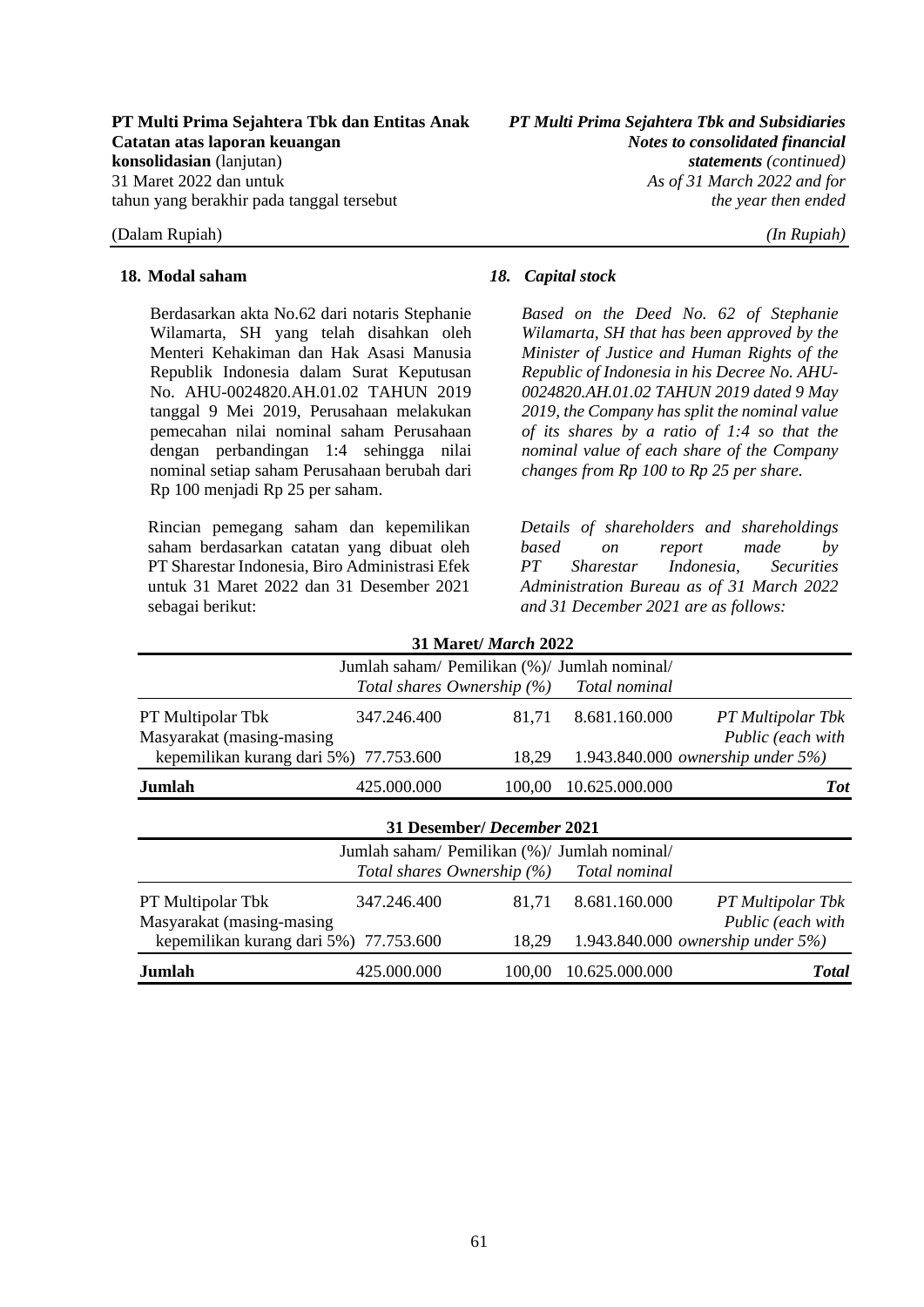### **19. Tambahan modal disetor – bersih** *19. Additional paid in capital – net*

Tambahan modal disetor - agio saham merupakan selisih antara harga perdana pada saat penawaran umum kepada masyarakat pada tahun 1990, dibandingkan dengan nilai nominalnya.

Pada tahun 1991, Perusahaan melakukan Penawaran Umum Terbatas I dalam rangka hak memesan terlebih dahulu dengan jalan dua saham lama memperoleh tiga saham baru dengan hasil penawaran sebagai berikut:

*Additional paid-in capital represents the difference between the initial price at the time of public offering in 1990, compared to the nominal value.* 

*In 1991, the Company conducted Limited Public Offering I in the framework of preemptive right with alternative two old shares will obtain three new shares with the proceeds as follows:* 

|                                                                                             | 2022            | 2021                                                                 |                                                                                          |
|---------------------------------------------------------------------------------------------|-----------------|----------------------------------------------------------------------|------------------------------------------------------------------------------------------|
| 1.250.000 saham x 8.900/saham 11.125.000.000                                                |                 | 11.125.000.000                                                       | 1,250,000 shares $x$ 8,900/share                                                         |
| Jumlah nominal saham                                                                        |                 |                                                                      | Total nominal shares                                                                     |
| $1.250.000$ saham x $1.000$ /saham                                                          | (1.250.000.000) | (1.250.000.000)                                                      | $1,250,000$ shares x 1,000/share                                                         |
| Agio saham $(I)$                                                                            | 9.875.000.000   | 9.875.000.000                                                        | Share premium $(I)$                                                                      |
| 6.375,000 saham x $8.900$ /saham<br>Jumlah nominal saham<br>6.375.000 saham $x$ 1.000/saham |                 | 56.737.500.000 56.737.500.000<br>$(6.375.000.000)$ $(6.375.000.000)$ | 6,375,000 shares x 8,900/share<br>Total nominal shares<br>6,375,000 shares x 1,000/share |
| Agio saham $(II)$                                                                           |                 | 50.362.500.000 50.362.500.000                                        | Share premium $(II)$                                                                     |
| Saldo tambahan modal disetor<br>agio saham $(I + II)$                                       | 60.237.500.000  | 60.237.500.000                                                       | <b>Balance of additional</b><br>paid in capital $(I + II)$                               |
| Tambahan modal disetor -                                                                    |                 |                                                                      | Share premium -                                                                          |
| bersih                                                                                      | 60.237.500.000  | 60.237.500.000                                                       | net                                                                                      |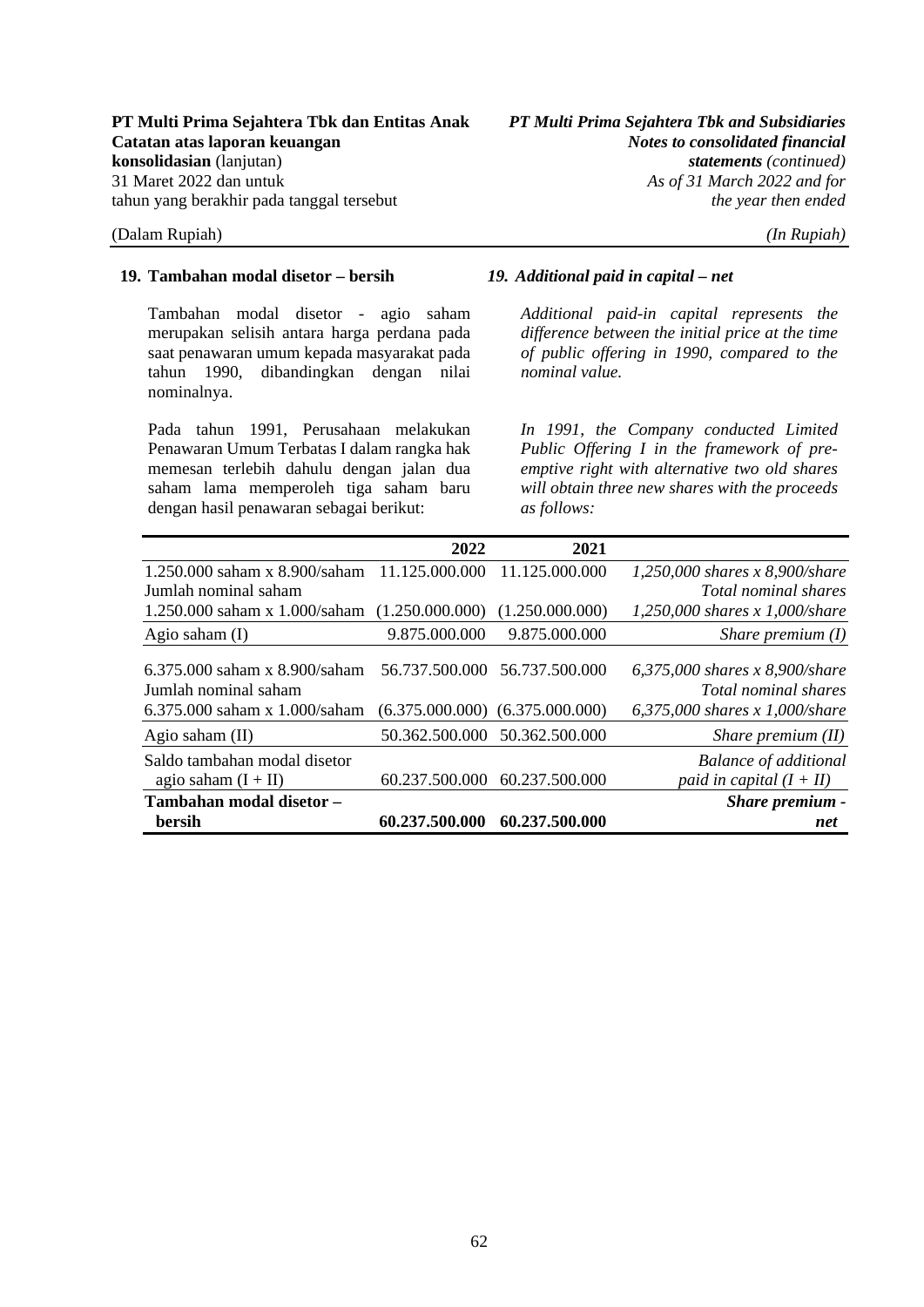### **20. Selisih transaksi perubahan ekuitas Entitas**  *20. Difference in the equity transactions of*  **Anak/Entitas Asosiasi**

Pada tahun 2002, PT Walsin Lippo Industries (WLI), Entitas Asosiasi, melakukan perubahan mata uang pelaporan dan pencatatan dari Rupiah menjadi Dolar Amerika Serikat. Hasil dari perubahan ini menyebabkan peningkatan jumlah ekuitas WLI. Pada tanggal 31 Desember 2002, penyertaan saham Perusahaan di WLI adalah sebesar 30% dan Perusahaan melakukan penyesuaian atas perubahan ekuitas WLI tersebut sebesar Rp 19.022.374.321 dan disajikan dalam akun "Selisih Transaksi Perubahan Ekuitas Entitas Anak/Entitas Asosiasi" dalam laporan posisi keuangan konsolidasian.

Saldo per 31 Maret 2022 adalah sebesar Rp 19.022.374.321.

# *Subsidiaries / Associates*

*In 2002, PT Walsin Lippo Industries (WLI), an associate, changed its recording and reporting currency from Rupiah to US Dollar. The results of this change led to an increase in the number of WLI's equity. As of 31 December 2002, the investment in WLI is 30% and the Company made an adjustment to the changes in the WLI equity amounting to Rp 19,022,374,321 and presented as "Difference in Equity Transactions of Subsidiaries/Associates" in the consolidated statements of financial position.*

*The balance as of 31 March 2022 is amounting to Rp 19,022,374,321.* 

| 36.126.345.911 29.967.306.473<br>36.126.345.911 29.967.306.473<br>(220.145.789) | Local<br>Export<br>Gross sales<br>Return and discount |
|---------------------------------------------------------------------------------|-------------------------------------------------------|
|                                                                                 |                                                       |
|                                                                                 |                                                       |
|                                                                                 |                                                       |
|                                                                                 |                                                       |
| 31 Mar 2021                                                                     |                                                       |
|                                                                                 | 31 Mar 2021/                                          |

**21. Pendapatan bersih** *21. Net sales* 

Rincian pembeli dan jumlah penjualan yang melebihi 10% dari jumlah pendapatan bersih adalah sebagai berikut:

*Detail of the buyers and the amount of sales that exceed 10% of the total net income are as follows:* 

|                     |      | % 31 Mar/ Mar 2022 |             | % 31 Mar/ Mar 2021 |                     |
|---------------------|------|--------------------|-------------|--------------------|---------------------|
| PT Mega Anugrah     |      |                    |             |                    | PT Mega Anugrah     |
| Mandiri             | 22,1 | 7.327.225.744 19,5 |             | 23.713.814.032     | Mandiri             |
| PT Astra            |      |                    |             |                    | PT Astra            |
| Otoparts Tbk        | 13,1 | 4.355.900.000      | 12.7        | 15.375.422.600     | Otoparts Tbk        |
| PT Cahaya Sejahtera |      |                    |             |                    | PT Cahaya Sejahtera |
| Abadi               | 10,5 | 3.471.180.877      |             | -                  | Abadi               |
| Jumlah              | 45,7 | 15.154.306.621     | <b>32.2</b> | 39.089.236.632     | <b>Total</b>        |

Selama periode sampai dengan 31 Maret 2022 dan 31 Maret 2021 tidak ada penjualan kepada pihak berelasi.

*As of 31 March 2022 and 31 March 2021 there are no sales to related parties.*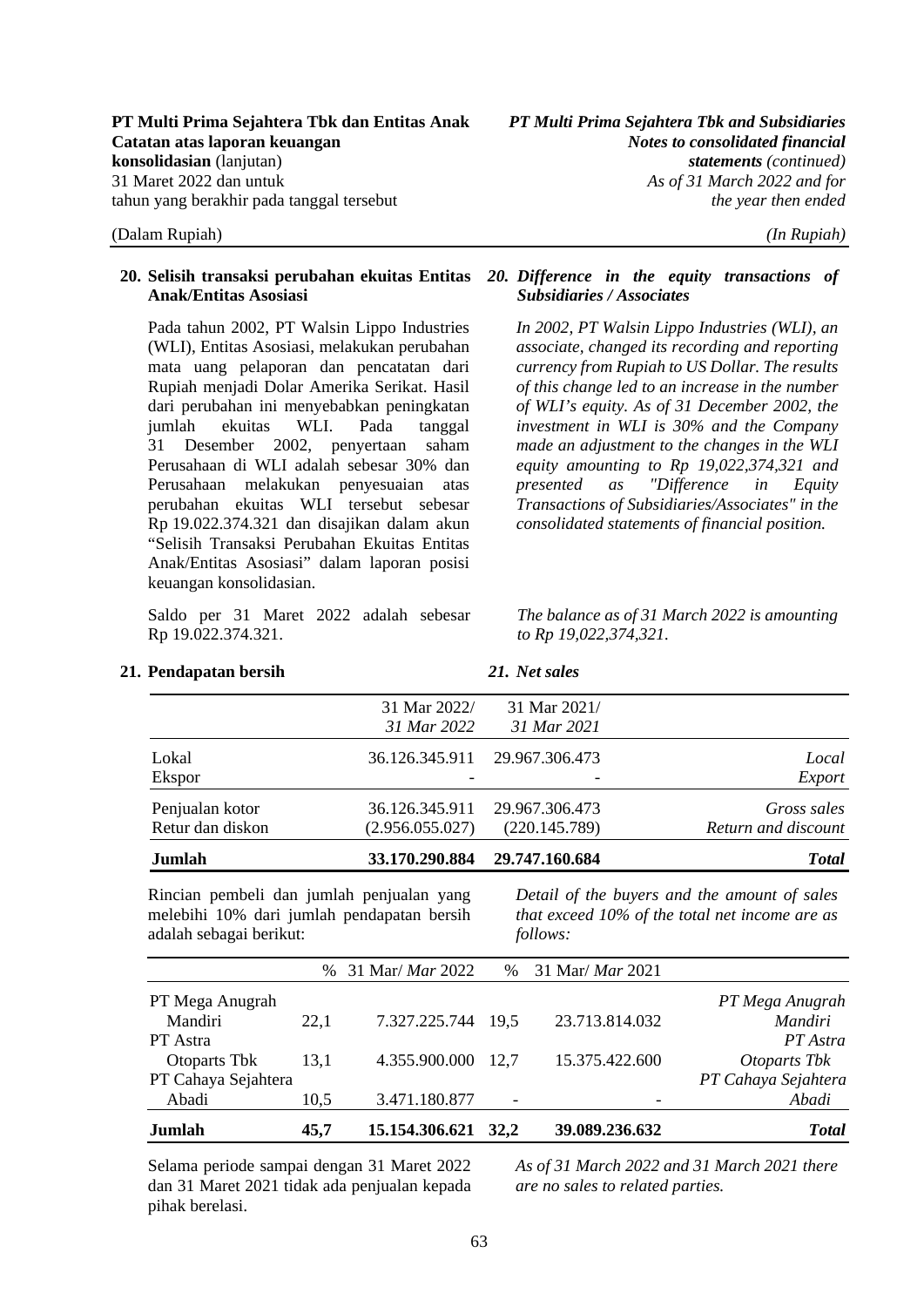### **21. Pendapatan bersih** (lanjutan) *21. Net sales (continued)*

Rincian jumlah pendapatan bersih dari kelompok produk utama adalah sebagai berikut:

*Details of the amount of net income from main product groups are as follows:* 

| Jumlah | 33.170.290.884          | 29.747.160.684          | <b>Total</b>       |
|--------|-------------------------|-------------------------|--------------------|
| Busi   | 33.170.290.884          | 29.747.160.684          | <b>Spark Plugs</b> |
|        | 31 Mar/ <i>Mar</i> 2022 | 31 Mar/ <i>Mar</i> 2021 |                    |

### **22. Harga pokok pendapatan** *22. Cost of revenues*

Rincian harga pokok pendapatan adalah sebagai berikut:

*Breakdown of cost of revenues is as follows:* 

| Harga pokok pendapatan         | 25.071.259.282  | 21.721.629.691  | Cost of revenues           |
|--------------------------------|-----------------|-----------------|----------------------------|
| Akhir tahun                    | (4.394.590.938) | (2.418.464.535) | Ending of year             |
| Pembelian                      | 775.110.246     | 119.364.213     | Purchase                   |
| Awal tahun                     | 1.968.386.844   | 2.722.819.884   | Beginning of year          |
| Persediaan barang jadi         |                 |                 | Finished goods inventory   |
| Beban pokok produksi           | 26.722.353.130  | 21.297.910.129  | <i>Production cost</i>     |
| Akhir tahun                    | (7.097.137.514) | (3.550.497.637) | Ending of year             |
| Awal tahun                     | 4.040.987.019   | 2.341.568.329   | Beginning of year          |
| Persediaan barang dalam proses |                 |                 | Work in process inventory  |
| Jumlah beban produksi          | 29.778.503.625  | 22.506.839.437  | Total production cost      |
| Beban pabrik dan outlet        | 2.676.113.663   | 2.039.856.039   | Factory and outlet expense |
| Upah buruh langsung            | 3.507.972.719   | 2.709.262.783   | Direct labor               |
| Bahan baku yang digunakan      | 23.594.417.243  | 17.757.720.615  | Raw material used          |
|                                | 31 Mar 2022     | 31 Mar 2021     |                            |
|                                | 31 Mar 2022/    | 31 Mar 2021/    |                            |
|                                |                 |                 |                            |

Rincian pemasok dan jumlah pembelian yang melebihi 10% dari jumlah pembelian bersih adalah sebagai berikut:

*Detail of the supplier and the number of purchases that exceed 10% of the total net purchases are as follows:* 

|                                                                                                                  | % 31 Mar/ <i>Mar</i> 2022 | % 31 Mar/ <i>Mar</i> 2021 |                    |
|------------------------------------------------------------------------------------------------------------------|---------------------------|---------------------------|--------------------|
| Federal Mogul Yura<br>Qindao Ignition Co. Ltd 87 17.807.501.077 84 12.642.503.596 <i>Qindao Ignition Co. Ltd</i> |                           |                           | Federal Mogul Yura |
| Jumlah                                                                                                           | 17.807.501.077            | 84 12.642.503.596         | <b>Total</b>       |

Selama periode sampai dengan 31 Maret 2022 dan 31 Maret 2021 tidak ada pembelian kepada pihak berelasi.

*As of 31 March 2022 and 31 March 2021 there are no purchases from related parties.*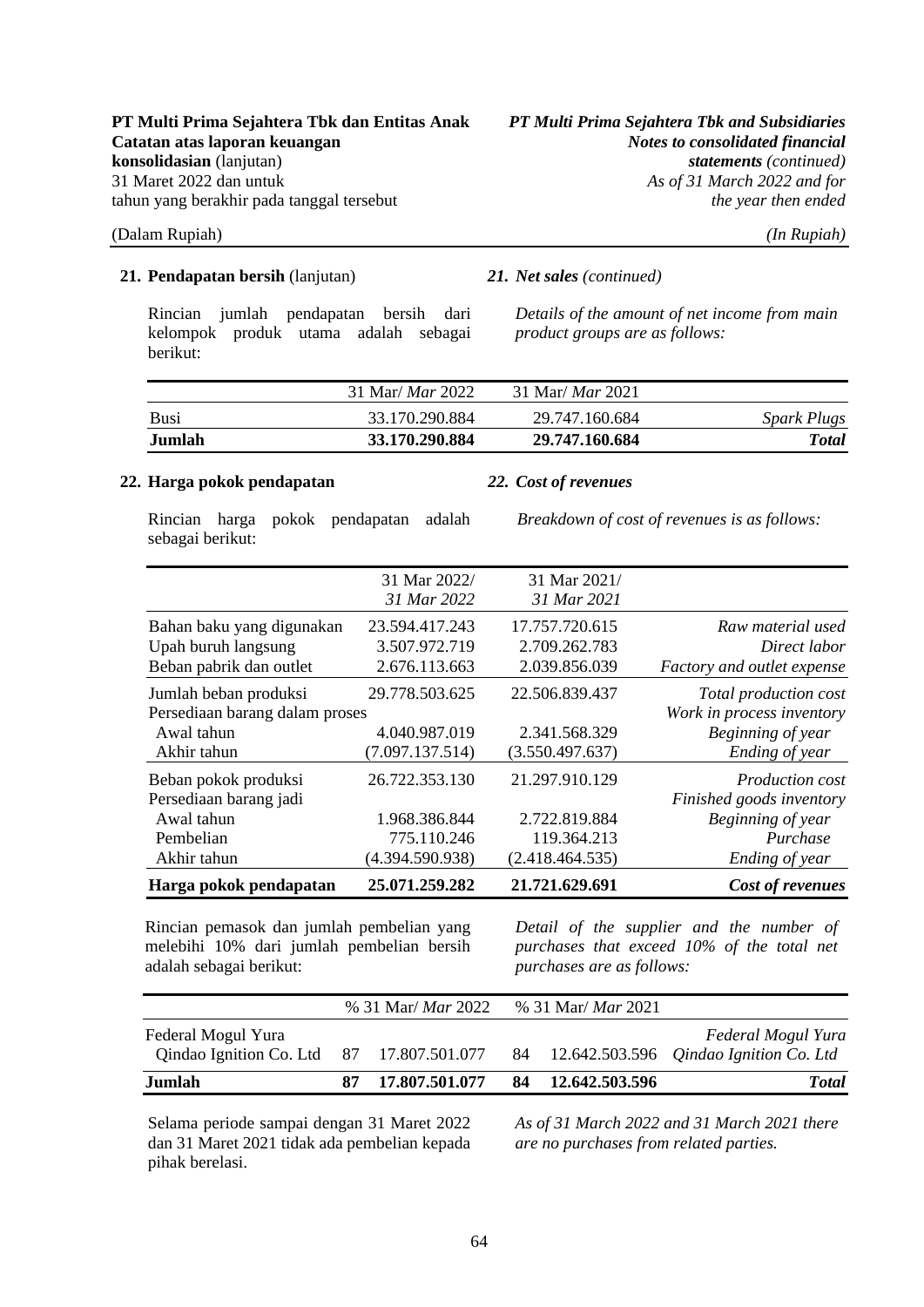As of 31 March 2022 and for

### (Dalam Rupiah) *(In Rupiah)*

### **23. Beban usaha** *23. Operating expenses*

Rincian beban usaha adalah sebagai berikut: *The details of operating expenses are as follows:* 

| Jumlah beban usaha           | 4.804.246.291 | 4.797.246.531 | <b>Total operating expenses</b>   |
|------------------------------|---------------|---------------|-----------------------------------|
| Jumlah beban penjualan       | 2.626.563.704 | 2.659.926.913 | Total selling expenses            |
| Lain-lain                    | 1.107.340.500 | 1.088.645.764 | <b>Others</b>                     |
| telekomunikasi               | 8.935.500     | 50.345.956    | telecommunication                 |
| Listrik, air dan             |               |               | Electricity, water and            |
| Asuransi                     | 21.789.040    | 17.754.000    | <i>Insurance</i>                  |
| Sewa (lihat Catatan 26)      | 37.518.000    | 57.915.000    | Rent (see Note 26)                |
| Angkutan dan transportasi    | 209.473.508   | 186.611.601   | Transportation and freight        |
| Iklan dan promosi            | 261.500.000   | 369.370.000   | Advertising and promotion         |
| Royalti (lihat Catatan 26)   | 980.007.156   | 889.284.592   | Royalty (see Note 26)             |
| Beban penjualan              |               |               | <b>Selling expenses</b>           |
| administrasi                 | 2.177.682.587 | 2.137.319.618 | administrative expenses           |
| Jumlah beban umum dan        |               |               | Total general and                 |
| Lain-lain                    | 91.428.963    | 99.189.535    | <b>Others</b>                     |
| Biaya perbaikan kantor       |               |               | Repair and maintenance            |
| Representasi dan donasi      |               | 10.000.000    | Representation and donation       |
| Pajak dan lisensi            | 3.000.100     | 3.000.000     | Tax and license                   |
| Iklan dan promosi            | 5.500.000     |               | Advertising and promotion         |
| Listrik dan air              | 12.944.697    | 7.597.441     | Electricity and water             |
| Sewa (lihat Catatan 26)      | 20.400.000    | 37.500.000    | Rent (see Note 26)                |
| Registrasi dan iuran tahunan | 22.000.000    | 22.000.000    | Annual registration and fee       |
| Asuransi                     | 23.022.875    |               | <b>Insurance</b>                  |
| Penyusutan                   | 71.131.345    | 55.770.154    | Depreciation                      |
| Iuran bursa efek             | 77.500.000    | 69.000.110    | Stock exchange fee                |
| Transportasi dan perjalanan  | 122.073.000   |               | Transportation and travel         |
| (lihat Catatan 28)           | 327.435.000   | 121.130.200   | (see Note 28)                     |
| Imbalan pasca kerja          |               |               | Post-employment benefit           |
| Gaji, bonus dan tunjangan    | 1.401.246.607 | 1.712.132.178 | Salary, bonus and allowance       |
| administrasi                 |               |               | expenses                          |
| Beban umum dan               |               |               | <b>General and administrative</b> |
|                              | 31 Mar 2022   | 31 Mar 2021   |                                   |
|                              | 31 Mar 2022/  | 31 Mar 2021/  |                                   |
|                              |               |               |                                   |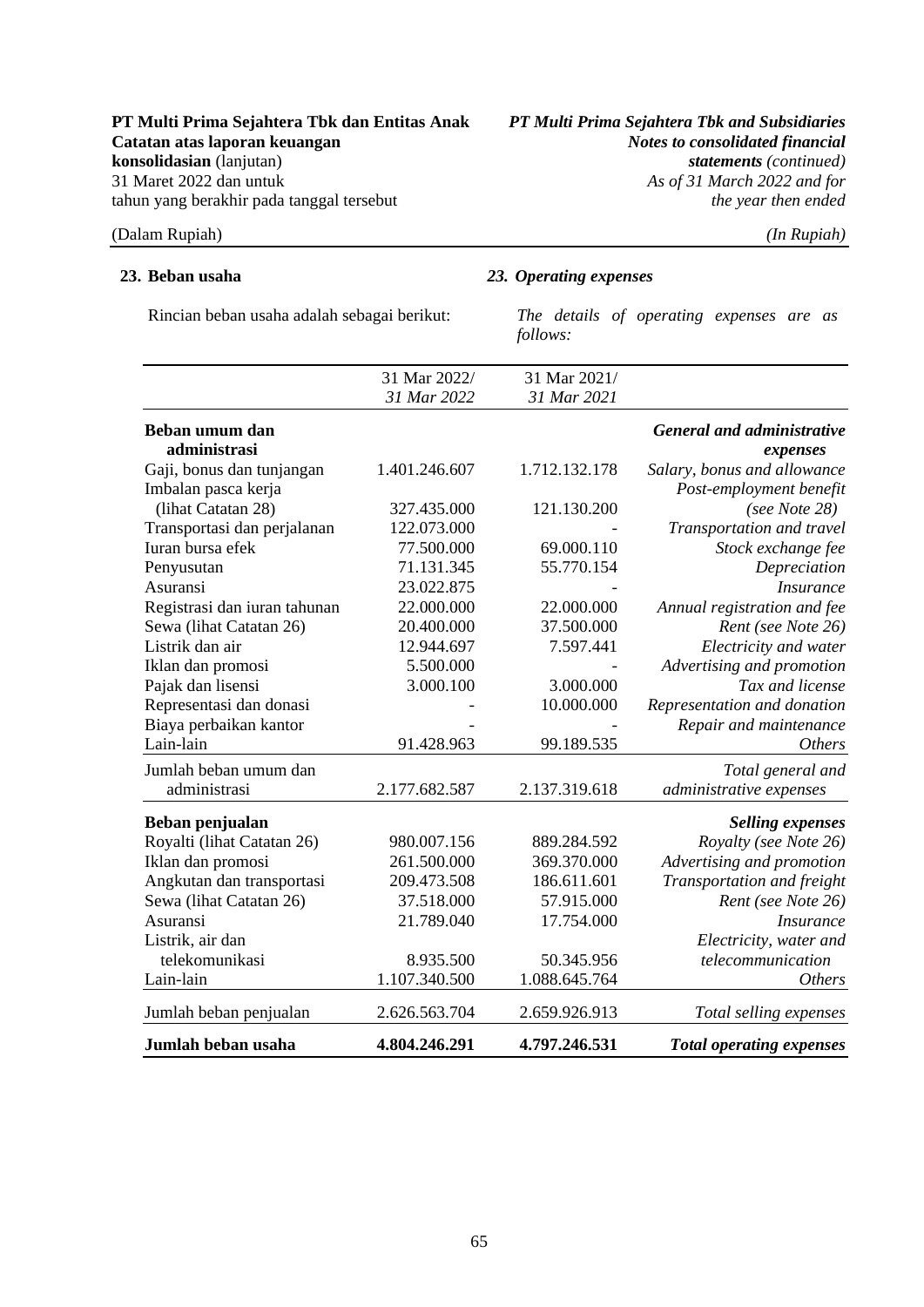### **24. Pendapatan lainnya** *24. Other income*

| Jumlah                         | 3.601.651.339 | 1.596.750.025 | <b>Total</b>                  |
|--------------------------------|---------------|---------------|-------------------------------|
| Laba penjualan aset tetap      |               | 55.000.000    | Gain on sales of fixed assets |
| dan keuangan (lihat Catatan 5) | 232.037.136   | 211.375.680   | fee (see Note 5)              |
| Pendapatan jasa manajemen      |               |               | Financial and management      |
| deposito dan lainnya           | 191.219.336   | 850.703.598   | and others                    |
| Pendapatan bunga jasa giro,    |               |               | Interest income, deposits     |
| Laba kurs, bersih              | 366.025.867   | 479.670.747   | Foreign exchange gain – net   |
| pasca kerja                    | 2.812.369.000 |               | adjustment income             |
| Pendapatan penyesuaian imbalan |               |               | Post-employment benefit       |
|                                | 31 Mar 2022   | 31 Mar 2021   |                               |
|                                | 31 Mar 2022/  | 31 Mar 2021/  |                               |
|                                |               |               |                               |

### **25. Beban lainnya** *25. Other expenses*

| 4.377.368    | 56.929.984   | <i>Others</i> |
|--------------|--------------|---------------|
|              |              |               |
|              | 10.000.000   | Tax expenses  |
| 31 Mar 2022  | 31 Mar 2021  |               |
| 31 Mar 2022/ | 31 Mar 2021/ |               |
|              |              |               |

Perusahaan dan Entitas Anak memiliki beberapa perikatan sebagai berikut:

a. Perusahaan mengadakan perjanjian lisensi dengan Federal Mogul Pty. Ltd., (FM), Amerika Serikat, untuk memproduksi dan menjual busi merk "Champion". Berdasarkan "*Limited Royalty Reduction Agreement*" tanggal 2 Maret 2003, tarif royalti adalah 3% dari pendapatan bersih busi.

Royalti yang dibebankan pada usaha pada tanggal 31 Maret 2022 dan 31 Maret 2021 masing-masing sebesar Rp 980.007.156 dan Rp 889.284.592, disajikan dalam "Beban Penjualan" (lihat Catatan 23). Perjanjian ini akan ditinjau kembali secara berkala dan dapat berlanjut kembali secara otomatis, kecuali ditentukan lain oleh kedua belah pihak.

### **26. Perikatan dan kontinjensi** *26. Commitments and contingencies*

### **Perikatan** *Commitments*

*The Company and Subsidiaries had some engagements as follows:*

*a. The Company entered into a license agreement with Federal Mogul Pty Ltd (FM), United States, to manufacture and sell the spark plugs with brand "Champion". Based on "Limited Royalty Reduction Agreement" dated 2 March 2003, the royalty rate is 3% of net revenues of plugs.* 

*Royalty charged to operations as of 31 March 2022 and 31 March 2021 amounting to Rp 980,007,156 and Rp 889,284,592 respectively, presented under "Selling Expenses" (see Note 23). This agreement will be reviewed periodically and can be resumed automatically, unless specified otherwise by both parties.*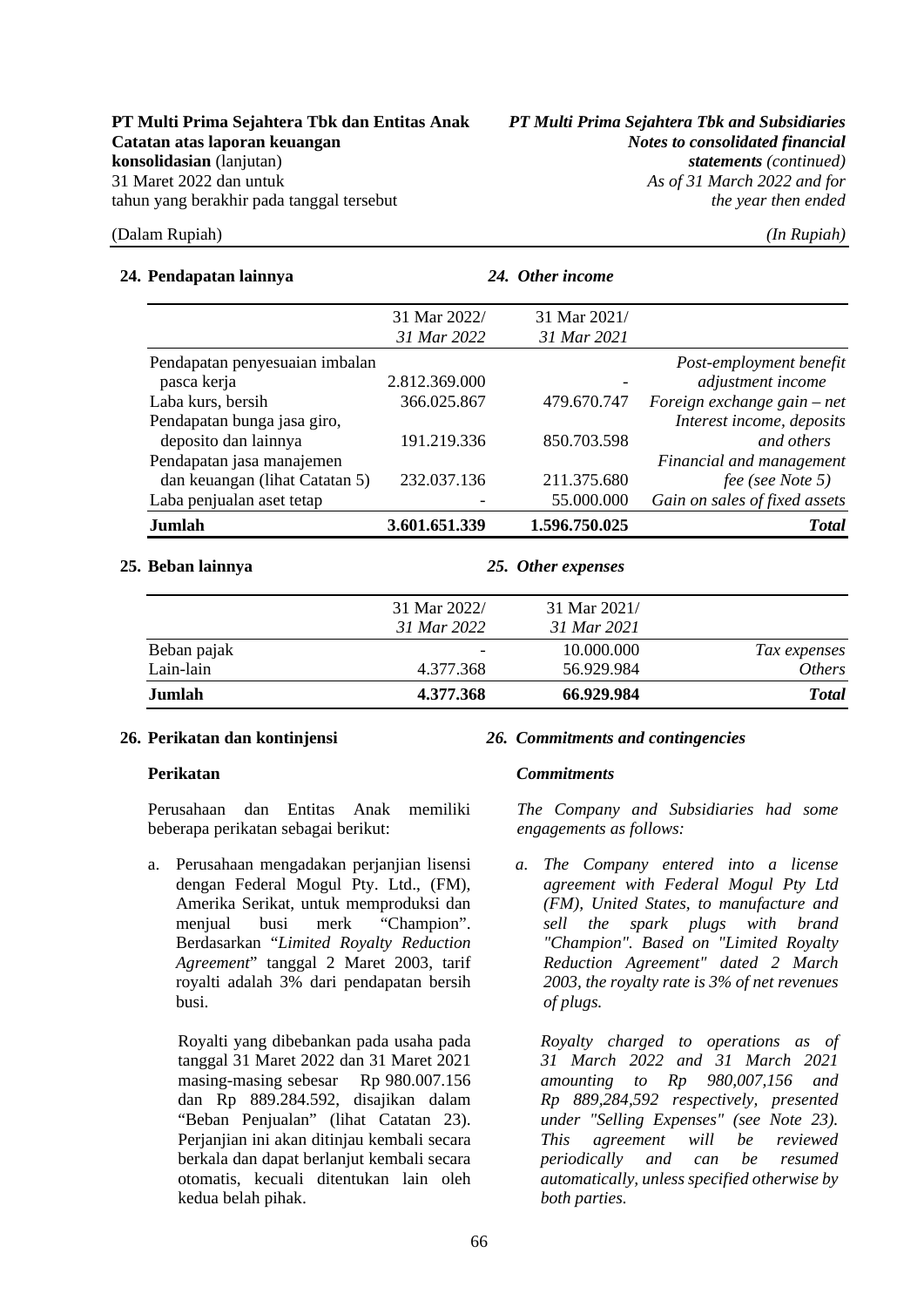- b. Perusahaan mengadakan perjanjian lisensi dengan Federal Mogul Pty. Ltd., (FM), Amerika Serikat, untuk memproduksi dan menjual busi merk "Champion". Mulai pada tanggal 8 Maret 2000, Perusahaan mempunyai perikatan dan komitmen untuk membeli komponen utama busi berbentuk insulator bermerk "Champion" dengan jumlah pembelian sampai dengan 31 Maret 2022 sejumlah Rp 17.807.501.077 dan Rp 12.642.503.596 pada 31 Maret 2021 (lihat Catatan 22).
- c. Perusahaan menandatangani perjanjian sewa kantor di Karawaci dalam mata uang Rupiah dengan PT Kinglab Indonesia (pihak ketiga) untuk jangka waktu selama 12 bulan mulai dari tanggal 1 Januari 2022 sampai dengan 31 Desember 2022.

Beban sewa sehubungan dengan perikatan ini untuk periode yang berakhir 31 Maret 2022 sejumlah Rp 20.400.000 dan 31 Maret 2021 sejumlah Rp 37.500.000 disajikan dalam Beban Umum dan Administrasi (lihat Catatan 23).

### **26. Perikatan dan kontinjensi** (lanjutan) *26. Commitments and contingencies (continued)*

### **Perikatan** (lanjutan) *Commitments (continued)*

- *b. The Company entered into a license agreement with Federal Mogul Pty Ltd (FM), United States, to manufacture and sell the spark plugs with brand "Champion". Starting 8 March 2000, the Company has the engagement and the commitment to purchase the major components in the form of spark plug insulator branded "Champion" with total purchases up to 31 March 2022 amounting to Rp 17,807,501,077 and Rp 12,642,503,596 as of 31 March 2021 (see Note 22).*
- *c. The Company entered into an office rental in Karawaci agreement denominated in Rupiah with PT Kinglab Indonesia (third party) for a period of 12 months starting from 1 January 2022 up to 31 December 2022.*

*Rent expense related to this commitment for the period ended 31 March 2022 is amounting to Rp 20,400,000 and 31 March 2021 is amounting to Rp 37,500,000, presented under General and Administrative Expenses (see Note 23).*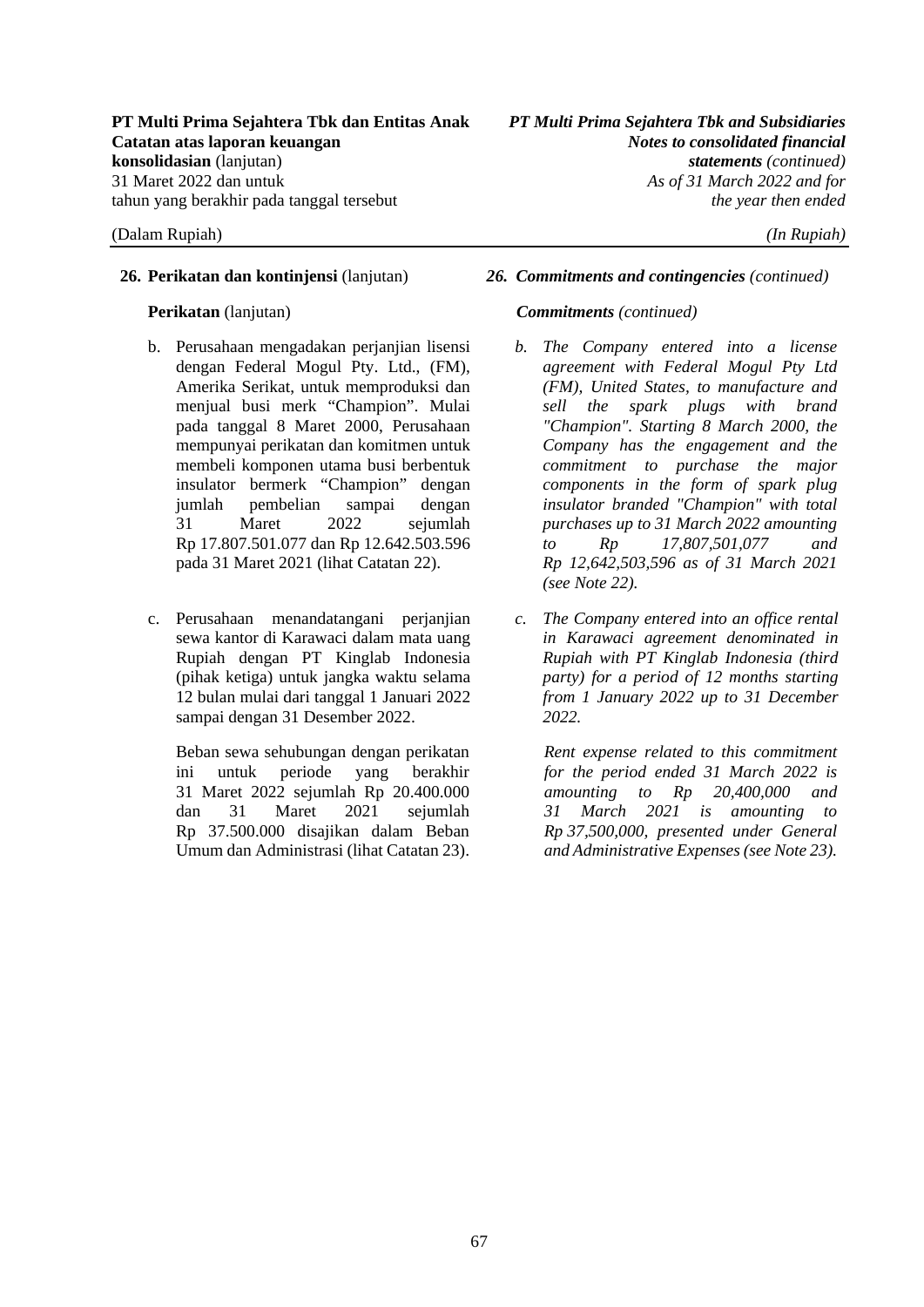d. Pada tanggal 19 Oktober 2020, Perusahaan menandatangani perjanjian sewa menyewa rumah dengan Drs. Bunyamin Ibrahim (pihak ketiga) untuk jangka waktu 1 Januari 2021 sampai dengan 31 Desember 2022.

Beban sewa sehubungan dengan perikatan ini untuk periode yang berakhir 31 Maret 2022 dan 31 Maret 2021 masingmasing sebesar Rp 37.518.000 dan Rp 57.915.000 disajikan dalam Beban Penjualan (lihat Catatan 23).

### **27. Aset dan liabilitas dalam mata uang asing** *27. Assets and liabilities denominated in foreign*

Posisi aset dan liabilitas Perusahaan dan Entitas Anak dalam mata uang asing pada tanggal 31 Maret 2022 dan 31 Desember 2021 adalah sebagai berikut:

### **26. Perikatan dan kontinjensi** (lanjutan) *26. Commitments and contingencies (continued)*

### **Perikatan** (lanjutan) *Commitments (continued)*

*d. On 19 October 2020, the Company signed a house rent agreement with Drs. Bunyamin Ibrahim (third party) for the period of 1 January 2021 till 31 December 2022.* 

*Rent expense related to this commitment for the period ended 31 March 2022 and 31 March 2021 is amounting to Rp 37,518,000 and Rp 57,915,000 respectively presented under Selling Expenses (see Note 23).*

## *currencies*

*The position of assets and liabilities of the Company and its Subsidiaries in foreign currencies as of 31 March 2022 and 31 December 2021 is as follows:*

| 31 Maret 2022      | Mata uang asing/          | Setara Rupiah/    | 31 March 2022             |
|--------------------|---------------------------|-------------------|---------------------------|
|                    | <b>Foreign Currencies</b> | Rupiah Equivalent |                           |
| Aset               |                           |                   | <i>Assets</i>             |
| Kas dan setara kas | USD 423.447               | 6.097.642.565     | Cash and cash equivalents |
| Piutang usaha      | <b>USD 20.755</b>         | 298.866.712       | Trade receivable          |
| Jumlah             | USD 444.202               | 6.396.509.277     | Total                     |
| <b>Liabilitas</b>  |                           |                   | Liability                 |
| Utang usaha        | USD 416, 003              | 5.990.436.704     | Trade payable             |
| Jumlah             | <b>USD 416.003</b>        | 5.990.436.704     | Total                     |
| Aset - bersih      | <b>USD 28.199</b>         | 406.072.573       | Assets - net              |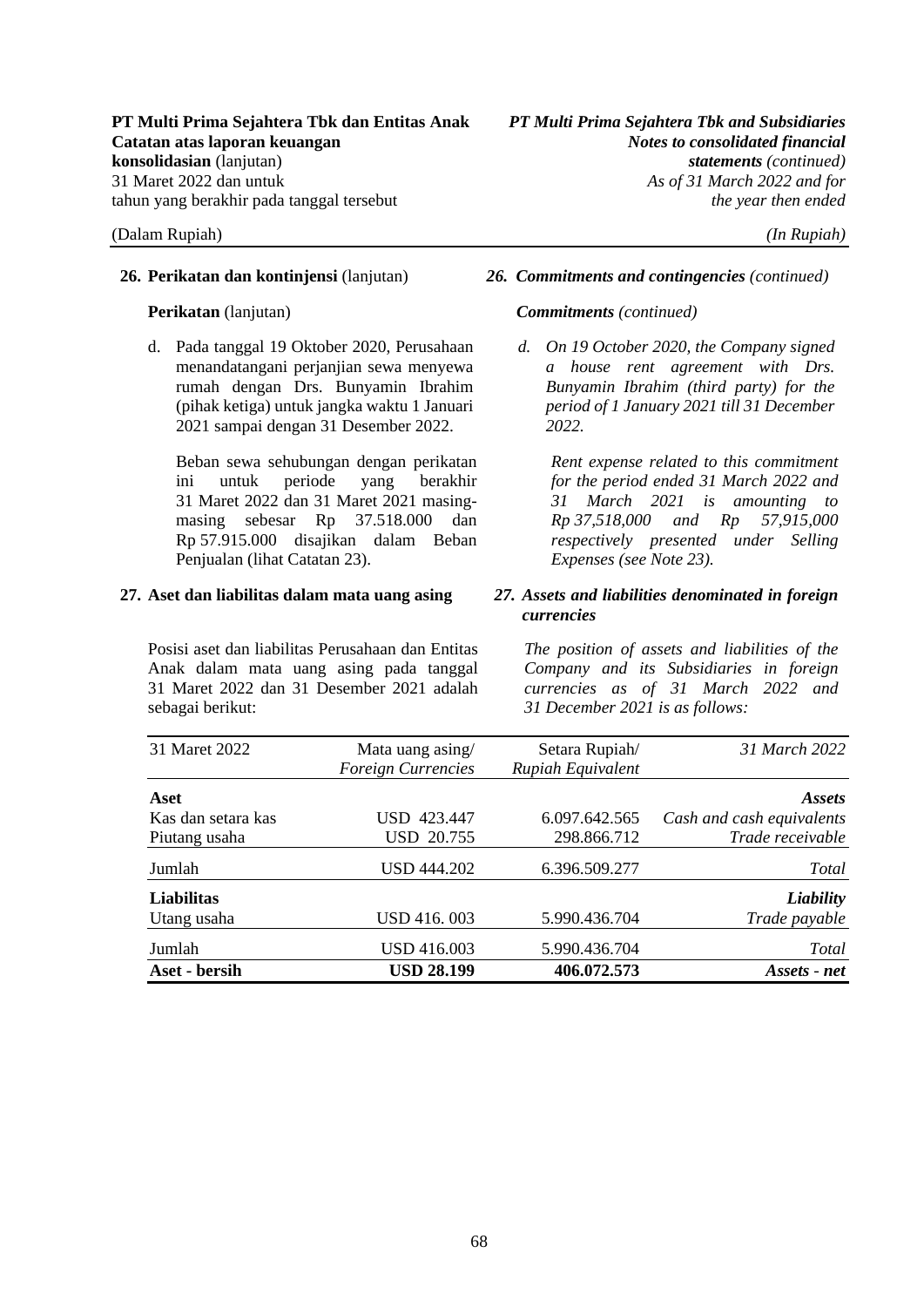(lanjutan)

**27. Aset dan liabilitas dalam mata uang asing**  *27. Assets and liabilities denominated in foreign currencies (continued)*

| 31 Desember 2021   | Mata uang asing/<br>Foreign Currencies | Setara Rupiah/<br>Rupiah Equivalent | 31 December 2021          |
|--------------------|----------------------------------------|-------------------------------------|---------------------------|
| Aset               |                                        |                                     | <i>Assets</i>             |
| Kas dan setara kas | 580.538<br>USD.                        | 8.283.693.298                       | Cash and cash equivalents |
| Piutang usaha      | 34.450<br>USD.                         | 619.988.050                         | Trade receivable          |
| Jumlah             | USD 614.988                            | 8.903.681.348                       | Total                     |
| Liabilitas         |                                        |                                     | Liability                 |
| Utang usaha        | 473.882<br>USD.                        | 6.761.822.268                       | Trade payable             |
| Jumlah             | <b>USD 473.882</b>                     | 6.761.822.268                       | <b>Total</b>              |
| Aset - bersih      | <b>USD 141.106</b>                     | 2.141.859.080                       | Assets - net              |

Perusahaan dan entitas anak melakukan kebijakan dengan mengupayakan aset dalam mata uang asing selalu tersedia atau cukup untuk melunasi liabilitas mata uang asing. Manajemen memandang belum perlu melakukan lindung nilai karena aset dalam mata uang asing yang tersedia cukup untuk melunasi liabilitas dalam mata uang asing.

Sejak 1 Januari 2022 Perusahaan dan Entitas Anak telah menghitung estimasi kewajiban pasca kerja sehubungan dengan Undang-Undang Ketenagakerjaan No. 11/2020 dan Peraturan Pemerintah No. 35 tahun 2021. Tidak ada pendanaan yang dilakukan sehubungan dengan program manfaat karyawan tersebut.

Perusahaan dan Entitas Anak menerapkan PSAK No. 24: "Imbalan Kerja". Melalui PSAK ini Perusahaan dan Entitas Anak menerapkan metode sistematis atas pengakuan yang lebih cepat dari keuntungan/kerugian aktuarial yang timbul dari imbalan pasti, antara lain pengakuan langsung keuntungan/kerugian yang terjadi pada periode berjalan kedalam penghasilan komprehensif lain.

*The Company and subsidiaries carry out the policy by making sure that assets in foreign currencies are always available or sufficient to pay off foreign currency liabilities. Management believes that it is not necessary to hedge for foreign currency due to assets provided is enough to pay off the liabilities in foreign currency.*

### **28. Imbalan pasca kerja** *28. Post-employment benefits*

*The Company and Subsidiaries have calculated the estimated post-employment obligations with respect to the Employment Act No. 11/2020 and Government Regulations No. 35 of 2021. There is no funding committed in connection with the employee benefits program.*

*The Company and Subsidiaries applied SFAS No. 24, "Employee Benefits". In this SFAS, the Company and its Subsidiaries applied a systematic method for recognition faster than gains losses arising from defined benefit, including, direct recognition of gains/losses incurred in the current period in other comprehensive income.*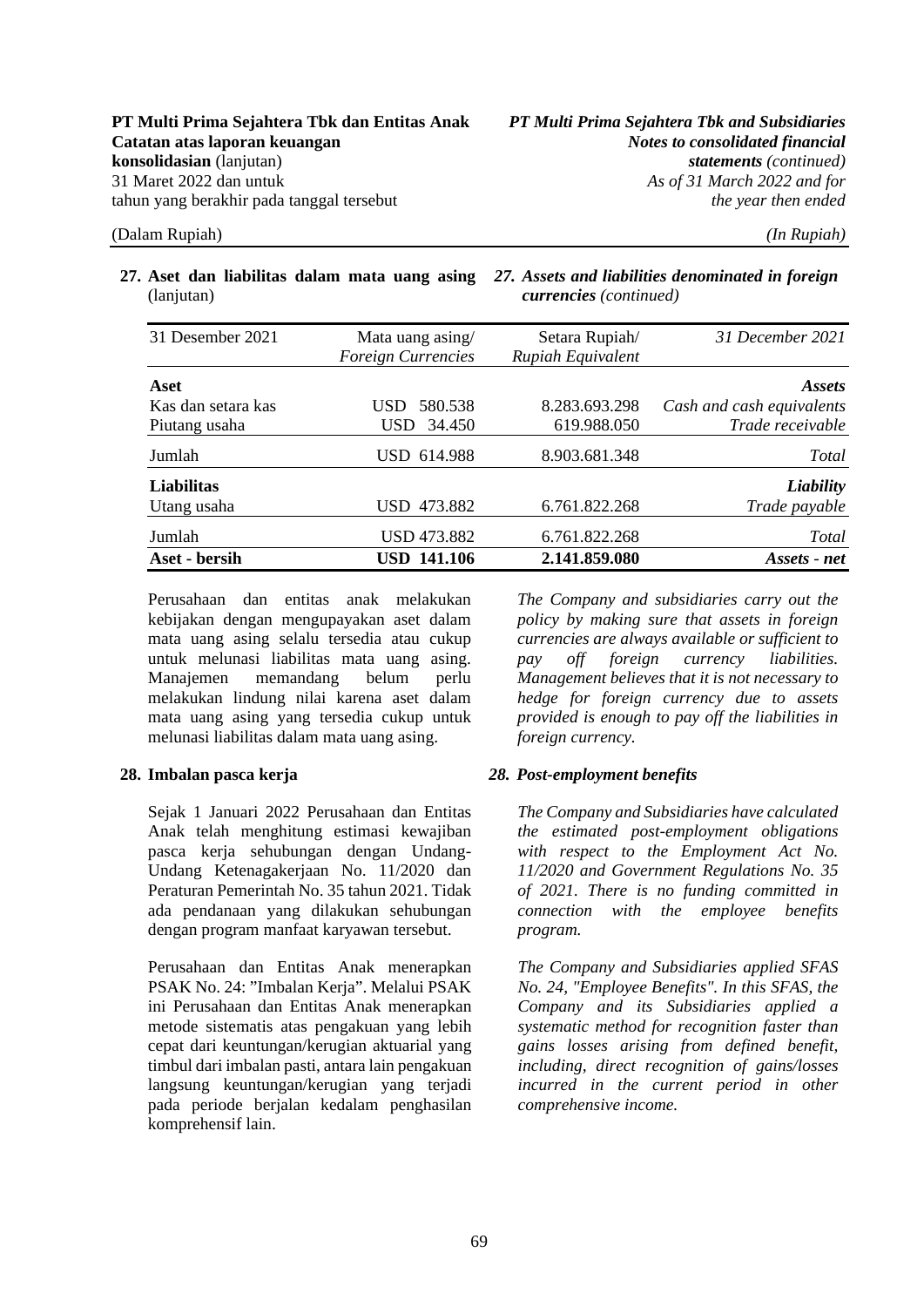### **PT Multi Prima Sejahtera Tbk dan Entitas Anak** *PT Multi Prima Sejahtera Tbk and Subsidiaries* **Catatan atas laporan keuangan** *Notes to consolidated financial*  **konsolidasian** (lanjutan) *statements* (continued)<br>
31 Maret 2022 dan untuk<br>
As of 31 March 2022 and for tahun yang berakhir pada tanggal tersebut *the year then ended*

As of 31 March 2022 and for

### (Dalam Rupiah) *(In Rupiah)*

Jumlah kewajiban yang diakui di laporan posisi keuangan konsolidasian:

### **28. Imbalan pasca kerja** (lanjutan) *28. Post-employment benefits (continued)*

*Total liabilities recognized in the consolidated statement of financial position:*

| Kewajiban program manfaat karyawan        | 9.241.375.000            | 11.549.522,000          | <b>Employee benefit liabilities</b>   |
|-------------------------------------------|--------------------------|-------------------------|---------------------------------------|
| belum diakui                              | $\overline{\phantom{0}}$ | -                       | gain (loss)                           |
| Keuntungan atau (kerugian) aktuaria yang  |                          |                         | Unrecognized actuarial                |
| Kewajiban transisi                        | 9.241.375.000            | 11.549.522.000          | <i>Transition liabilities</i>         |
| Nilai wajar aset program manfaat karyawan | -                        |                         | - Fair value of employee benefit plan |
| Nilai sekarang kewajiban masa lalu        | 9.241.375.000            | 11.549.522.000          | Current value of past liability       |
|                                           | 31 Mar/ <i>Mar</i> 2022  | 31 Des/ <i>Dec</i> 2021 |                                       |

### **Beban manfaat karyawan pada tahun berjalan**

#### *Accrued benefits in the current year*

|                                          | 31 Mar/ Mar 2022 31 Des/ Dec 2021 |                |                                      |
|------------------------------------------|-----------------------------------|----------------|--------------------------------------|
| Beban bunga                              | 161.334.000                       | 845.801.000    | Interest expense                     |
| BJL - amandemen program                  | (2.812.369.000)                   | (156.048.000)  | $PSC - benefit changes$              |
| Penyesuaian atas pengakuan masa          |                                   |                | Adjustment due to recognition of     |
| masa kerja lalu karyawan                 | 2.949.000                         | 31.285.000     | past services                        |
| Beban jasa kini                          | 163.152.000                       | 832.853.000    | Current service cost                 |
| Jumlah beban manfaat yang diakui         |                                   |                | Total recognized employee            |
| karvawan                                 | (2.484.934.000)                   | 1.553.891.000  | benefit expense                      |
| Kelebihan pembayaran imbalan             |                                   | 75.440.000     | Surplus from compensation paid       |
| Akibat yang timbul dari imbalan          |                                   |                | Result arising from                  |
| yang dibayarkan                          |                                   |                | compensation paid                    |
| Jumlah beban manfaat yang diakui         |                                   |                | Total recognized employee benefit    |
| karyawan setelah pembayaran              | (2.484.934.000)                   | 1.629.331.000  | expense after payment                |
|                                          |                                   |                |                                      |
|                                          | 31 Mar/ Mar 2022 31 Des/ Dec 2021 |                |                                      |
| Kewajiban awal tahun                     | 11.549.522.000                    | 11.064.226.000 | Liability at beginning of the year   |
| Aktual manfaat karyawan yang dibayar     |                                   | (615.733.000)  | Actual employee benefit paid         |
| Beban manfaat karyawan yang diakui       |                                   |                | Recognized accrued benefit           |
| pada tahun berjalan                      | (2.484.934.000)                   | 1.629.331.000  | in the current year                  |
| Beban manfaat karyawan yang diakui pada  |                                   |                | Recognized accrued benefit income in |
| penghasilan (beban) komprehensif lainnya | 176.787.000                       | (452.862.000)  | other comprehensive income (expense) |
| Kelebihan pembayaran imbalan             |                                   | (75.440.000)   | Surplus from compensation paid       |
| Kewajiban manfaat yang diakui pada       |                                   |                | Benefit liability recognized         |
| tahun berjalan                           | 9.241.375.000                     | 11.549.522.000 | in current year                      |

Perhitungan imbalan pasca kerja ini sesuai dengan laporan perhitungan aktuaris yang dibuat oleh aktuaris Steven & Mourits tertanggal 12 April 2022.

*The calculation of post-employment benefits is in accordance with the actuarial calculation report made by an actuary of Steven & Mourits dated 12 April 2022.*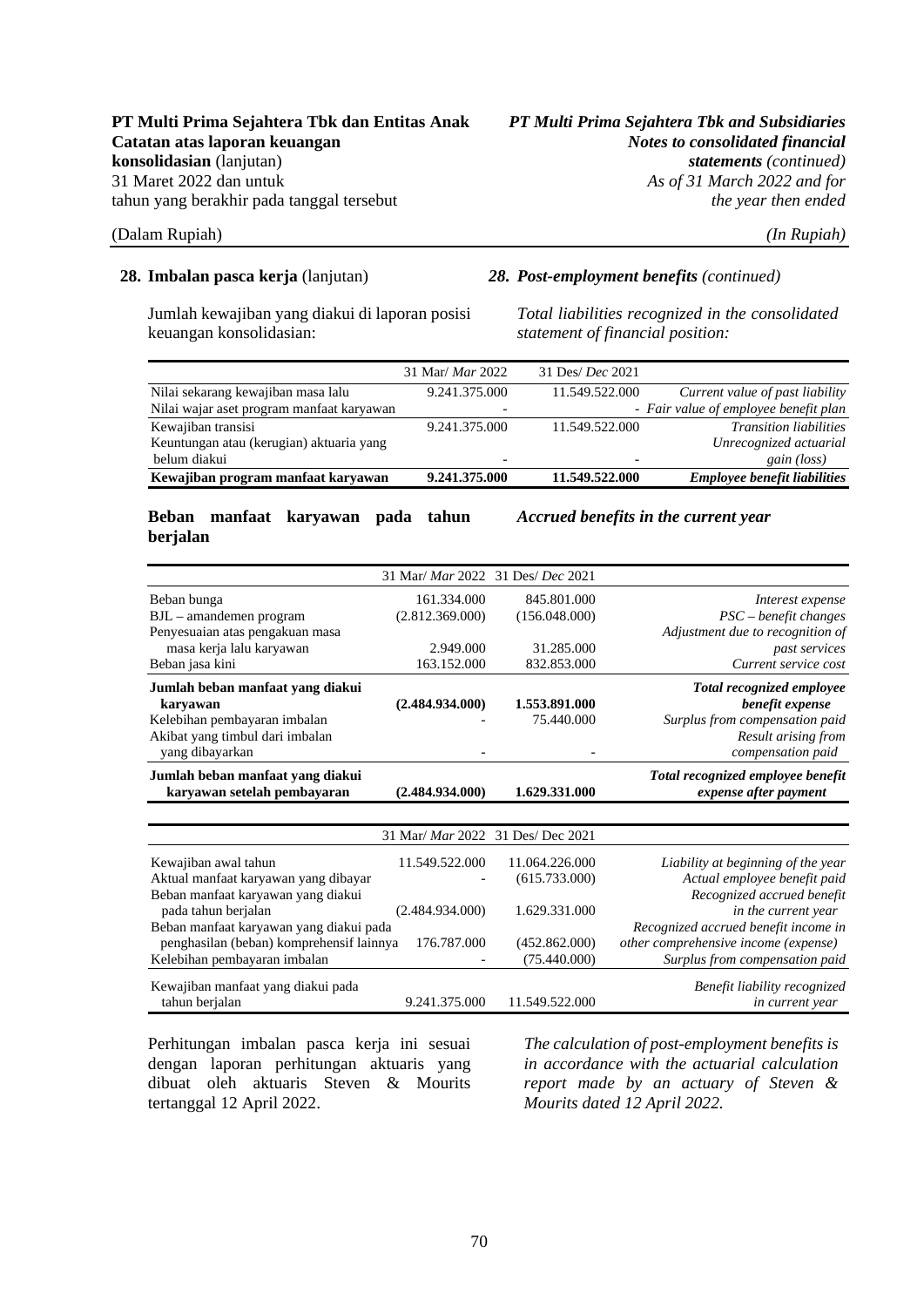As of 31 March 2022 and for

#### (Dalam Rupiah) *(In Rupiah)*

Asumsi utama yang digunakan dalam menentukan biaya manfaat pensiun oleh aktuaris independen, adalah sebagai berikut:

### **28. Imbalan pasca kerja** (lanjutan) *28. Post-employment benefits (continued)*

*The main assumptions used in determining the cost of pension benefits by an independent actuary, are as follows:*

|                          | 31 Mar/ <i>Mar</i> 2022           | 31 Des/ Dec 2021                  |                              |
|--------------------------|-----------------------------------|-----------------------------------|------------------------------|
| Usia pensiun normal      | 55 tahun/years old                | 55 tahun/years old                | <i>Normal retirement</i> age |
| Tingkat diskonto         | 7,60 % per tahun/ <i>per year</i> | 7,40 % per tahun/ <i>per year</i> | Discount rate                |
| Tingkat proyeksi         |                                   |                                   | Projected rate of            |
| kenaikan gaji            | 9,0% per tahun/ <i>per year</i>   | 9,0% per tahun/ <i>per year</i>   | salary increase              |
| Tingkat cacat            | 10% tingkat mortalitas/           | 10% tingkat mortalitas/           | Disability rate              |
|                          | Mortality rate                    | Mortality rate                    |                              |
| Tingkat pengunduran diri | 10% untuk usia 25 tahun           | 10% untuk usia 25 tahun           | Turnover rate                |
|                          | dan menurun dengan garis          | dan menurun dengan garis          |                              |
|                          | lurus sebesar 0% pada usia        | lurus sebesar 0% pada usia        |                              |
|                          | 45 tahun lalu mendatar/           | 45 tahun lalu mendatar/           |                              |
|                          | 10% for 25 years old and          | 10% for 25 years old and          |                              |
|                          | decreased linearly to             | decreased linearly to             |                              |
|                          | $0\%$ at 45 years old and         | $0\%$ at 45 years old and         |                              |
|                          | then flat                         | then flat                         |                              |
| Tabel kematian           | Tabel mortalitas                  | Tabel mortalitas                  | Mortality table              |
|                          | Indonesia 2019                    | Indonesia 2019                    |                              |
|                          | (TMI IV) /                        | (TMI IV) /                        |                              |
|                          | Mortality table of                | Mortality table of                |                              |
|                          | Indonesia 2019                    | Indonesia 2019                    |                              |

Jumlah untuk PEB nilai kini kewajiban, nilai wajar aset dan rencana status pendanaan dan penyesuaian pengalaman (keuntungan/kerugian aktuaria) dari tahun 2018 sampai 2022 direpresentasikan sebagai berikut (dalam ribuan):

*PEB amount of the present value of liabilities, the fair value of assets and funded status plan and experience adjustments (actuarial gains/losses) from 2018 to 2022 are represented as follows (in thousands rupiah):* 

|                          | 2018       | 2019       | 2020       | 2021       | 2022      |                                      |
|--------------------------|------------|------------|------------|------------|-----------|--------------------------------------|
| Nilai kini kewajiban     | 10.665.524 | 10.835.330 | 11.064.226 | 11.549.522 | 9.241.375 | Current value of liabilities         |
| Nilai wajar aset program |            |            |            |            |           | - Fair value of program asset        |
| Status pendanaan         | 10.665.524 | 10.835.330 | 11.064.226 | 11.549.522 | 9.241.375 | <b>Funding status</b>                |
| Periode:                 |            |            |            |            |           | Period:                              |
| Pengalaman penyesuaian   |            |            |            |            |           | <i>Experience adjustments</i>        |
| Kewajiban laba (rugi)    | 1.946.112  | 3.290.700  | 1.972.559  | 1.629.331  |           | 9.241.375 Gain (loss) on liabilities |
| Aset (laba/rugi)         |            |            |            |            |           | Asset (gain/loss)                    |
|                          |            |            |            |            |           |                                      |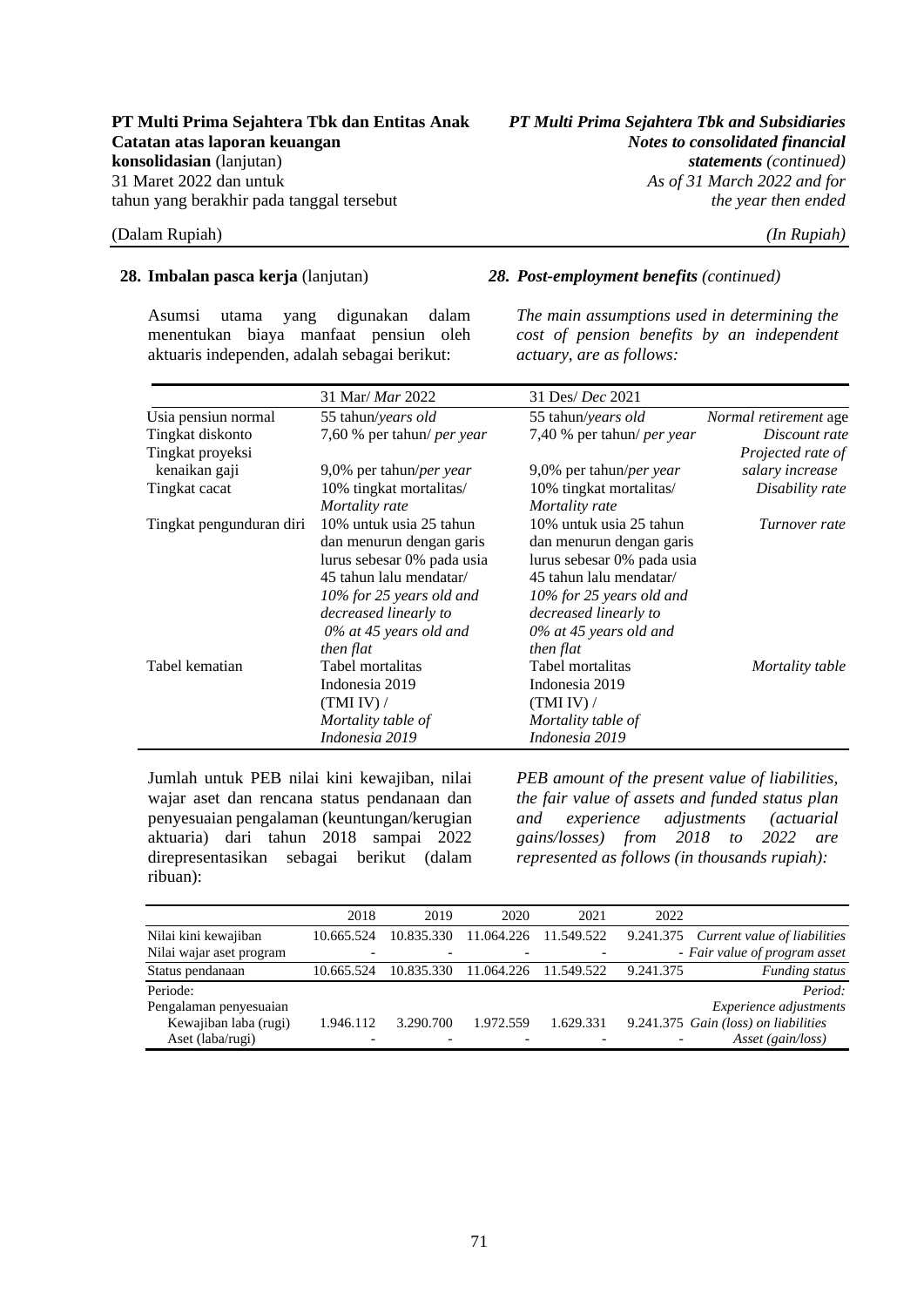Informasi segmen Perusahaan dan Entitas Anak disajikan berdasarkan segmen usaha.

Perusahaan dan Entitas Anak dikelompokkan dalam divisi usaha yang terdiri dari pabrik busi dan distribusi lampu mobil, minyak goreng, motor dan lain-lainnya. Divisi usaha ini juga digunakan sebagai dasar pelaporan informasi segmen primer. Segmen usaha yang dilaporkan memenuhi baik tes 10% maupun tes 75% seperti yang dipersyaratkan dalam Standar Akuntansi Keuangan.

Informasi segmen primer yang berupa segmen usaha Perusahaan dan Entitas Anak adalah sebagai berikut:

Untuk tahun yang berakhir pada tanggal 31 Maret 2022 adalah sebagai berikut:

#### **29. Informasi segmen** *29. Segment information*

*Segment information of the Company and Subsidiaries are presented based on business segments.*

#### Segmen primer *Primary segment*

*The Company and Subsidiaries' businesses are grouped into divisions consisting of the spark plug factory and distribution of auto lamps, cooking oil, motors and others. This business division is also used as the basis for reporting primary segment information. The reported business segments fulfilled both tests at 10% and 75% test as required by the Financial Accounting Standards.*

*Primary segment information in the form of segments of the Company and Subsidiaries are as follows:*

*For the year ended 31 March 2022 is as follows:* 

|                           |                 | Pabrik/Factory |                 | Distribusi/Distribution |                 |                                |
|---------------------------|-----------------|----------------|-----------------|-------------------------|-----------------|--------------------------------|
|                           | Busi/           | Lain-lain/     | Jumlah/         | Eliminasi/              | Konsolidasian/  |                                |
|                           | Plug            | Other          | Total           | Elimination             | Consolidation   |                                |
|                           |                 |                |                 |                         |                 |                                |
| Pendapatan bersih         | 33.170.290.884  |                | 33.170.290.884  |                         | 33.170.290.884  | Net sales                      |
| Harga pokok pendapatan    | 25.071.259.282  |                | 25.071.259.282  |                         | 25.071.259.282  | Cost of sales                  |
| Hasil                     |                 |                |                 |                         |                 | <b>Result</b>                  |
| Hasil segmen              | 8.099.031.602   |                | 8.099.031.602   |                         | 8.099.031.602   | Segment result                 |
| Beban Perusahaan yang     |                 |                |                 |                         |                 | Corporate expense which        |
| tidak dapat dialokasi     | (4.803.739.291) | (507.000)      | (4.804.246.291) |                         | (4.804.246.291) | cannot be allocated            |
| Pendapatan lainnya        |                 |                |                 |                         |                 | Other income                   |
| Laba kurs – bersih        |                 |                |                 |                         |                 | Foreign exchange               |
| hersih                    | 366.025.867     |                | 366.025.867     |                         | 366.025.867     | gain - net                     |
| Penghasilan bunga         | 175.389.216     | 15.830.120     | 191.219.336     |                         | 191.219.336     | Interest income                |
| Laba penjualan aset tetap |                 |                |                 |                         |                 | - Gain on sale of fixed assets |
| Pendapatan jasa manajemen | 232.037.136     |                | 232.037.136     |                         | 232.037.136     | Management fee                 |
| Lain-lain                 | 2.812.369.000   |                | 2.812.369.000   | ۰                       | 2.812.369.000   | <i><u><b>Others</b></u></i>    |
|                           | 3.585.821.219   | 15.830.120     | 3.601.651.339   |                         | 3.601.651.339   |                                |
| Beban lainnya             |                 |                |                 |                         |                 | Other expenses                 |
| Beban pajak               |                 |                |                 |                         |                 | Tax expense                    |
| Lain-lain                 | (4.377.368)     |                | (4.377.368)     | ٠                       | (4.377.368)     | <i>Others</i>                  |
|                           |                 |                |                 |                         |                 |                                |
| Laba (rugi) usaha         | 6.876.736.162   | 15.323.120     | 6.892.059.282   |                         | 6.892.059.282   | Operating profit (loss)        |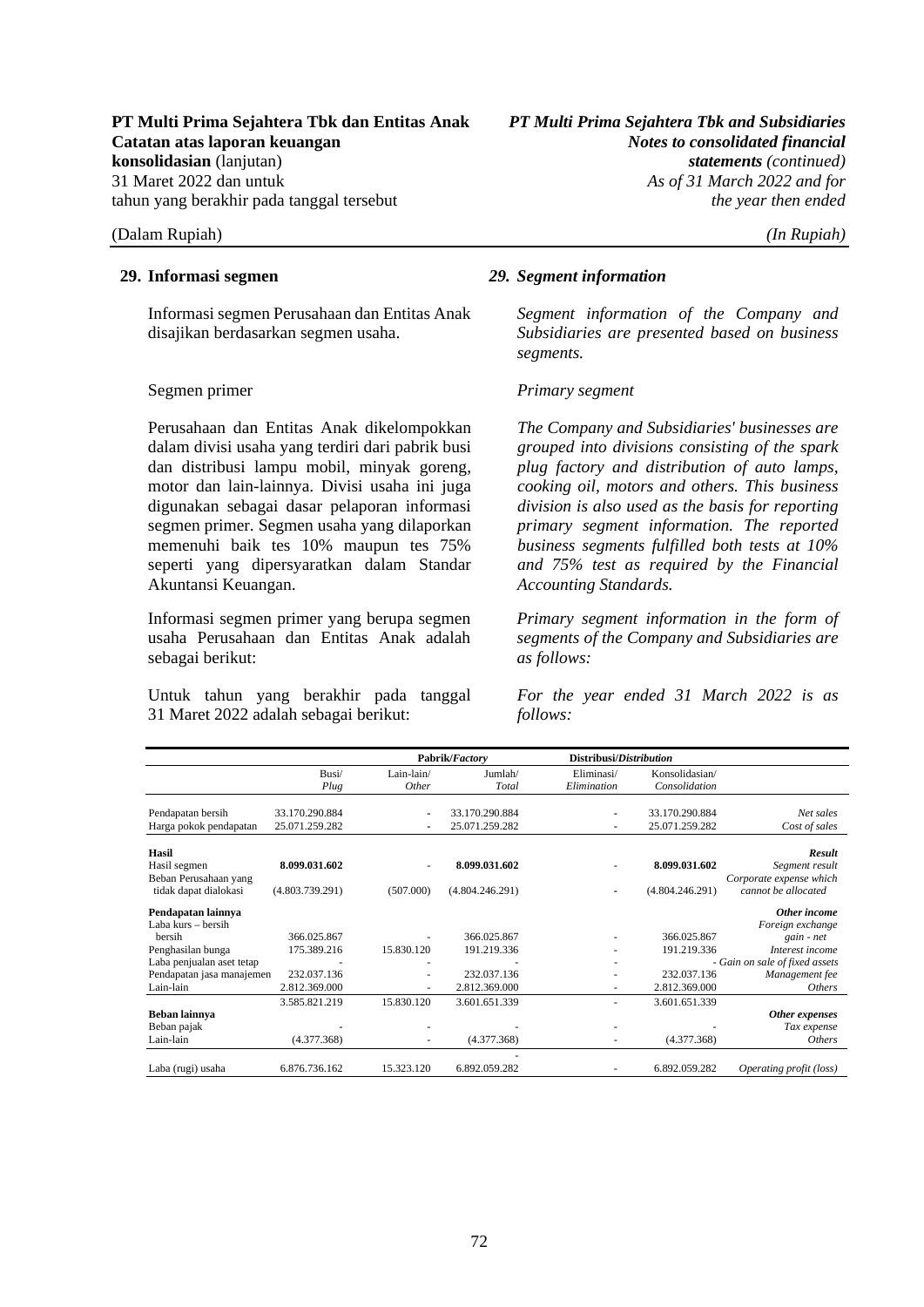### **PT Multi Prima Sejahtera Tbk dan Entitas Anak** *PT Multi Prima Sejahtera Tbk and Subsidiaries* **Catatan atas laporan keuangan** *Notes to consolidated financial*  **konsolidasian** (lanjutan) *statements* (continued)<br>31 Maret 2022 dan untuk *As of 31 March 2022 and for* tahun yang berakhir pada tanggal tersebut *the year then ended*

### (Dalam Rupiah) *(In Rupiah)*

Untuk tahun yang berakhir pada tanggal 31 Maret 2022 adalah sebagai berikut: (lanjutan)

### **29. Informasi segmen** (lanjutan) *29. Segment information (continued)*

*For the year period ended 31 March 2022 is as follows: (continued)*

|                                                                             |                             | Pabrik/Factory      |                             | Distribusi/Distribution   |                                 |                                                                                |
|-----------------------------------------------------------------------------|-----------------------------|---------------------|-----------------------------|---------------------------|---------------------------------|--------------------------------------------------------------------------------|
|                                                                             | Busi/<br>Plug               | Lain-lain/<br>Other | Jumlah/<br>Total            | Eliminasi/<br>Elimination | Konsolidasian/<br>Consolidation |                                                                                |
| Beban keuangan                                                              |                             |                     |                             |                           |                                 | <b>Financial expenses</b>                                                      |
| Bagian atas laba rugi bersih<br>perusahaan asosiasi                         | 2.056.882.358               | 580.087.689         | 2.636.970.047               |                           | 2.636.970.047                   | Portion of net profit (loss)<br>in associate company                           |
| Laba (rugi) sebelum pajak                                                   | 8.933.618.520               | 595.410.809         | 9.529.029.329               | $\overline{a}$            | 9.529.029.329                   |                                                                                |
| Beban (penghasilan) pajak                                                   | (1.389.049.250)             |                     | (1.389.049.250)             | ÷,                        | (1.389.049.250)                 | Profit (loss) before tax<br>Tax income (expense)                               |
|                                                                             |                             |                     |                             |                           |                                 |                                                                                |
| Laba (rugi) setelah pajak<br>Pendapatan (beban)                             | 7.544.569.270               | 595.410.809         | 8.139.980.079               |                           | 8.139.980.079                   | Profit (loss) after tax<br>Other comprehensive                                 |
| komprehensif lainnya                                                        | (146.733.210)               |                     | (146.733.210)               |                           | (146.733.210)                   | income (expense)                                                               |
| Laba komprehensif, bersih                                                   | 7.397.836.060               | 595.410.809         | 7.993.246.869               |                           | 7.993.246.869                   | Net comprehensive profit                                                       |
|                                                                             |                             |                     |                             |                           |                                 |                                                                                |
|                                                                             |                             |                     | Pabrik/Factory              | Distribusi/Distribution   |                                 |                                                                                |
|                                                                             | Busi/                       | Lain-lain/          | Jumlah/                     | Eliminasi/                | Konsolidasian/                  |                                                                                |
|                                                                             | Plug                        | Other               | Total                       | Elimination               | Consolidation                   |                                                                                |
| Aset<br>Aset segmen<br>Aset yang tidak dapat<br>dialokasi                   | 311.162.922.903             | 93.064.903.318      | 404.227.826.221             | (88.283.019.479)          | 315.944.806.742                 | <b>Assets</b><br>Segment assets<br>Assets which cannot<br>be allocated         |
| Jumlah aset                                                                 | 311.162.922.903             | 93.064.903.318      | 404.227.826.221             | (88.283.019.479)          | 315.944.806.742                 | Total assets                                                                   |
| Liabilitas<br>Liabilitas segmen<br>Liabilitas yang tidak<br>dapat dialokasi | 70.332.420.397              | 27.040.000.000      | 97.372.420.397              | (73.444.237.647)          | 23.928.182.750                  | Liabilities<br>Segment liabilities<br>Liabilities which cannot<br>be allocated |
| <b>Jumlah liabilitas</b>                                                    | 70.332.420.397              | 27.040.000.000      | 97.372.420.397              | (73.444.237.647)          | 23.928.182.750                  | <b>Total liabilities</b>                                                       |
| Informasi segmen<br>lainnya                                                 |                             |                     |                             |                           |                                 | Other segment<br>information                                                   |
| Penyusutan                                                                  | 268.989.907<br>(19.000.000) | $\bar{a}$           | 268.989.907<br>(19.000.000) | ä,                        | 268.989.907<br>(19.000.000)     | Depreciation                                                                   |
| Pengeluaran modal<br>Arus kas segmen                                        |                             |                     |                             |                           |                                 | Capital expenditure<br>Cash flows segment                                      |
| Aktivitas operasi                                                           | (6.118.429.722)             |                     | (6.118.429.722)             |                           | (6.118.429.722)                 | Operating activities                                                           |
| Aktivitas investasi                                                         | 101.823.586                 |                     | 101.823.586                 | L.                        | 101.823.586                     | Investing activities                                                           |
| Aktivitas pendanaan                                                         | 1.178.632.330               |                     | 1.178.632.330               |                           | 1.178.632.330                   | Financing activities                                                           |
| Kenaikan kas dan<br>setara kas                                              | (4.837.973.806)             |                     | (4.837.973.806)             |                           | (4.837.973.806)                 | Increase in cash and<br>cash equivalents                                       |
| Pengaruh perubahan<br>kurs mata uang asing<br>Kas dan setara kas            | 366.025.867                 |                     | 366.025.867                 |                           | 366.025.867                     | Effect on changes in<br>foreign currency<br>Cash and cash equivalents          |
| awal tahun                                                                  | 45.785.308.601              |                     | 45.785.308.601              |                           | 45.785.308.601                  | at beginning of year                                                           |
| Kas dan setara<br>Kas akhir<br>tahun                                        | 41.313.360.662              |                     | 41.313.360.662              |                           | 41.313.360.662                  | Cash and cash<br>equivalents at<br>the end of year                             |

As of 31 March 2022 and for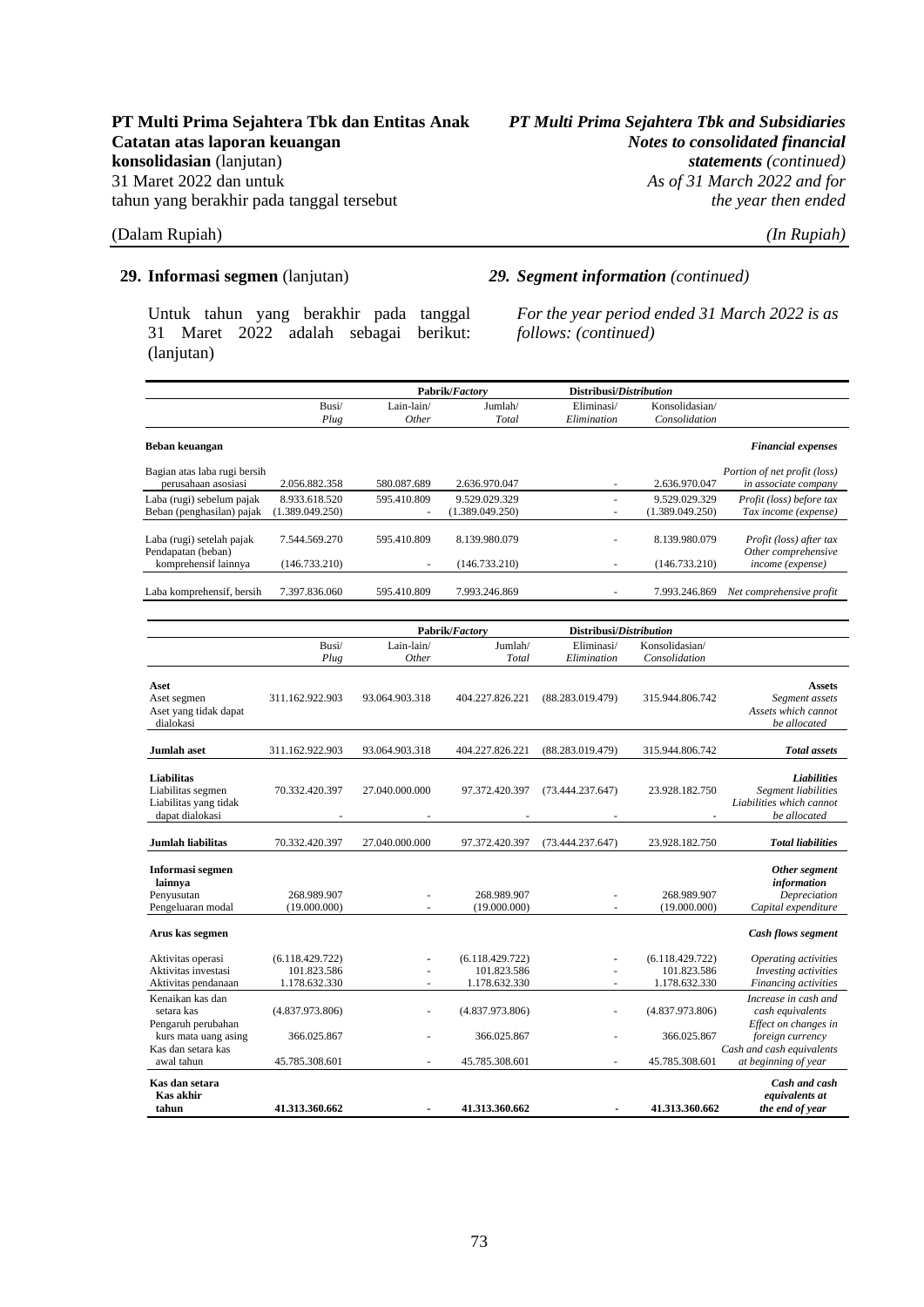#### (Dalam Rupiah) *(In Rupiah)*

Untuk tahun yang berakhir pada tanggal 31 Maret 2021 adalah sebagai berikut:

# As of 31 March 2022 and for

#### **29. Informasi segmen** (lanjutan) *29. Segment information (continued)*

*For the year ended 31 March 2021 is as follows:*

|                                                        |                           | Pabrik/Factory      |                           | Distribusi/Distribution   |                                 |                                                           |
|--------------------------------------------------------|---------------------------|---------------------|---------------------------|---------------------------|---------------------------------|-----------------------------------------------------------|
|                                                        | Busi/<br>Plug             | Lain-lain/<br>Other | Jumlah/<br>Total          | Eliminasi/<br>Elimination | Konsolidasian/<br>Consolidation |                                                           |
|                                                        |                           |                     |                           |                           |                                 |                                                           |
| Pendapatan bersih                                      | 29.747.160.684            |                     | 29.747.160.684            |                           | 29.747.160.684                  | Net sales                                                 |
| Harga pokok pendapatan                                 | 21.721.629.691            | $\blacksquare$      | 21.721.629.691            | ٠                         | 21.721.629.691                  | Cost of sales                                             |
|                                                        | 8.025.530.993             | $\blacksquare$      | 8.025.530.993             | $\blacksquare$            | 8.025.530.993                   |                                                           |
| Hasil                                                  |                           |                     |                           |                           |                                 | Result                                                    |
| Hasil segmen                                           |                           |                     |                           |                           |                                 | Segment result                                            |
| Beban Perusahaan yang                                  |                           |                     |                           |                           |                                 | Corporate expense which                                   |
| tidak dapat dialokasi                                  | (4.796.628.531)           | (618.000)           | (4.797.246.531)           |                           | (4.797.246.531)                 | cannot be allocated                                       |
| Pendapatan lainnya                                     |                           |                     |                           |                           |                                 | Other income                                              |
| Laba kurs – bersih                                     |                           |                     |                           |                           |                                 | Foreign exchange                                          |
| bersih                                                 | 479.670.747               |                     | 479.670.747               |                           | 479.670.747                     | gain - net                                                |
| Penghasilan bunga                                      | 494.430.383               | 356.273.215         | 850.703.598               |                           | 850.703.598                     | Interest income                                           |
| Laba penjualan aset tetap<br>Pendapatan jasa manajemen | 55.000.000<br>211.375.680 |                     | 55.000.000<br>211.375.680 |                           | 211.375.680                     | 55.000.000 Gain on sale of fixed assets<br>Management fee |
| Restrukturisasi                                        |                           |                     |                           |                           |                                 | Restructuring                                             |
| Lain-lain                                              |                           |                     |                           |                           |                                 | <b>Others</b>                                             |
|                                                        | 1.240.476.810             | 356.273.215         | 1.596.750.025             | ä,                        | 1.596.750.025                   |                                                           |
| Beban lainnya                                          |                           |                     |                           |                           |                                 | Other expenses                                            |
| Bunga                                                  |                           |                     |                           |                           |                                 | <i>Interest</i>                                           |
| Riset                                                  |                           |                     |                           |                           |                                 | Research                                                  |
| Beban pajak                                            |                           |                     |                           |                           |                                 | Tax expense                                               |
| Lain-lain                                              | (31.929.984)              | (35.000.000)        | (66.929.984)              |                           | (66.929.984)                    | <b>Others</b>                                             |
|                                                        | (31.929.984)              | (35.000.000)        | (66.929.984)              | ä,                        | (66.929.984)                    |                                                           |
| Laba (rugi) usaha                                      | 4.437.449.288             | 320.655.215         | 4.758.104.503             |                           | 4.758.104.503                   | Operating profit (loss)                                   |
| Beban keuangan                                         |                           |                     |                           |                           |                                 | <b>Financial expenses</b>                                 |
| Beban bunga dan                                        |                           |                     |                           |                           |                                 | Interest expense and                                      |
| provisi bank                                           |                           |                     |                           |                           |                                 | bank provision                                            |
| Bagian atas laba rugi bersih                           |                           |                     |                           |                           |                                 | Portion of net profit (loss)                              |
| perusahaan asosiasi                                    | 1.572.456.957             | (210.870)           | 1.572.246.087             |                           | 1.572.246.087                   | in associate company                                      |
| Laba (rugi) sebelum pajak                              | 6.009.906.245             | 320.444.345         | 6.330.350.590             |                           | 6.330.350.590                   | Profit (loss) before tax                                  |
| Beban (penghasilan) pajak                              | (930.060.570)             |                     | (930.060.570)             |                           | (930.060.570)                   | Tax income (expense)                                      |
| Laba (rugi) setelah pajak                              | 5.079.845.675             | 320.444.345         | 5.400.290.020             |                           | 5.400.290.020                   | Profit (loss) after tax                                   |
| Pendapatan (beban)                                     |                           |                     |                           |                           |                                 | Other comprehensive                                       |
| komprehensif lainnya                                   | 549.638.450               |                     | 549.638.450               | $\overline{a}$            | 549.638.450                     | income (expense)                                          |
|                                                        | 5.629.484.125             | 320.444.345         | 5.949.928.470             |                           | 5.949.928.470                   |                                                           |
| Laba komprehensif, bersih                              |                           |                     |                           |                           |                                 | Net comprehensive profit                                  |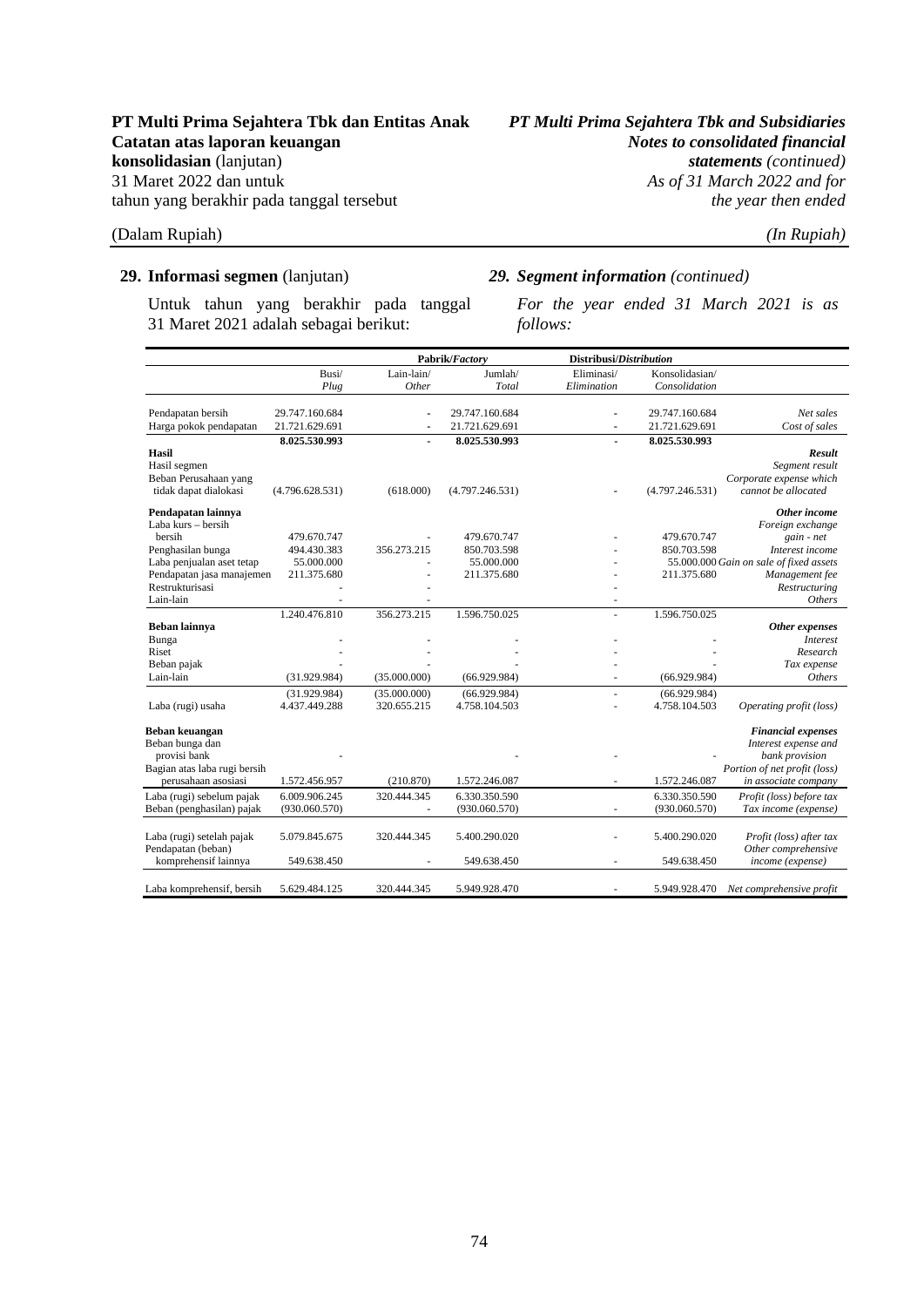(Dalam Rupiah) *(In Rupiah)* 

Untuk tahun yang berakhir pada tanggal 31 Desember 2021 adalah sebagai berikut:

**PT Multi Prima Sejahtera Tbk dan Entitas Anak** *PT Multi Prima Sejahtera Tbk and Subsidiaries* As of 31 March 2022 and for

### **29. Informasi segmen** (lanjutan) *29. Segment information (continued)*

*For the year ended 31 December 2021 is as follows:*

|                                                                              |                                                    |                     | Pabrik/Factory                                     | Distribusi/Distribution   |                                                    |                                                                                       |
|------------------------------------------------------------------------------|----------------------------------------------------|---------------------|----------------------------------------------------|---------------------------|----------------------------------------------------|---------------------------------------------------------------------------------------|
|                                                                              | Busi/<br>Plug                                      | Lain-lain/<br>Other | Jumlah/<br>Total                                   | Eliminasi/<br>Elimination | Konsolidasian/<br>Consolidation                    |                                                                                       |
| Aset<br>Aset segmen<br>Aset yang tidak dapat<br>dialokasi                    | 306.693.598.822                                    | 92.469.492.509      | 399.163.091.331                                    | (88.283.019.479)          | 310.880.071.852                                    | <b>Assets</b><br>Segment assets<br>Assets which cannot<br>be allocated                |
| <b>Jumlah</b> aset                                                           | 306.693.598.822                                    | 92.469.492.509      | 399.163.091.331                                    | (88.283.019.479)          | 310.880.071.852                                    | <b>Total assets</b>                                                                   |
| Liabilitas<br>Liabilitas segmen<br>Liabilitas yang tidak<br>dapat dialokasi  | 73.260.932.376                                     | 27.040.000.000      | 100.300.932.376                                    | (73.444.237.647)          | 26.856.694.729                                     | <b>Liabilities</b><br>Segment liabilities<br>Liabilities which cannot<br>be allocated |
| <b>Jumlah liabilitas</b>                                                     | 73.260.932.376                                     | 27.040.000.000      | 100.300.932.376                                    | (73.444.237.647)          | 26.856.694.729                                     | <b>Total liabilities</b>                                                              |
| Informasi segmen<br>lainnya<br>Penyusutan<br>Pengeluaran modal               | 912.870.596<br>(4.089.141.042)                     |                     | 912.870.596<br>(4.089.141.042)                     |                           | 912.870.596<br>(4.089.141.042)                     | Other segment<br>information<br>Depreciation<br>Capital expenditure                   |
| Arus kas segmen                                                              |                                                    |                     |                                                    |                           |                                                    | <b>Cash flows segment</b>                                                             |
| Aktivitas operasi<br>Aktivitas investasi<br>Aktivitas pendanaan              | 1.705.694.178<br>(53.639.895.542)<br>(573.217.954) |                     | 1.705.694.178<br>(53.639.895.542)<br>(573.217.954) |                           | 1.705.694.178<br>(53.639.895.542)<br>(573.217.954) | Operating activities<br>Investing activities<br>Financing activities                  |
| Kenaikan kas dan<br>setara kas<br>Pengaruh perubahan<br>kurs mata uang asing | (52.507.419.318)<br>512.835.161                    |                     | (52.507.419.318)<br>512.835.161                    |                           | (52.507.419.318)<br>512.835.161                    | Increase in cash and<br>cash equivalents<br>Effect on changes in<br>foreign currency  |
| Kas dan setara kas<br>awal tahun                                             | 97.779.892.758                                     |                     | 97.779.892.758                                     |                           | 97.779.892.758                                     | Cash and cash equivalents<br>at beginning of year                                     |
| Kas dan setara<br><b>Kas akhir</b><br>tahun                                  | 45.785.308.601                                     |                     | 45.785.308.601                                     |                           | 45.785.308.601                                     | Cash and cash<br>equivalents at<br>the end of year                                    |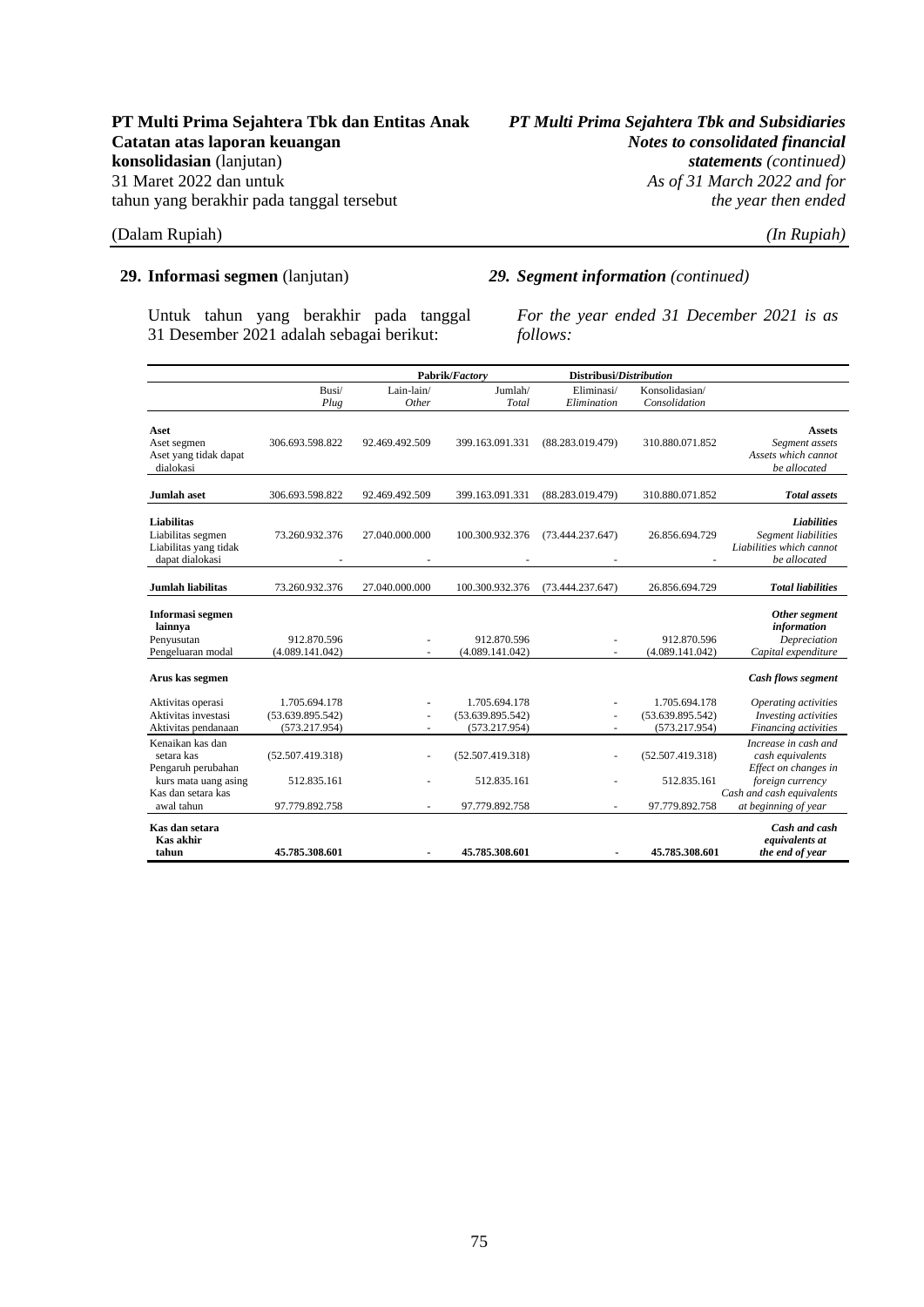Bentuk sekunder pelaporan segmen Perusahaan dan Entitas Anak adalah segmen geografis yang ditentukan berdasarkan lokasi aset atau operasi Perusahaan dan Entitas Anak, yakni lokal dan luar negeri. Segmen yang dilaporkan memenuhi baik tes 10% maupun tes 75% seperti yang dipersyaratkan dalam Standar Akuntansi Keuangan.

Informasi bentuk segmen sekunder berdasarkan geografis adalah sebagai berikut:

Penjualan (berdasarkan lokasi pelanggan) *Sales (based on location of customer)*

#### **29. Informasi segmen** (lanjutan) *29. Segment information (continued)*

#### Segmen sekunder *Secondary segment*

*The secondary form of the Company's and Subsidiaries' reporting segment is geographical segments which are determined by the location of assets or operations of the Company and Subsidiaries, including local and overseas. Reportable segment meets both tests at 10% and 75% test as required by the Financial Accounting Standards.*

*Secondary segment information by geographical location is as follows:*

|        | 31 Mar/ <i>Mar</i> 2022 | $-31$ Mar/ <i>Mar</i> 2021 |              |
|--------|-------------------------|----------------------------|--------------|
| Lokal  | 33.170.290.884          | 29.753.730.523             | Local        |
| Ekspor | -                       | $\overline{\phantom{0}}$   | Export       |
| Jumlah | 33.170.290.884          | 29.753.730.523             | <b>Total</b> |

Seluruh aset Perusahaan dan Entitas Anak berlokasi di Indonesia.

*All assets of the Company and Subsidiaries are located in Indonesia*.

### **30. Manajemen risiko keuangan** *30. Financial risk management*

Perusahaan dan Entitas Anak dalam menjalankan kegiatan usahanya menghadapi paparan risiko yang terkait dengan instrumen keuangan (risiko keuangan) yang meliputi risiko suku bunga, risiko nilai tukar mata uang asing, risiko likuiditas dan risiko pengelolaan modal. Kebijakan keuangan dimaksudkan untuk meminimalisasi dampak keuangan yang akan merugikan.

Dalam kaitannya dengan hal tersebut, Manajemen tidak memperkenankan adanya transaksi derivatif yang bertujuan spekulatif. Berikut ini adalah ikhtisar tujuan dan kebijakan manajemen risiko keuangan Perusahaan dan Entitas Anak:

*The Company and Subsidiaries in doing their business operation face exposure to risks associated with financial instruments (financial risk), which include interest rate risk, exchange rate risk of foreign currency, liquidity risk and capital management risk. Financial policy is intended to minimize the financial impact which might be detrimental.*

*In this regard, the Management does not allow any speculative derivative transactions. The following are overview of the objectives and policies of the Company and Subsidiaries' financial risk management:*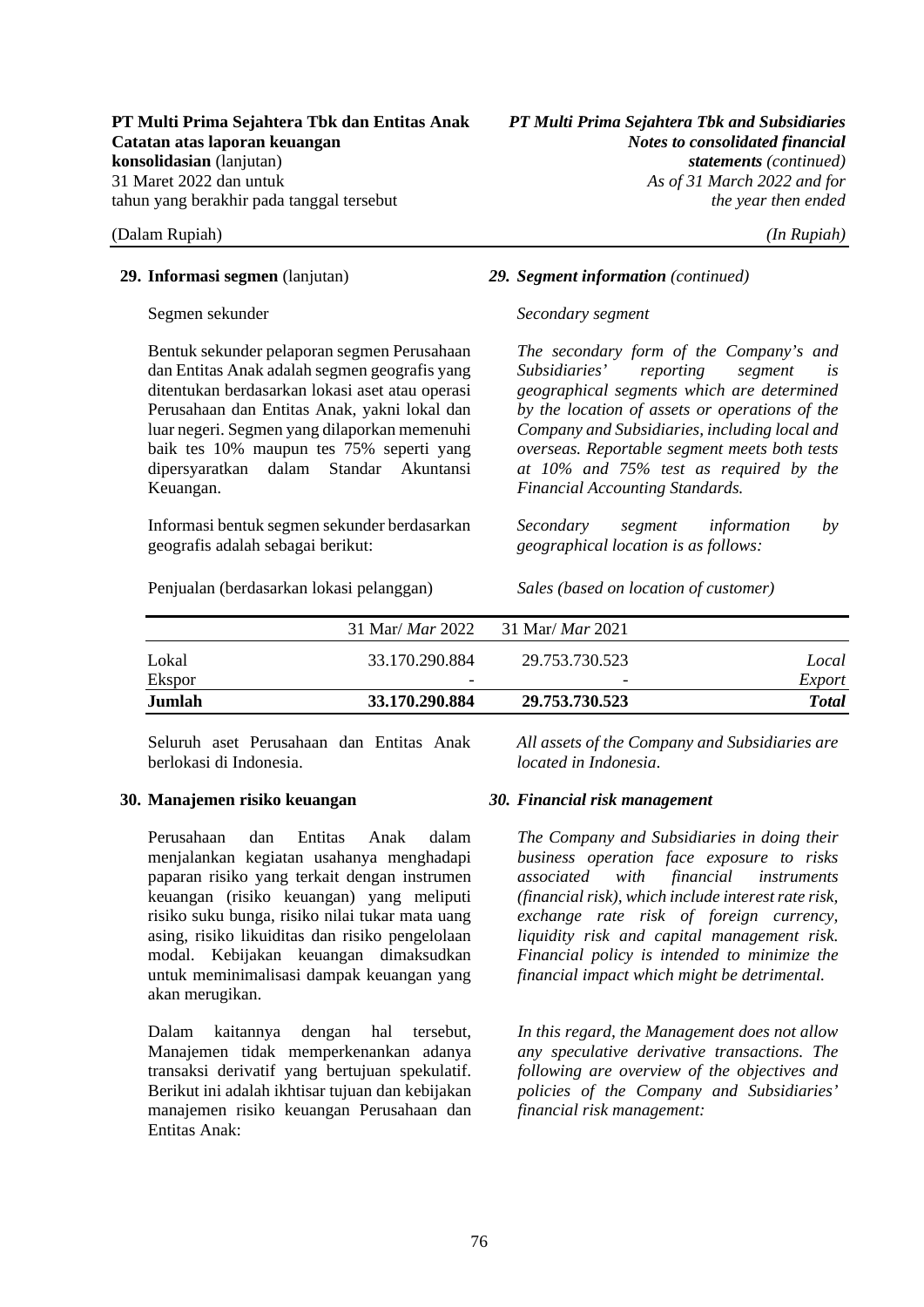#### **30. Manajemen risiko keuangan** (lanjutan) *30. Financial risk management (continued)*

a. Risiko suku bunga

Risiko ini meliputi risiko terhadap arus kas yang merupakan risiko dimana arus kas masa depan dari suatu instrumen keuangan akan mengalami fluktuasi akibat dari perubahan suku bunga pasar serta risiko terhadap perubahan nilai wajar. Risiko ini sangat erat kaitannya dengan pinjaman Perusahaan dan Entitas Anak yang telah wanprestasi.

b. Risiko nilai tukar mata uang asing

Risiko ini merupakan risiko dimana arus kas kontraktual dari suatu instrumen keuangan akan berfluktuasi akibat perubahan nilai tukar mata uang asing. Paparan ini timbul dari transaksi-transaksi usaha (termasuk pinjaman dan pendanaan) yang dilakukan dalam mata uang selain Rupiah. Perusahaan dan Entitas Anak tidak melakukan aktivitas lindung nilai secara khusus untuk mengelola risiko terkait mata uang asing dikarenakan Perusahaan dan Entitas Anak merasa cukup mempunyai aset dalam mata uang asing yang tersedia untuk melunasi liabilitas dalam mata uang asing.

c. Risiko likuiditas

Pengelolaan risiko likuiditas dilakukan antara lain dengan menjaga profil jatuh tempo aset dan liabilitas keuangan, menjaga saldo kecukupan kas dan surat berharga serta memastikan tersedianya pendanaan dari fasilitas kredit dan sumber lainnya dan kesiapan untuk menjaga posisi pasar. Di samping itu terkait dengan pinjaman yang telah jatuh tempo (baik untuk bunga ataupun pokok), Perusahaan dan Entitas Anak telah melakukan beberapa negosiasi untuk melakukan pencicilan secara teratur yang disesuaikan dengan kemampuan likuiditas Perusahaan dan Entitas Anak.

*a. Interest rate risk* 

*This risk includes the risk to cash flows which is the risk that the future cash flows of a financial instrument will fluctuate as a result of changes in market interest rates and the risk of the change in fair value. This risk is closely associated with the Company and Subsidiaries' loan which has been in default.* 

*b. Foreign exchange rate risk* 

*This risk represents the risk that contractual cash flows of a financial instrument will fluctuate because of changes in foreign currency exchange rates. This exposure is arising from business transactions (including loans and financing) which are conducted in currencies other than Rupiah. The Company and Subsidiaries do not undertake hedging activities specifically to manage the associated risks of foreign currency due to the Company and Subsidiaries believe that there are enough foreign currency assets available to repay liabilities in foreign currency.* 

*c. Liquidity risk* 

*Liquidity risk management is managed by keeping the maturity profile of financial assets and liabilities, maintaining sufficient cash and marketable securities as well as ensuring the availability of funding from credit facilities and other resources and readiness to maintain its market position. In addition, associated with loans that have matured (either for interest or principal), the Company and Subsidiaries have made some negotiations to pay by installment regularly in accordance with the ability of the Company and Subsidiaries' liquidity.*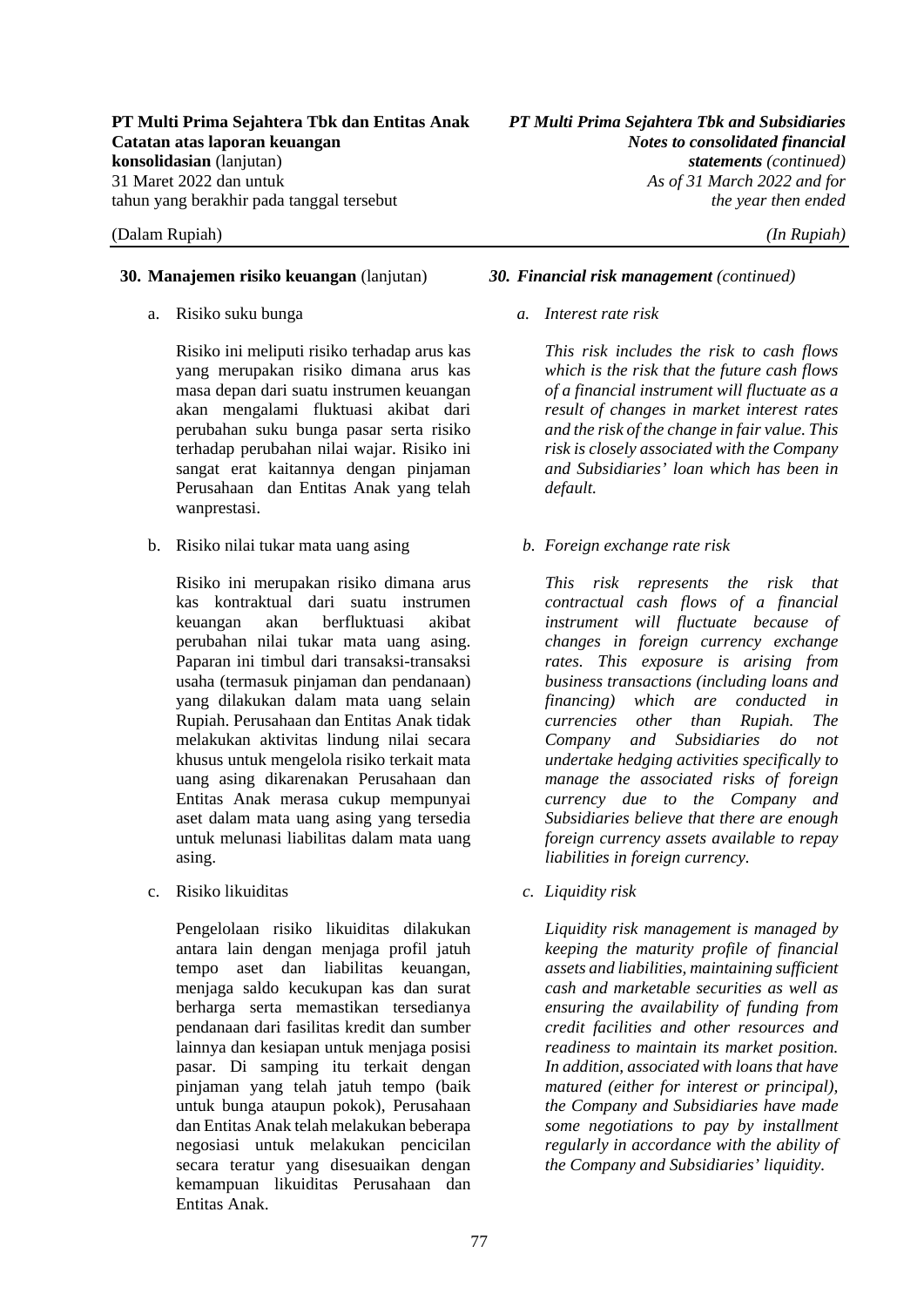## **penting**

Perusahaan dan Entitas Anak menentukan estimasi masa manfaat dan beban penyusutan aset tetap milik Perusahaan dan Entitas Anak. Perusahaan dan Entitas Anak akan menyesuaikan beban penyusutan jika masa manfaatnya berbeda dari estimasi sebelumnya atau Perusahaan dan Entitas Anak akan menghapusbukukan atau melakukan penurunan nilai atas aset yang secara teknis telah usang atau aset non-strategis yang dihentikan penggunaannya atau dijual.

Nilai kini kewajiban imbalan kerja tergantung pada sejumlah faktor yang ditentukan dengan menggunakan sejumlah asumsi aktuaria. Asumsi yang digunakan dalam menentukan biaya bersih untuk pensiun termasuk tingkat pengembalian jangka panjang yang diharapkan atas aset program dan tingkat diskonto yang relevan. Setiap perubahan dalam asumsi ini akan berdampak pada nilai tercatat kewajiban imbalan keria.

Asumsi tingkat pengembalian yang diharapkan atas aset program ditentukan secara seragam, dengan mempertimbangkan pengembalian historis jangka panjang, alokasi aset dan perkiraan masa depan atas pengembalian investasi jangka panjang. Asumsi penting lainnya untuk kewajiban imbalan kerja sebagian didasarkan pada kondisi pasar saat ini.

### **Pajak Penghasilan** *Income tax*

Pertimbangan signifikan dilakukan dalam menentukan provisi atas pajak penghasilan badan. Terdapat transaksi dan perhitungan tertentu yang penentuan pajak akhirnya adalah tidak pasti sepanjang kegiatan usaha normal. Perusahaan dan Entitas Anak mengakui liabilitas atas pajak penghasilan badan berdasarkan estimasi apakah terdapat tambahan pajak penghasilan badan.

### **31. Estimasi dan pertimbangan akuntansi yang**  *31. Significant estimates and accounting considerations*

### **Aset tetap** *Fixed assets*

*The Company and Subsidiaries determine the estimated useful lives and depreciation expenses of fixed assets owned by the Company and Subsidiaries. The Company and Subsidiaries will adjust the depreciation expense if the useful lives differ from previous estimates or the Company and Subsidiaries will write off or perform an impairment on assets that are technically obsolete or non-strategic assets which are shut down or sold.*

*The present value of employee benefit obligations depends on a number of factors that are determined by using a number of actuarial assumptions. The assumptions used in determining the net cost for pensions including the expected long-term return on plan assets and discount rates that are relevant. Any changes in these assumptions will impact on the carrying value of employee benefit obligations.*

*The assumption of expected rate of return on asset program is determined simultaneously, by taking into account the long term historical return, allocation of assets and future estimates of long term investment. Other significant assumptions for employee benefit are partly based on the current market.* 

*Significant judgment is made in determining the provision for corporate income tax. There are certain transactions and calculations which final tax determination is uncertain throughout the normal course of business. The Company and Subsidiaries recognize the corporate income tax liability based on the estimation whether there is additional corporate income tax.*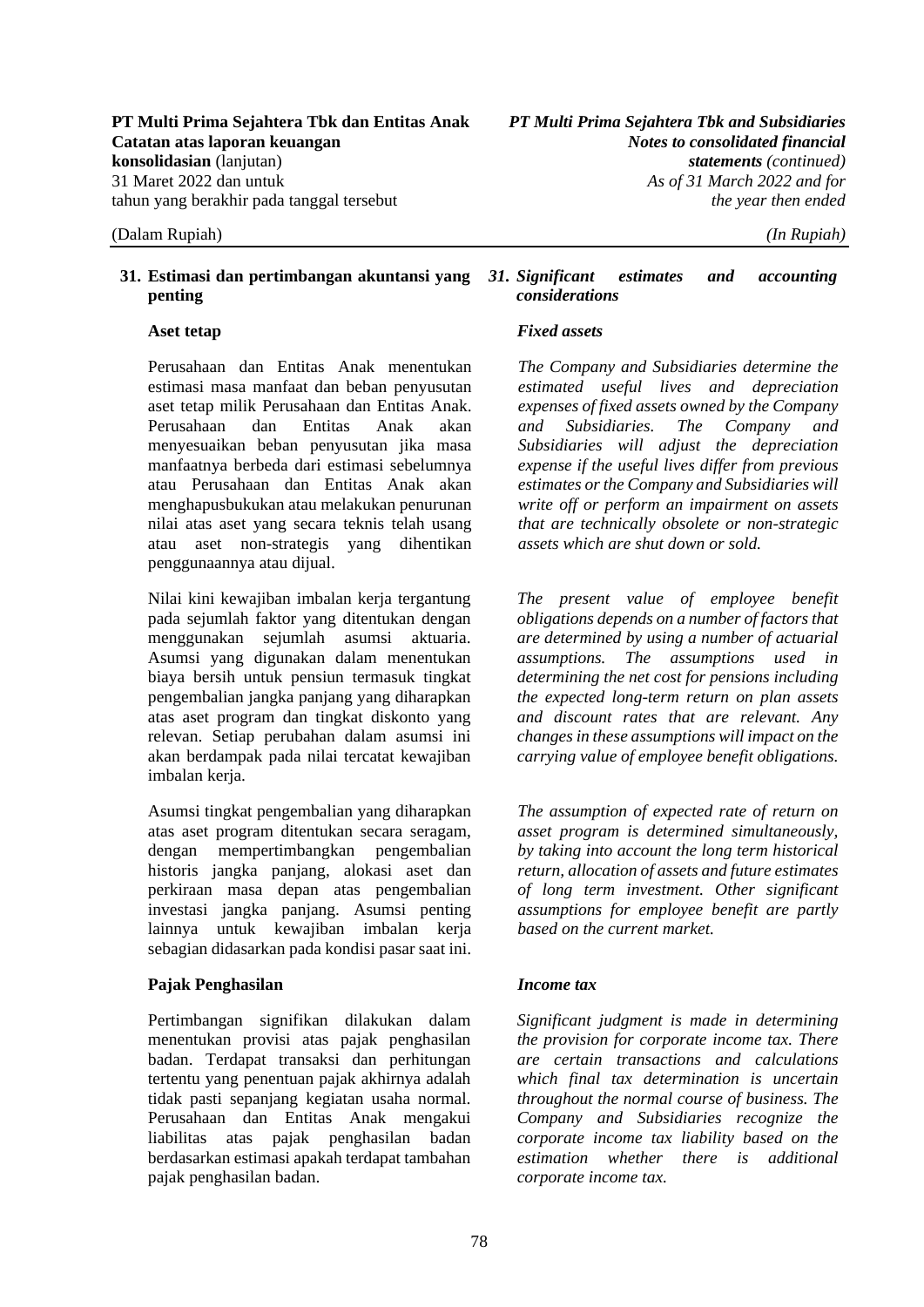#### **32. Dampak Wabah Virus Corona (COVID-19)**  *32. Effect of Corona Virus (COVID-19) after the*  **setelah tanggal pelaporan**

Wabah virus corona (COVID-19) pertama kali diidentifikasi di Wuhan (Cina) mendekati akhir tahun 2019. Pada tanggal 30 Januari 2020, World Health Organization (WHO) mengumumkan bahwa wabah COVID-19 menjadi darurat global *(global emergency)*. Sejak itu, banyak kasus COVID-19 yang telah didiagnosa, termasuk di negara-negara lain. Kasus pertama COVID-19 di Indonesia diumumkan pada tanggal 2 Maret 2020 oleh Presiden Republik Indonesia. Selanjutnya, pada tanggal 11 Maret 2020, WHO menyatakan wabah COVID-19 sebagai pandemik. Banyak negara, termasuk Indonesia, telah mengambil berbagai langkah untuk mencegah dan memerangi penyebaran wabah tersebut, diantaranya pembatasan perjalanan, karantina, penutupan tempat usaha dan tempat lainnya, dan penutupan wilayah. Langkah-langkah pencegahan ini telah mempengaruhi rantai pasokan dan permintaan atas barang dan jasa, baik secara global maupun domestik. Pada saat yang sama, kebijakan fiskal dan moneter telah dilonggarkan untuk mempertahankan perekonomian. Langkah-langkah yang diambil Pemerintah ini dan hasil yang dicapai masih akan terus berkembang.

Sampai dengan tanggal laporan keuangan konsolidasian ini, kegiatan operasi Perusahaan dan Entitas anak masih belum terdampak. Pasokan bahan baku dan volume produksi terdampak tetapi tidak signifikan. Kolektabilitas piutang terdampak karena pembayaran dari pelanggan akan mundur dari biasanya. Nilai tukar mata uang asing pada pinjaman terdampak terutama pada penggunaan mata uang USD, dikarenakan pembelian bahan baku menggunakan mata uang tersebut. Atas dampak dari COVID-19 terutama pada peningkatan mata uang USD, Perusahaan dan Entitas Anak berencana untuk menaikkan harga jual produk apabila nilai tukar mata uang USD terus meningkat.

# *reporting period*

*The corona virus (COVID-19) outbreak was initially identified in Wuhan (China), close to end of 2019. On 30 January 2020, the World Health Organization (WHO) declared the outbreak as global emergency. Since then, more cases of COVID-19 have been diagnosed, including in other countries. The first case of COVID-19 in Indonesia was announced on 2 March 2020 by the Indonesian President. Subsequently, on 11 March 2020, WHO declared the outbreak as pandemic. Many countries, including Indonesia have taken various measures to combat the outbreak, including travel restrictions, quarantines, closure of business and other venues and lockdown of certain area. These measures have affected the supply chain and demand for goods and services globally as well as domestically. At the same time, fiscal and monetary policies are being relaxed to sustain the economy. These Government's responses and their corresponding effects are still evolving.* 

*As of the date of these consolidated financial statements, the Company and Subsidiaries operational activities have not been affected. Supply of raw materials and production volumes are affected but not significant. The collectability receivables are affected because payments from customers will be delayed. Foreign exchange rates on loans are affected because USD currency is used for purchasing raw materials. On the impact of COVID-19, especially on the increase in USD currency, the Company and Subsidiaries planned to increase the selling price of the product if the USD exchange rate continues to increase.*